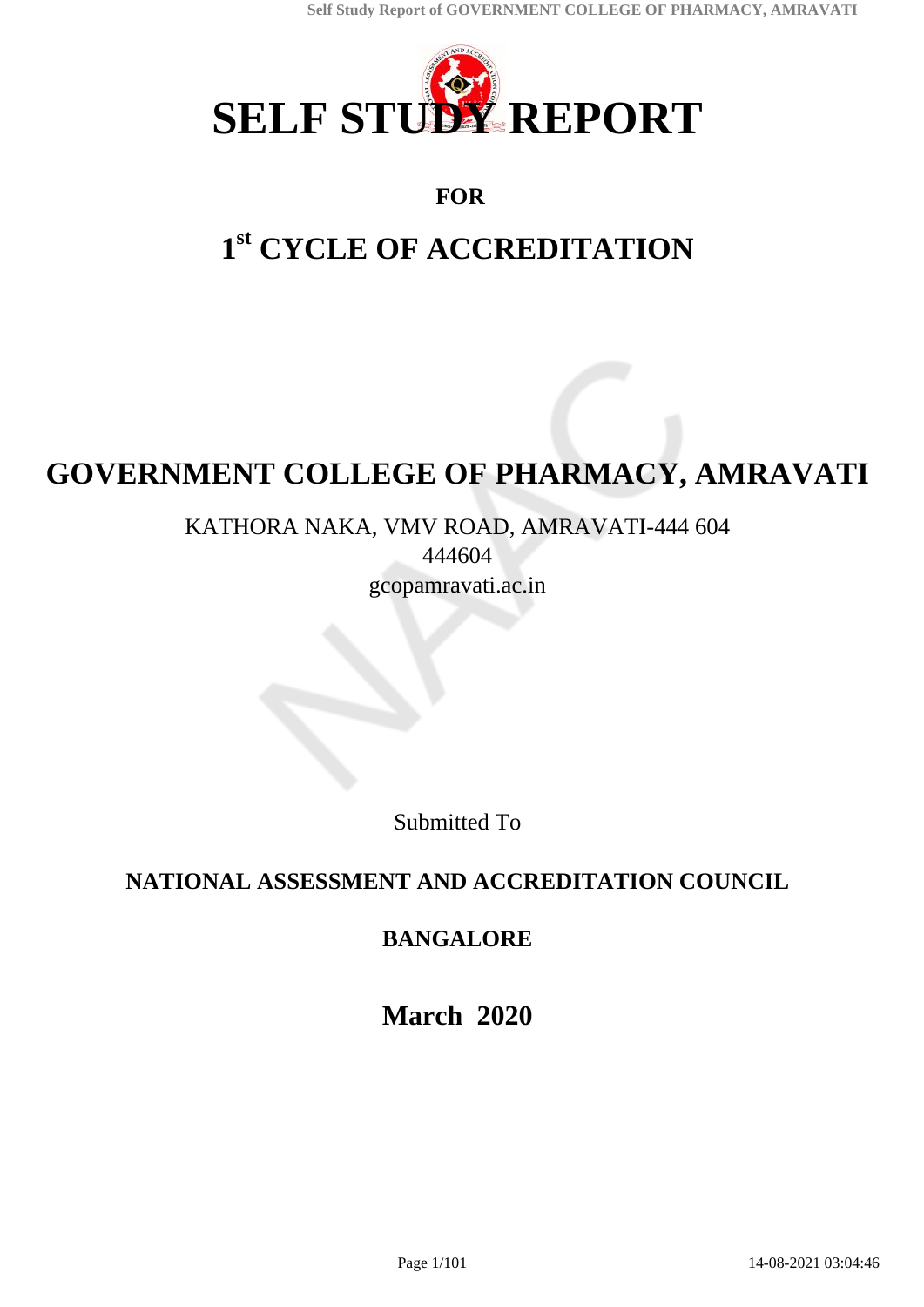# **1. EXECUTIVE SUMMARY**

# **1.1 INTRODUCTION**

Government of Maharashtra has established Government College of Pharmacy at Amravati, as one of the four state Government Pharmacy colleges, in the year 1996 to remove the technical educational backlog of Vidarbha region. Initially it was housed in the premises of Government College of Engineering, Amravati, and subsequently in the year 1999, it acquired the status of full-fledged College of Pharmacy. The institute in this short span has acquired the credibility in imparting quality education. Presently it offers full time undergraduate (B. Pharm.), postgraduate (M. Pharm. and Pharm.D) and Ph.D. (Pharmaceutical Science) courses. It is permanently affiliated to Sant Gadge Baba Amravati University, Amravati and approved by All India Council for Technical Education, New Delhi and Pharmacy Council of India, New Delhi. The institute has 12 highly qualified faculty members actively involved in teaching and learning, engaged in research, consultancy works with fetching the grants from AICTE, DST, SERB, Rajiv Gandhi Science and Technology Commission (RGSTC), Maharashtra Government and other funding agencies. The institute has developed excellent facilities that include library, class rooms and laboratories, pilot plant, central instrumentation laboratory, computer laboratory, animal house etc. The institute has an excellent academic reputation. The institute was accredited by the National Board of Accreditation (NBA), New Delhi for 3 years from 10.09.2013. The institute has well defined vision and mission statements addressing the needs of all its stakeholders. The institute has constituted college development committee (CDC) and internal quality assurance cell (IQAC), and other academic and administrative committees for its effective governance. Various committees execute works of all the activities and processes with the equal participation and decentralization of the responsibility in order to ensure the responsibility and everyone's participation in the development and progress of institute.

### **Vision**

The institute envisions the journey towards the development of technical excellence among the students to make them globally competent pharmacists

#### **Mission**

Mission is of the institute is to develop globally competent pharmacists with technical skills and positive attitude. The institute strives to generate attitude & skills, conducive to the creation of academic, industrial, clinical and social environment for life-long learning in pharmacy.

# **1.2 Strength, Weakness, Opportunity and Challenges(SWOC)**

#### **Institutional Strength**

- 1. Institute run by the State Government
- 2. Staff welfare measures
- 3. Almost 100 % faculty retention who are well qualified, experienced and dedicated
- 4. UGC recognized 2(f) & 12(B) institute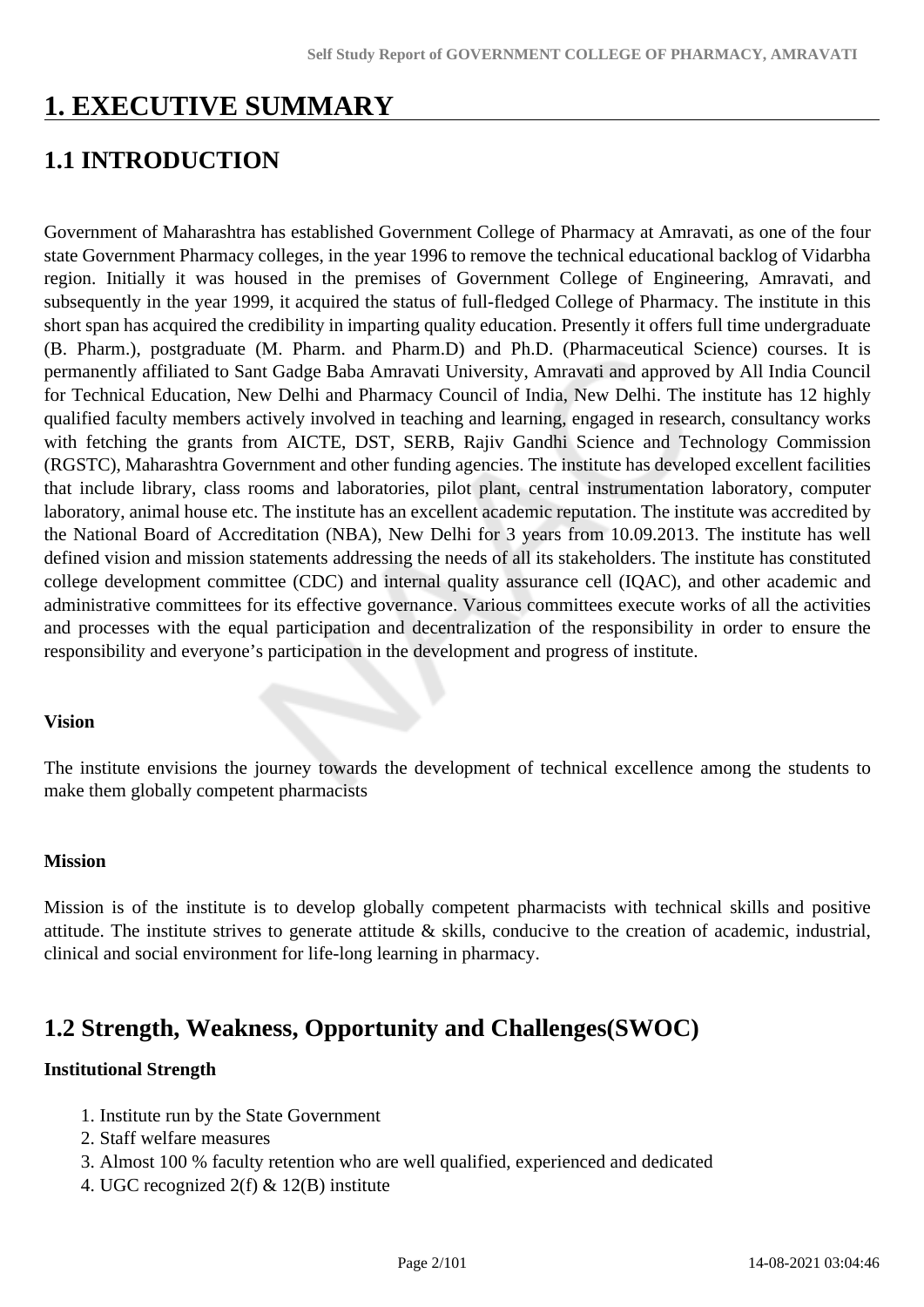- 5. Ph.D. approved research centre in Pharmaceutical Science affiliated to SGB Amravati University, Maharashtra
- 6. Students admitted with high scores in entrance examination (MHT-CET)
- 7. Benefit of scholarship to students from state Government, Social Welfare Department, AICTE etc.
- 8. Excellent record of success in university examinations, competitive examinations
- 9. Grants accrued from Department of Science & Technology (SERB-DST), AICTE (RPS) and Rajiv Gandhi Science & Technology Commission (RGSTC)
- 10. 20 years standing Alumni in Senior / influential positions spread across India
- 11. Well established credit based curriculum and a very credible examination system
- 12. Excellent central facilities like laboratories, computers / Library, etc.
- 13. Internet/ Wi-Fi facilities available
- 14. NSS unit approved by Sant Gadge Baba Amravati University, Amravati

#### **Institutional Weakness**

- 1. Poor communication skill of students due to rural background
- 2. Limited regular faculty recruitment
- 3. Insufficient supporting staff
- 4. Difficulty in prioritizing (teaching/ research/ short term courses/ projects/ institute responsibilities/consultancy) works
- 5. Procedural delay in administrative and academic activities
- 6. Increasing proportion of new faculty (clock hour basis teachers) with limited teaching experience
- 7. Complicated and restrictive purchasing procedures
- 8. Lack of meaningful and functional collaboration with Industry or academic institutes

#### **Institutional Opportunity**

- 1. Increase in intake of UG and PG students
- 2. Recruitment of full time teachers as per regulatory norms
- 3. Interaction and collaboration with industries and premier academic institutes
- 4. Availing funds from UGC, DST, DBT, AICTE, CSIR, RGSTC and other sources for improving infrastructure for
- 5. learning and research activities
- 6. Tapping rich experience of Alumni
- 7. E-Governance system implementation to reduce workload of faculty
- 8. Increase in research publications

#### **Institutional Challenge**

- 1. Controlled utilization of funds allocated by the state Government
- 2. Competition with growing self financing institutions rich in infrastructure, academics and research
- 3. Deterioration of quality in teaching as priorities get changed toward administrative works
- 4. Quality of admitted students (communication skills, attitude, analytical thinking, motivation)
- 5. Faculty have to emphasize more on administrative works
- 6. Decrease in faculty and staff morale due to institutes threatened reputation for quality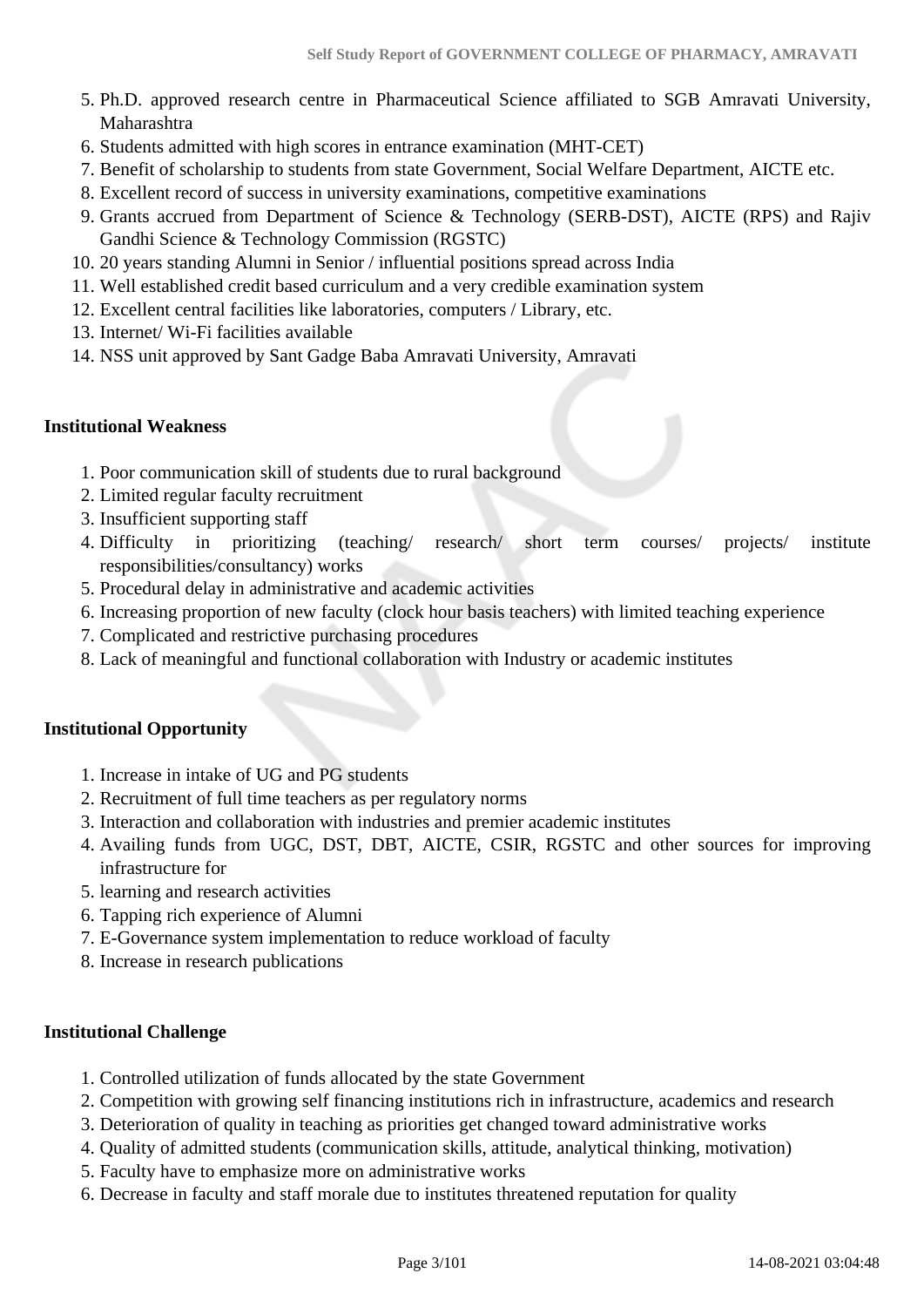7. Research oriented attitude in students and faculties

# **1.3 CRITERIA WISE SUMMARY**

### **Curricular Aspects**

As an affiliated institute to Sant Gadge Baba Amravati (SGBA) University, Government College of Pharmacy, Amravati (GCOPA) follows the syllabi prescribed by the University. The university reviews and reforms the syllabus as per the regulations of PCI and AICTE to maintain the requirements and standards. The members of board of studies design and/or detail the curriculum of each course based on university's approach that includes inputs, suggestions and needs of stakeholders, society's demand in addition to the guidelines of regulatory bodies. Senior faculties of the institute are members of BoS, SGBA University and are actively involved in designing the curriculum. The teachers of the institute regularly participate in university activities of evaluation process as question paper setting, subject examination, and assessment process and research committee too.

Abiding to the curriculum of SGBA University, the institute strives for effective implementation of the curriculum. For this the academic calendar and college time-table fulfilling the number of classes per teacher per subject and number of working days is developed. Individual faculty extends this planning for their own subjects and maintains the details of planning along with all academic details of the subject strengthening the effective teaching-learning process.

The fruitful implementation of the planning is possible with its effective dissemination to the stakeholders which the institute does by display on notice boards and/or website. The evaluation of the students is done through continuous mode with suggested academic activities, regular assessment of practical performance and records, tutorials and assignments, and sessional (internal) examination. The meticulous assessment of the hospital rounds, case studies, projects, clerkship and intership reporting is followed.

The systems of interaction with students via 'mentor mentee' concept, meetings of various committees, suggestion box provides the feedback of the students about the teaching learning process, their requirements and expectations from the course. The needs of the students are addressed by arranging extra or remedial classes, lectures by experts and workshops. For the overall development of the students, the programmes are taken on the issues relevant to technological advances, professional development and ethics, societal issues as human values, gender equality, environment and sustainability.

### **Teaching-learning and Evaluation**

Students are admitted in GCOPA based on the merit and reservation policy stated by competent authority of state common entrance test cell, Government of Maharashtra. The college assesses the learning levels of the students based on their academic performance in internal examination to identify the slow and advanced learners. College takes efforts to cater to their needs. To ensure effectiveness of teaching-learning process, various student-centric methods are adopted like experiential learning-clerkships, internships activities, Industrial trainings and visit etc; participatory learning like participation in conferences with presentations, projects, case studies reports etc.; innovative teaching practices like problem based learning, etc. The use of ICT enabled tools also enhance the effectivity of the teaching-learning process. The college has incorporated the concept of mentor-mentee so that the academic as well as personal needs of the students can be fulfilled with individual attention.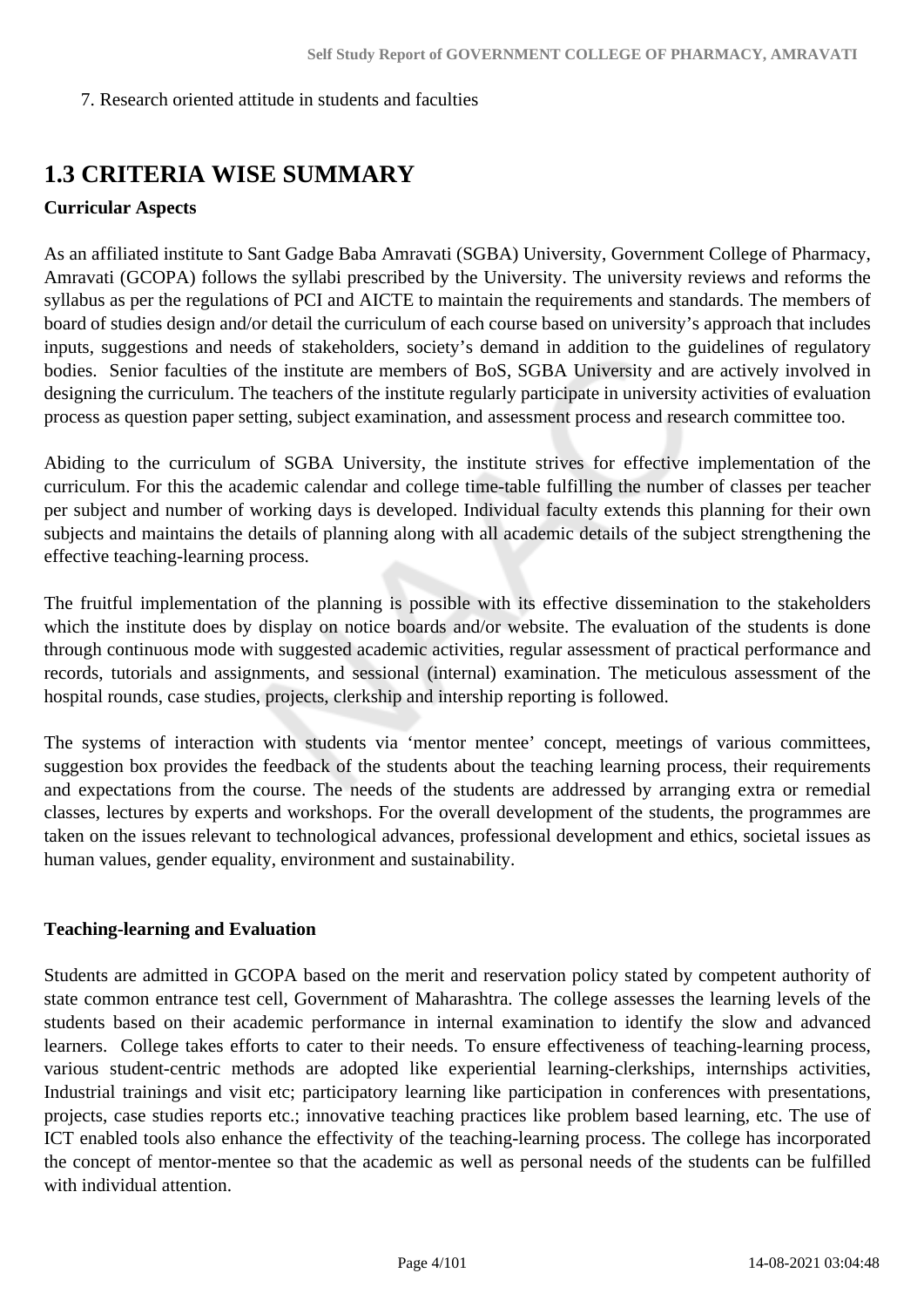The faculty recruitment of the college is done by MPSC. College has 12 regular faculties where ten are doctorate and two are in the process of acquiring the qualification. The appropriate conduction of internal/external examination as well as attending to related grievances is done in transparent and time-bound manner through college exam committee, internal squad, grievance-redressal committee. The activities of the committees are as per the University Gazette-2007 (ordinance number-16). The course outcomes (COs), Program Outcomes (POs) and Program Specific Outcomes (PSOs) are well defined and communicated to stakeholders effectively. The attainments of COs are measured through internal and university examination results. The POs are measured by direct method as student performance in university & internal exam, and indirect assessment methods including parent survey, exit survey, GPAT results etc. The average percentage of students passed in university final examination is 95 % which proves academic excellence of college.

#### **Research, Innovations and Extension**

GCOPA runs different programs in pharmacy which are an integral part of healthcare system, research and innovative practices. It has 85% doctorate faculties and 90 % of them are approved supervisors of the SGBA University for the Ph.D. programme with good research facilities including well equipped central instrument laboratory with availability of sophisticated instruments like HPLC, HPTLC, GC, AAS, etc. This institute has handled research projects funded by the AICTE and SERB-DST costing Rs.125.24 lacs in the last five years.

There is a good participation of college faculty and students in various pharmaceutical and allied conferences for presentations based on the research works or survey based reports. Workshops, seminars and guest lectures on technical subjects and soft skill development are conducted for the students which helps them in enhancing their professional and personal attributes. The students have published their research works in reputed journals. Some of the faculties and students have also filed patents. The faculties of the institute have published different books related to the pharmaceutical science and competitive examination.

Institute's NSS unit conducts many community based activities like blood donation camp, health checkup camp, sickle cell anemia detection camp, AIDS awareness program or rally in association with District General hospital, Amravati as well as Dr. PD Medical College, Amravati. NSS camps in nearby villages are frequently conducted by the NSS unit of the institute where basic facilities are lacking and for that the volunteer students work hard in building water channels or dig pits for preservation of water, conducts cleanliness drive and health checkup camps. Students through such NSS camp activities realized their responsibilities as a pharmacist and they have registered their own NGO named Oasis group which is now active in serving the community. For collaborative activities, functional MoUs with industries, institutes and government hospital are signed under which the students and faculties carry out their academic and research activities. Students undergo different training, internship programs as per the requirement of their curriculum. Moreover, industrial visits are organized to help the students in understanding the concepts of pharmaceutical manufacturing and quality assurance in a better way**.**

### **Infrastructure and Learning Resources**

The infrastructure is as per the norms and standard of regulatory authorities like AICTE and PCI. The class rooms and seminar hall are equipped with LCD/Wi-Fi/LAN facility. The laboratories are well furnished, equipped with equipments/instruments, and supported with all infrastructure for effective ventilation, water, gas and electricity supply, fire extinguishers and safety features which provide conducive atmosphere for academic and research work. The central instrument laboratory is equipped with sophisticated instruments like HPLC,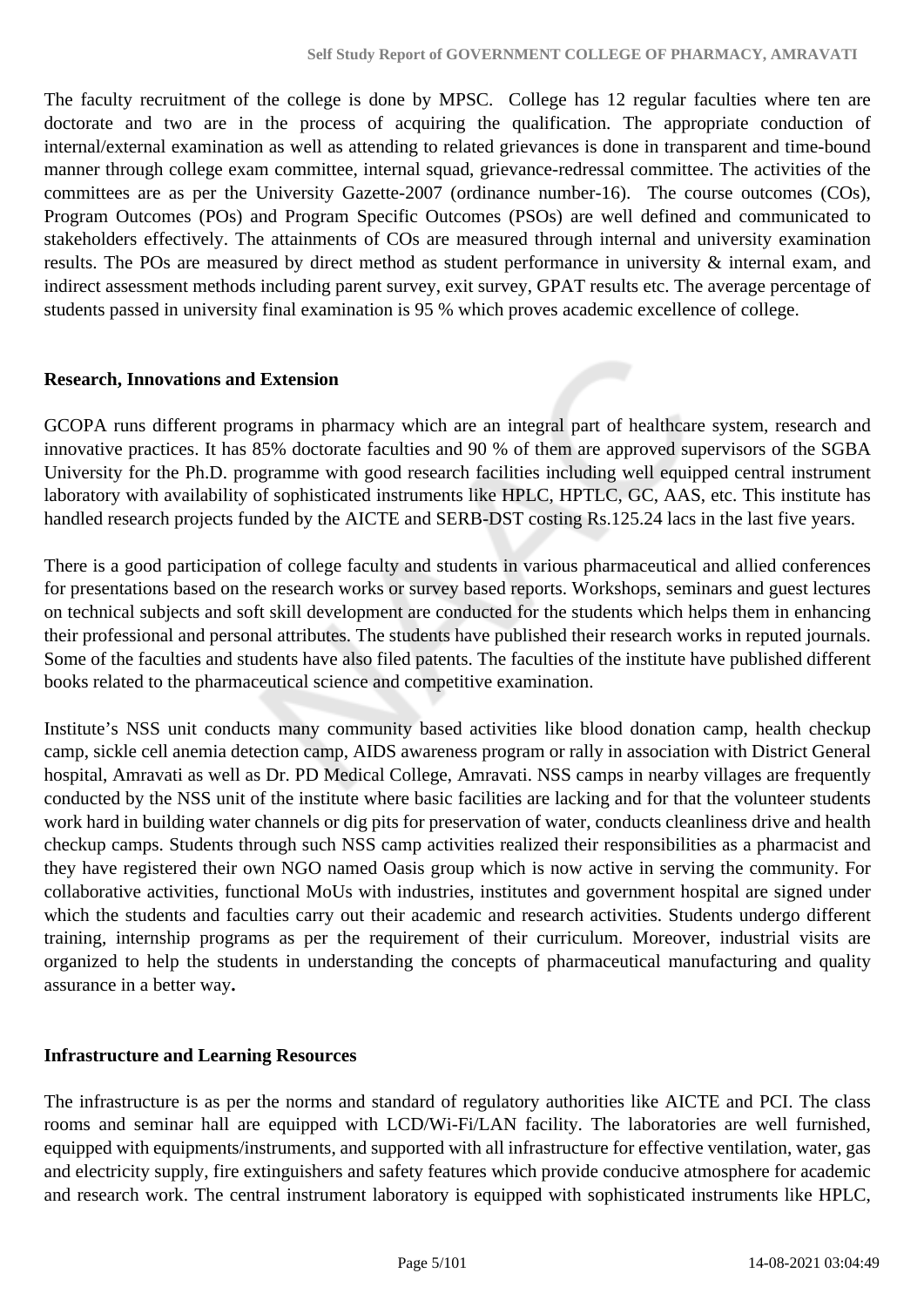HPTLC, GC, FTIR, UV-Visible spectrophotometers and AAS etc. and are maintained with regular frequency. The use of instruments as per the SOP is properly documented with individual job cards and log books. The machine room accommodates the instruments needed for manufacturing dosage forms on pilot scale. Library is enriched with more than 8641 books, national/international journals and e-journal subscription from N-List, J-Gate, NDL. The college provides facilities for indoor/outdoor sports, yoga and gymnasium. The facility of ramp is available for differently able students. The IT related infrastructure has been developed and maintained by the institute. Internet with LAN access speed 40 mbps and Wi-Fi is provided on the campus. The college has medicinal plant garden nurturing more than 250 varieties. The college is surrounded by lush greenery and under human and electronic vigilance. The campus have facilities for easy commuting systems and procedures for maintaining and utilizing physical, academic and support facilities are established and executed through PWD departments.

#### **Student Support and Progression**

Success of GCOPA can be visualized by student's enrolment ratio with the excellent academic results. The state government as well as central government approve different scholarship schemes to the students enrolled in the institute. This approval of scholarship to the students is based on their family income, cast and category, academic merit etc. Approximately Rs. 40 lakhs are sanctioned by the governments through various scholarship schemes to over 200 eligible students every year. Goal of the institute is to inspire and guide students to achieve balanced success in both their academic career and social life. Annual magazine of college "GCOPA E-Magazine'' is a perfect platform to achieve this goal of "learn beyond the classroom".

The college has placement cells, for guiding students towards a better career and providing job opportunities through campus interviews or self placement. The college also conducts competitive examinations and career counselling classes for aspiring students. The college library also provides a good collection of competitive exams books, entrepreneurship and current affairs magazines. The college library subscribed employment news paper to keep students abreast with various job opportunities.

Adapting the Indian tradition of Yoga to enhance the cognitive skill as well as build overall health of college students, the institute initiated yoga classes through well renowned Art of Living branch of the district. To take on a fast-changing world of work by college students, various soft skill programs are organized by the college to train them with social and emotional skills.

Students of the institute are future leaders and decision makers in various educational policy applications. The students equally contribute in various administrative bodies of the college along with student council [as per public University act 2016 u/s 99(3)] such as student and women grievance committee, SC/ST and OBC committee, anti-ragging committee, library committee etc. In addition to planning events that contribute to institute spirit and community welfare, the student council is the voice of the student body. The college alumni network from different parts of world is a key player in placement, entrepreneurship aspirations, higher studies and competitive exam guidance and research activities of our institute.

### **Governance, Leadership and Management**

It is one of the four Government Pharmacy Colleges of Maharashtra State. The vision of the institute is journey towards the development of technical excellence in the students to make them globally competent pharmacists. The mission is to develop globally competent pharmacists with technical skills and positive attitude. The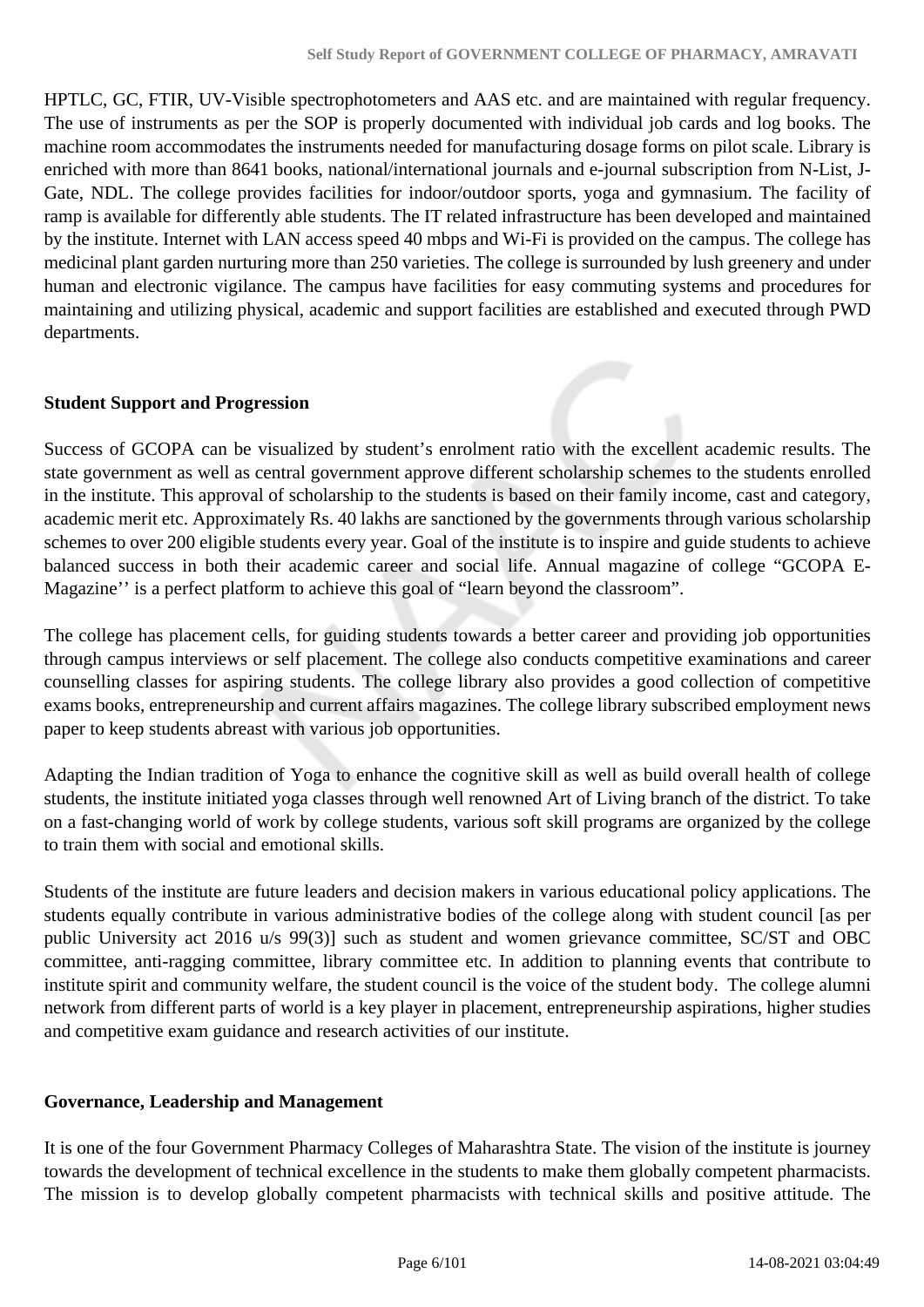institute strives to generate attitude  $\&$  skills, conducive to academic, industrial, clinical and social environment for life-long learning in pharmacy. The institution has hierarchical Governance starting from the Directorate of Technical Education, Mumbai and its regional office of Amravati supported by various institutional committees comprise of teaching and non-teaching staff alongwith other stakeholders. The institution has deployed five years strategic plan, aligned with the vision and mission, and signed MOUs with other institutes, industries and District General hospital, Amravati for its overall development and academic progression. It runs on the wheels of funds from the Government of Maharashtra (GoM), fees received from students, and funds received from the research and non-research projects. As per the rules and regulations of GoM, the Institution has been implementing different welfare schemes for students, teaching and non-teaching staff. The employees avail the promotion system defined by service rules and enforce government resolutions. The institute also provide financial support to teaching and non-teaching staff for attending conferences/workshops. The professional development and other training programs are organized regularly by the institute for its stakeholders. These activities and annual performance appraisal system help in evaluation and improvement in quality of its employees. The quality improvement in academic, administrative and social activities is looked after by the committees like CDC, IQAC and other allied committees.

#### **Institutional Values and Best Practices**

The institute envisions the journey of the institute towards the development of technical excellence among the students to make them globally competent pharmacists. It provides conducive environment to facilitate the educational and technical excellence among students and provide environment inculcate the human and professional values.

Gender balance has been maintained in institutional activities and decision making as well as institutes takes every effort in ensuring gender equality in overall aspects of campus life and social life. The institution has established and active Internal Complaint Committee to demonstrate to cognizance of issues and matters related to sexual harassment of women as well as to motivate and encourage the students to resist the misdeeds or offense arising from gender bias. Common room facility and mentoring/counseling cell are available in the institute.

Institute has efficient solid, liquid, biomedical, e-waste management system and proper disposal air from fuming chambers minimized the risk of deleterious effects of hazardous fumes in the laboratories. The use of plastic and tobacco products are prohibited in the campus. GCOPA demonstrated higher sensitivity and responsibility in implementing green concepts in the campus and efficiently manages water resources, waste management, solar and electric energy, conserve natural resources, and provide eco-friendly and solar passive building, minimal paper use.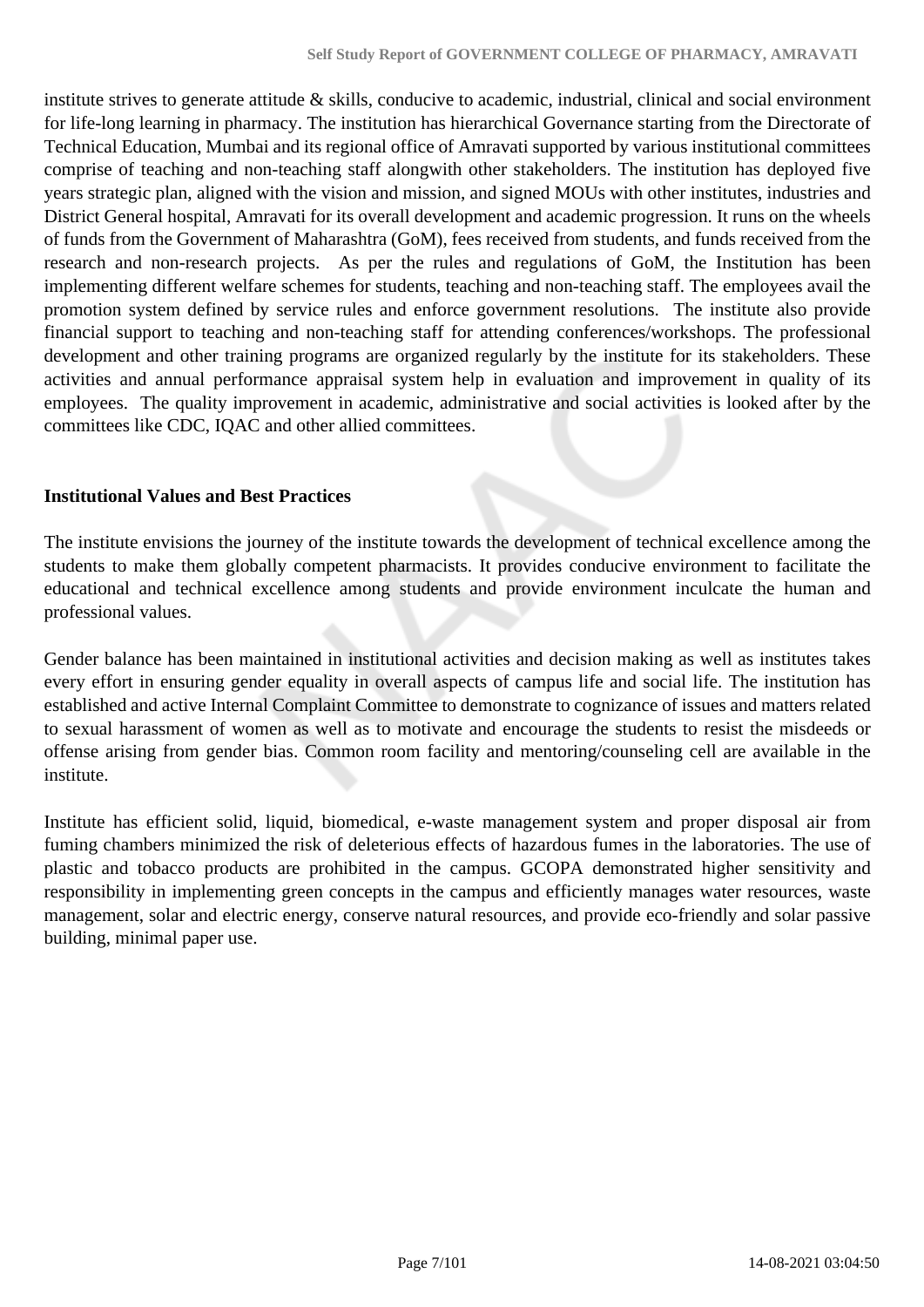# **2. PROFILE**

# **2.1 BASIC INFORMATION**

| Name and Address of the College |                                                    |  |
|---------------------------------|----------------------------------------------------|--|
| Name                            | GOVERNMENT COLLEGE OF PHARMACY,<br><b>AMRAVATI</b> |  |
| Address                         | Kathora Naka, VMV Road, Amravati-444 604           |  |
| City                            | Amravati                                           |  |
| <b>State</b>                    | Maharashtra                                        |  |
| Pin                             | 444604                                             |  |
| Website                         | gcopamravati.ac.in                                 |  |

| <b>Contacts for Communication</b> |                          |                                          |               |                     |                                                      |
|-----------------------------------|--------------------------|------------------------------------------|---------------|---------------------|------------------------------------------------------|
| <b>Designation</b>                | <b>Name</b>              | <b>Telephone with</b><br><b>STD Code</b> | <b>Mobile</b> | Fax                 | <b>Email</b>                                         |
| Principal                         | Somashekhar<br>Khadabadi | 0721-2531690                             | 9370159421    | 0721-253182         | principal.gcopamra<br>vati@dtemaharasht<br>ra.gov.in |
| IQAC / CIQA<br>coordinator        | Dr. N.n.<br>Inamdar      | 0721-7212531690                          | 9423964969    | 0721-721253<br>1827 | nazmainamdar@g<br>mail.com                           |

| <b>Status of the Institution</b> |            |
|----------------------------------|------------|
| <sup>1</sup> Institution Status  | Government |

| Type of Institution |              |
|---------------------|--------------|
| By Gender           | Co-education |
| $\perp$ By Shift    | Regular      |

| <b>Recognized Minority institution</b>     |    |  |
|--------------------------------------------|----|--|
| If it is a recognized minroity institution | No |  |
|                                            |    |  |

| <b>Establishment Details</b>         |              |
|--------------------------------------|--------------|
| Date of establishment of the college | $25-07-1996$ |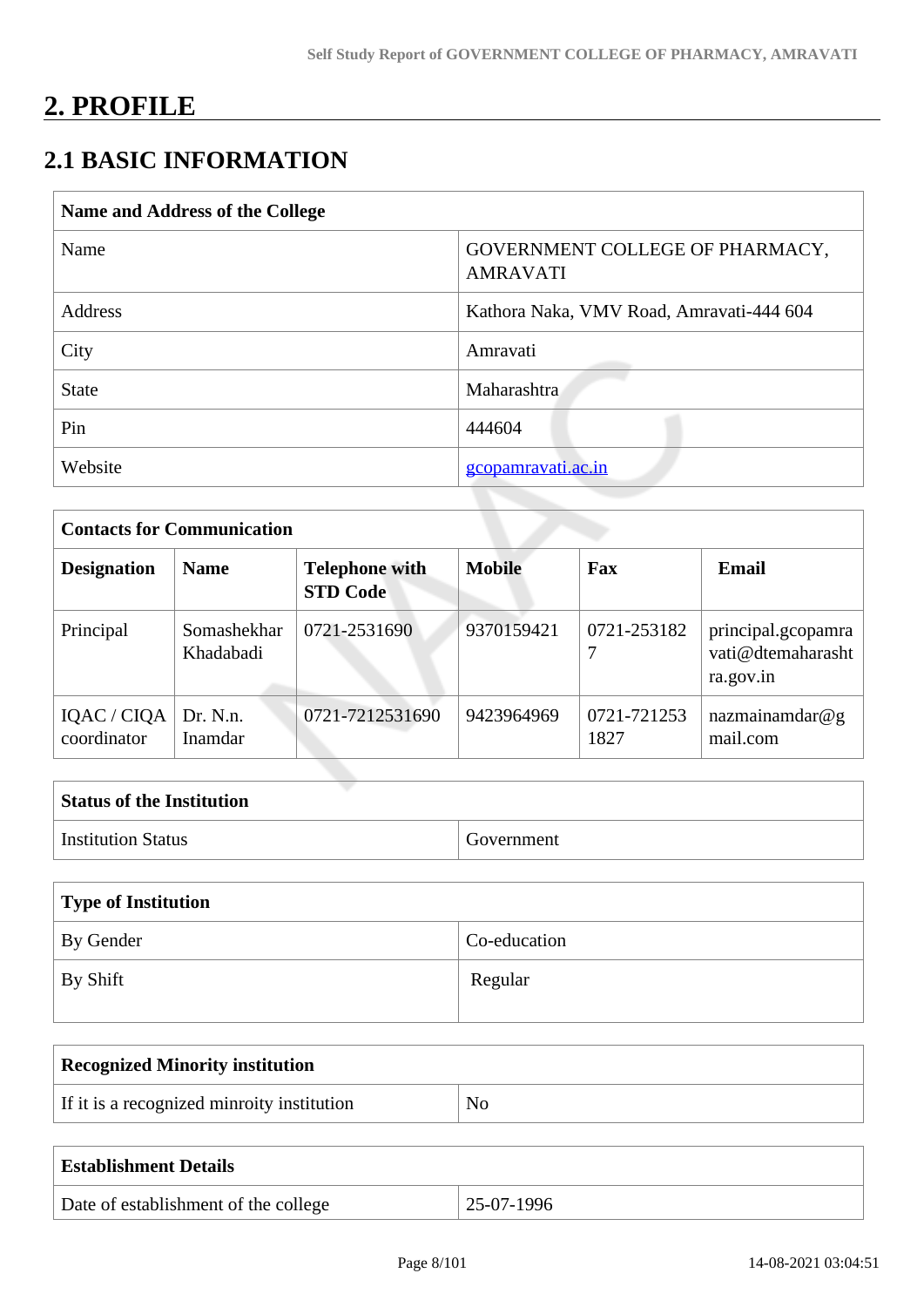| University to which the college is affiliated/ or which governs the college (if it is a constituent |
|-----------------------------------------------------------------------------------------------------|
| $\vert$ college)                                                                                    |

| <b>State</b> | <b>University name</b>                 | <b>Document</b>      |
|--------------|----------------------------------------|----------------------|
| Maharashtra  | Sant Gadge Baba Amravati<br>University | <b>View Document</b> |

#### **Details of UGC recognition**

| <b>Under Section</b> | Date       | <b>View Document</b> |  |
|----------------------|------------|----------------------|--|
| 2f of UGC            | 30-10-2017 | <b>View Document</b> |  |
| 12B of UGC           | 30-10-2017 | <b>View Document</b> |  |

# **Details of recognition/approval by stationary/regulatory bodies like AICTE,NCTE,MCI,DCI,PCI,RCI etc(other than UGC)**

| <b>Statutory</b><br><b>Regulatory</b><br><b>Authority</b> | <b>Recognition/App</b><br>roval details Inst<br>itution/Departme<br>nt programme | Day, Month and<br>year(dd-mm-<br>yyyy) | <b>Validity in</b><br>months | <b>Remarks</b> |
|-----------------------------------------------------------|----------------------------------------------------------------------------------|----------------------------------------|------------------------------|----------------|
| <b>AICTE</b>                                              | <b>View Document</b>                                                             | 29-04-2019                             | 12                           |                |
| PCI                                                       | <b>View Document</b>                                                             | 10-06-2019                             | 12                           |                |

| <b>Details of autonomy</b>                                                                                                           |    |
|--------------------------------------------------------------------------------------------------------------------------------------|----|
| Does the affiliating university Act provide for<br>conferment of autonomy (as recognized by the<br>UGC), on its affiliated colleges? | No |

| <b>Recognitions</b>                                                                   |    |
|---------------------------------------------------------------------------------------|----|
| Is the College recognized by UGC as a College<br>with Potential for Excellence (CPE)? | No |
| Is the College recognized for its performance by<br>any other governmental agency?    | No |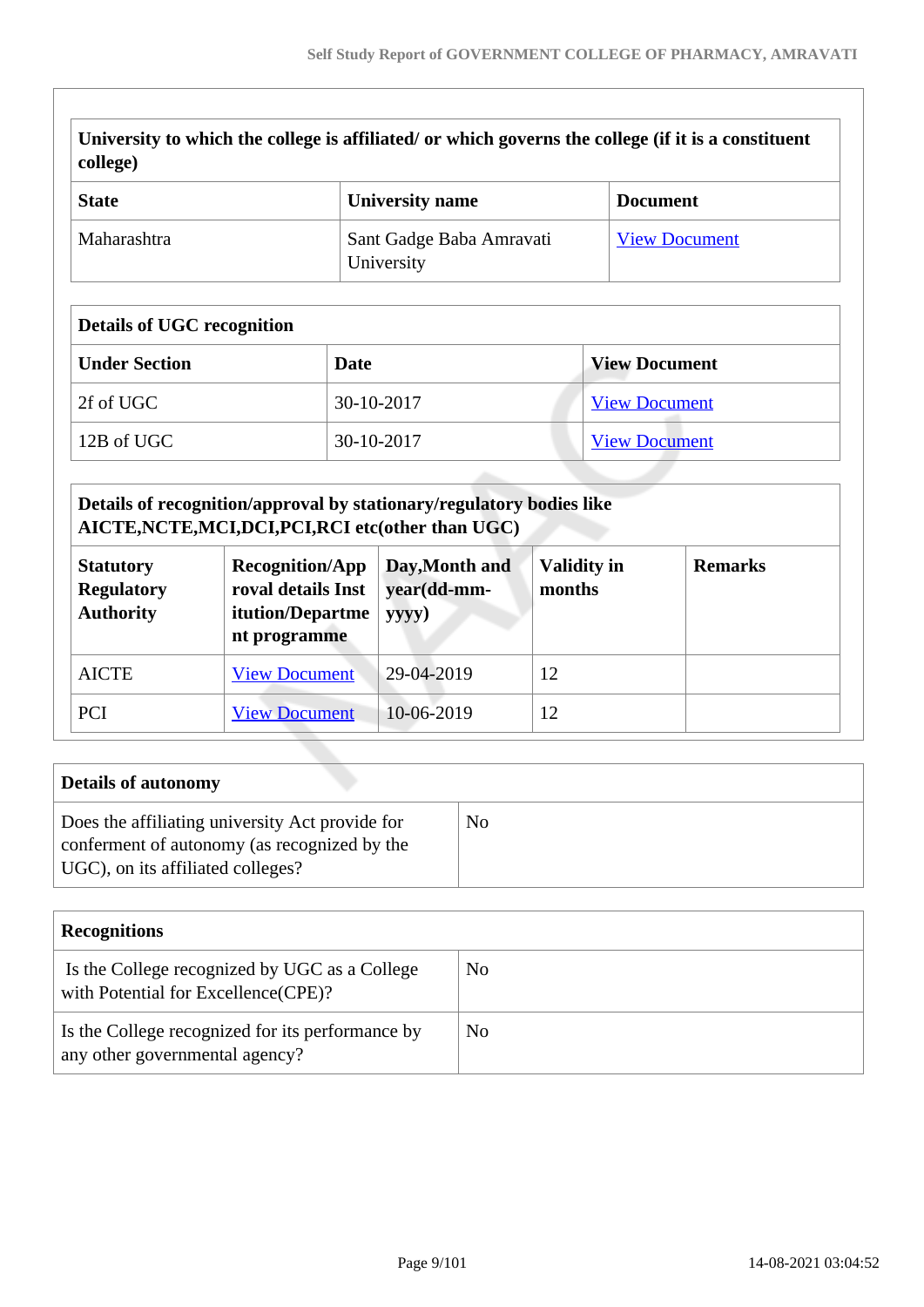| <b>Location and Area of Campus</b> |                                             |           |                                |                             |  |  |  |  |  |  |
|------------------------------------|---------------------------------------------|-----------|--------------------------------|-----------------------------|--|--|--|--|--|--|
| <b>Campus Type</b>                 | <b>Address</b>                              | Location* | <b>Campus Area</b><br>in Acres | Built up Area in<br>sq.mts. |  |  |  |  |  |  |
| Main campus<br>area                | Kathora Naka, VMV Road,<br>Amravati-444 604 | Urban     | 6.07                           | 5590                        |  |  |  |  |  |  |

# **2.2 ACADEMIC INFORMATION**

|                           | Details of Programmes Offered by the College (Give Data for Current Academic year) |                                     |                                                    |                                        |                                      |                                             |  |  |  |  |  |
|---------------------------|------------------------------------------------------------------------------------|-------------------------------------|----------------------------------------------------|----------------------------------------|--------------------------------------|---------------------------------------------|--|--|--|--|--|
| <b>Programme</b><br>Level | Name of Pr<br>ogramme/C<br>ourse                                                   | <b>Duration in</b><br><b>Months</b> | <b>Entry</b><br><b>Qualificatio</b><br>$\mathbf n$ | <b>Medium of</b><br><b>Instruction</b> | <b>Sanctioned</b><br><b>Strength</b> | No.of<br><b>Students</b><br><b>Admitted</b> |  |  |  |  |  |
| <b>UG</b>                 | BPharm, Phar<br>macy                                                               | 48                                  | <b>HSC</b>                                         | English                                | 48                                   | 47                                          |  |  |  |  |  |
| PG                        | MPharm, Pha<br>rmacy                                                               | 24                                  | B. Pharm.                                          | English                                | 12                                   | 12                                          |  |  |  |  |  |
| PG                        | Pharm<br>D, Pharmacy                                                               | 72                                  | HSC                                                | English                                | 30                                   | 30                                          |  |  |  |  |  |
| PG                        | MPharm, Pha<br>rmacy                                                               | 24                                  | B. Pharm.                                          | English                                | 12                                   | 12                                          |  |  |  |  |  |
| Doctoral<br>(Ph.D)        | PhD or DPhi<br>1, Pharmacy                                                         | 36                                  | M. Pharm.                                          | English                                | 10                                   | $\overline{2}$                              |  |  |  |  |  |

**Position Details of Faculty & Staff in the College**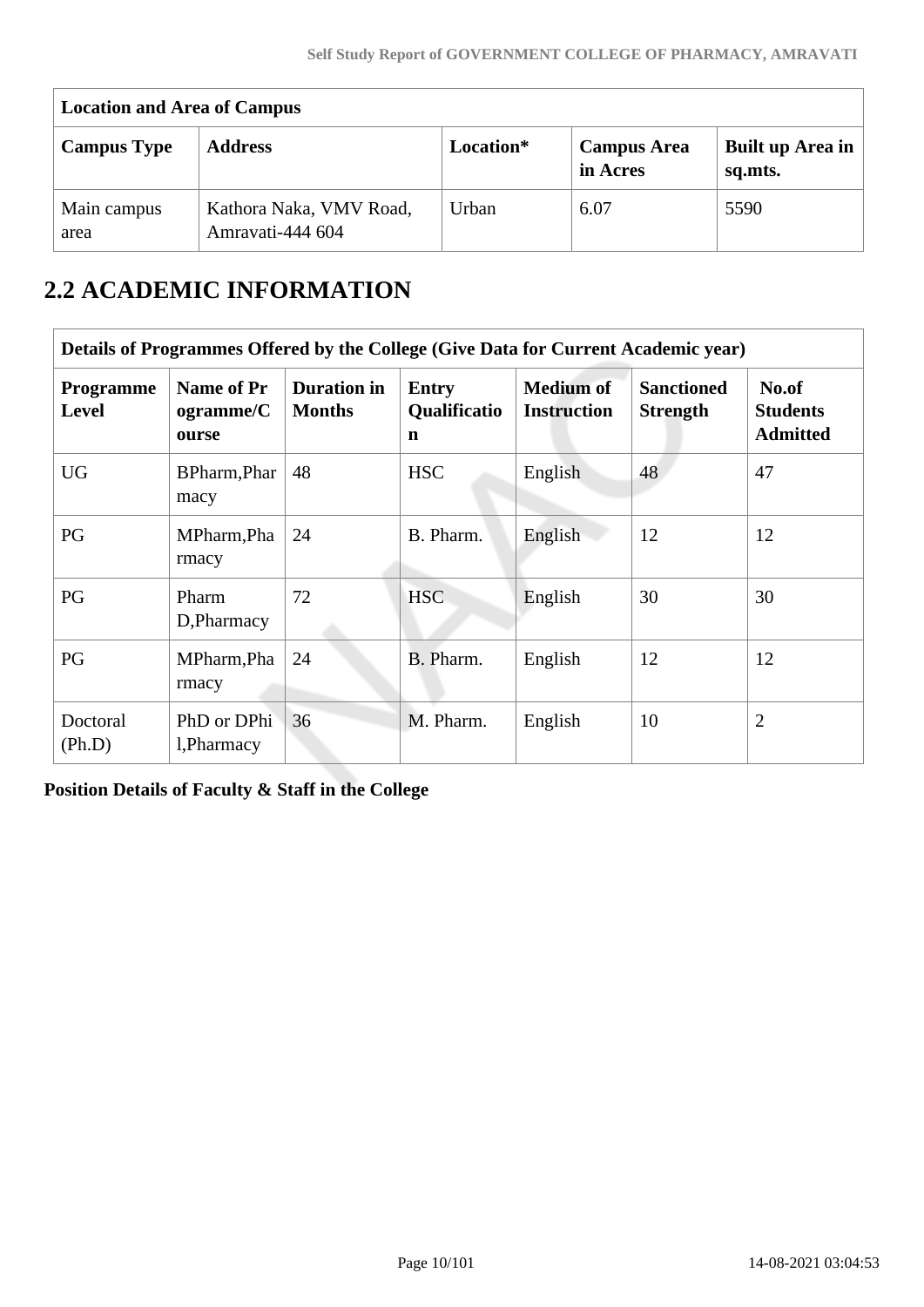|                                                                                     | <b>Teaching Faculty</b> |                |                |                |                |                            |                |                  |                |                            |                |                |
|-------------------------------------------------------------------------------------|-------------------------|----------------|----------------|----------------|----------------|----------------------------|----------------|------------------|----------------|----------------------------|----------------|----------------|
|                                                                                     | <b>Professor</b>        |                |                |                |                | <b>Associate Professor</b> |                |                  |                | <b>Assistant Professor</b> |                |                |
|                                                                                     | Male                    | Female         | Others         | Total          | Male           | Female                     | Others         | Total            | Male           | Female                     | Others         | Total          |
| Sanctioned by the<br>UGC /University<br><b>State</b><br>Government                  |                         |                |                | 8              |                |                            |                | 10               |                |                            |                | 15             |
| Recruited                                                                           | $\overline{0}$          | $\mathbf{1}$   | $\mathbf{0}$   | $\mathbf{1}$   | $\overline{2}$ | $\mathbf{1}$               | $\overline{0}$ | 3                | 5              | $\overline{2}$             | $\overline{0}$ | $\overline{7}$ |
| Yet to Recruit                                                                      |                         |                |                | $\overline{7}$ |                |                            |                | 7                |                |                            |                | 8              |
| Sanctioned by the<br>Management/Soci<br>ety or Other<br>Authorized<br><b>Bodies</b> |                         |                |                | $\overline{0}$ |                |                            |                | $\boldsymbol{0}$ |                |                            |                | $\theta$       |
| Recruited                                                                           | $\overline{0}$          | $\overline{0}$ | $\overline{0}$ | $\overline{0}$ | $\overline{0}$ | $\overline{0}$             | $\overline{0}$ | $\boldsymbol{0}$ | $\overline{0}$ | $\overline{0}$             | $\overline{0}$ | $\overline{0}$ |
| Yet to Recruit                                                                      |                         |                |                | $\overline{0}$ |                |                            |                | $\overline{0}$   |                |                            |                | $\Omega$       |
|                                                                                     |                         |                |                |                |                |                            |                |                  |                |                            |                |                |

|                                                                                 | <b>Non-Teaching Staff</b> |               |                |                |  |  |  |  |  |  |
|---------------------------------------------------------------------------------|---------------------------|---------------|----------------|----------------|--|--|--|--|--|--|
|                                                                                 | <b>Male</b>               | <b>Female</b> | <b>Others</b>  | <b>Total</b>   |  |  |  |  |  |  |
| Sanctioned by the<br><b>UGC</b> / University State<br>Government                |                           |               |                | 21             |  |  |  |  |  |  |
| Recruited                                                                       | 13                        | 6             | $\overline{0}$ | 19             |  |  |  |  |  |  |
| Yet to Recruit                                                                  |                           |               |                | $\overline{2}$ |  |  |  |  |  |  |
| Sanctioned by the<br>Management/Society<br>or Other Authorized<br><b>Bodies</b> |                           |               |                | $\theta$       |  |  |  |  |  |  |
| Recruited                                                                       | $\overline{0}$            | $\mathbf{0}$  | $\overline{0}$ | $\overline{0}$ |  |  |  |  |  |  |
| Yet to Recruit                                                                  |                           |               |                | $\overline{0}$ |  |  |  |  |  |  |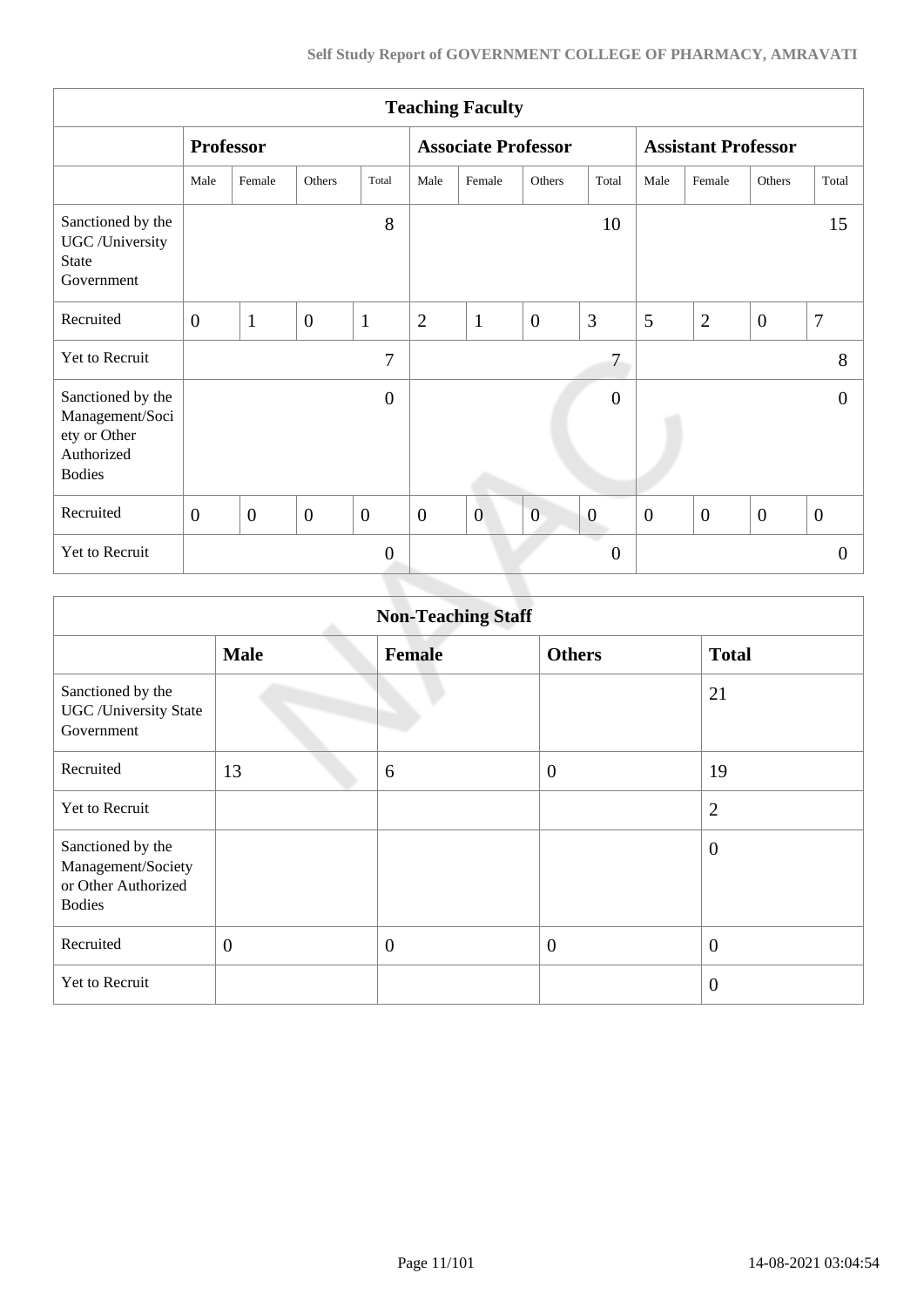|                                                                                 | <b>Technical Staff</b> |              |                |                  |  |  |  |  |  |  |
|---------------------------------------------------------------------------------|------------------------|--------------|----------------|------------------|--|--|--|--|--|--|
|                                                                                 | <b>Male</b>            | Female       | <b>Others</b>  | <b>Total</b>     |  |  |  |  |  |  |
| Sanctioned by the<br><b>UGC</b> /University State<br>Government                 |                        |              |                | $\overline{0}$   |  |  |  |  |  |  |
| Recruited                                                                       | $\mathbf{0}$           | $\mathbf{0}$ | $\overline{0}$ | $\boldsymbol{0}$ |  |  |  |  |  |  |
| Yet to Recruit                                                                  |                        |              |                | $\overline{0}$   |  |  |  |  |  |  |
| Sanctioned by the<br>Management/Society<br>or Other Authorized<br><b>Bodies</b> |                        |              |                | $\mathbf{0}$     |  |  |  |  |  |  |
| Recruited                                                                       | $\mathbf{0}$           | $\theta$     | $\overline{0}$ | $\overline{0}$   |  |  |  |  |  |  |
| Yet to Recruit                                                                  |                        |              |                | $\overline{0}$   |  |  |  |  |  |  |

# **Qualification Details of the Teaching Staff**

|                                     | <b>Permanent Teachers</b> |                |                |                |                            |                |                |                            |                |                |  |  |  |
|-------------------------------------|---------------------------|----------------|----------------|----------------|----------------------------|----------------|----------------|----------------------------|----------------|----------------|--|--|--|
| <b>Highest</b><br>Qualificatio<br>n | <b>Professor</b>          |                |                |                | <b>Associate Professor</b> |                |                | <b>Assistant Professor</b> |                |                |  |  |  |
|                                     | Male                      | Female         | <b>Others</b>  | Male           | Female                     | Others         | Male           | Female                     | Others         | Total          |  |  |  |
| D.sc/D.Litt.                        | $\overline{0}$            | $\mathbf{0}$   | $\overline{0}$ | $\theta$       | $\overline{0}$             | $\overline{0}$ | $\overline{0}$ | $\theta$                   | $\overline{0}$ | $\theta$       |  |  |  |
| Ph.D.                               | $\overline{0}$            | $\mathbf{1}$   | $\overline{0}$ | $\overline{2}$ | 1                          | $\overline{0}$ | $\overline{4}$ | $\mathbf{1}$               | $\overline{0}$ | 9              |  |  |  |
| M.Phil.                             | $\overline{0}$            | $\mathbf{0}$   | $\overline{0}$ | $\theta$       | $\overline{0}$             | $\overline{0}$ | $\overline{0}$ | $\theta$                   | $\overline{0}$ | $\overline{0}$ |  |  |  |
| PG                                  | $\theta$                  | $\overline{0}$ | $\overline{0}$ | $\overline{0}$ | $\overline{0}$             | $\overline{0}$ | $\mathbf{1}$   | $\mathbf{1}$               | $\overline{0}$ | $\overline{2}$ |  |  |  |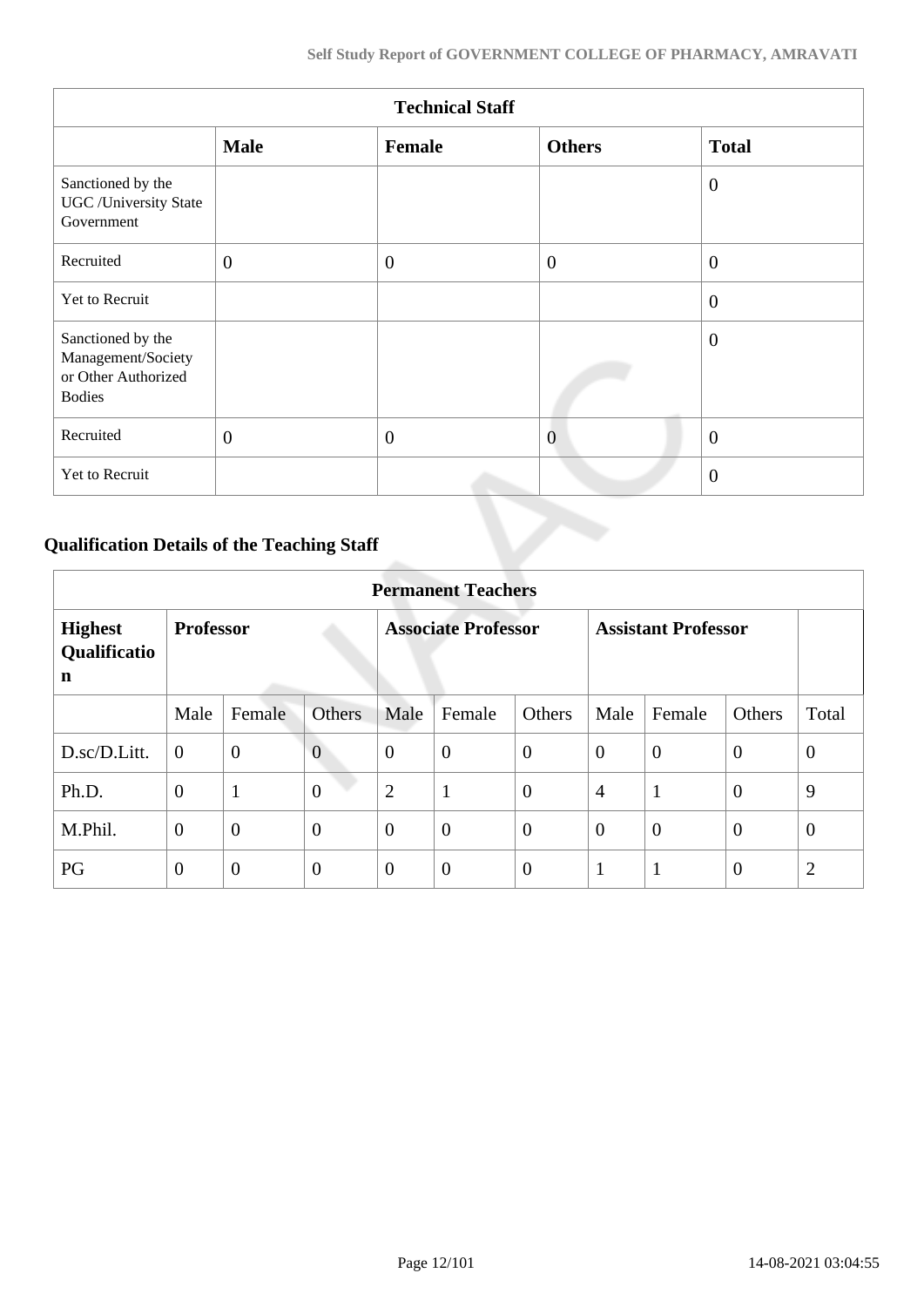| <b>Temporary Teachers</b>           |                  |                  |                  |                            |                  |                |                            |                |                |                |  |  |
|-------------------------------------|------------------|------------------|------------------|----------------------------|------------------|----------------|----------------------------|----------------|----------------|----------------|--|--|
| <b>Highest</b><br>Qualificatio<br>n | <b>Professor</b> |                  |                  | <b>Associate Professor</b> |                  |                | <b>Assistant Professor</b> |                |                |                |  |  |
|                                     | Male             | Female           | Others           | Male                       | Female           | Others         | Male                       | Female         | Others         | Total          |  |  |
| D.sc/D.Litt.                        | $\theta$         | $\overline{0}$   | $\boldsymbol{0}$ | $\overline{0}$             | $\overline{0}$   | $\overline{0}$ | $\overline{0}$             | $\overline{0}$ | $\overline{0}$ | $\overline{0}$ |  |  |
| Ph.D.                               | $\overline{0}$   | $\boldsymbol{0}$ | $\overline{0}$   | $\overline{0}$             | $\overline{0}$   | $\overline{0}$ | $\theta$                   | $\overline{0}$ | $\theta$       | $\overline{0}$ |  |  |
| M.Phil.                             | $\overline{0}$   | $\overline{0}$   | $\overline{0}$   | $\overline{0}$             | $\overline{0}$   | $\overline{0}$ | $\overline{0}$             | $\overline{0}$ | $\overline{0}$ | $\overline{0}$ |  |  |
| PG                                  | $\overline{0}$   | $\theta$         | $\mathbf{0}$     | $\overline{0}$             | $\boldsymbol{0}$ | $\overline{0}$ | $\overline{0}$             | $\overline{0}$ | $\overline{0}$ | $\theta$       |  |  |

|                                     | <b>Part Time Teachers</b> |                |                |                            |                |                  |                            |                |                  |                |  |  |  |
|-------------------------------------|---------------------------|----------------|----------------|----------------------------|----------------|------------------|----------------------------|----------------|------------------|----------------|--|--|--|
| <b>Highest</b><br>Qualificatio<br>n | <b>Professor</b>          |                |                | <b>Associate Professor</b> |                |                  | <b>Assistant Professor</b> |                |                  |                |  |  |  |
|                                     | Male                      | Female         | Others         | Male                       | Female         | Others           | Male                       | Female         | Others           | Total          |  |  |  |
| D.sc/D.Litt.                        | $\overline{0}$            | $\overline{0}$ | $\overline{0}$ | $\overline{0}$             | $\overline{0}$ | $\overline{0}$   | $\theta$                   | $\overline{0}$ | $\overline{0}$   | $\overline{0}$ |  |  |  |
| Ph.D.                               | $\mathbf{0}$              | $\mathbf{0}$   | $\overline{0}$ | $\overline{0}$             | $\overline{0}$ | $\overline{0}$   | 1                          | $\mathbf{1}$   | $\overline{0}$   | $\overline{2}$ |  |  |  |
| M.Phil.                             | $\overline{0}$            | $\mathbf{0}$   | $\overline{0}$ | $\overline{0}$             | $\theta$       | $\overline{0}$   | $\overline{0}$             | $\overline{0}$ | $\mathbf{0}$     | $\theta$       |  |  |  |
| PG                                  | $\mathbf{0}$              | $\overline{0}$ | $\overline{0}$ | $\overline{0}$             | $\overline{0}$ | $\boldsymbol{0}$ | $\overline{0}$             | 16             | $\boldsymbol{0}$ | 16             |  |  |  |

| <b>Details of Visting/Guest Faculties</b> |             |               |               |              |
|-------------------------------------------|-------------|---------------|---------------|--------------|
| <b>Number of Visiting/Guest Faculty</b>   | <b>Male</b> | <b>Female</b> | <b>Others</b> | <b>Total</b> |
| engaged with the college?                 |             |               |               |              |

**Provide the Following Details of Students Enrolled in the College During the Current Academic Year**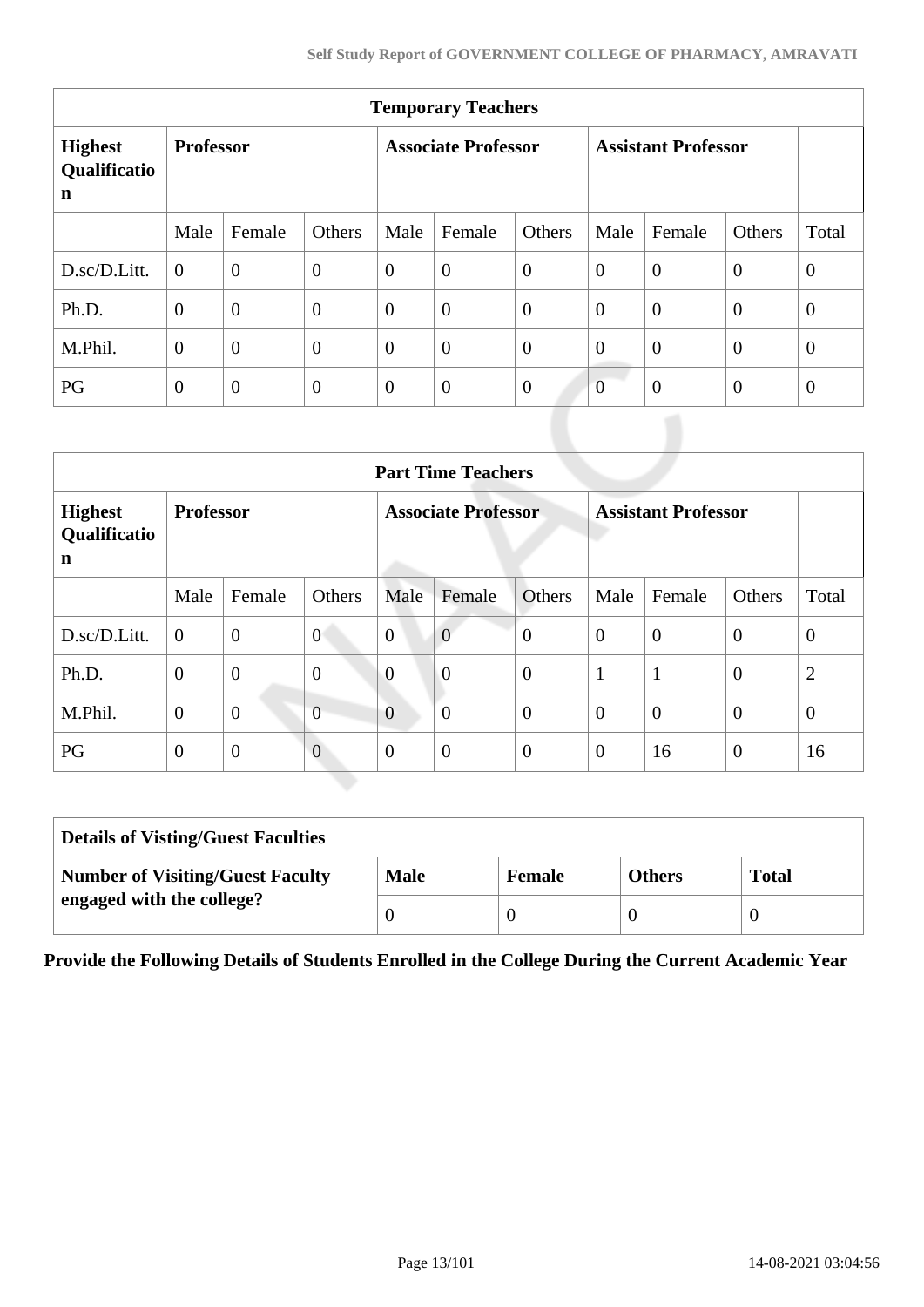| Programme       |        | <b>From the State</b><br><b>Where College</b><br>is Located | <b>From Other</b><br><b>States of India</b> | <b>NRI Students</b> | Foreign<br><b>Students</b> | <b>Total</b>   |
|-----------------|--------|-------------------------------------------------------------|---------------------------------------------|---------------------|----------------------------|----------------|
| Doctoral (Ph.D) | Male   | $\mathbf{1}$                                                | $\overline{0}$                              | $\overline{0}$      | $\overline{0}$             | $\mathbf{1}$   |
|                 | Female | $\mathbf{1}$                                                | $\theta$                                    | $\theta$            | $\overline{0}$             | $\mathbf{1}$   |
|                 | Others | $\overline{0}$                                              | $\overline{0}$                              | $\mathbf{0}$        | $\overline{0}$             | $\overline{0}$ |
| PG              | Male   | 94                                                          | $\boldsymbol{0}$                            | $\overline{0}$      | $\overline{0}$             | 94             |
|                 | Female | 98                                                          | $\overline{0}$                              | $\mathbf{0}$        | $\overline{0}$             | 98             |
|                 | Others | $\overline{0}$                                              | $\overline{0}$                              | $\overline{0}$      | $\overline{0}$             | $\overline{0}$ |
| <b>UG</b>       | Male   | 128                                                         | $\overline{0}$                              | $\overline{0}$      | $\overline{0}$             | 128            |
|                 | Female | 100                                                         | $\mathbf{0}$                                | $\overline{0}$      | $\theta$                   | 100            |
|                 | Others | $\overline{0}$                                              | $\overline{0}$                              | $\overline{0}$      | $\overline{0}$             | $\overline{0}$ |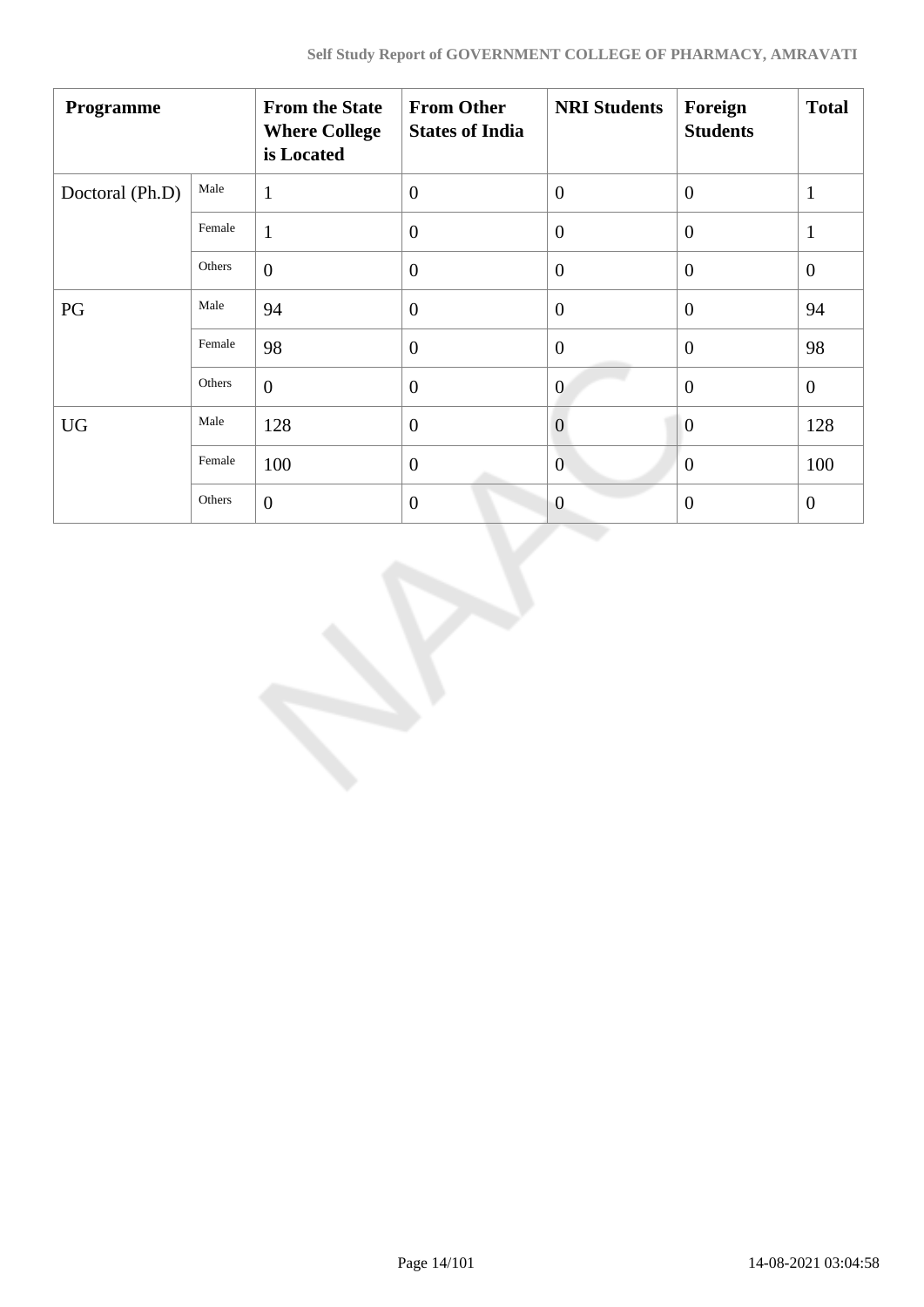| r ears     |        |                  |                  |                  |                |
|------------|--------|------------------|------------------|------------------|----------------|
| Programme  |        | Year 1           | Year 2           | Year 3           | Year 4         |
| SC         | Male   | $\overline{7}$   | 9                | 9                | 6              |
|            | Female | 12               | 6                | 10               | 11             |
|            | Others | $\mathbf{0}$     | $\boldsymbol{0}$ | $\overline{0}$   | $\overline{0}$ |
| <b>ST</b>  | Male   | $5\overline{)}$  | 3                | $\mathbf{1}$     | $\overline{3}$ |
|            | Female | $\overline{2}$   | $\overline{4}$   | $\overline{3}$   | $\mathbf{1}$   |
|            | Others | $\overline{0}$   | $\boldsymbol{0}$ | $\overline{0}$   | $\mathbf{0}$   |
| <b>OBC</b> | Male   | 33               | 24               | 22               | 22             |
|            | Female | 30               | 29               | 20               | 32             |
|            | Others | $\boldsymbol{0}$ | $\mathbf{0}$     | $\boldsymbol{0}$ | $\mathbf{0}$   |
| General    | Male   | $11\,$           | 17               | 18               | 26             |
|            | Female | 14               | 14               | 14               | 16             |
|            | Others | $\overline{0}$   | $\overline{0}$   | $\mathbf{0}$     | $\mathbf{0}$   |
| Others     | Male   | $\overline{7}$   | 10               | 9                | 6              |
|            | Female | 6                | 9                | 5                | 9              |
|            | Others | $\boldsymbol{0}$ | $\boldsymbol{0}$ | $\boldsymbol{0}$ | $\mathbf{0}$   |
| Total      |        | 127              | 125              | 111              | 132            |

**Provide the Following Details of Students admitted to the College During the last four Academic Years**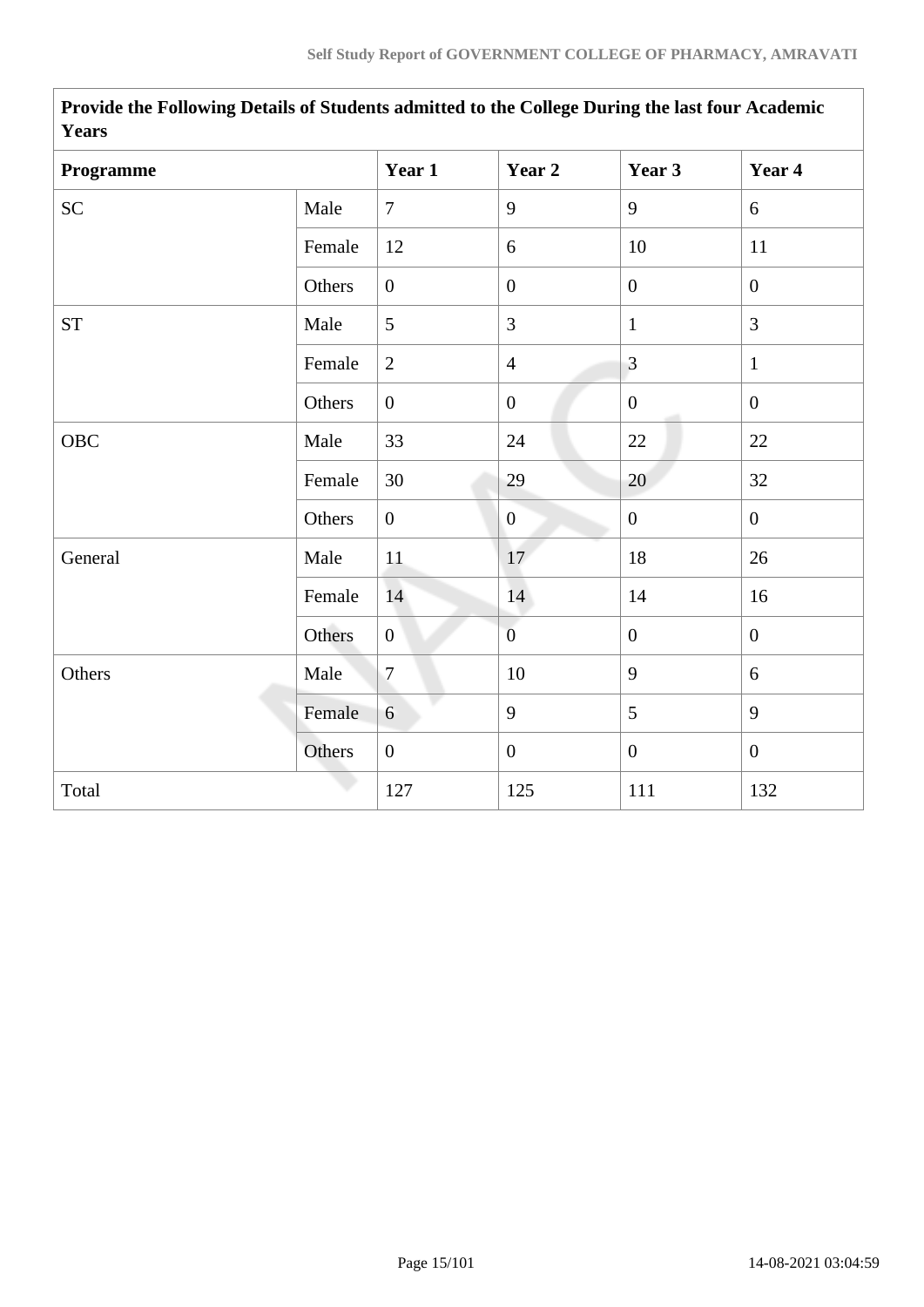# **Extended Profile**

# **1 Program**

# **1.1**

### **Number of courses offered by the Institution across all programs during the last five years**

| 2018-19                              | 2017-18 | 2016-17 |  | 2015-16              | 2014-15 |  |  |  |
|--------------------------------------|---------|---------|--|----------------------|---------|--|--|--|
| 237                                  | 235     | 158     |  | 158                  | 158     |  |  |  |
| <b>File Description</b>              |         |         |  | Document             |         |  |  |  |
| Institutional data prescribed format |         |         |  | <b>View Document</b> |         |  |  |  |

### **1.2**

### **Number of programs offered year-wise for last five years**

| 2018-19 | 2017-18 | 2016-17 | $ 2015 - 16 $ | 2014-15                  |
|---------|---------|---------|---------------|--------------------------|
| ັ       | ັ       | ັ       | ັ             | $\overline{\phantom{0}}$ |

# **2 Students**

**2.1**

### **Number of students year-wise during last five years**

| 2018-19                                 | 2017-18 | 2016-17 |                      | 2015-16 | 2014-15 |  |
|-----------------------------------------|---------|---------|----------------------|---------|---------|--|
| 449                                     | 454     | 424     |                      | 416     | 374     |  |
| <b>File Description</b>                 |         |         | Document             |         |         |  |
| Institutional data in prescribed format |         |         | <b>View Document</b> |         |         |  |

#### **2.2**

# **Number of seats earmarked for reserved category as per GOI/State Govt rule year-wise during last five years**

| 2018-19 | 2017-18 | 2016-17 | 2015-16 | 2014-15                       |
|---------|---------|---------|---------|-------------------------------|
| 64      | 64      | 68      | −       | $\overline{ }$<br>$^{\prime}$ |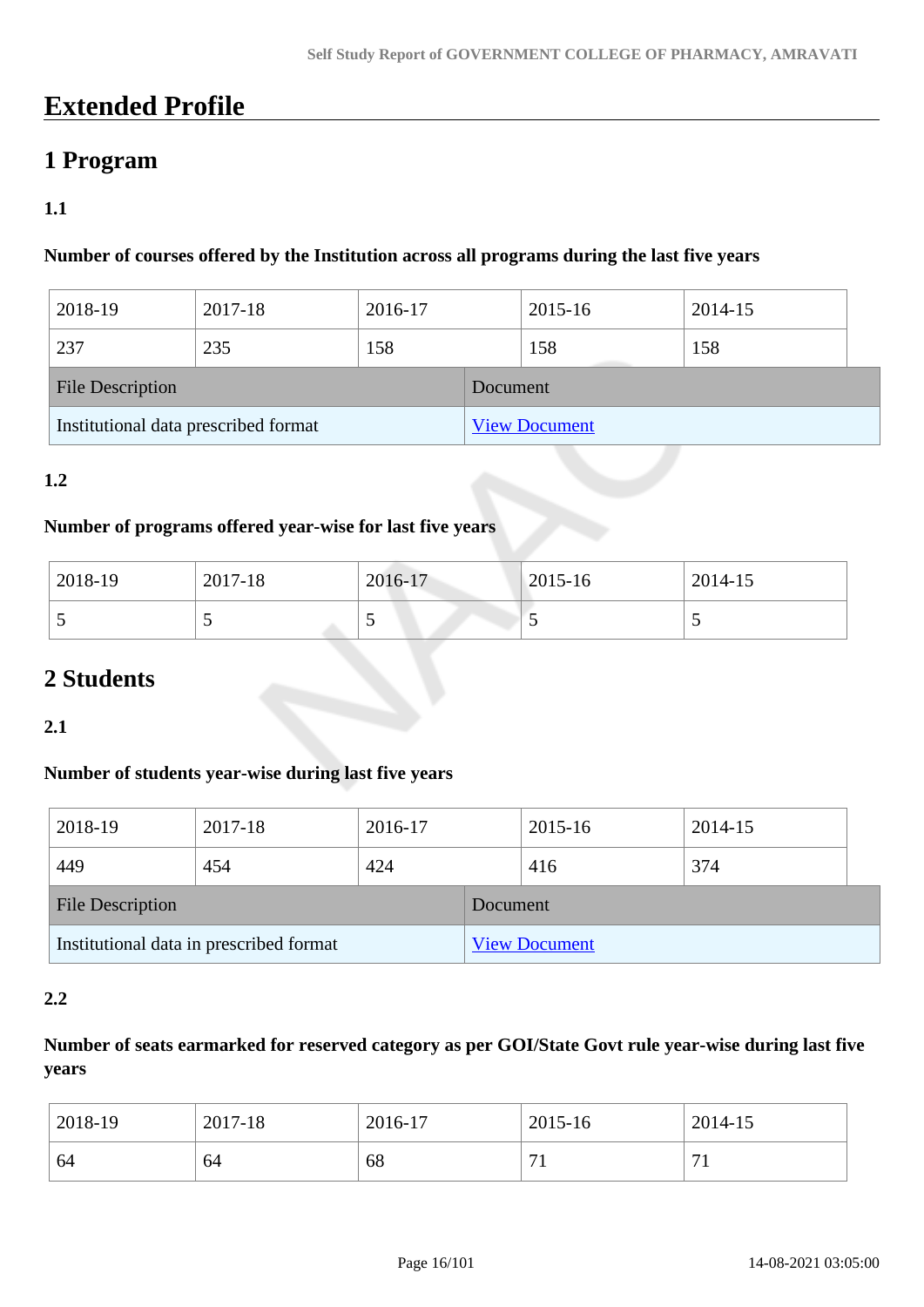| File Description                        | Document             |
|-----------------------------------------|----------------------|
| Institutional data in prescribed format | <b>View Document</b> |

# **2.3**

### **Number of outgoing / final year students year-wise during last five years**

| 2018-19                                 | 2017-18 | 2016-17 |                      | 2015-16 | 2014-15 |  |
|-----------------------------------------|---------|---------|----------------------|---------|---------|--|
| 98                                      | 124     | 116     |                      | 108     | 86      |  |
| <b>File Description</b>                 |         |         | Document             |         |         |  |
| Institutional data in prescribed format |         |         | <b>View Document</b> |         |         |  |

# **3 Teachers**

# **3.1**

# **Number of full time teachers year-wise during the last five years**

| 2018-19                                 | 2017-18 | 2016-17  |                      | 2015-16 | 2014-15 |  |
|-----------------------------------------|---------|----------|----------------------|---------|---------|--|
| 12                                      |         | 13       |                      |         | 9       |  |
| <b>File Description</b>                 |         | Document |                      |         |         |  |
| Institutional data in prescribed format |         |          | <b>View Document</b> |         |         |  |

### **3.2**

## **Number of sanctioned posts year-wise during last five years**

| 2018-19                                 | 2017-18 | 2016-17  |                      | 2015-16 | 2014-15 |  |
|-----------------------------------------|---------|----------|----------------------|---------|---------|--|
| 14                                      | 14      | 14       |                      | 14      | 14      |  |
| <b>File Description</b>                 |         | Document |                      |         |         |  |
| Institutional data in prescribed format |         |          | <b>View Document</b> |         |         |  |

# **4 Institution**

# **4.1**

**Total number of classrooms and seminar halls**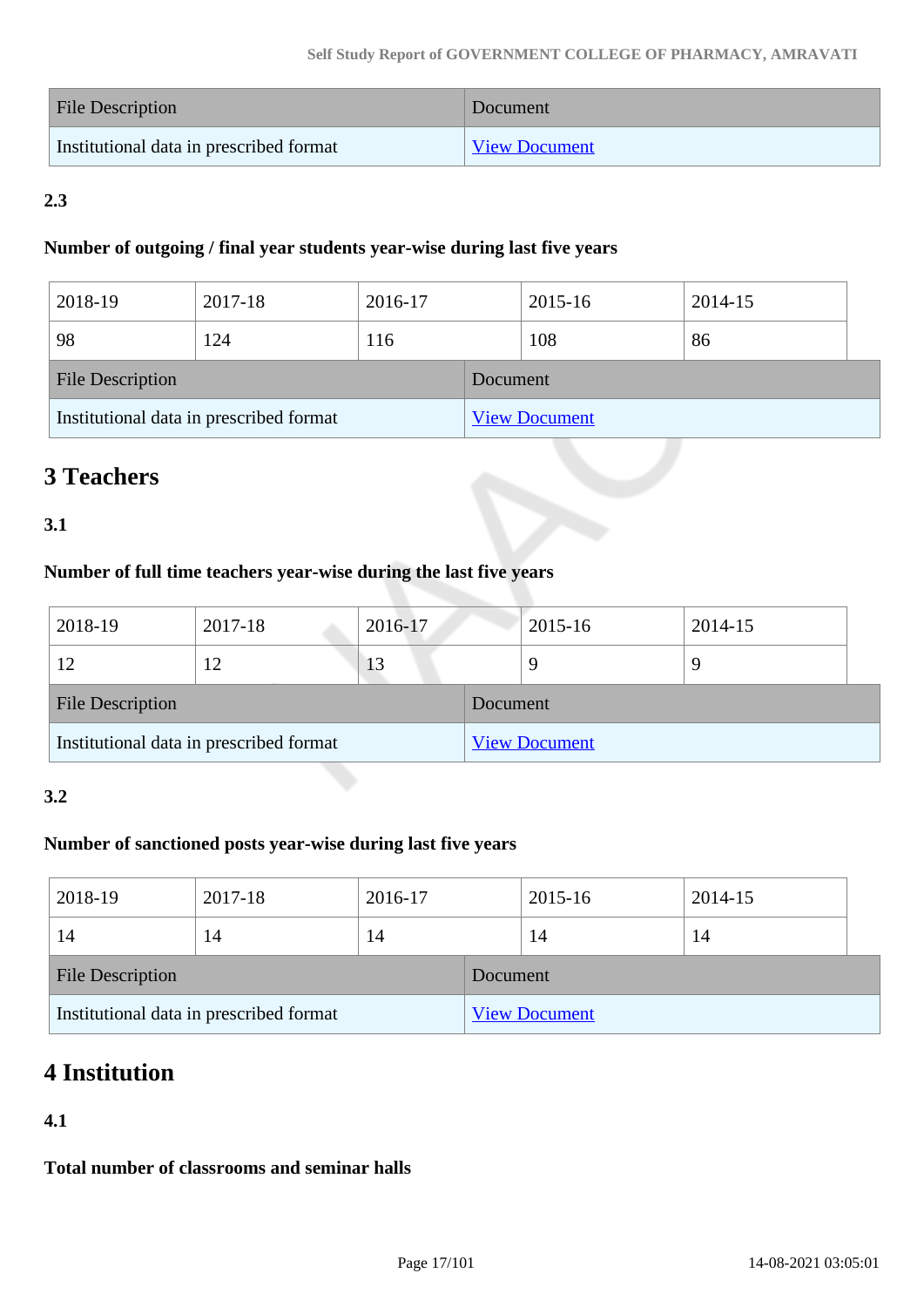# **Response: 6**

# **4.2**

## **Total Expenditure excluding salary year-wise during last five years ( INR in Lakhs)**

| 2018-19 | 2017-18 | 2016-17 | 2015-16 | 2014-15 |
|---------|---------|---------|---------|---------|
| 80.98   | 61.49   | 36.83   | 38.99   | 30.55   |

**4.3**

# **Number of Computers**

**Response: 43**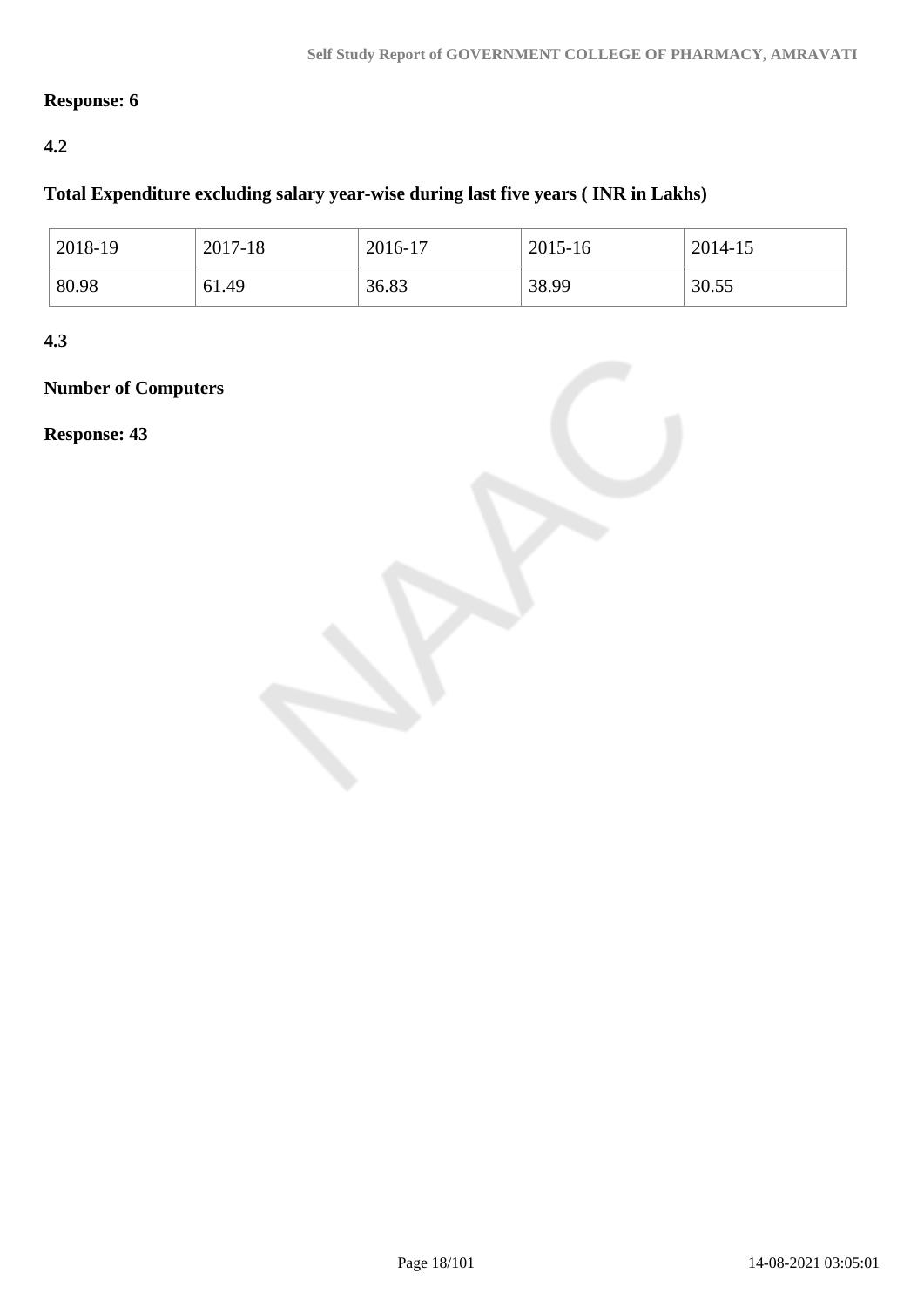# **4. Quality Indicator Framework(QIF)**

# **Criterion 1 - Curricular Aspects**

# **1.1 Curricular Planning and Implementation**

 **1.1.1 The Institution ensures effective curriculum delivery through a well planned and documented process**

### **Response:**

As an affiliated institute to Sant Gadge Baba Amravati University, Government College of Pharmacy, Amravati follows the syllabi prescribed by the University. Semester pattern with credit based semester is implemented for B.Pharm and M.Pharm whereas conventional marking system and annual pattern exist for Pharm. D.

At the beginning of academic year, academic calendar for all programs is planned so that prescribed teaching hours are attained. The academic-in-charge prepares semester-wise timetables for theory, practical, and tutorials. Based on these, the individual teacher comes up with its own planning for that semester/year. The course file is maintained by the individual teachers for their subjects. The academic transactions mostly take place as per the planning. The replacement classes are arranged if the concerned teacher is on leave. The seminars/workshops/guest lectures are arranged by the institute on recent topics in the field. The regular meetings with the students provide the avenue for recognizing needs of students and taking the action to fulfill those needs at the earliest.

Taking into consideration, diversity of students, their differential learning needs, a student-centric teachinglearning process is adopted by the faculty. The teachers are encouraged to use technology-based teaching learning methods. The institution is equipped with excellent infrastructure, and is being upgraded periodically. Spacious well-equipped labs, industrial laboratory, tissue culture lab, central analytical laboratory, computer facilities, library, all housed in environmental-friendly building create a very conducive atmosphere catalyzing teaching-learning process.

The evaluation system followed includes continuous assessment as well as the formal examinations as sessional examinations and end term examinations laid down by the University. In addition surprise tests, class tests, quizzes are also conducted as per the need of the subject. The assignment work is also allotted to students which are to be submitted in time bound manner. To improve effective delivery of curriculum, the performance of the students in examinations and feedback are used as assessment tools. The courses as seminars and project built in the programmes ensure the opportunity to evaluate the students for overall technical knowledge and learning ability.

The Pharm.D. programme is of six-year duration that includes five years of academic study and one year of internship. For second, third and fourth year of programme, every student is posted for ward round in constituent hospital for at least fifty hours. In the fifth year, every student spend half a day in the morning hours attending ward rounds on daily basis as a part of clerkship. The conduction of ward round is meticulously supervised by the preceptor and the concerned staff in the college. The attendance of the students for these activities is closely monitored. The activities, built around ward rounds, case study presentations concurrent to knowledge domain enrichment with teaching-learning, focus on development of overall technical and communication skills required to provide better clinical pharmacy services. The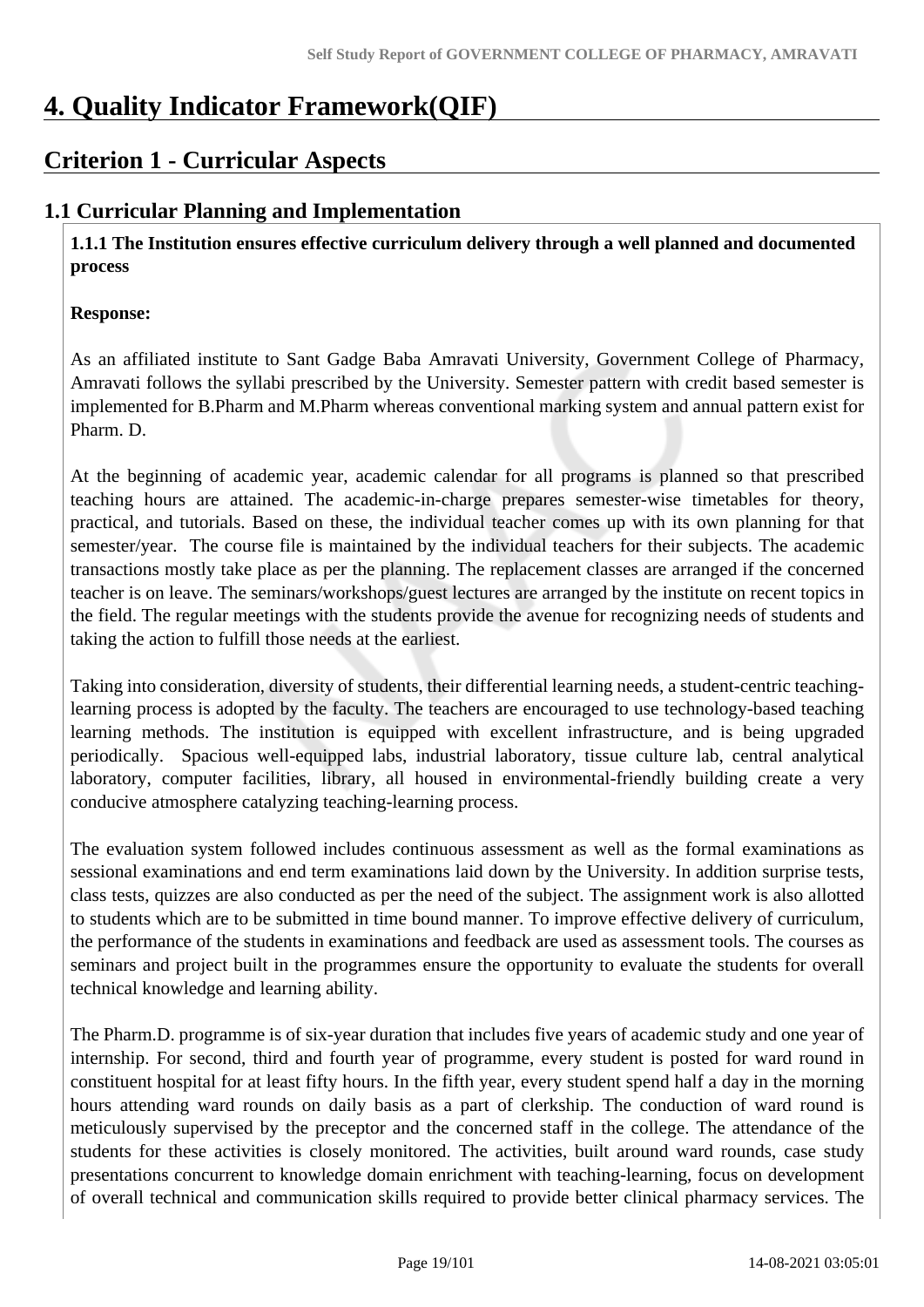students take active participation in community pharmacy activities as awareness creation and detection of communicable diseases, lifestyle diseases, malnutrition programmes and get hands on experience of like community pharmacy.

| <b>File Description</b>              | <b>Document</b>      |
|--------------------------------------|----------------------|
| <b>Upload Additional information</b> | <b>View Document</b> |
| Link for Additional information      | <b>View Document</b> |

### **1.1.2 The institution adheres to the academic calendar including for the conduct of CIE**

#### **Response:**

The quality teaching learning process satisfying the needs of students and other stakeholders is mainstay of the institute. This accomplished by scheduling and chalking out academic calendar for curricular, cocurricular and extracurricular activities within stipulated time. The affiliating university disseminates its own academic calendar. Also the holidays, adhering to government circular, are made known to staff and the students. With the commencement of each academic year the academic calendar is prepared abiding to these two guidelines. It is done in the consultation of all the concerned staff of sections of academics, student, administrative, co-curricular and extracurricular activities etc. After the due approval from the Principal, the academic calendar is displayed on the notice boards, website for information to the students as well as faculty members. The feedback of the students obtained during the meetings with them is also taken into consideration.

The academic calendar displays the start and end of each semester stating various activities to be conducted, the internal evaluation schedule and the tentative schedule of external examinations. At the beginning of the semesters the allotment of the students for project/ seminar work is conveyed to the concerned students and teachers with defined time-frame for completion of the activities. The academic calendar becomes a source of information and planner for students, faculty, staff, and other stakeholders of the institute. With the broad timeframe, individual teacher delineates his/her activity schedules for their own subjects such as teaching, continuous evaluation, facilitation of project and seminar topics. For continuous evaluation, the academic activities suggested are quiz, assignment, open book test, field work, group discussion and seminar. The planning and execution of these activities is possible with proper scheduling. The institute has incorporated mechanisms to ensure syllabus completion with timetables prepared obliging to prescribed teaching and tutorial hours per week. Remedial sessions are conducted for the students who have to appear for the subjects mandated as per syllabi due to direct admission in the second year. Various measures are taken to cater to academic needs of these students to become at par for accumulation of total grades. If needed, the remedial sessions are conducted on weekdays and on Sundays too. The challenge faced by the institute is completing process of teaching-learning for the prescribed syllabi in the first semester of B.Pharm because the admission process governed by DTE continues till the end of July and the teaching session usually starts by the first week of August. The inadequacy of available time as per the regular schedule is compensated by conducting out- of -turn classes on first and third Saturdays and Sundays of the month. The results of continuous as well as internal evaluation is conveyed to the students regularly so that the stakeholders can identify the strength/weaknesses of the teachinglearning process for individual student and adopt the appropriate change in the delivery method. The co-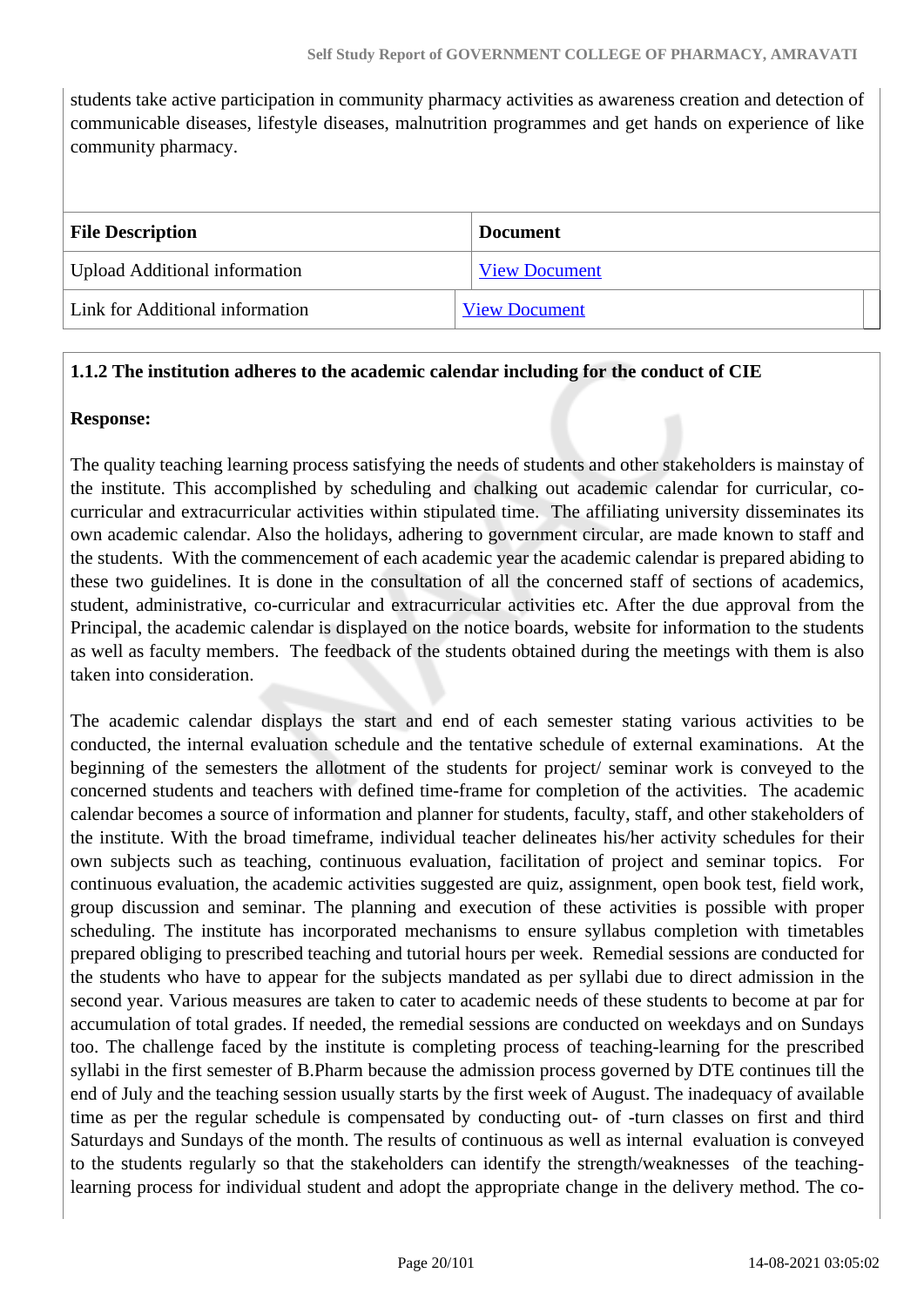curricular activities are scheduled as per the availability of resource persons and the examination schedule. This is informed to the students well in advance.

| <b>File Description</b>         | <b>Document</b>      |
|---------------------------------|----------------------|
| Upload Additional information   | <b>View Document</b> |
| Link for Additional information | <b>View Document</b> |

 **1.1.3 Teachers of the Institution participate in following activities related to curriculum development and assessment of the affiliating University and/are represented on the following academic bodies during the last five years** 

**1.Academic council/BoS of Affiliating university**

- **2.Setting of question papers for UG/PG programs**
- **3.Design and Development of Curriculum for Add on/ certificate/ Diploma Courses**
- **4.Assessment /evaluation process of the affiliating University**

**Response:** A. All of the above

| <b>File Description</b>                                                                                      | <b>Document</b>      |
|--------------------------------------------------------------------------------------------------------------|----------------------|
| Institutional data in prescribed format                                                                      | <b>View Document</b> |
| Details of participation of teachers in various<br>bodies/activities provided as a response to the<br>metric | <b>View Document</b> |
| Any additional information                                                                                   | <b>View Document</b> |

# **1.2 Academic Flexibility**

 **1.2.1 Percentage of Programmes in which Choice Based Credit System (CBCS)/ elective course system has been implemented** 

**Response:** 20

1.2.1.1 **Number of Programmes in which CBCS / Elective course system implemented.**

Response: 1

| <b>File Description</b>                               | <b>Document</b>      |
|-------------------------------------------------------|----------------------|
| Minutes of relevant Academic Council/ BOS<br>meetings | <b>View Document</b> |
| Institutional data in prescribed format               | <b>View Document</b> |
| Any additional information                            | <b>View Document</b> |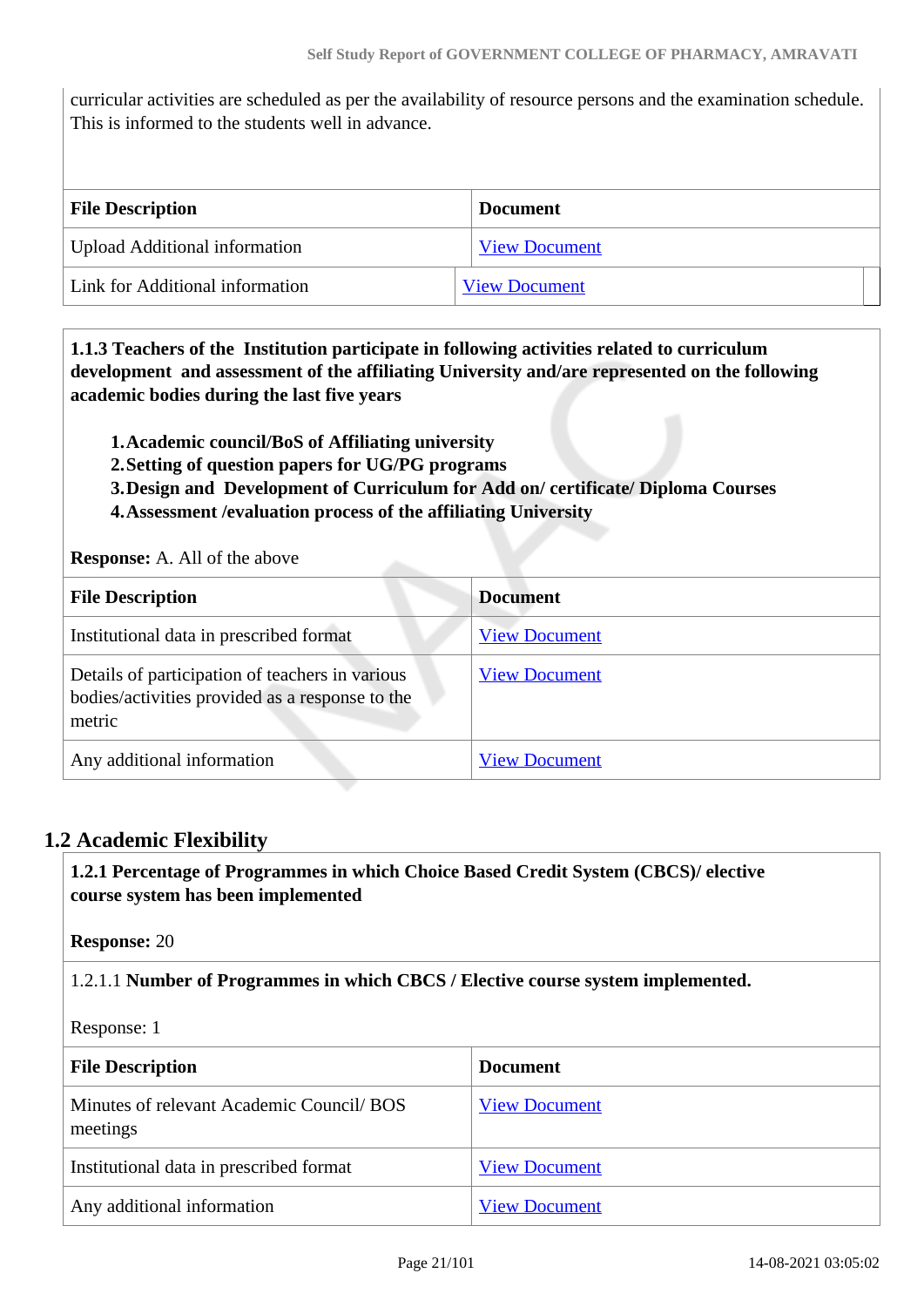# **1.2.2 Number of Add on /Certificate programs offered during the last five years Response:** 18 1.2.2.1 **How many Add on /Certificate programs are offered within the last 5 years.** 2018-19 2017-18 2016-17 2015-16 2014-15 9  $\begin{array}{|c|c|c|c|c|}\n\hline\n9 & 3 & 2 & 0\n\end{array}$ **File Description Document** List of Add on /Certificate programs [View Document](https://assessmentonline.naac.gov.in/storage/app/hei/SSR/103889/1.2.2_1583916545_4648.xlsx) Brochure or any other document relating to Add on /Certificate programs [View Document](https://assessmentonline.naac.gov.in/storage/app/hei/SSR/103889/1.2.2_1583916554_4648.pdf) Any additional information [View Document](https://assessmentonline.naac.gov.in/storage/app/hei/SSR/103889/1.2.2_1583916558_4648.pdf)

# **1.2.3 Average percentage of students enrolled in Certificate/ Add-on programs as against the total number of students during the last five years**

**Response:** 37.65

1.2.3.1 **Number of students enrolled in subject related Certificate or Add-on programs year wise during last five years**

| 2018-19 | 2017-18       | 2016-17 | 2015-16 | 2014-15 |
|---------|---------------|---------|---------|---------|
| 362     | $\cap$<br>444 | 158     | 93      |         |

| <b>File Description</b>                                                                | <b>Document</b>      |
|----------------------------------------------------------------------------------------|----------------------|
| Details of the students enrolled in Subjects related<br>to certificate/Add-on programs | <b>View Document</b> |
| Any additional information                                                             | <b>View Document</b> |

# **1.3 Curriculum Enrichment**

 **1.3.1 Institution integrates crosscutting issues relevant to Professional Ethics ,Gender, Human Values ,Environment and Sustainability into the Curriculum**

**Response:**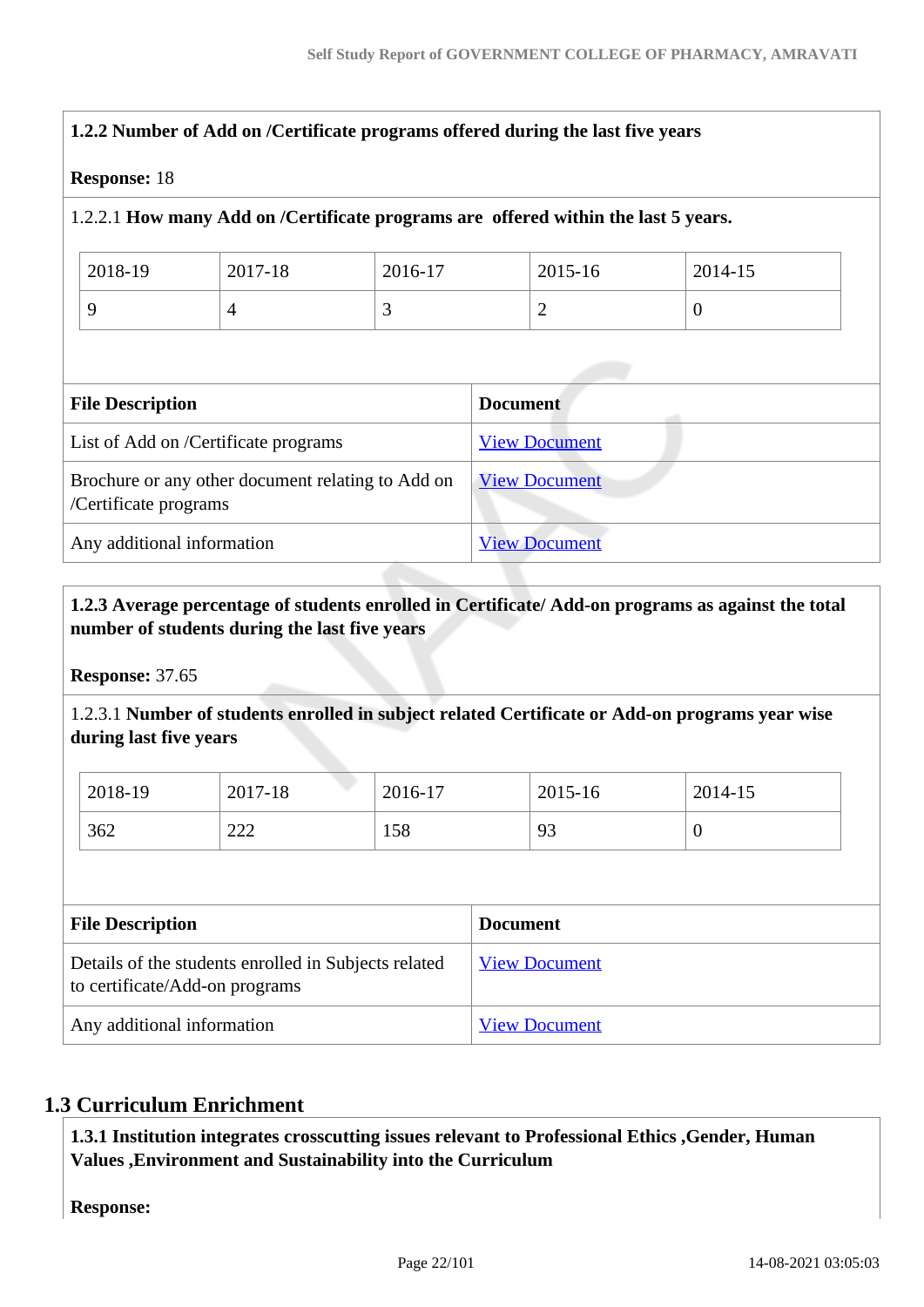We have positively integrated issue of environment and sustainability in curriculum with subject of Environmental Sciences. The medicinal plant exhibition and tree plantation programmes are organized. With a subject of Pharmacognosy, where plant originated and derived drugs are studied as part of curriculum, students understand the importance of nature's bounty as well as diversity. The students are made aware of preservation of plants and maintaining the balance in the ecosystem. The eco-friendly building itself is a great example of effects of attention paid to environment and sustainability.

The field of pharmaceutical discovery, development, and manufacturing is intensely based on synthetic chemistry, biotechnology and techniques. The delivery of curriculum is incorporated with green chemistry, microwave assisted synthesis, environmental biotechnology and allied concepts that are beyond syllabus but have scope in technological advances. The formal instructions on pharmacy profession ethics and practices are included in curriculum as a subject of **Pharmaceutical Jurisprudence**. However, in curriculum, it is not possible to deal with all the aspects of continuously changing practices and regulations. Hence the activities, workshops pertaining to identified needs, gap are conducted. Adhering to scientific ethics, thesis are checked for plagiarism before submission, authenticity of work and honesty in reporting, and conflict of interest. The ethics imply not only to human relations but to animals too. The use of animal is allowed only after approval of animal ethical committee. With community postings and clinical internships, the students learn professional, technological and ethical practices. The study reveals that prevalence rate of infective diseases especially mycobacterial diseases is more in Vidarbha compared to rest of the districts of Maharashtra. The students of institute regularly participate in leprosy detection camps. This is in addition to contribution to the special events by the health department of district from time to time such as sickle cell anemia and others. The needs of students in curricular expectations with respect to advances in field are also addressed.

Even though the issues, like gender, human values do not make a part of curriculum as separate headings, these issues are addressed by conducting different relevant activities. As part of human values, the gender equality, physical and emotional dignity of a person is also of utmost importance. The sensitization towards gender issues is a continuous process. Hence activities are planned and executed as women's day celebration, workshops related to gender sensitization, women's safety, as well as awareness about the changes in laws about women safety etc. This is in addition to regular activities of constituted committees.

The admissions to the institute done on merit by centralized admission process comply with the reservation policy of state for SC/ST/NT/SBC/OBC/Defense/Physically handicapped/girls. Support systems are available for these students. The presence of heterogeneous group of students makes a milieu of its own and raises the understanding of equality, fraternity and human values amongst the students. Through NSS activities and different drives the students are sensitized to human values and importance of human life with dignity.

| <b>File Description</b>                                                                                                                                              | <b>Document</b>      |
|----------------------------------------------------------------------------------------------------------------------------------------------------------------------|----------------------|
| Upload the list and description of courses which<br>address the Professional Ethics, Gender, Human<br>Values, Environment and Sustainability into the<br>Curriculum. | <b>View Document</b> |
| Any additional information                                                                                                                                           | <b>View Document</b> |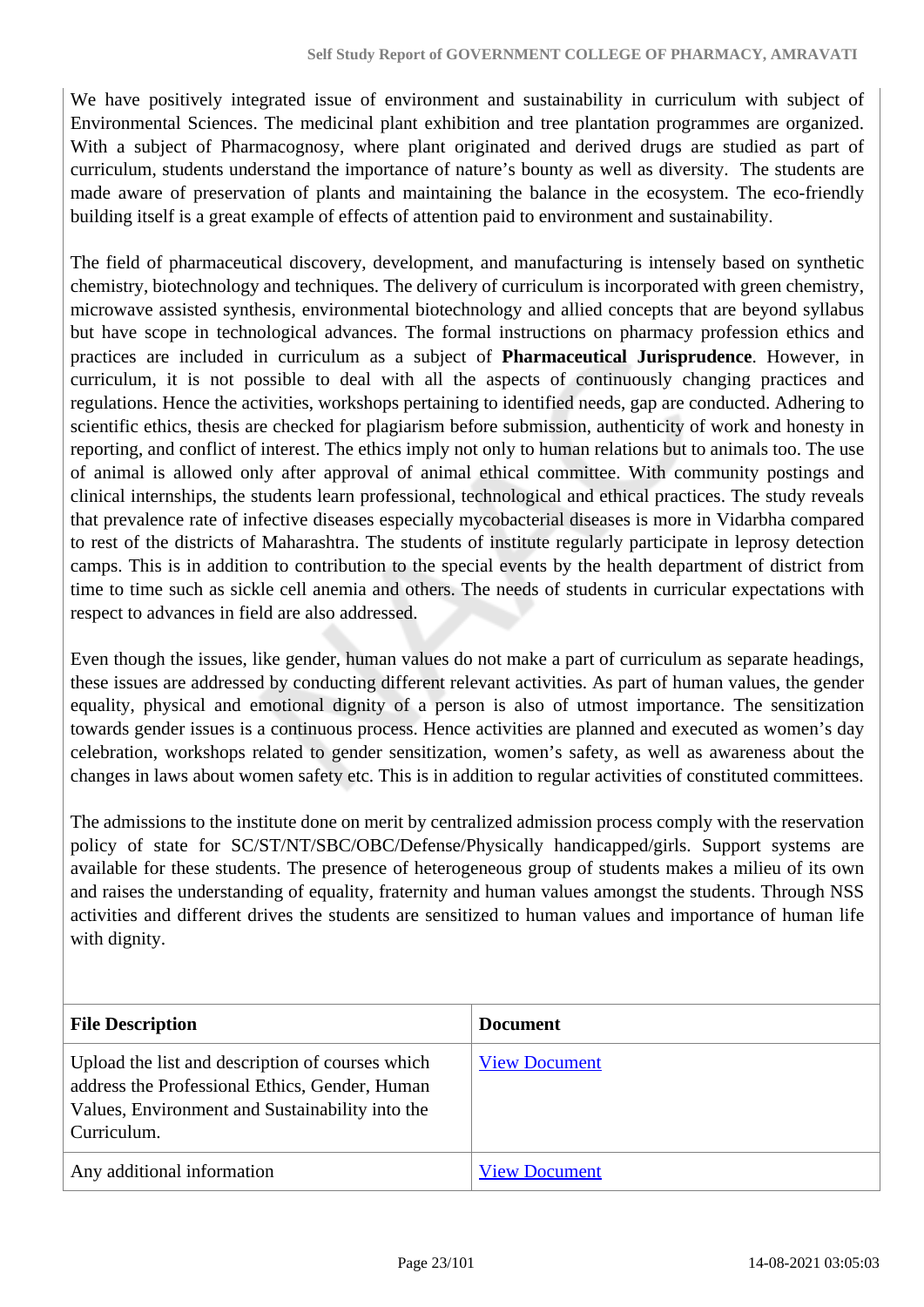| Response: 5.15          |                                                                                                                                                               |         |                                                                                         |         |
|-------------------------|---------------------------------------------------------------------------------------------------------------------------------------------------------------|---------|-----------------------------------------------------------------------------------------|---------|
|                         | work/internship year-wise during last five years                                                                                                              |         | 1.3.2.1 Number of courses that include experiential learning through project work/field |         |
| 2018-19                 | 2017-18                                                                                                                                                       | 2016-17 | 2015-16                                                                                 | 2014-15 |
| 12                      | 10                                                                                                                                                            | 10      | 9                                                                                       | 7       |
| <b>File Description</b> | Programme / Curriculum/ Syllabus of the courses                                                                                                               |         | <b>Document</b><br><b>View Document</b>                                                 |         |
|                         |                                                                                                                                                               |         |                                                                                         |         |
| work/internship         | MoU's with relevant organizations for these courses,<br>if any Average percentage of courses that include<br>experiential learning through project work/field |         | <b>View Document</b>                                                                    |         |
|                         | Minutes of the Boards of Studies/Academic<br>Council meetings with approvals for these courses                                                                |         | <b>View Document</b>                                                                    |         |

### **1.3.3 Percentage of students undertaking project work/field work/ internships (Data for the latest completed academic year**

**Response:** 35.92

### 1.3.3.1 **Number of students undertaking project work/field work / internships**

Response: 162

| <b>File Description</b>                                                                       | <b>Document</b>      |
|-----------------------------------------------------------------------------------------------|----------------------|
| List of programmes and number of students<br>undertaking project work/field work//internships | <b>View Document</b> |
| Any additional information                                                                    | <b>View Document</b> |

### **1.4 Feedback System**

 **1.4.1** *Institution obtains feedback on the syllabus and its transaction at the institution from the following stakeholders 1) Students 2)Teachers 3)Employers 4)Alumni*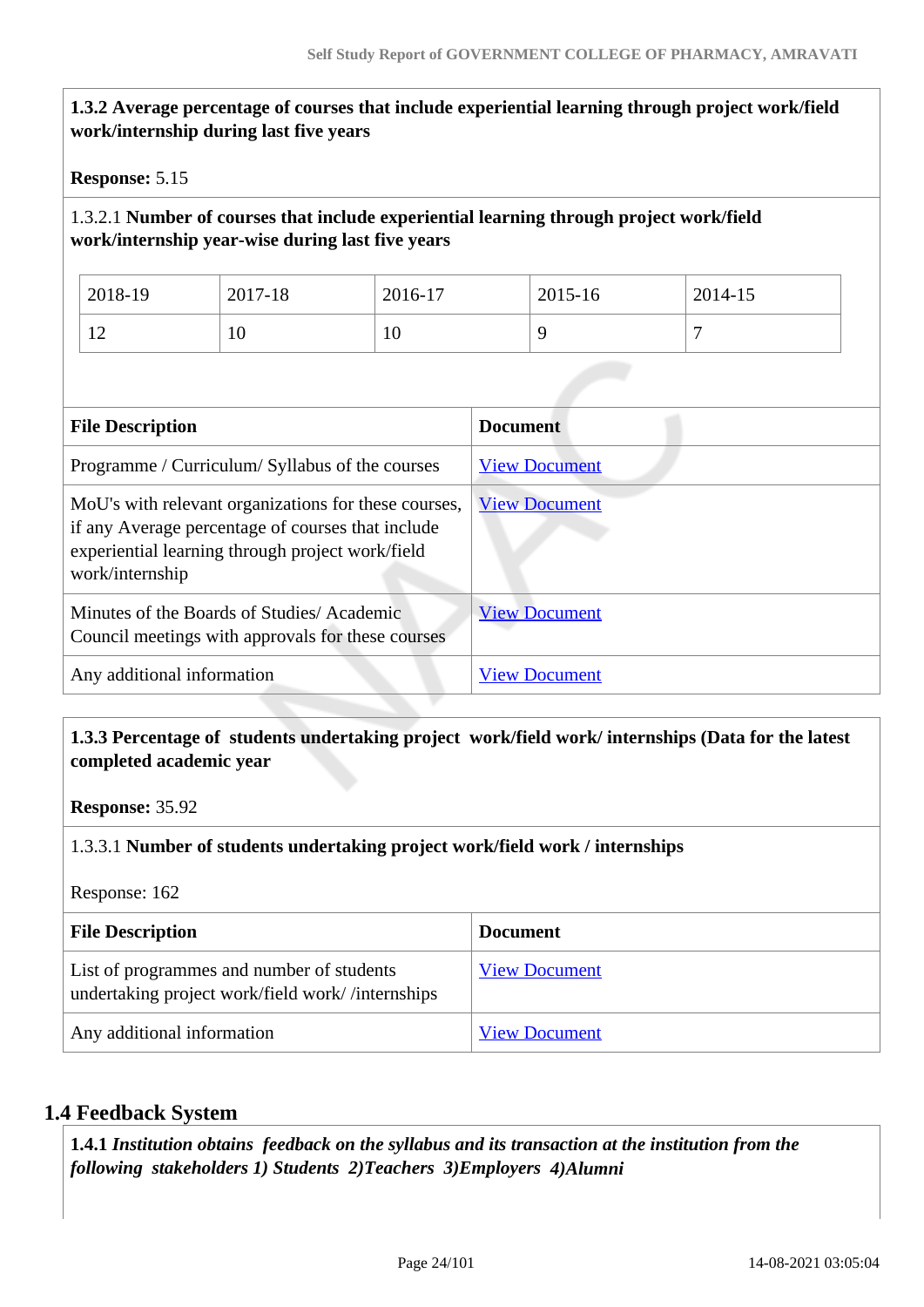| <b>Response:</b> A. All of the above                                                                                                                       |                      |
|------------------------------------------------------------------------------------------------------------------------------------------------------------|----------------------|
| <b>File Description</b>                                                                                                                                    | Document             |
| Any additional information (Upload)                                                                                                                        | <b>View Document</b> |
| Action taken report of the Institution on feedback<br>report as stated in the minutes of the Governing<br>Council, Syndicate, Board of Management (Upload) | <b>View Document</b> |
| URL for stakeholder feedback report                                                                                                                        | <b>View Document</b> |

### **1.4.2 Feedback process of the Institution may be classified as follows: Options:**

- **1.Feedback collected, analysed and action taken and feedback available on website**
- **2.Feedback collected, analysed and action has been taken**
- **3.Feedback collected and analysed**
- **4.Feedback collected**
- **5. Feedback not collected**

**Response:** A. Feedback collected, analysed and action taken and feedback available on website

| <b>File Description</b>           | <b>Document</b>      |
|-----------------------------------|----------------------|
| Upload any additional information | <b>View Document</b> |
| URL for feedback report           | <b>View Document</b> |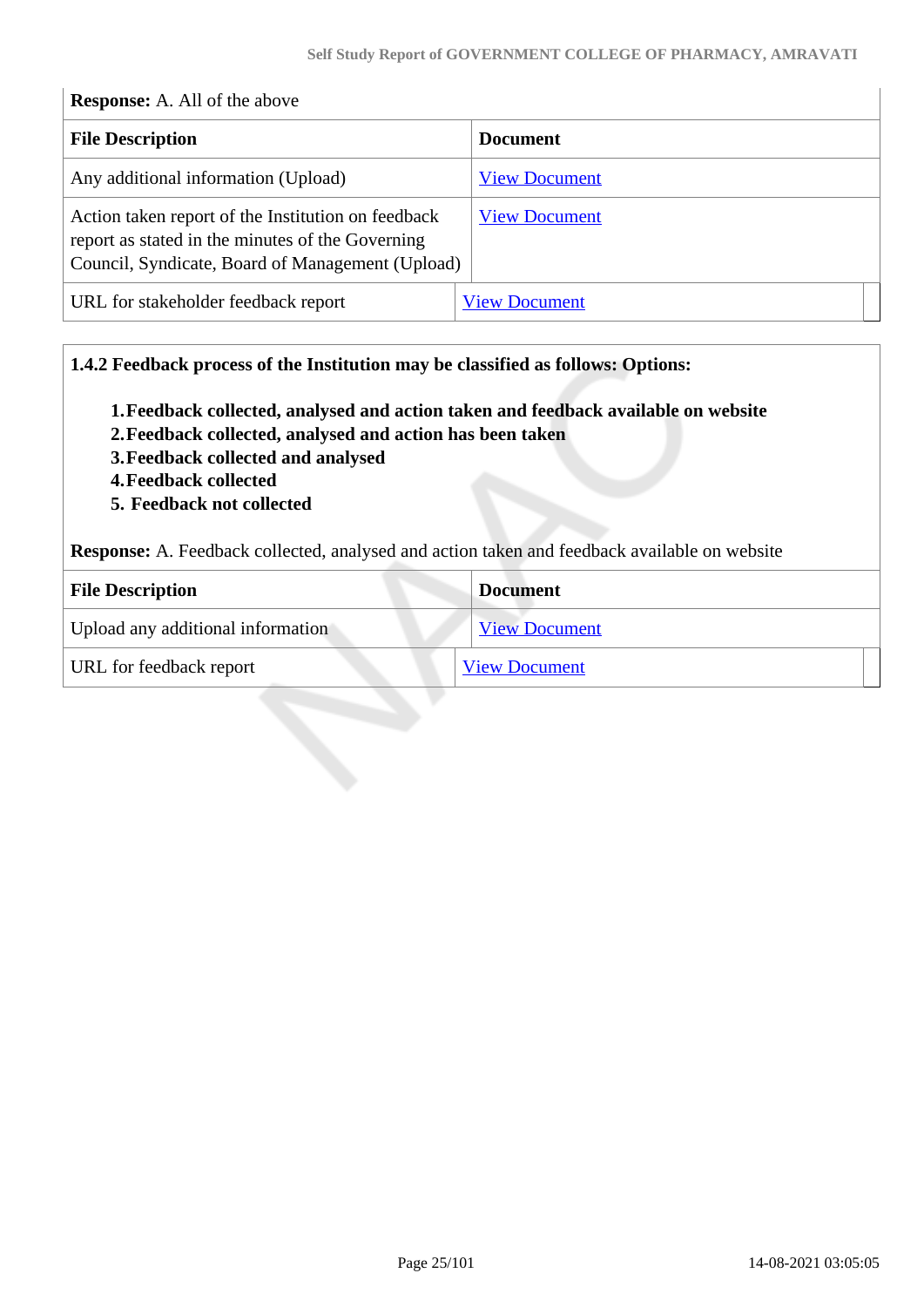# **Criterion 2 - Teaching-learning and Evaluation**

# **2.1 Student Enrollment and Profile**

| Response: 93.11 |         |                                                                      |         |         |
|-----------------|---------|----------------------------------------------------------------------|---------|---------|
|                 |         | 2.1.1.1 Number of students admitted year-wise during last five years |         |         |
| 2018-19         | 2017-18 | 2016-17                                                              | 2015-16 | 2014-15 |
|                 |         |                                                                      |         |         |
| 136             | 132     | 127                                                                  | 138     | 127     |
|                 |         | 2.1.1.2 Number of sanctioned seats year wise during last five years  |         |         |
| 2018-19         | 2017-18 | 2016-17                                                              | 2015-16 | 2014-15 |

| <b>File Description</b>                 | <b>Document</b>      |
|-----------------------------------------|----------------------|
| Institutional data in prescribed format | <b>View Document</b> |
| Any additional information              | <b>View Document</b> |

 **2.1.2 Average percentage of seats filled against reserved categories (SC, ST, OBC, Divyangjan, etc. as per applicable reservation policy ) during the last five years ( exclusive of supernumerary seats)**

**Response:** 78.64

2.1.2.1 Number of actual students admitted from the reserved categories year-wise during the last five years

| 2018-19   | 2017-18 | 2016-17 | 2015-16 | 2014-15 |
|-----------|---------|---------|---------|---------|
| 57<br>ا ب | 58      | 59      | 48      | 42      |

| <b>File Description</b>                                      | <b>Document</b>      |
|--------------------------------------------------------------|----------------------|
| Average percentage of seats filled against seats<br>reserved | <b>View Document</b> |
| Any additional information                                   | <b>View Document</b> |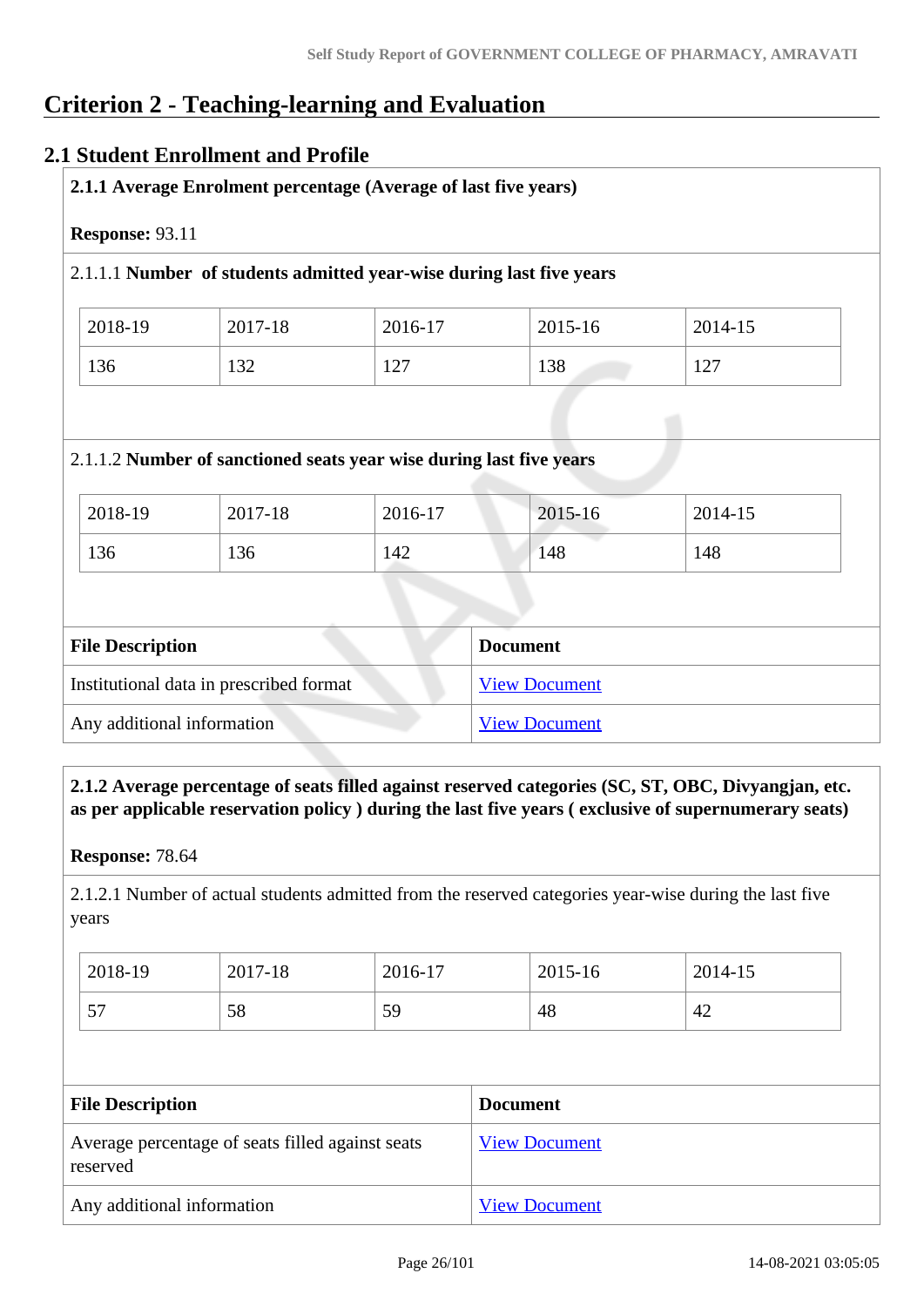# **2.2 Catering to Student Diversity**

### **2.2.1 The institution assesses the learning levels of the students and organises special Programmes for advanced learners and slow learners**

#### **Response:**

The prime objective of any educational institute striving to achieve excellence is to identify respective learning levels of the students. Students from the diverse socio-cultural, economic and educational background are admitted to the college. Therefore taking into account the varied needs of the students it becomes necessary to identify slow learners and advanced learners from each class. At the commencement of every academic year, the college conducts counseling sessions/induction programmes for newly admitted students. In these sessions, college Principal and the senior faculty members make students aware with their goals and objectives, code of conduct, classroom attendance, examination and evaluation system and the amenities available in the college.

#### **Identification of types of learners:**

- Advanced learners and slow learners are identified on the basis performance in internal examination, attendance, assignment  $\&$  class test, practical performance  $\&$  viva –voce
- Students who scored marks below 40% are categorized as slow learners and who scored above 70 % is categorized as advanced learners.
- During the course of study, group of students are assigned to a mentor for counseling.
- The mentor monitor academic performance and interact frequently to understand and assist any student with issues that affect their ability to learn or impeding their academic success
- Faculty members appointed as class incahrge for all courses to maintain discipline & monitor their academic performance

#### **Special program for Advanced learners:**

- The college promotes advanced learners by organizing and encouraging them to participate in various competitions like research project competition, poster presentation competition, model making competition at University/State/National and International level.
- The advanced learners are encouraged to attend seminar/guest lecturers/workshops/NSS activities.
- For advanced learners, the college organizes training sessions on sophisticated instruments like HPLC, Gas Chromatography, Fluidized bed processor, FTIR etc.
- Coaching is given for competitive exams like GPAT entrance to students for higher studies.
- The advanced learners are encouraged to learn from resources like SWAYAM, e-PG Pathshala, MOODLE etc.
- The academic achievers (college & university) from each class are awarded during Annual Social Gathering.
- E-library facilities with annual subscription of learning resources like J-gate, e-shodhsindhu, DELNET free to access for enrichment of knowledge

#### **Special program for Slow learners:**

Tutorial/Remedial Classes/Extra classes are organized for selected subjects.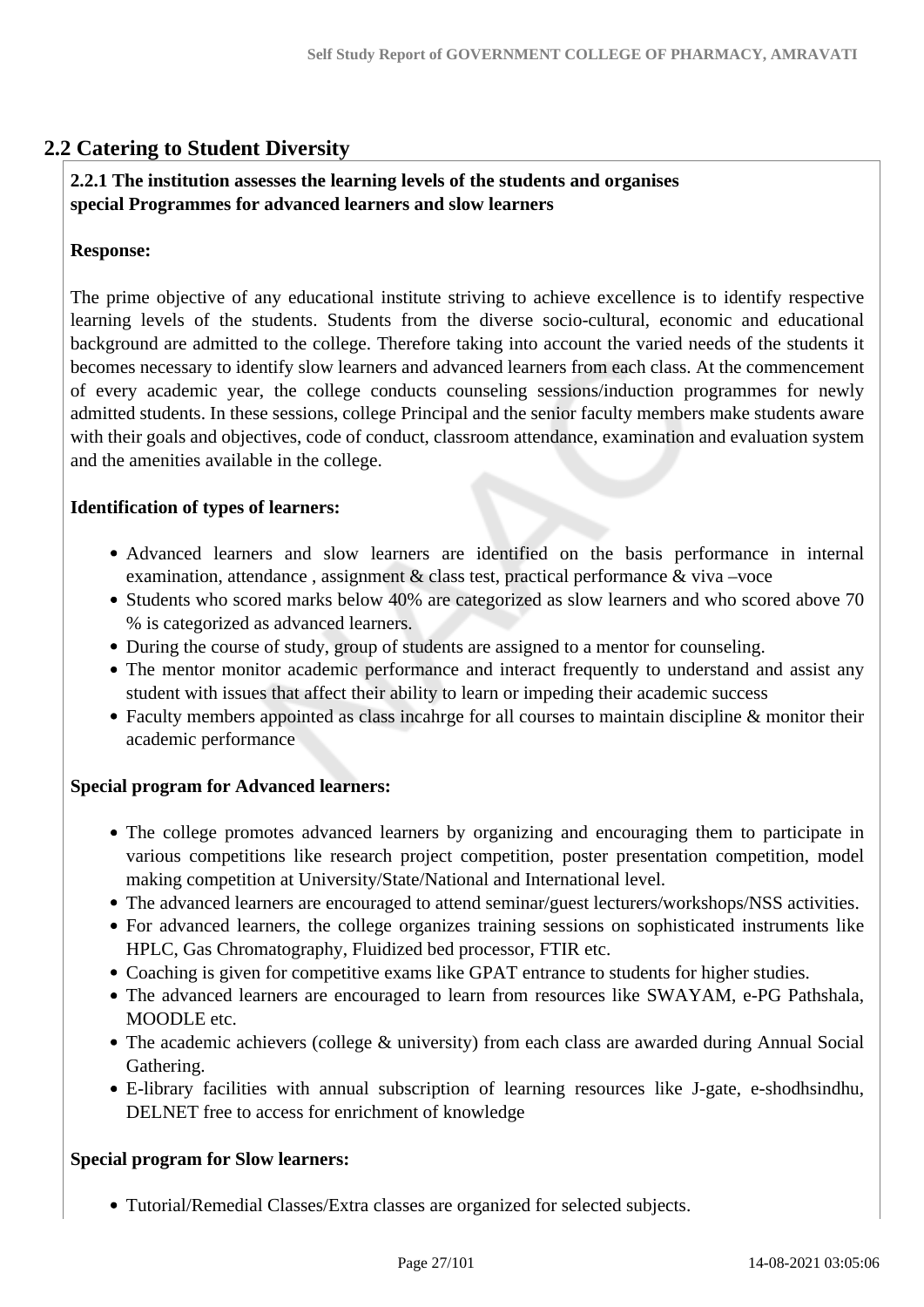- Assignments are given to the students to enhance self-learning
- Question bank provided to the students containing important questions on the topic and frequently asked questions in the University examination.
- Students are encouraged to watch videos/recorded lectures uploaded on MOODLE for better understanding of the subject.
- Notes are provided in class room. The power point presentations are also uploaded on MOODLE.
- Students having poor performance in semester assessment tests/sessional examination are given an opportunity to appear for re-assessment/improvement sessional examination
- Individual attention is given to the students, where sessions are conducted to solve students' difficulties/doubts
- Personal counseling of slow learners by mentor to motivate them for improvement of their performance

| <b>File Description</b>              | <b>Document</b>      |
|--------------------------------------|----------------------|
| Upload any additional information    | <b>View Document</b> |
| Past link for additional Information | <b>View Document</b> |

#### **2.2.2 Student- Full time teacher ratio (Data for the latest completed academic year)**

| <b>Response: 37.42</b> |  |
|------------------------|--|
|------------------------|--|

| <b>File Description</b>    | <b>Document</b>      |
|----------------------------|----------------------|
| Any additional information | <b>View Document</b> |

# **2.3 Teaching- Learning Process**

 **2.3.1 Student centric methods, such as experiential learning, participative learning and problem solving methodologies are used for enhancing learning experiences**

#### **Response:**

**Experiential learning:** The College focuses on imparting that kind of knowledge which enhances critical thinking and gives scope for creative imagination among students so that when they grow up they become responsible citizen of the country. The institute has state of the art laboratories for students to get their theoretical concepts clear through practical/ experimental knowledge. Scientific thinking is nurtured among the students by creating an atmosphere where they are made to see and analyze everything in an objective and scientific way. Enrichment of learning experience has been demonstrated by faculties in practical session like formulation & characterization of various dosage forms by exposure of tablet compression machine, extruder & spheronizer, FBP, Coater etc., quantitative & qualitative estimation of drug in formulation by handling sophisticated instruments like HPLC, UV, IR, Gas chromatography etc., laboratory synthesis of drugs & excipients, Extraction , isolation & purification of drug from parent sources by chromatography, health screening experiment such as blood group detection , monitoring of blood pressure, blood glucose analysis etc. Students are encouraged for Industrial Training, Every year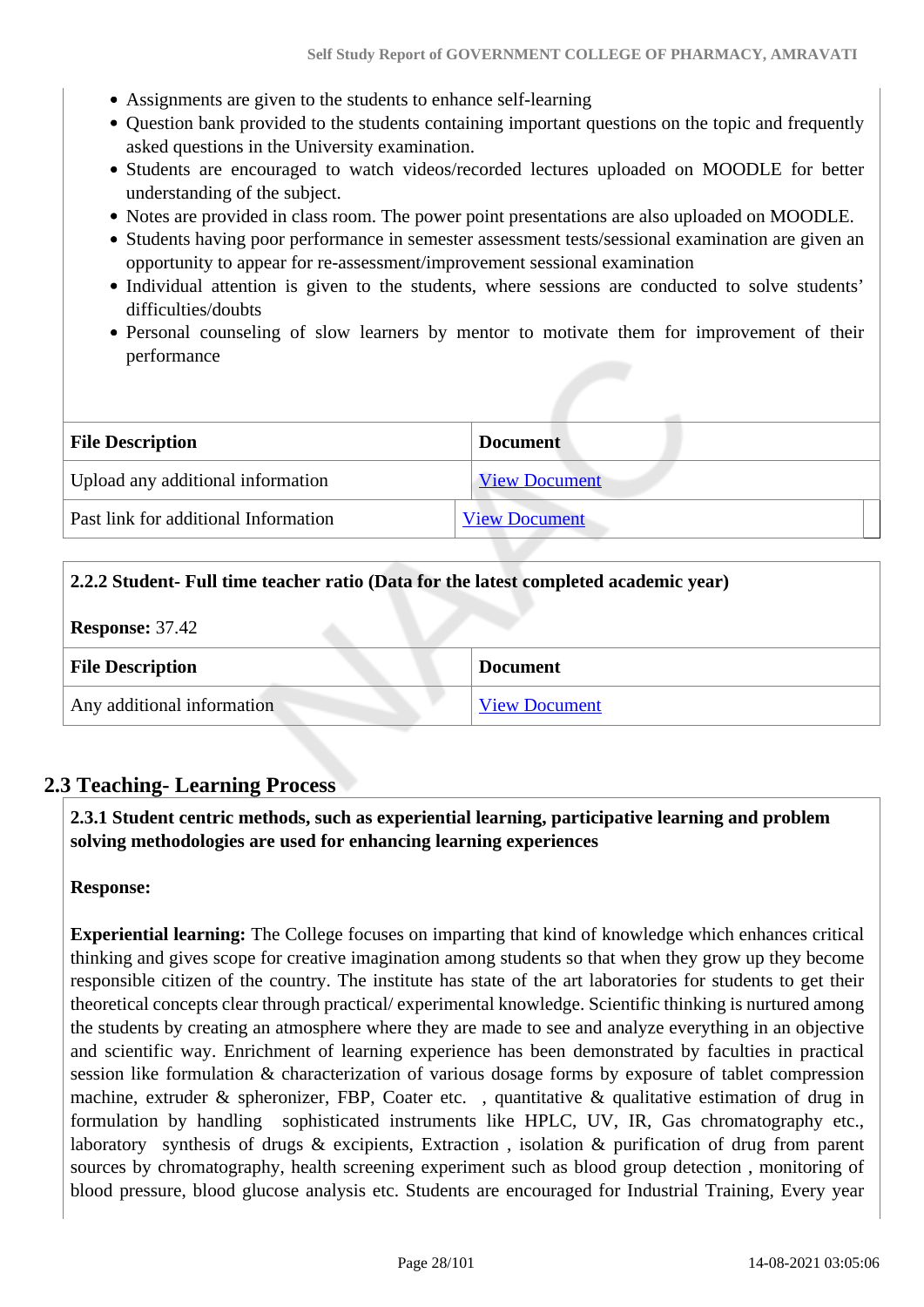college use to organize industrial tour for students to nature the actual practical perspective which helps to attain professional attitude. Students undergoes the mini research projects, Clerkship & Internships activities of Pharm.D students with association of district general hospital gives practical exposure with patient by assessment of health issues, patient counseling, determination of adverse drug reaction, therapeutic drug monitoring, pharmacovigilance, prescription error  $\&$  intervention helps to improve skill  $\&$ knowledge. Health check-up camps/Healthcare awareness activities (Blood donation/Aids day/Health survey etc.), NSS activities etc.

Participative learning: Students participate in Model making competition, Poster/Paper presentation competition. Group Assignments are given to the students like preparing chart/poster. Students participated in activities like debate competition/awareness campaign on disease etc. conducted during NSS Camp. Student clubs organize extra-curricular activities like annual social gathering and sports every year.

**Problem solving methodologies:** UG and PG students carry out Research Projects enhancing problem identification and solving skills of the students. Case Studies on prescription analysis, study of adverse drug reactions, hospital ward round and clerkships activities involves in order to identify the common factor associated for community illness and approaches to overcome these issues. Tutorial classes in curriculum help to improve problem solving approaches. Online google form test series for various subject conducted in tutorial session in order to impart creative skill in student test paper format contain MCQs and problem assignment, specific time is allotted to solve  $\&$  submit this test, student performance is shown after evaluation and order of merits displayed or shown to them.

| <b>File Description</b>         | <b>Document</b>      |
|---------------------------------|----------------------|
| Link for additional information | <b>View Document</b> |

# **2.3.2 Teachers use ICT enabled tools for effective teaching-learning process.**

#### **Response:**

The new developments in information technologies have opened-up fresh prospective in teaching and learning. There is now widespread recognition that the way forward is to make greater use of ICT. These ICT enabled methods helps the teachers to offer quality e-content; both - education in classroom situation and to a large number of population in a structured, flexible, interactive, blended and open way. E-learning and open educational resources used by the faculty for effective teaching in institute as follows-

- The class rooms are equipped with OHP with internet connection are used by faculty members providing an interactive platform whereby different forms of media-including ppt, photographs, videos, graphs, charts etc. are used for better understanding of the content.
- LCD projectors in the laboratory to conduct the case studies, clerkship presentation in practical session as well as Patient medication counseling, ward round participation and clinical discussion on selection of drug therapy for PG students.
- OHP & LCD enabled rooms used for project presentation for both PG & UG students
- The free E-books/E-Journal/Digital Libraryfacilities available for students & faculty with computer system and internet connection in college library
- The college has local NPTEL chapter for students and most of students registered for online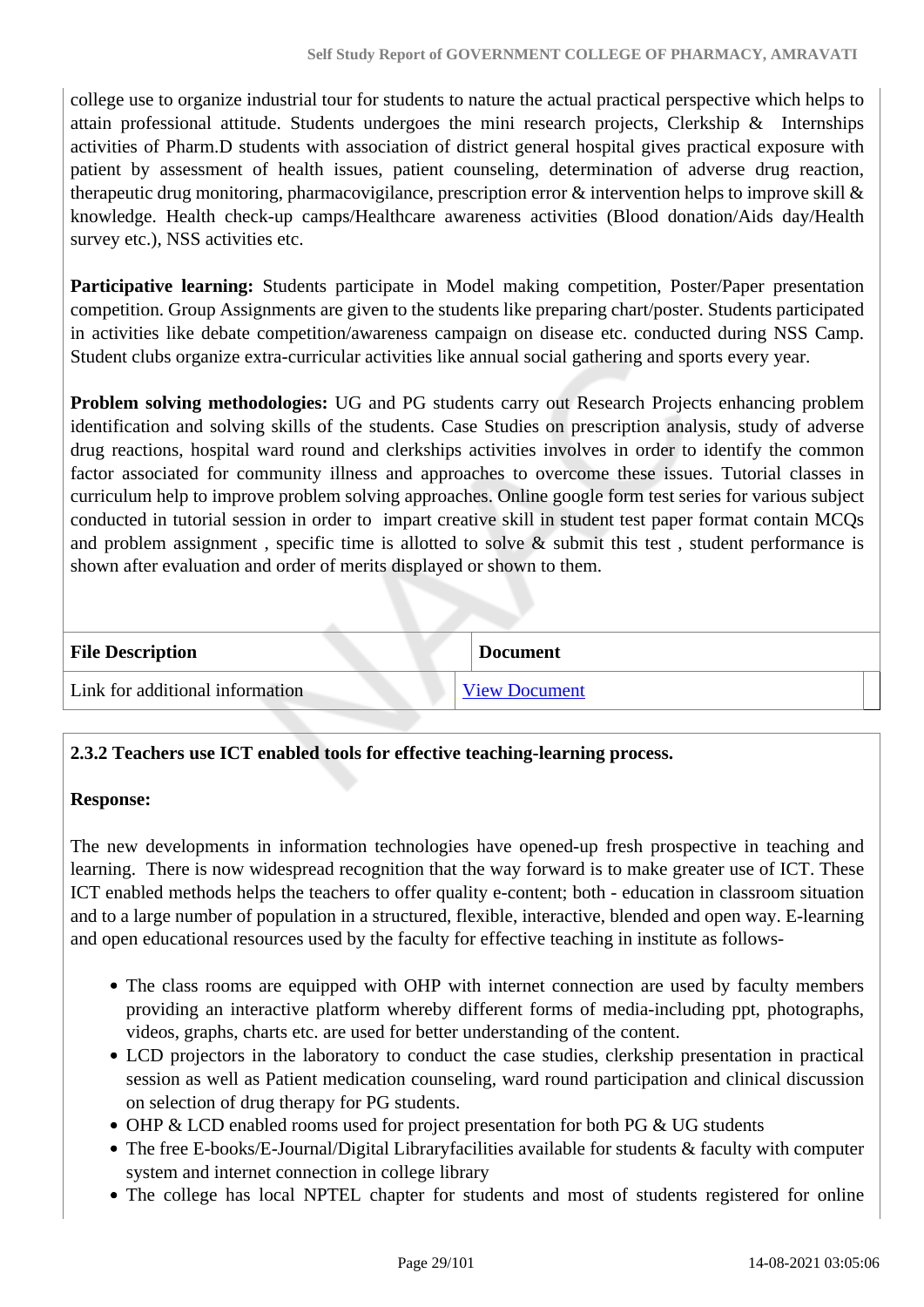program such as SWYAM

- Faculty member undergoes NPTEL online certification course program by the use of ICT for enrichment of knowledge
- Educational software's (QbD for Pharmaceutics and Clinical Pharmacology, Drug design(QSAR)for Medicinal Chemistry ) free to access to PG students forresearch projects in formulation development/analytical method development
- The subject related Assignment, Test series, GPAT/GATE mock test facilities developed by faculty members using Google DOCS and FORMS system for student to impart the quality and skill based attitude.
- KIOS facilities provided in library for students helps to ease of access of books, Journals, other study materials.
- Fully equipped computer room with free internet access
- Internet facility is provided to all the departments and faculty is encouraged to use and download latest information so as to use ICT enabled teaching practices by all the faculty members.
- Video conference room empowers to chat with expert face to face by audio visual instructions. Teachers and students can chat and interact with the experts
- All the staff members use these open educational resources for active teaching. Students are encouraged to use the internet facility for their presentation of seminar topics.

The integration of ICT with teaching and learning has produced some of the significant positive gains in learners' knowledge, skills and attitudes by providing the following key advantages:

- Explore and represent information dynamically and in many forms
- Become socially aware and more confident
- Increase motivation
- Communicate effectively about complex processes
- Develop better understanding and broader view of processes and systems
- Greater problem solving and critical thinking skills

| <b>File Description</b>                                                                                 | <b>Document</b>      |
|---------------------------------------------------------------------------------------------------------|----------------------|
| Upload any additional information                                                                       | <b>View Document</b> |
| Provide link for webpage describing the ICT<br>enabled tools for effective teaching-learning<br>process | <b>View Document</b> |

# **2.3.3 Ratio of students to mentor for academic and other related issues (Data for the latest completed academic year )**

**Response:** 38:1

2.3.3.1 Number of mentors

Response: 12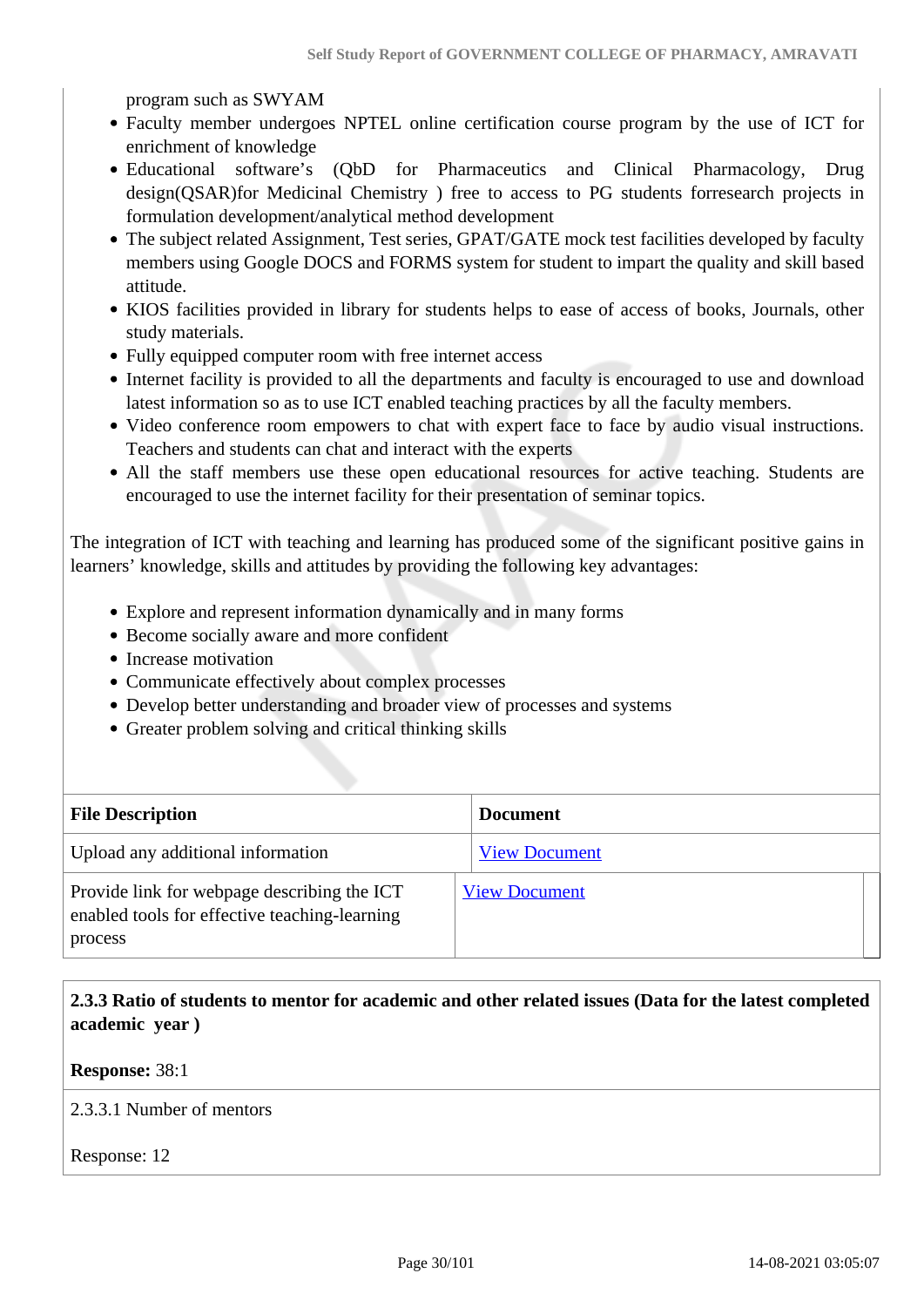| <b>File Description</b>                                                          | Document             |
|----------------------------------------------------------------------------------|----------------------|
| Upload year wise, number of students enrolled and<br>full time teachers on roll. | <b>View Document</b> |
| mentor/mentee ratio                                                              | <b>View Document</b> |
| Circulars pertaining to assigning mentors to mentees   <u>View Document</u>      |                      |

# **2.4 Teacher Profile and Quality**

**2.4.1 Average percentage of full time teachers against sanctioned posts during the last five years**

**Response:** 78.57

| <b>File Description</b>                                                         | <b>Document</b>      |  |
|---------------------------------------------------------------------------------|----------------------|--|
| Year wise full time teachers and sanctioned posts<br>for 5years (Data Template) | <b>View Document</b> |  |
| List of the faculty members authenticated by the<br>Head of HEI                 | <b>View Document</b> |  |
| Any additional information                                                      | <b>View Document</b> |  |

 **2.4.2 Average percentage of full time teachers with Ph. D. / D.M. / M.Ch. / D.N.B Superspeciality / D.Sc. / D.Litt. during the last five years (consider only highest degree for count)**

**Response:** 73.72

2.4.2.1 **Number of full time teachers with** *Ph. D. / D.M. / M.Ch. / D.N.B Superspeciality / D.Sc. / D.Litt.* **year wise during the last five years**

| 2018-19 | 2017-18 | 2016-17 | 2015-16 | 2014-15 |
|---------|---------|---------|---------|---------|
| 10      |         | 10      | O       |         |

| <b>File Description</b>                                                                                                                                                        | <b>Document</b>      |
|--------------------------------------------------------------------------------------------------------------------------------------------------------------------------------|----------------------|
| List of number of full time teachers with Ph. D.<br>D.M. / M.Ch. / D.N.B Superspeciality / D.Sc. /<br>D. Litt. and number of full time teachers for 5 years<br>(Data Template) | <b>View Document</b> |
| Any additional information                                                                                                                                                     | <b>View Document</b> |

**2.4.3 Average teaching experience of full time teachers in the same institution (Data for the latest**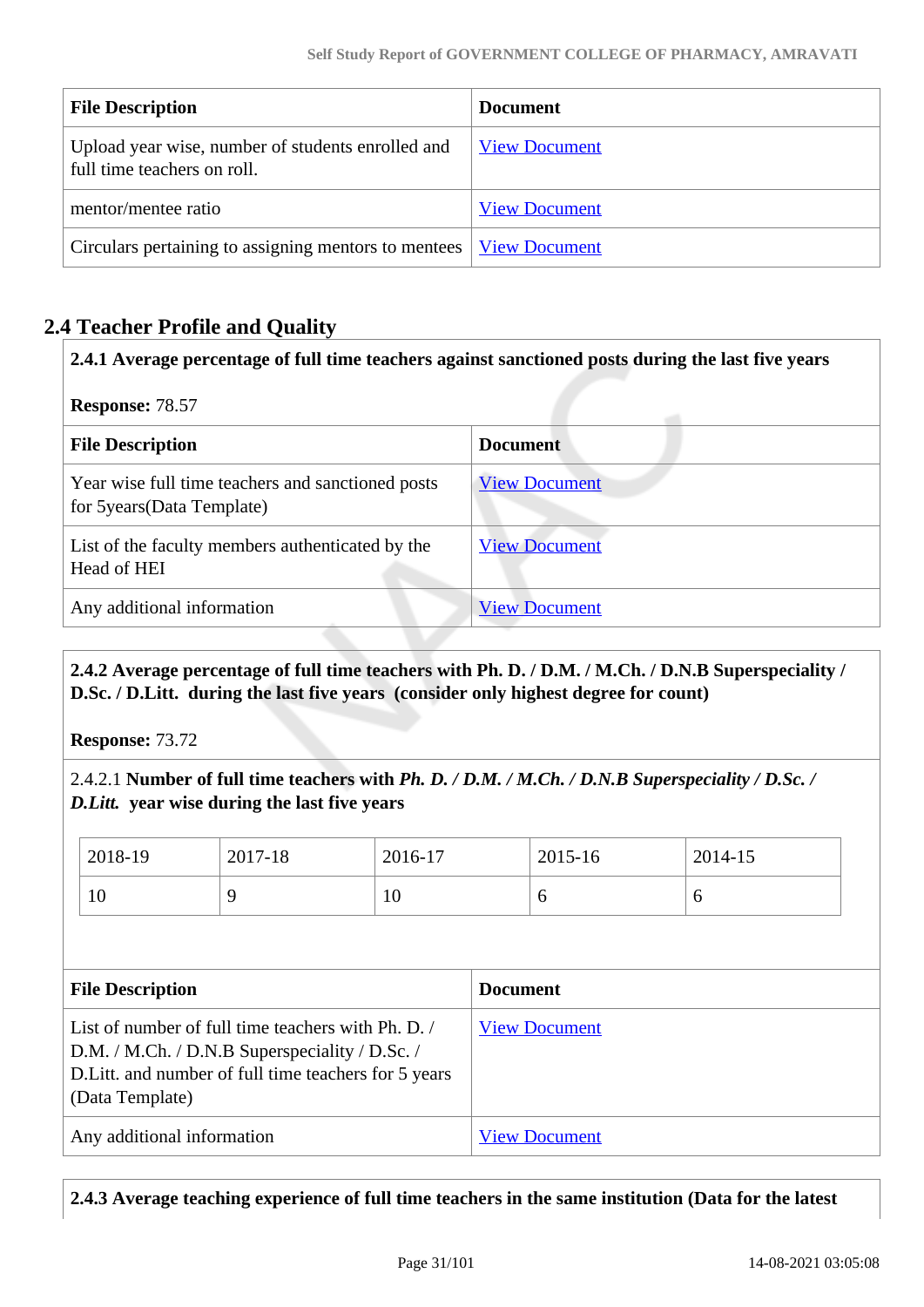| completed academic year in number of years)                                                       |                      |  |
|---------------------------------------------------------------------------------------------------|----------------------|--|
| <b>Response:</b> 8.42                                                                             |                      |  |
| 2.4.3.1 Total experience of full-time teachers                                                    |                      |  |
| Response: 101                                                                                     |                      |  |
| <b>File Description</b>                                                                           | <b>Document</b>      |  |
| List of Teachers including their PAN, designation,<br>dept and experience details (Data Template) | <b>View Document</b> |  |
| Any additional information                                                                        | <b>View Document</b> |  |

# **2.5 Evaluation Process and Reforms**

**2.5.1 Mechanism of internal assessment is transparent and robust in terms of frequency and mode**

### **Response:**

The college is affiliated to SGBAU, Amravati university notifies the academic calendar covering the schedules of session commencement, examination, and vacation. The institute establish academic calendar by referring university calendar. Institute adheres to the academic calendar for the conduct of continuous internal evaluation. Mechanism involved for internal assessment as follows-

- University publish the academic calendar before commencement of academic sessionand published on university web portal www.sgbau.ac.in
- Academic and Examination in charge of college prepares the academic calendar and which get finalized by IQAC committee well in advance before commencement of classes with reference of university academic calendar
- Academic calendar of college then uploaded in college web portal and simultaneously circulated on student notice board, faculty member and other department.
- The calendar focused on class work schedule, internal examination schedule, and external examination schedules along with extracurricular, co-curricular activities.
- The well planned, structured approach towards individual theory and practical classes ensures that there is no problem in completing the curriculum on time.
- The entire curriculum is planned and taught as per the number of hours allocated
- As per reference of college academic calendar examination committee prepares time table for conducting the in-semester assessment and sessional examinations. The time table is then displayed on college website and notice board.
- Examination department notify the faculty members for preparation of question paper, examination time table , assessment schedules , submission of internal marks
- Internal examination squad is appointed to maintain the transparency in examination process
- In-semester/sessional exam answer papers, after evaluation by faculty, are shown to all students along with corrections. If the students have any query, faculty members address the queries of students with regard to answers written by them.
- Examination grievance committee established for dealing of any issues related to examination like reassessment.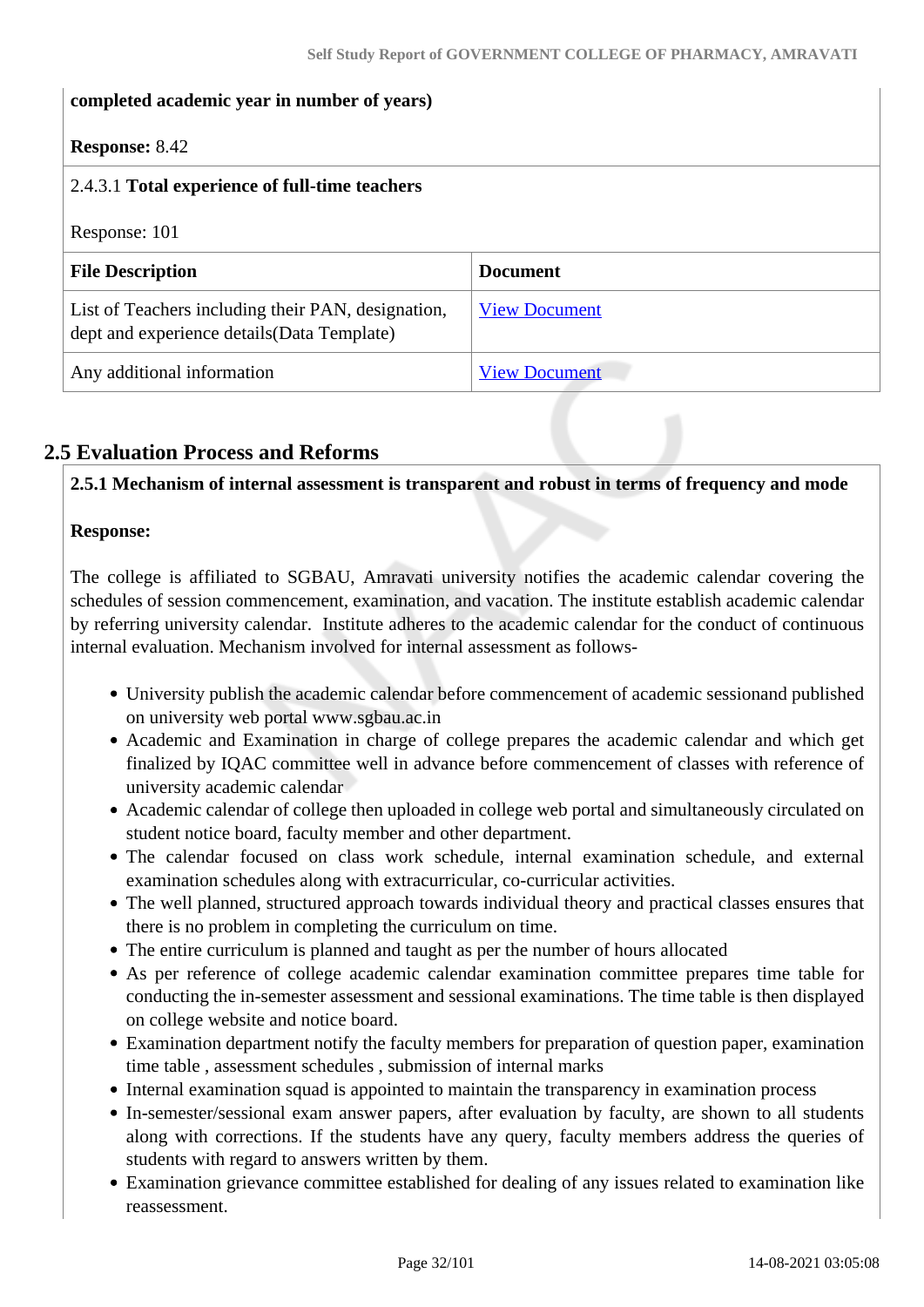- As per university guidelines any student unable to attend in-semester assessment/sessional examination on medical ground or students securing less than 40 % marks are given an opportunity to appear for improvement sessional examination.
- Student marks record (Theory, practical, seminar, project, internships, clerkships) maintained by examination committee of collegein internal examination Mother Register
- At the end of session all the student avail the facility to access the mother register of examinationfor their perusal
- Internal marks records signed by all students communicated to university as per instruction (either online portal, hard copy, fox pro software system)

| <b>File Description</b>         | <b>Document</b>      |
|---------------------------------|----------------------|
| Link for additional information | <b>View Document</b> |

### **2.5.2 Mechanism to deal with internal/external examination related grievances is transparent, timebound and efficient**

### **Response:**

**Examination process at Institute:** The academic calendar is displayed on the college notice board and web site at the commencement of academic session in which all the sessional examination dates are given. Also the examination time table is displayed on the notice board at least two weeks before the internal examination. Also respective subject teachers notify their sessional syllabus. Coordinator- examination and assessment committee requires the subject teachers to submit question papers well in advance. The principal and examination committee are also vigilant so as to avoid any malpractice by the students. The marks awarded for the mid exams which constitute the internal assessment components are displayed on the examination notice board at the end of the year, the averages internal marks are shown to the students.

The grievances of students are divided into two sections-

### **1. Grievances related to Internal Assessment:**

- The students raise their grievance in the examination grievance redressal form to the examination grievance redressal committee.
- The examination grievance redressal committee informs the grievance to the concerned subject teacher
- Concern subject teacher looks into the matter, analyze and verify the same and forward the corrections if any
- Examination grievance redressal committee takes the corrective action satisfying the student.
- All such representations are taken positively and reassessment may be made if necessary
- Student grievances related to internal examination are resolved in a time bound of week
- Whole process is done well before the internal marks are uploaded to university

### **2. Grievances related to External assessment**:

• Sant gadge baba amravati university Gazette-2007, Ordinance no.- 16 provide the guideline to deal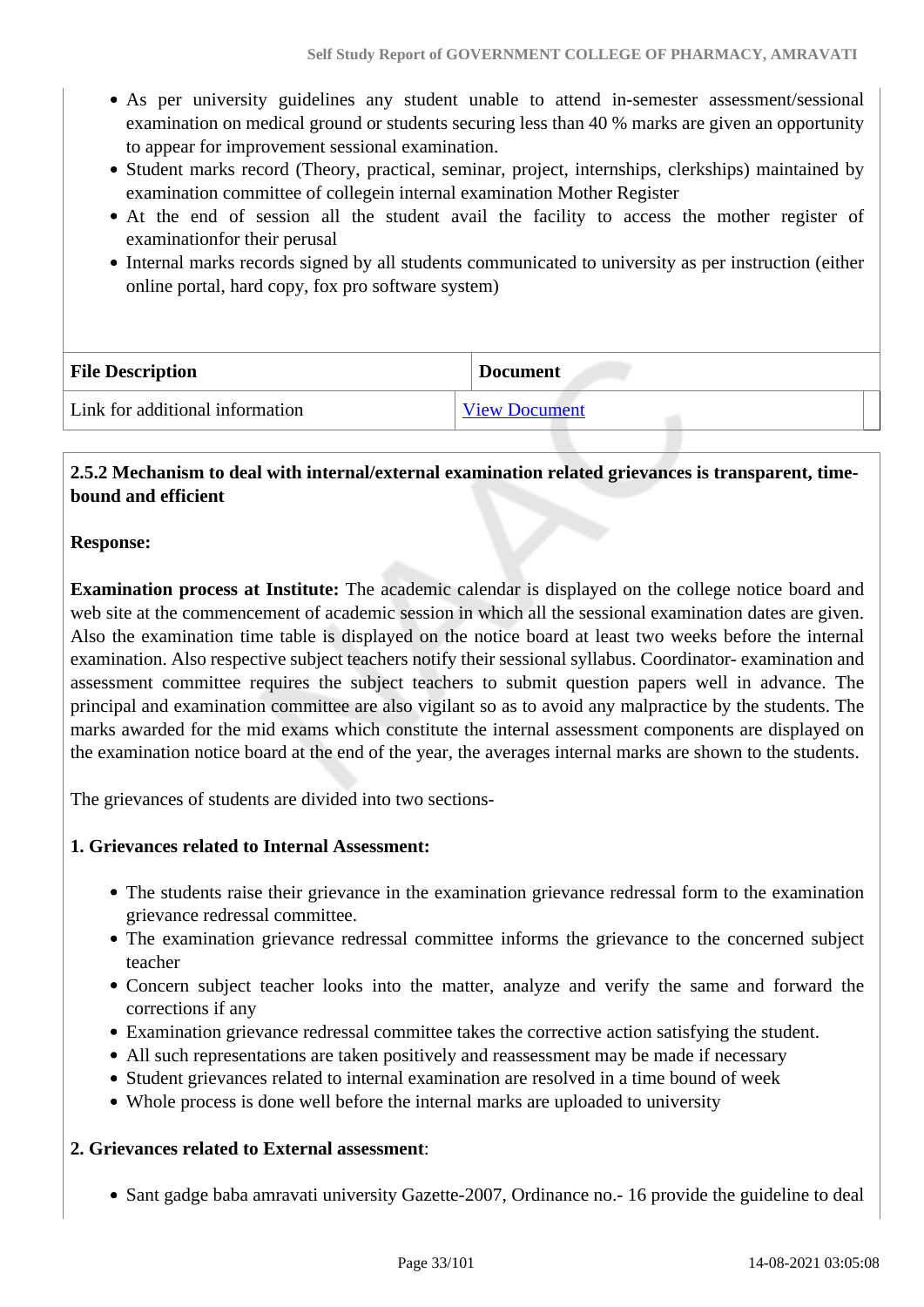with grievances related to external assessment

- Students apply online for getting enrolled for examinations. Any problems regarding filling the online examination forms and Hall tickets are resolved by the College Examination Officer in coordination with the University Examination section.
- Any grievance regarding to external assessment entertained by online application to university link as http://www.redressal.sgbau.ac.in/
- Students can apply directly online by filling application forms with non refundable fees through challan, DD, receipt for photocopy of answer sheet, reassessment, redressal  $\&$  any other examination issues
- Time bound transport process have been adopted by university for examination concern grievances
- If student admire to obtain the photocopy of answer sheet, he/she may apply online within 15 days from declaration of results (Ordinance no 16 of 2007)
- The photocopy of evaluated answer books are reviewed by subject teachers appointed by university
- The photo copies of answer-book/s of internal assessment, practical examination, sessional marks, viva-voce, dissertation, thesis, field work, aptitude test and entrance test etc. shall not be supplied to an examinee.
- The University shall endeavor to provide photo copies of Answer-book/s within thirty days from the due date of the submission of the application form
- On receipt of photo copies of desired answer book/s, if the examinee is not satisfied with marks awarded to him/her, he/she may apply for redressal to University in the prescribed form.

| <b>File Description</b>         | <b>Document</b>      |
|---------------------------------|----------------------|
| Any additional information      | <b>View Document</b> |
| Link for additional information | <b>View Document</b> |

# **2.6 Student Performance and Learning Outcomes**

 **2.6.1 Programme and course outcomes for all Programmes offered by the institution are stated and displayed on website and communicated to teachers and students.**

#### **Response:**

The Outcome Based Education (OBE) which impart education through student centric approach and follow outcome oriented teaching- learning process. Programme Outcomes (POs), Programme Specific Outcomes (PSOs), and Course Outcomes (COs) have been formulated for all the UG and PG programs.

- POs deal with the knowledge, skills and attitudes in graduate
- POs represent the graduate attributes formulated as per Washington Accord
- COs are major domain specific outcomes written using action verbs which are specific, measurable and can be demonstrated by students on completion of the course
- The COs drafted by addressing most of the applicable levels of Blooms Taxonomy incorporating knowledge, skill and attitude by faculty members for their respective courses are reviewed and finalized in meeting
- Finalized COs are approved in meeting conducted by IQAC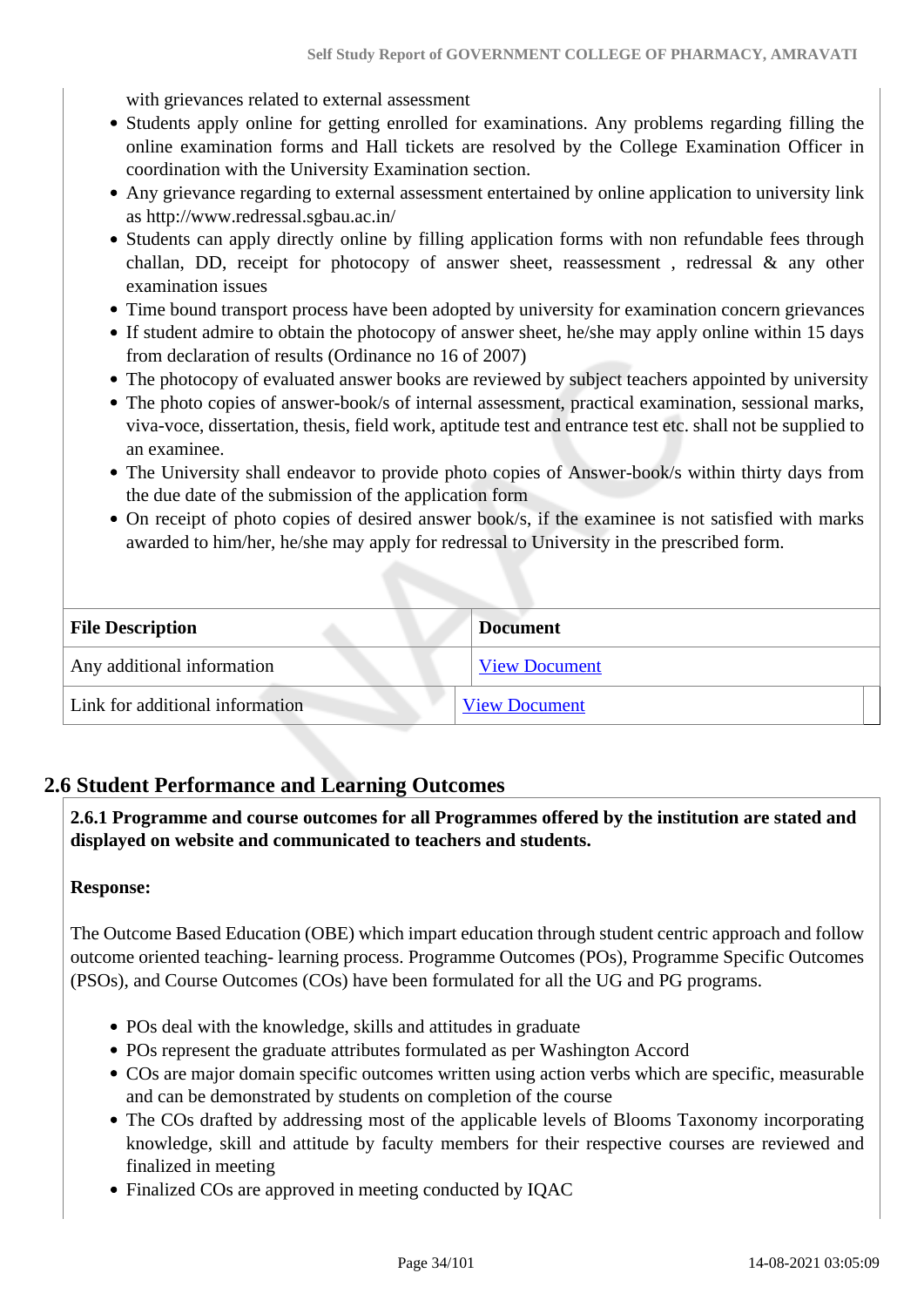- PSOs are the statements that describe what the graduates of a pharmacy program should be able to do at the conclusion of course
- The POs, COs and PSO are displayed on website, students practical journal, course files, attendance register and guardian faculty records.
- The same is displayed on various floors of the building, library, administrative section, laboratories etc.
- Apart from this, POs, Cos, and PSO are made reachable to all the stakeholders of the program through faculty workshops, seminars, student induction programs and parent meetings , alumni meet & interaction
- Correlation matrices are generated to link Courses with their outcomes, POs and PSOs.
- These matrices specify the correlation in terms of high, medium and low  $(3, 2, 2)$  and 1 respectively) indicating the levels.

| <b>File Description</b>                                    | <b>Document</b>      |
|------------------------------------------------------------|----------------------|
| Upload COs for all Programmes (exemplars from<br>Glossary) | <b>View Document</b> |
| Upload any additional information                          | <b>View Document</b> |
| Past link for Additional information                       | <b>View Document</b> |

### **2.6.2 Attainment of programme outcomes and course outcomes are evaluated by the institution.**

**Response:** 

**Method of assessment of POs/PSO:**

Program outcomes are assessed by

| Sr.no. | Assessment        | <b>Attainment Level</b> |                       |                                |
|--------|-------------------|-------------------------|-----------------------|--------------------------------|
|        | Methods           |                         |                       |                                |
|        | Direct Assessment | $\pm 1$ Low             | $ 2 \text{ (Median)}$ | $\beta$ (High)                 |
| 12     | Indirect          | $l$ (Low)               | $ 2 \text{ (Median)}$ | $\vert 3 \,\overline{9}$ High) |
|        | Assessment        |                         |                       |                                |

Direct assessment method:Student performance in Sessional & end semester examination of both theory & practical considered for attainment of POs.

Indirect assessment method: Tool used for this assessment Students exit survey, Parent survey, GPAT/ placement for higher studies etc. The correlation levels as defined above are assigned for each POs with respect to these indirect assessment tools.

Assessment methods (Direct and Indirect) is implemented for attainment of POs with correlation levels as 1 (Low), 2 (Medium), 3 (High).

Questionnaires are constructed for indirect methods (parent, exit survey) and attainment of POs done by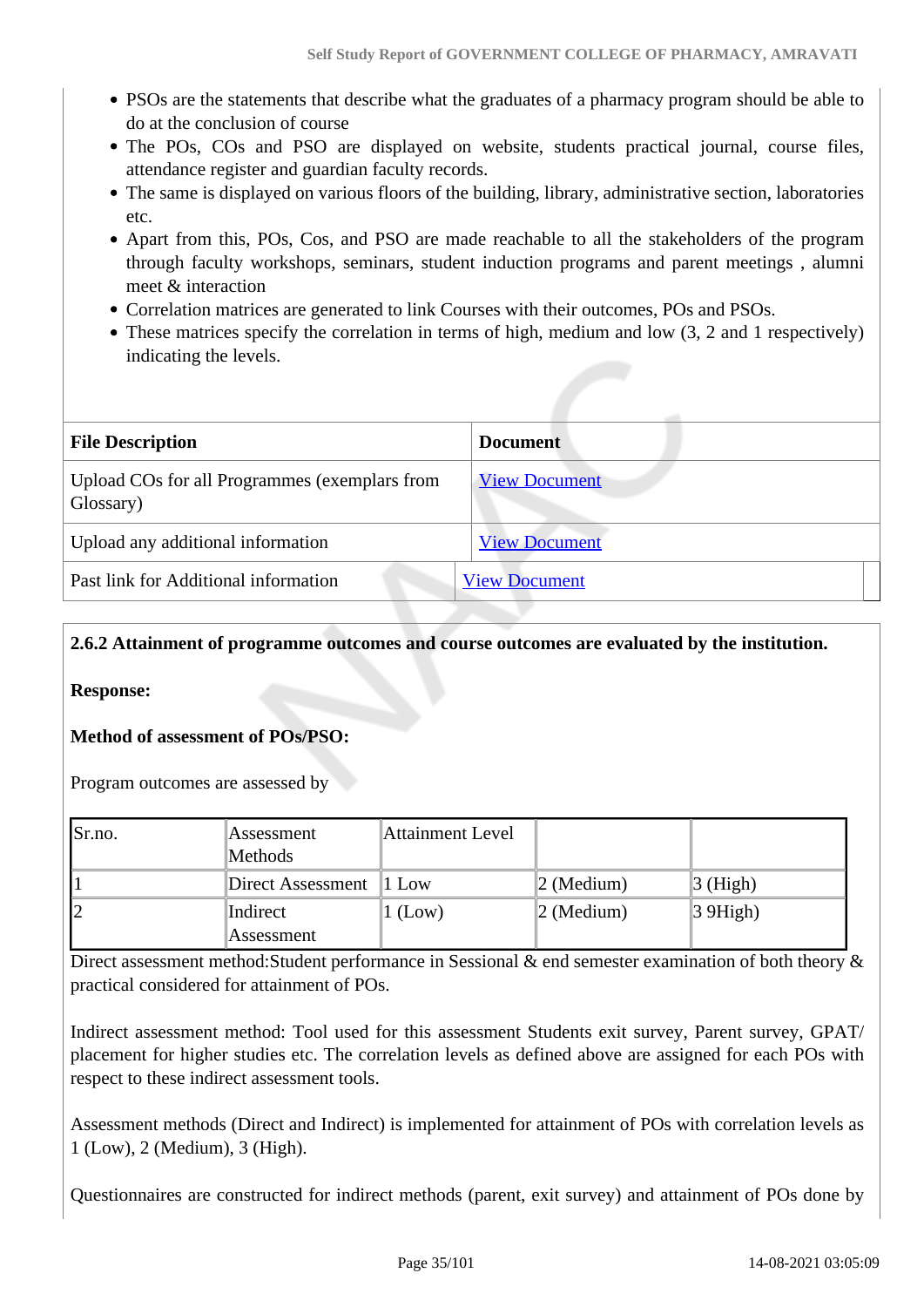surveys analysis in statistical form by setting of criteria & level of attainment.

The final attainment levels for each PO are calculated by different weightage level of direct assessment correlation levels and indirect assessment correlation levels with respect to each course which is then averaged to obtain the attainment levels for the programme.

The weightage ratio for both direct  $\&$  indirect assessment methods as follows-

| POs                                               | PO <sub>1</sub> | PO <sub>2</sub> | PO <sub>3</sub> | PO <sub>4</sub> | PO5 | PO <sub>6</sub> | PO7 | PO <sub>8</sub> | PO <sub>9</sub> | <b>PO10</b> | <b>PO11</b> |
|---------------------------------------------------|-----------------|-----------------|-----------------|-----------------|-----|-----------------|-----|-----------------|-----------------|-------------|-------------|
| Direct<br>method<br>$\alpha$ waig<br>htage        | 70              | 40              | 70              | 70              | 30  | 30              | 40  | 30              | 30              | 30          | 30          |
| Indirect $30$<br>method<br>$\alpha$ waig<br>htage |                 | 60              | 30              | 30              | 70  | 70              | 60  | 70              | 70              | 70          | 70          |

#### **Method of assessment of COs:**

Course Outcome is evaluated by direct assessment method

Performance of students in internal assessments and in university examination of a course.

Internal assessment contributes 20% and university assessment contributes 80% to the total attainment of a COs.

| Assessment Mode   | AssessmentTool      | Description                             | Weightage |
|-------------------|---------------------|-----------------------------------------|-----------|
| Direct assessment | External Assessment | end semester/ annual 80 %               |           |
|                   |                     | practical<br>theory $\&$<br>examination |           |
| Direct assessment | Internal Assessment | Internal sessional theory 20 %          |           |
|                   |                     | $\&$ practical examination              |           |

Attainment level: Course outcomes of all courses are assessed with the help of above mentioned assessment tools and attainment level is evaluated based on set attainment rubrics as follows-

| Assessment Tool                         | Attainment level | Description                  |
|-----------------------------------------|------------------|------------------------------|
| External Assessment (University 1 (Low) |                  | 50% of students scoring more |
| Examination)                            |                  | than 60% marks in university |
|                                         |                  | examination                  |
|                                         | $2$ (Medium)     | 60% of students scoring more |
|                                         |                  | than 60% marks in university |
|                                         |                  | examination                  |
|                                         | $3$ (High)       | 70% of students scoring more |
|                                         |                  | than 60% marks in university |
|                                         |                  | examination                  |
|                                         |                  |                              |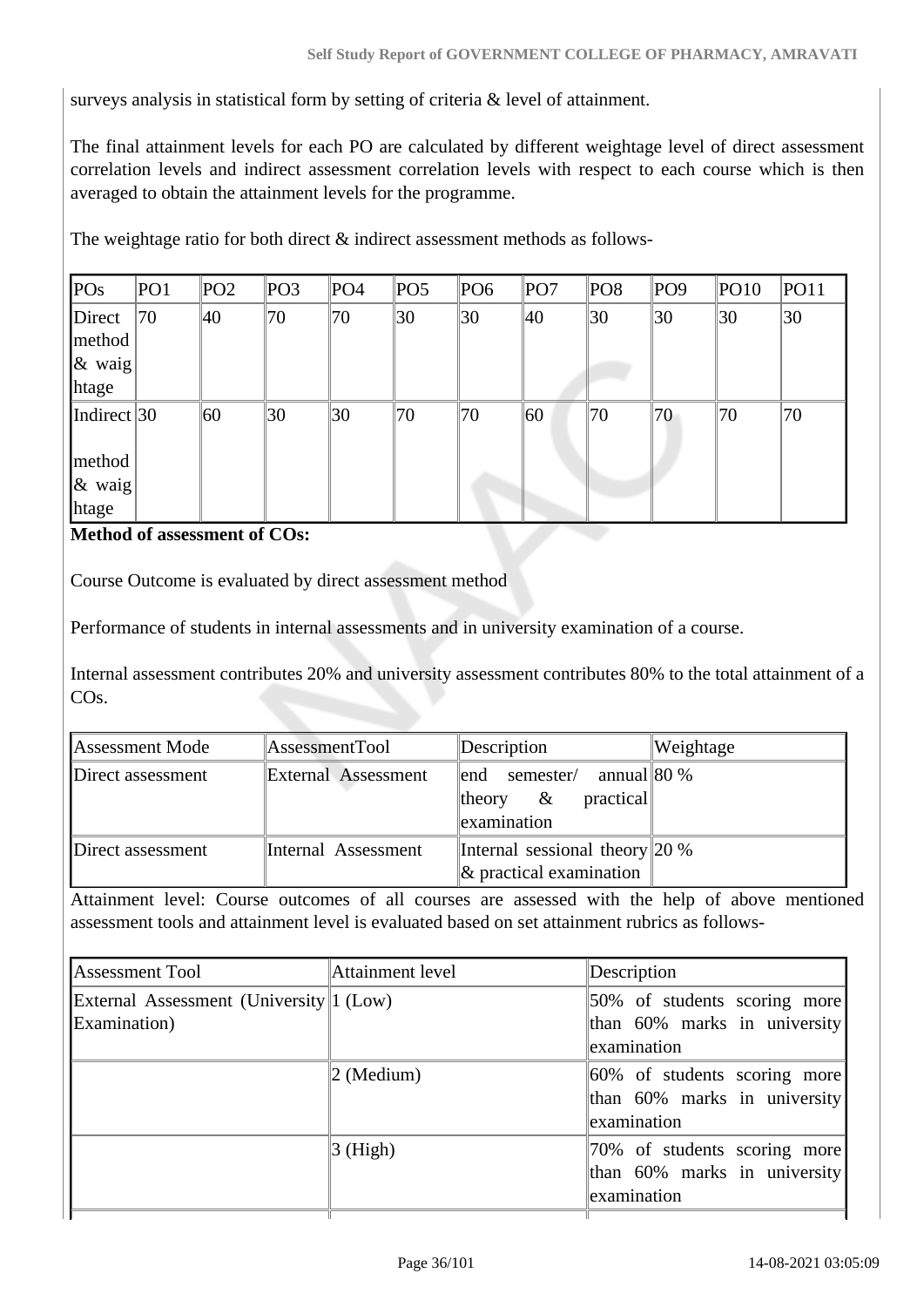| Internal Assessment (Internal 1 (Low)<br>Examination) |                        | 50% of students scoring more<br>than 60% marks in internal<br>examination |
|-------------------------------------------------------|------------------------|---------------------------------------------------------------------------|
|                                                       | $ 2 \text{ (Median)} $ | 60% of students scoring more<br>than 60% marks in internal<br>examination |
|                                                       | $3$ (Hgh)              | 70% of students scoring more<br>than 60% marks in internal<br>examination |

Total Attainment  $=$  20% internal attainment  $+$  80% university attainment

If targets are achieved then all the course outcomes are attained for that year. Program is expected to set higher targets for the following years as a part of continuous improvement.

If targets are not achieved the program should put in place an action plan to attain the target in subsequent years.

| <b>File Description</b>               | <b>Document</b>      |
|---------------------------------------|----------------------|
| Upload any additional information     | <b>View Document</b> |
| Paste link for Additional information | <b>View Document</b> |

#### **2.6.3 Average pass percentage of Students during last five years**

**Response:** 94.48

2.6.3.1 **Number of final year students who passed the university examination year-wise during the last five years**

| 2018-19 | 2017-18 | 2016-17 | 2015-16 | 2014-15 |
|---------|---------|---------|---------|---------|
| 88      | 120     | 116     | 99      | 81      |

## 2.6.3.2 **Number of final year students who appeared for the university examination year-wise during the last five years**

| 98<br>124<br>108<br>86<br>116 | 2018-19 | 2017-18 | 2016-17 | 2015-16 | 2014-15 |
|-------------------------------|---------|---------|---------|---------|---------|
|                               |         |         |         |         |         |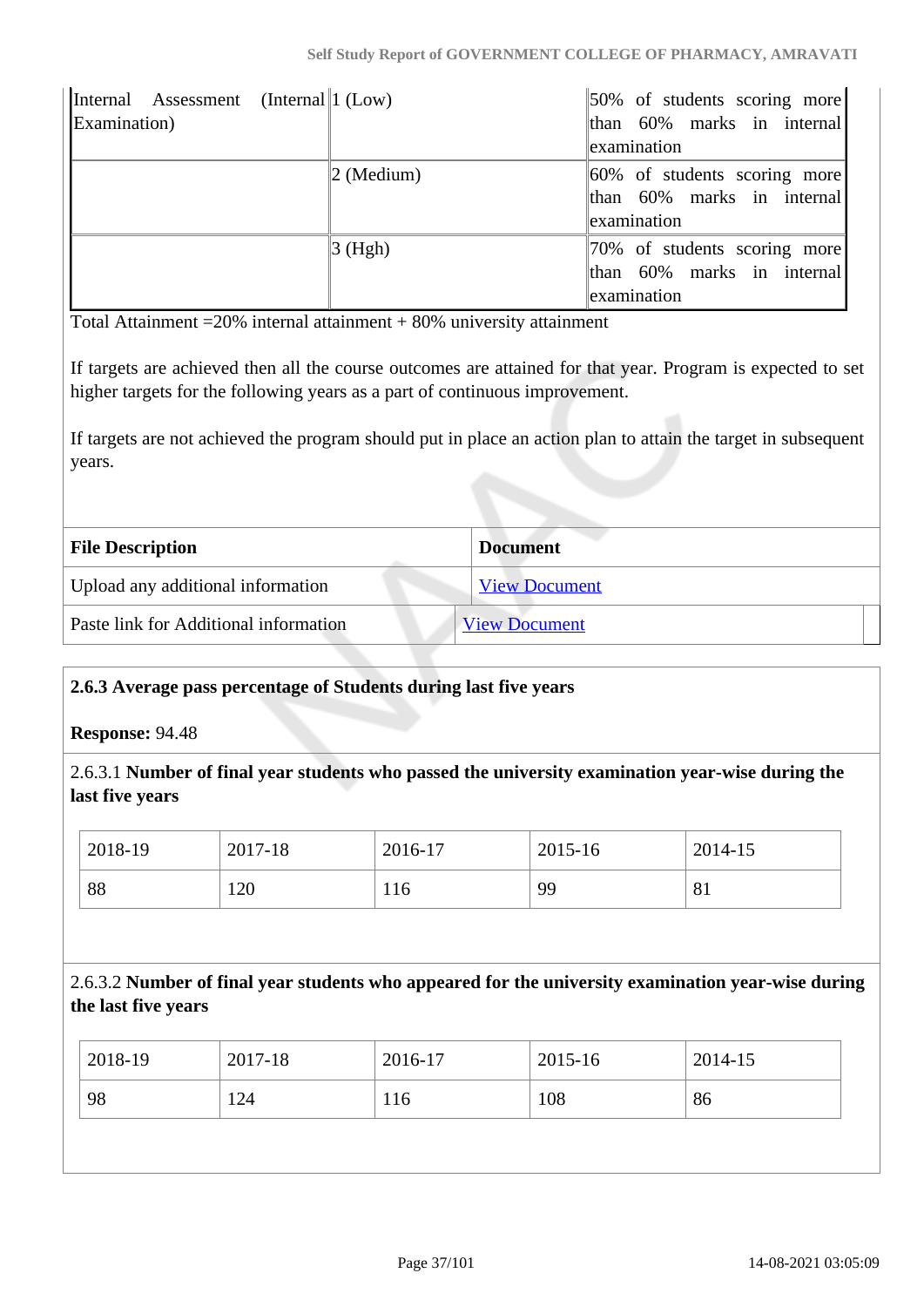| <b>File Description</b>                                                                                                  | <b>Document</b>      |
|--------------------------------------------------------------------------------------------------------------------------|----------------------|
| Upload list of Programmes and number of students<br>passed and appeared in the final year examination<br>(Data Template) | <b>View Document</b> |
| Upload any additional information                                                                                        | <b>View Document</b> |
| Paste link for the annual report                                                                                         | <b>View Document</b> |

# **2.7 Student Satisfaction Survey**

| 2.7.1 Online student satisfaction survey regarding teaching learning process |                      |  |  |  |
|------------------------------------------------------------------------------|----------------------|--|--|--|
| <b>Response: 2.93</b>                                                        |                      |  |  |  |
| <b>File Description</b>                                                      | <b>Document</b>      |  |  |  |
| Upload database of all currently enrolled students<br>(Data Template)        | <b>View Document</b> |  |  |  |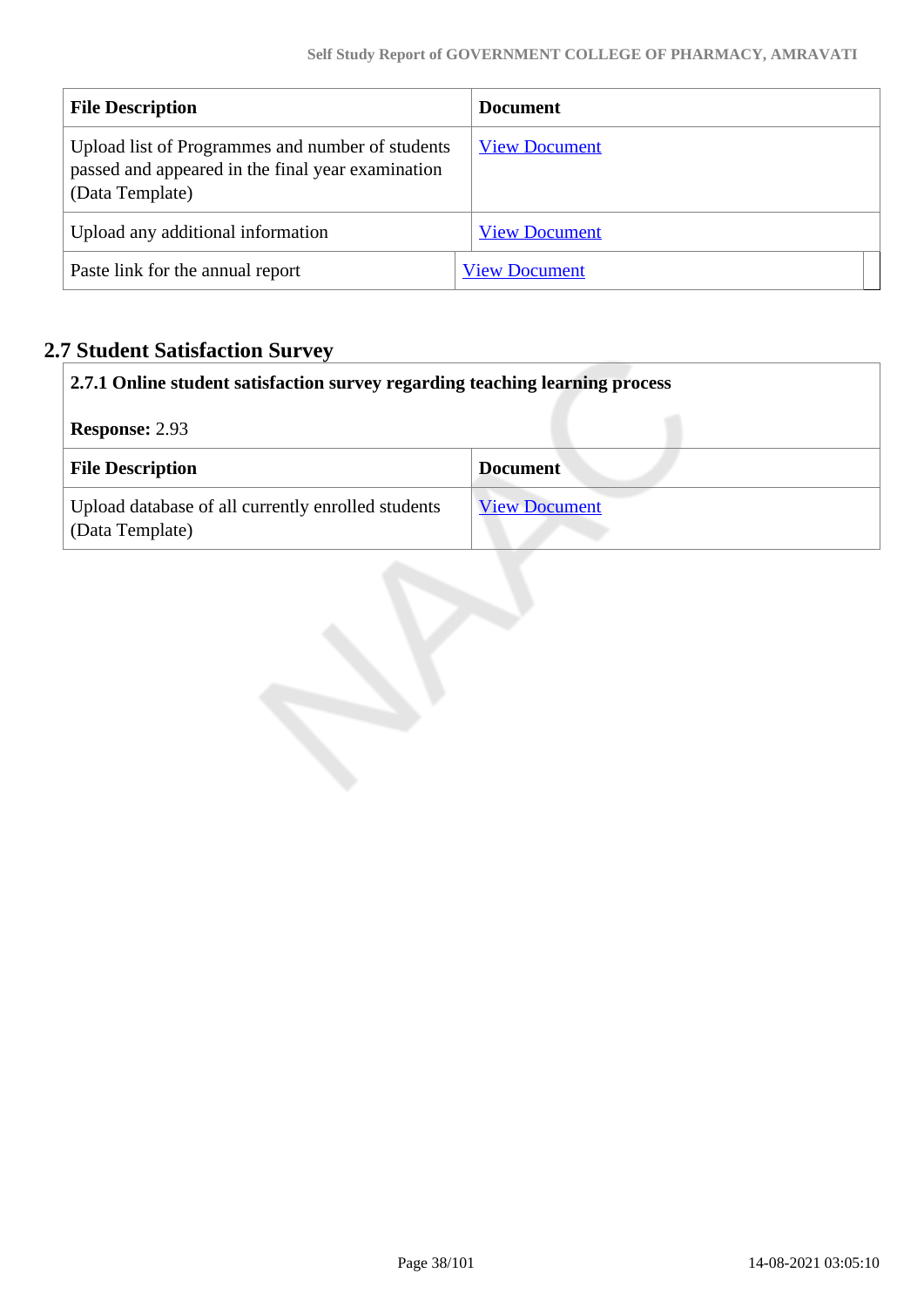# **Criterion 3 - Research, Innovations and Extension**

# **3.1 Resource Mobilization for Research**

 **3.1.1 Grants received from Government and non-governmental agencies for research projects, endowments, Chairs in the institution during the last five years (INR in Lakhs)** 

**Response:** 125.24

3.1.1.1 **Total Grants from Government and non-governmental agencies for research projects , endowments, Chairs in the institution during the last five years (INR in Lakhs)**

| 2018-19 | 2017-18 | 2016-17 | 2015-16          | 2014-15 |
|---------|---------|---------|------------------|---------|
| 20      | 96.75   | 8.49    | $\boldsymbol{0}$ |         |

| <b>File Description</b>                                                             | <b>Document</b>      |
|-------------------------------------------------------------------------------------|----------------------|
| List of endowments / projects with details of grants                                | <b>View Document</b> |
| e-copies of the grant award letters for sponsored<br>research projects / endowments | <b>View Document</b> |

# **3.1.2 Percentage of teachers recognized as research guides (latest completed academic year)**

**Response:** 75

#### 3.1.2.1 **Number of teachers recognized as research guides**

Response: 9

| <b>File Description</b>                 | <b>Document</b>      |
|-----------------------------------------|----------------------|
| Institutional data in prescribed format | <b>View Document</b> |
| Any additional information              | <b>View Document</b> |

#### **3.1.3 Percentage of departments having Research projects funded by government and non government agencies during the last five years**

**Response:** 60

3.1.3.1 **Number of departments having Research projects funded by government and nongovernment agencies during the last five years**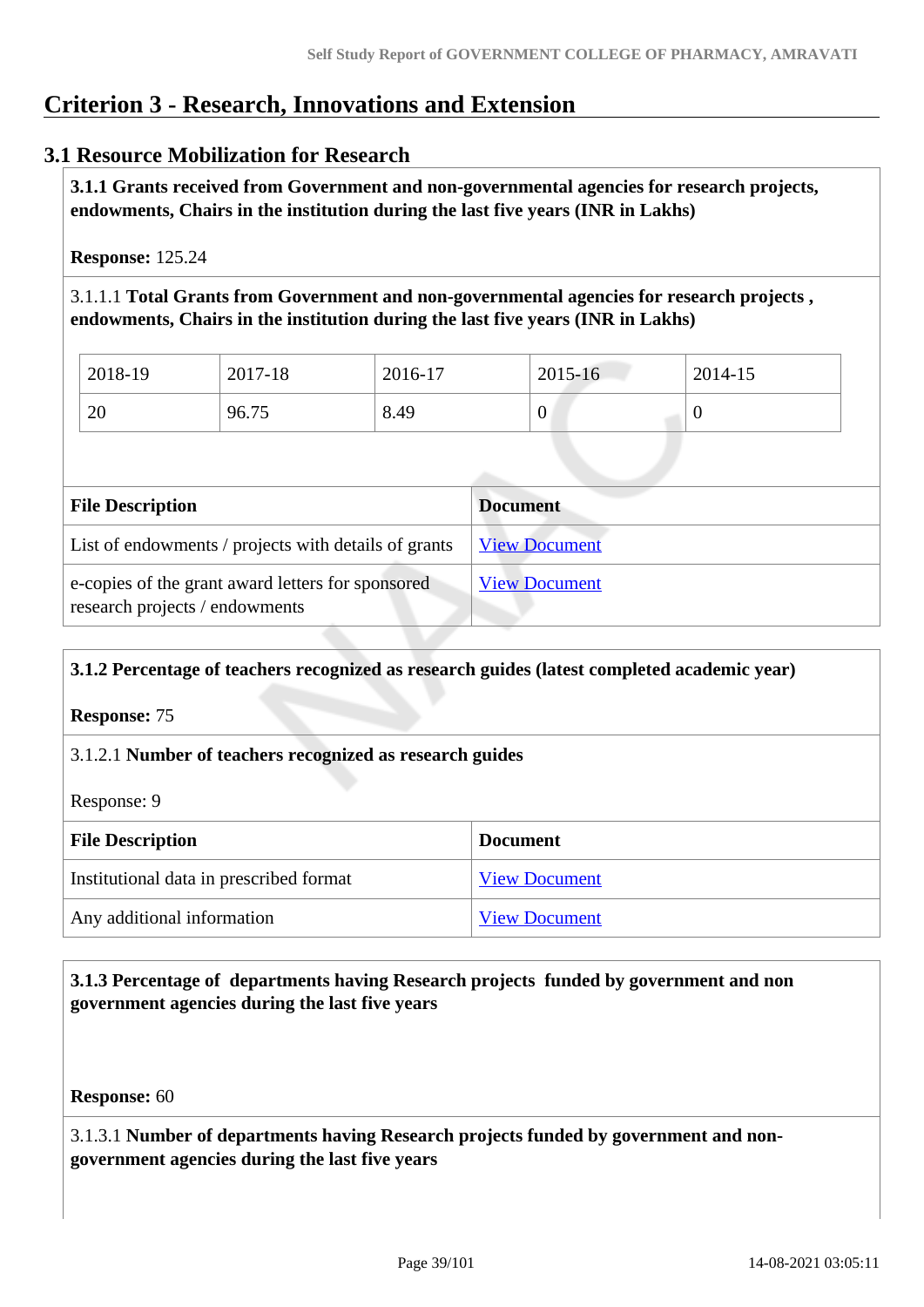| 2018-19                                       | 2017-18                                                   | 2016-17      | 2015-16              | 2014-15        |  |
|-----------------------------------------------|-----------------------------------------------------------|--------------|----------------------|----------------|--|
| $\mathbf{1}$                                  | 1                                                         | $\mathbf{1}$ | $\theta$             | $\overline{0}$ |  |
|                                               |                                                           |              |                      |                |  |
|                                               | 3.1.3.2 Number of departments offering academic programes |              |                      |                |  |
| 2018-19<br>2017-18<br>2016-17                 |                                                           |              | 2015-16              | 2014-15        |  |
| $\mathbf{1}$                                  | $\mathbf{1}$                                              | $\mathbf{1}$ | $\mathbf{1}$         | $\mathbf{1}$   |  |
|                                               |                                                           |              |                      |                |  |
| <b>File Description</b>                       |                                                           |              | <b>Document</b>      |                |  |
| Supporting document from Funding Agency       |                                                           |              | <b>View Document</b> |                |  |
| List of research projects and funding details |                                                           |              | <b>View Document</b> |                |  |
| Any additional information                    |                                                           |              | <b>View Document</b> |                |  |
|                                               | Paste link to funding agency website                      |              | <b>View Document</b> |                |  |

# **3.2 Innovation Ecosystem**

 **3.2.1 Institution has created an ecosystem for innovations and has initiatives for creation and transfer of knowledge**

#### **Response:**

Institution has developed an integrated system for research and developmental activities. Institute have fullfledged PG and Ph.D. courses apart from UG and Pharm.D (six years integrated) courses. College have many research projects in its credit from various government and non-government funding bodies like AICTE, DST, SERB, DSIR, etc. College Instrument room is equipped with sophisticated instrumental facilities like HPLC, HPTLC, GC, AAS, etc., for regular experimental and research work of students and faculty.

Library facilities includes accessibility to various reference books, e-books and journals. Students are trained properly for literature survey through journals, internet and books, etc. in order to help them in their project research work. To make students, technically as well as socially sound, they are registered for AICTE MOOC training courses.

As per the curriculum, students are allotted topics for the seminars as well as projects which after completion are subjected to examination. Classrooms are equipped with modern e-learning tools and other amenities like green board, white boards so that they are exposed to recent teaching methodologies too.

Due to all the available academic and research facilities, there is an active participation of the students as well as faculties in research papers presentation in various conferences, seminars, workshops and technical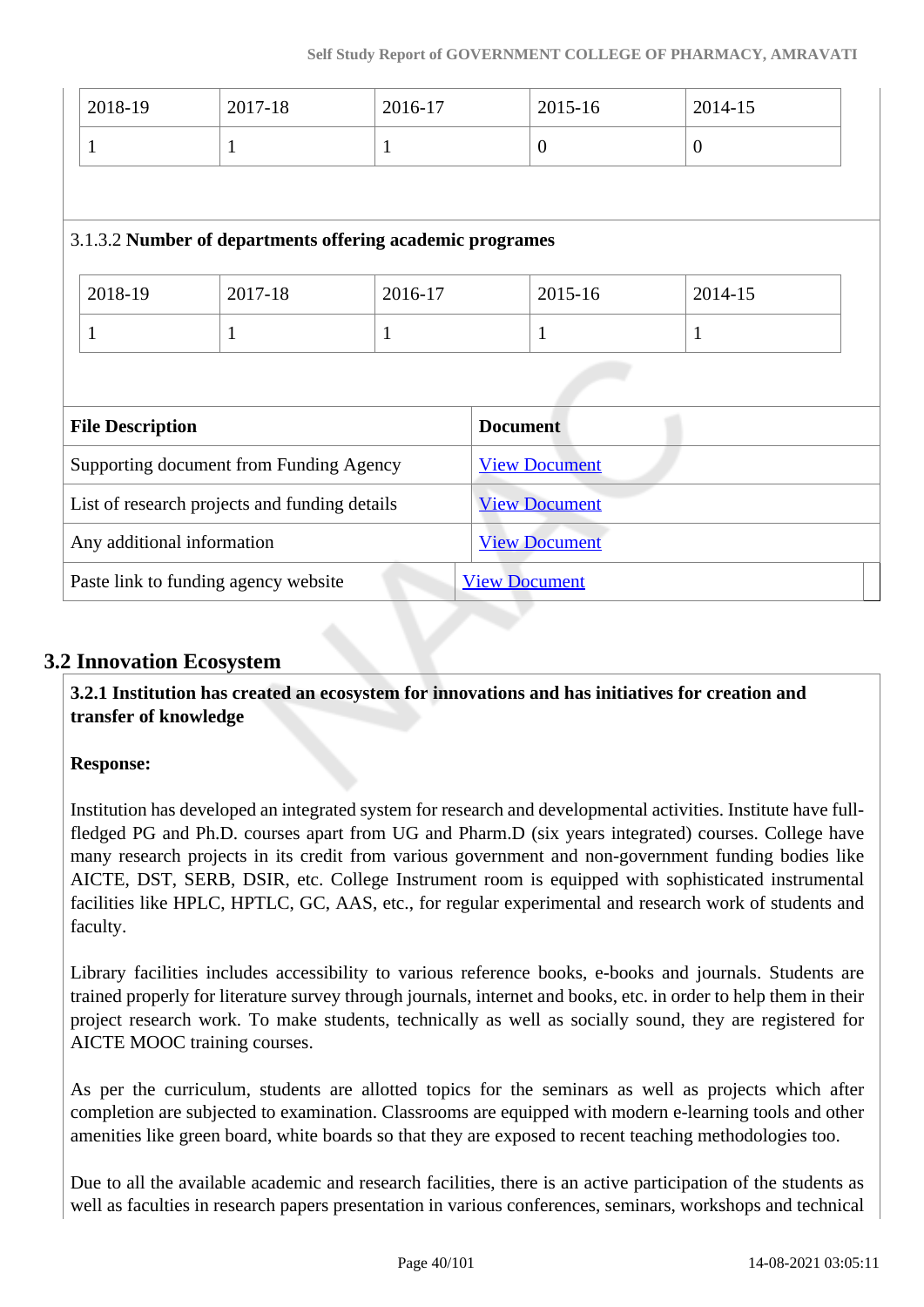competitions. Faculties of the institute are of good academic profile. They have research publications in reputed journals of high impact and patents filed to their credit. Apart from the faculties, students also have patents and research publications in their credit. Workshops are regularly conducted for the awareness of IPR, Innovations and Entrepreneurship.

| <b>File Description</b>           | <b>Document</b>      |
|-----------------------------------|----------------------|
| Upload any additional information | <b>View Document</b> |

#### **3.2.2 Number of workshops/seminars conducted on Research Methodology, Intellectual Property Rights (IPR) and entrepreneurship during the last five years**

**Response:** 4

#### 3.2.2.1 **Total number of workshops/seminars conducted on Research Methodology, Intellectual Property Rights (IPR) and entrepreneurship year-wise during last five years**

| 2018-19 | 2017-18 | 2016-17 | $2015 - 16$ | 2014-15 |
|---------|---------|---------|-------------|---------|
|         |         | ∽       |             |         |

| <b>File Description</b>                        | <b>Document</b>      |
|------------------------------------------------|----------------------|
| Report of the event                            | <b>View Document</b> |
| List of workshops/seminars during last 5 years | <b>View Document</b> |

#### **3.3 Research Publications and Awards**

**3.3.1 Number of Ph.Ds registered per eligible teacher during the last five years**

**Response:** 0.42

3.3.1.1 **How many Ph.Ds registered per eligible teacher within last five years**

Response: 5

3.3.1.2 **Number of teachers recognized as guides during the last five years**

Response: 12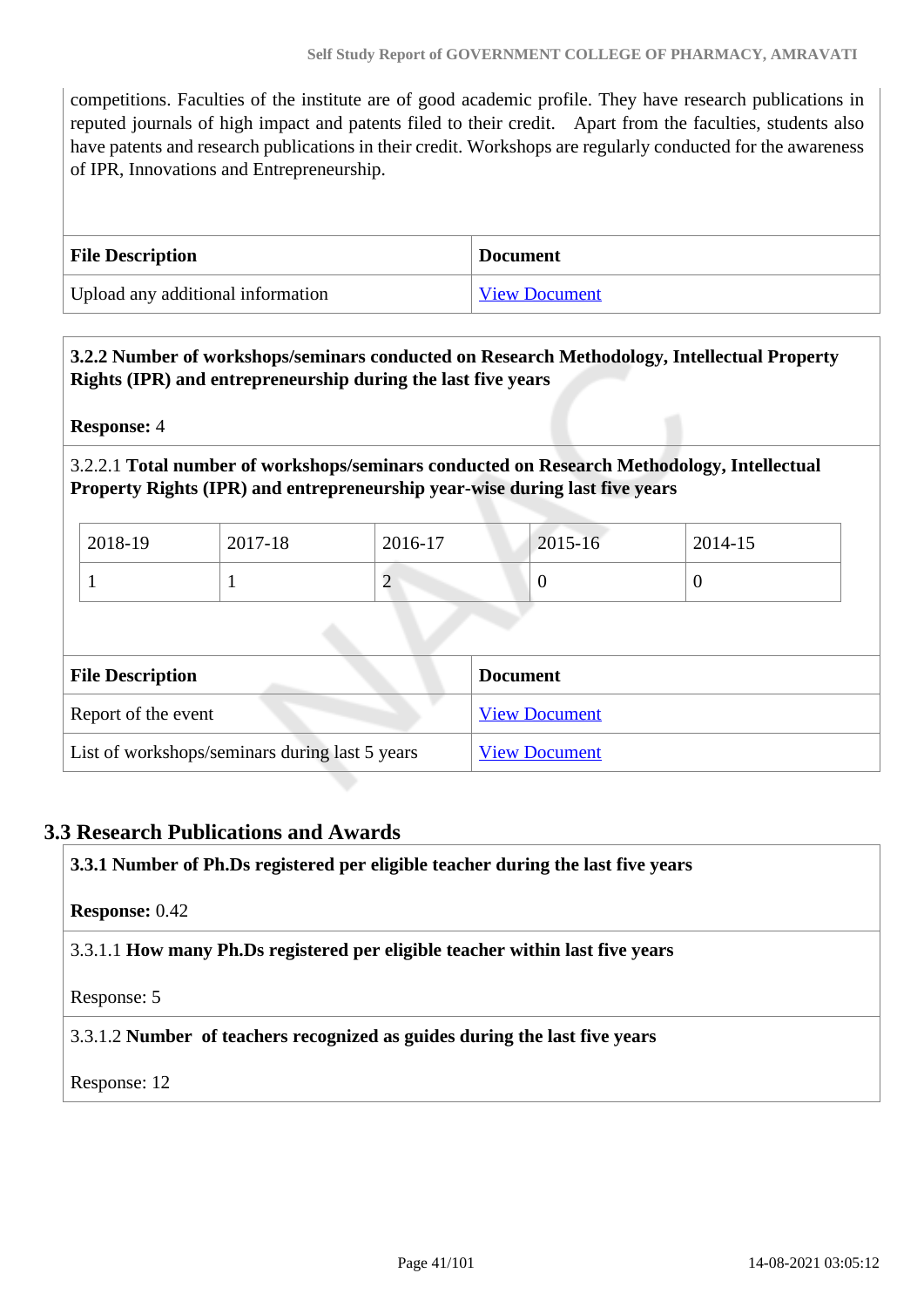| <b>File Description</b>                                                                              | <b>Document</b>      |
|------------------------------------------------------------------------------------------------------|----------------------|
| List of PhD scholars and their details like name of<br>the guide, title of thesis, year of award etc | <b>View Document</b> |
| Any additional information                                                                           | <b>View Document</b> |
| URL to the research page on HEI website                                                              | <b>View Document</b> |

#### **3.3.2 Number of research papers per teachers in the Journals notified on UGC website during the last five years**

**Response:** 3.27

3.3.2.1 **Number of research papers in the Journals notified on UGC website during the last five years.**

| 2018-19 | 2017-18 | 2016-17 | $2015 - 16$   | 2014-15              |
|---------|---------|---------|---------------|----------------------|
| ~       |         |         | $\Omega$<br>C | 1 <sub>0</sub><br>IJ |

| <b>File Description</b>                                                               | <b>Document</b>      |
|---------------------------------------------------------------------------------------|----------------------|
| List of research papers by title, author, department,<br>name and year of publication | <b>View Document</b> |
| Any additional information                                                            | <b>View Document</b> |

 **3.3.3 Number of books and chapters in edited volumes/books published and papers published in national/ international conference proceedings per teacher during last five years**

**Response:** 3.73

#### 3.3.3.1 **Total number of books and chapters in edited volumes/books published and papers in national/ international conference proceedings year-wise during last five years**

| 2018-19 | 2017-18 | $2016-17$ | 2015-16  | 2014-15 |
|---------|---------|-----------|----------|---------|
| O       | O       |           | $1 \cap$ | 10      |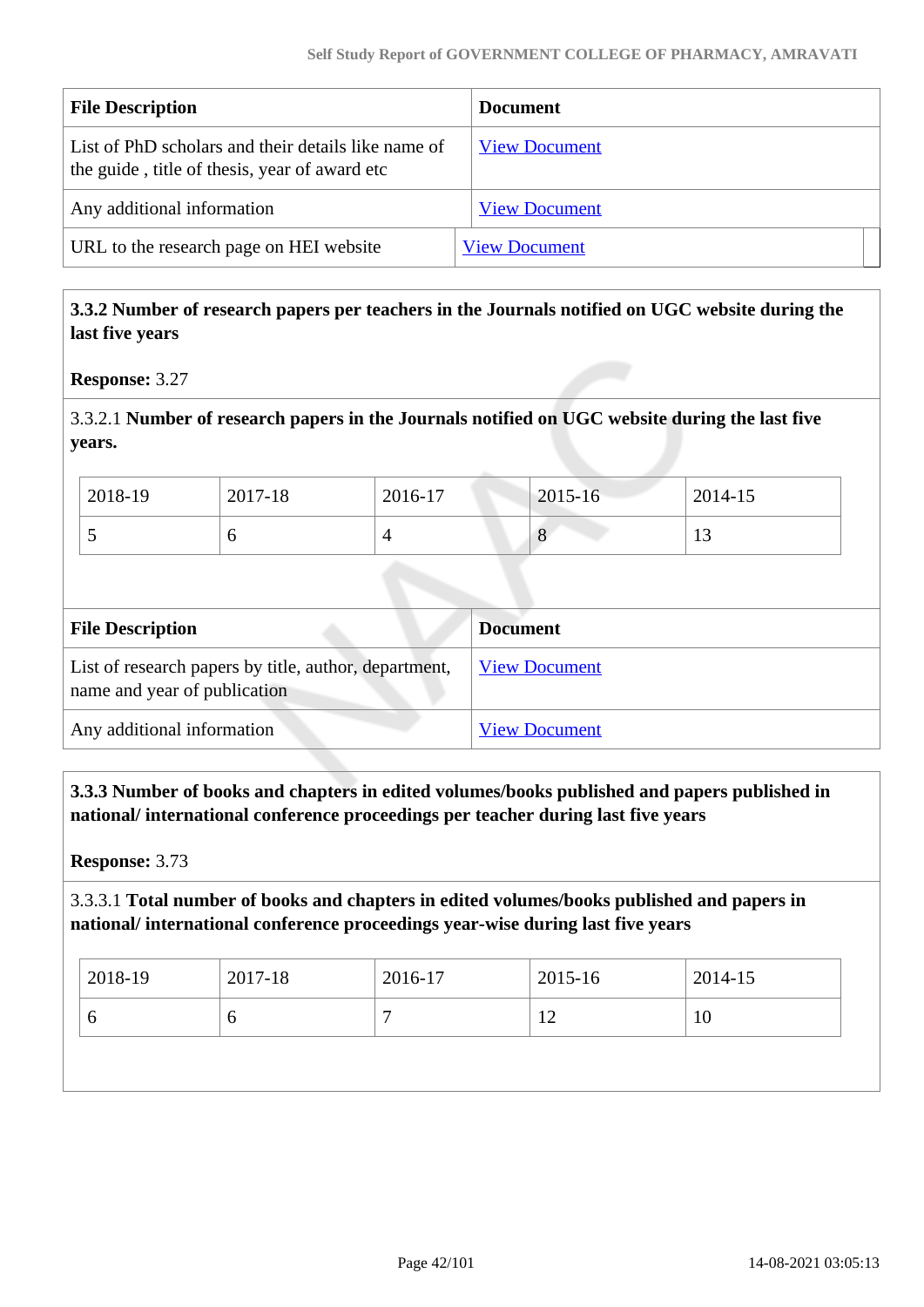| <b>File Description</b>                                   | <b>Document</b>      |
|-----------------------------------------------------------|----------------------|
| List books and chapters edited volumes/books<br>published | <b>View Document</b> |
| Any additional information                                | <b>View Document</b> |

# **3.4 Extension Activities**

 **3.4.1 Extension activities are carried out in the neighborhood community, sensitizing students to social issues, for their holistic development, and impact thereof during the last five years.**

#### **Response:**

Institute regularly organizes different extracurricular and co-curricular activities every year in campus and off campus. NSS unit, gymkhana and Pharm.D activities in this direction is associated with organizing programs like blood donation camp, tree plantation, awareness programs(HIV/AIDS), save girl child,etc.Community activities like health checkup camps, various social and health awareness demonstrations are carried out in different schools and college neighborhood localities and activity like shramdaan in villages, etc. has motivated the students to get connected with the people and understand their own social responsibilities as a pharmacist. Day by day the participation of the students in such activities has increased. They are directly or indirectly linked with projects based on social issues like environmental problems, hygiene and sanitation, safety etc. They perform survey or collect information, analyze the collected data and make the information available to public either by publishing it or by spreading the message by conducting rallies or camps.Inspired by these extension activities, our Pharm.D students have made a registered NGO named as Oasis where they help Orphan children by donating all the essentials including books and notebooks for theireducation. Currently, they have adopted some children for their complete education and further independent settlements.

| <b>File Description</b>               | <b>Document</b>      |
|---------------------------------------|----------------------|
| Paste link for additional information | <b>View Document</b> |

 **3.4.2 Number of awards and recognitions received for extension activities from government/ government recognised bodies during the last five years**

**Response:** 16

3.4.2.1 **Total number of awards and recognition received for extension activities from Government/ Government recognised bodies year-wise during the last five years.**

| $2018-19$ | 2017-18 | 2016-17 | 2015-16 | 2014-15 |
|-----------|---------|---------|---------|---------|
| ~         |         |         | -       |         |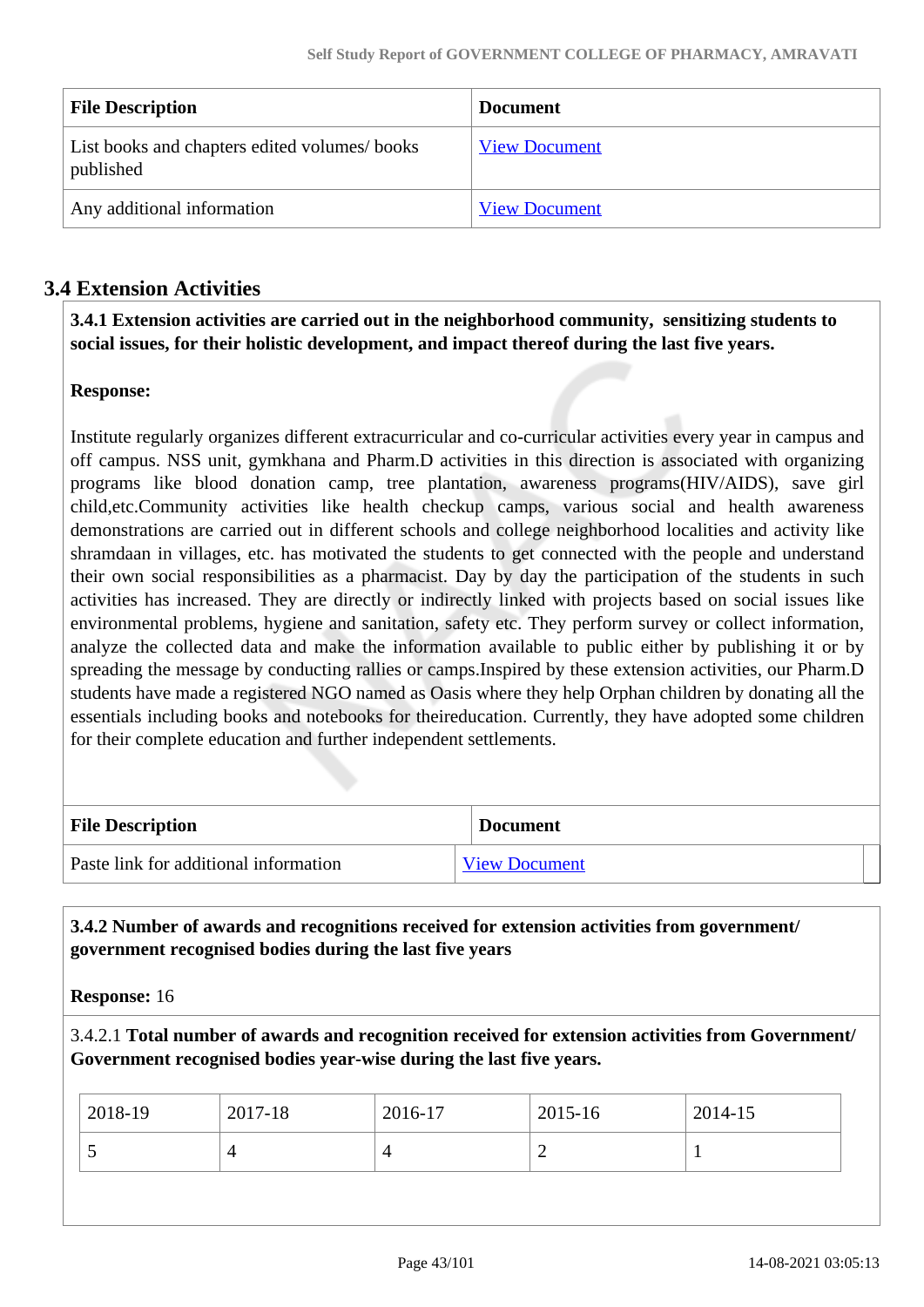| <b>File Description</b>                                     | <b>Document</b>      |
|-------------------------------------------------------------|----------------------|
| Number of awards for extension activities in last 5<br>year | <b>View Document</b> |
| e-copy of the award letters                                 | <b>View Document</b> |

 **3.4.3 Number of extension and outreach programs conducted by the institution through NSS/NCC/Red cross/YRC etc., during the last five years ( including Government initiated programs such as Swachh Bharat, Aids Awareness, Gender Issue, etc. and those organised in collaboration with industry, community and NGOs)**

**Response:** 65

3.4.3.1 **Number of extension and outreached Programmes conducted in collaboration with industry, community and Non- Government Organizations through NSS/ NCC/ Red Cross/ YRC etc., yearwise during the last five years**

| 2018-19      | 2017-18 | 2016-17 | 2015-16 | 2014-15 |
|--------------|---------|---------|---------|---------|
| $\cap$<br>23 | 14      | 10      |         |         |

| <b>File Description</b>                                                                                          | <b>Document</b>      |
|------------------------------------------------------------------------------------------------------------------|----------------------|
| Reports of the event organized                                                                                   | <b>View Document</b> |
| Number of extension and outreach Programmes<br>conducted with industry, community etc for the last<br>five years | <b>View Document</b> |
| Any additional information                                                                                       | <b>View Document</b> |

 **3.4.4 Average percentage of students participating in extension activities at 3.4.3. above during last five years**

**Response:** 48.3

3.4.4.1 **Total number of Students participating in extension activities conducted in collaboration with industry, community and Non- Government Organizations such as Swachh Bharat, AIDs awareness, Gender issue etc. year-wise during last five years**

| 2018-19 | 2017-18 | 2016-17 | 2015-16 | 2014-15 |
|---------|---------|---------|---------|---------|
| 427     | 79      | 82      | 352     | 100     |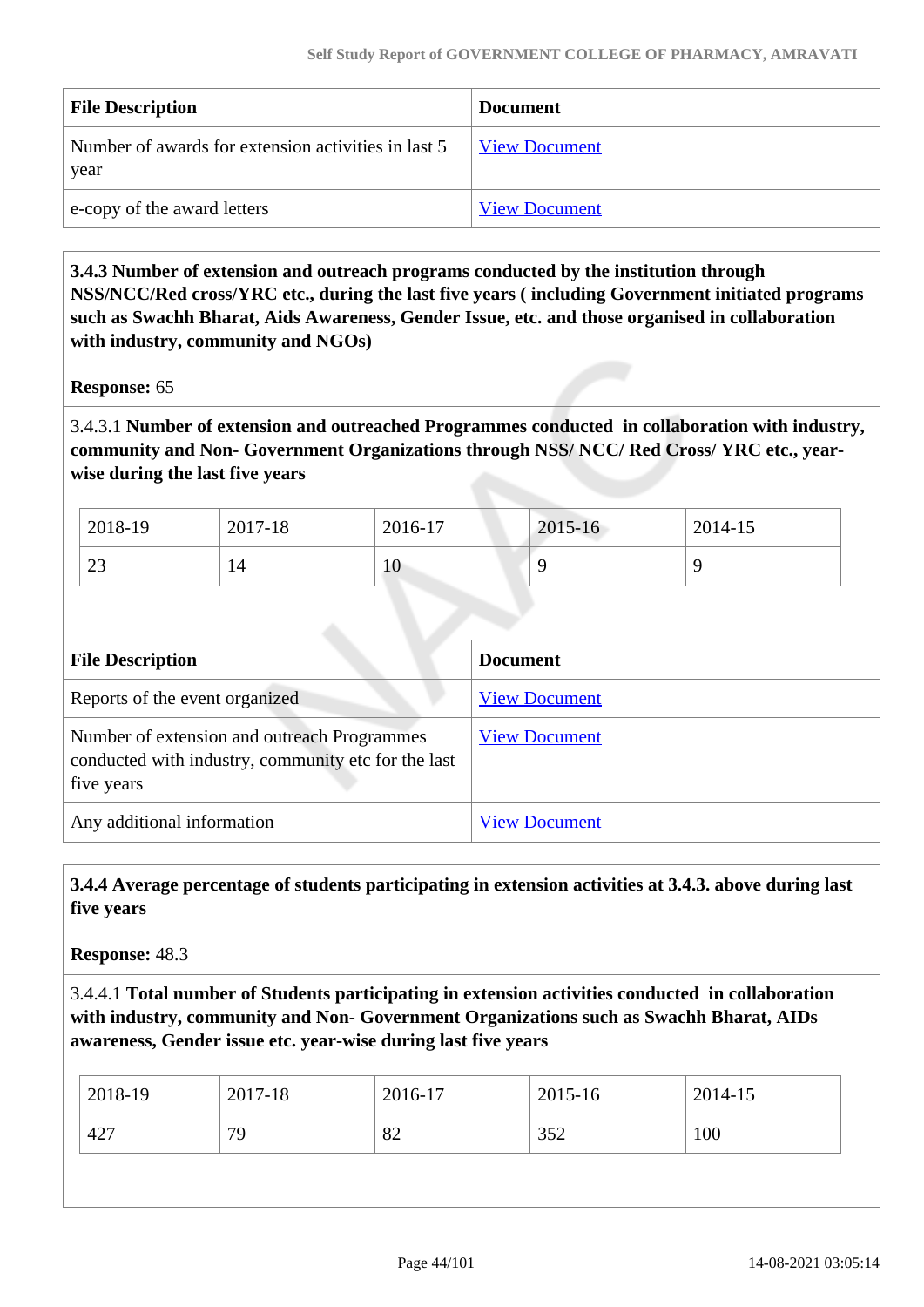| <b>File Description</b>                                                                      | <b>Document</b>      |
|----------------------------------------------------------------------------------------------|----------------------|
| Report of the event                                                                          | <b>View Document</b> |
| Average percentage of students participating in<br>extension activities with Govt or NGO etc | <b>View Document</b> |
| Any additional information                                                                   | <b>View Document</b> |

#### **3.5 Collaboration**

 **3.5.1 Number of Collaborative activities for research, Faculty exchange, Student exchange/ internship per year**

**Response:** 104

3.5.1.1 **Number of Collaborative activities for research, Faculty exchange, Student exchange/ internship year-wise during the last five years**

| 2018-19 | 2017-18 | 2016-17 | 2015-16                       | 2014-15 |
|---------|---------|---------|-------------------------------|---------|
| 41      | റ<br>∠∪ | 1J      | -<br>$\overline{\phantom{a}}$ | T T     |

| <b>File Description</b>                                                                                                            | <b>Document</b>      |
|------------------------------------------------------------------------------------------------------------------------------------|----------------------|
| e-copies of related Document                                                                                                       | <b>View Document</b> |
| Details of Collaborative activities with<br>institutions/industries for research, Faculty<br>exchange, Student exchange/internship | <b>View Document</b> |

#### **3.5.2 Number of functional MoUs with institutions, other universities, industries, corporate houses etc. during the last five years**

**Response:** 6

3.5.2.1 **Number of functional MoUs with Institutions of national, international importance, other universities, industries, corporate houses etc. year-wise during the last five years**

| 2018-19 | 2017-18 | 2016-17 | 2015-16 | 2014-15 |
|---------|---------|---------|---------|---------|
| ∽       |         |         | ∽       |         |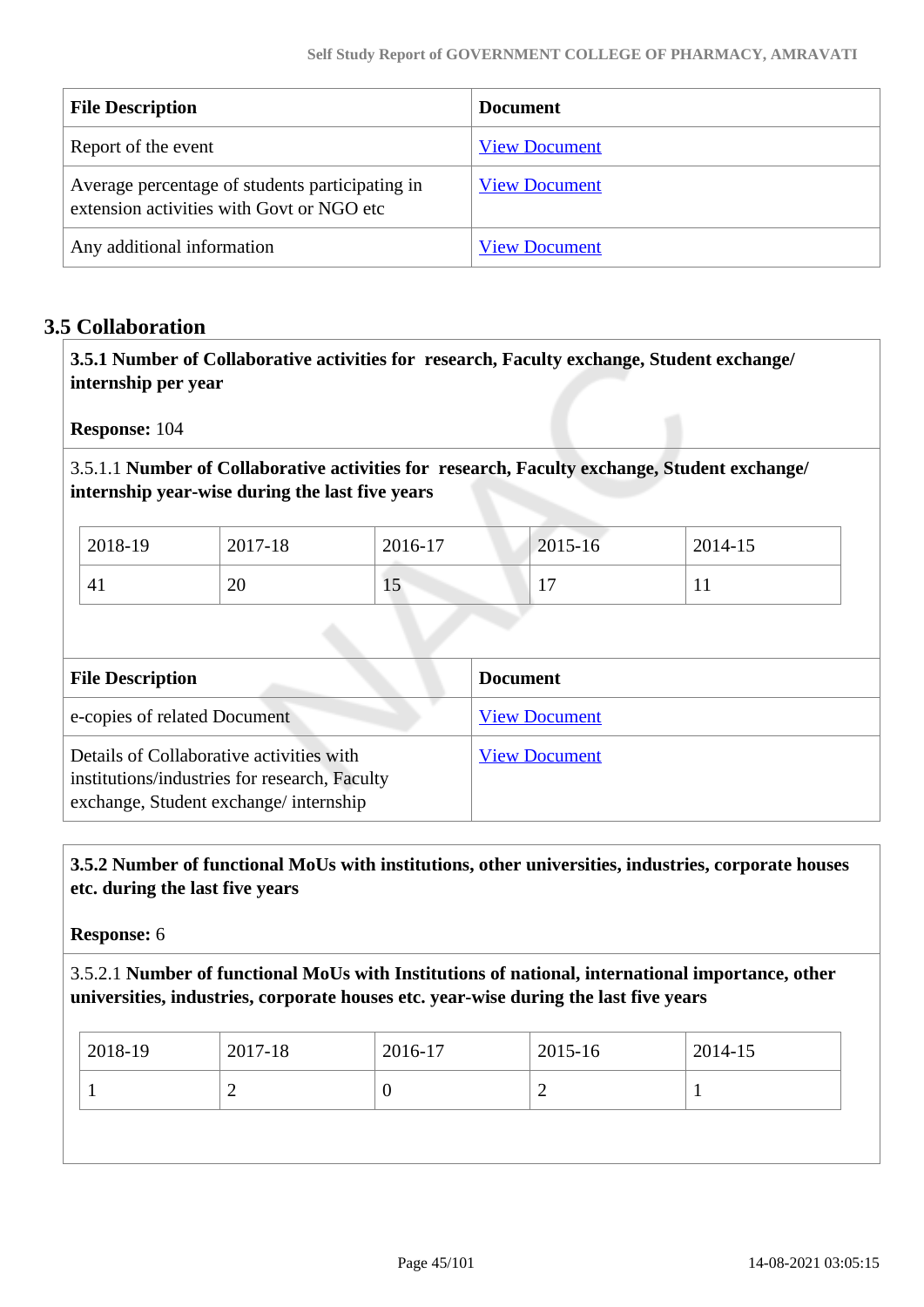| <b>File Description</b>                                                                                                                     | <b>Document</b>      |
|---------------------------------------------------------------------------------------------------------------------------------------------|----------------------|
| e-Copies of the MoUs with institution/<br>industry/corporate houses                                                                         | <b>View Document</b> |
| Details of functional MoUs with institutions of<br>national, international importance, other universities<br>etc during the last five years | <b>View Document</b> |
| Any additional information                                                                                                                  | <b>View Document</b> |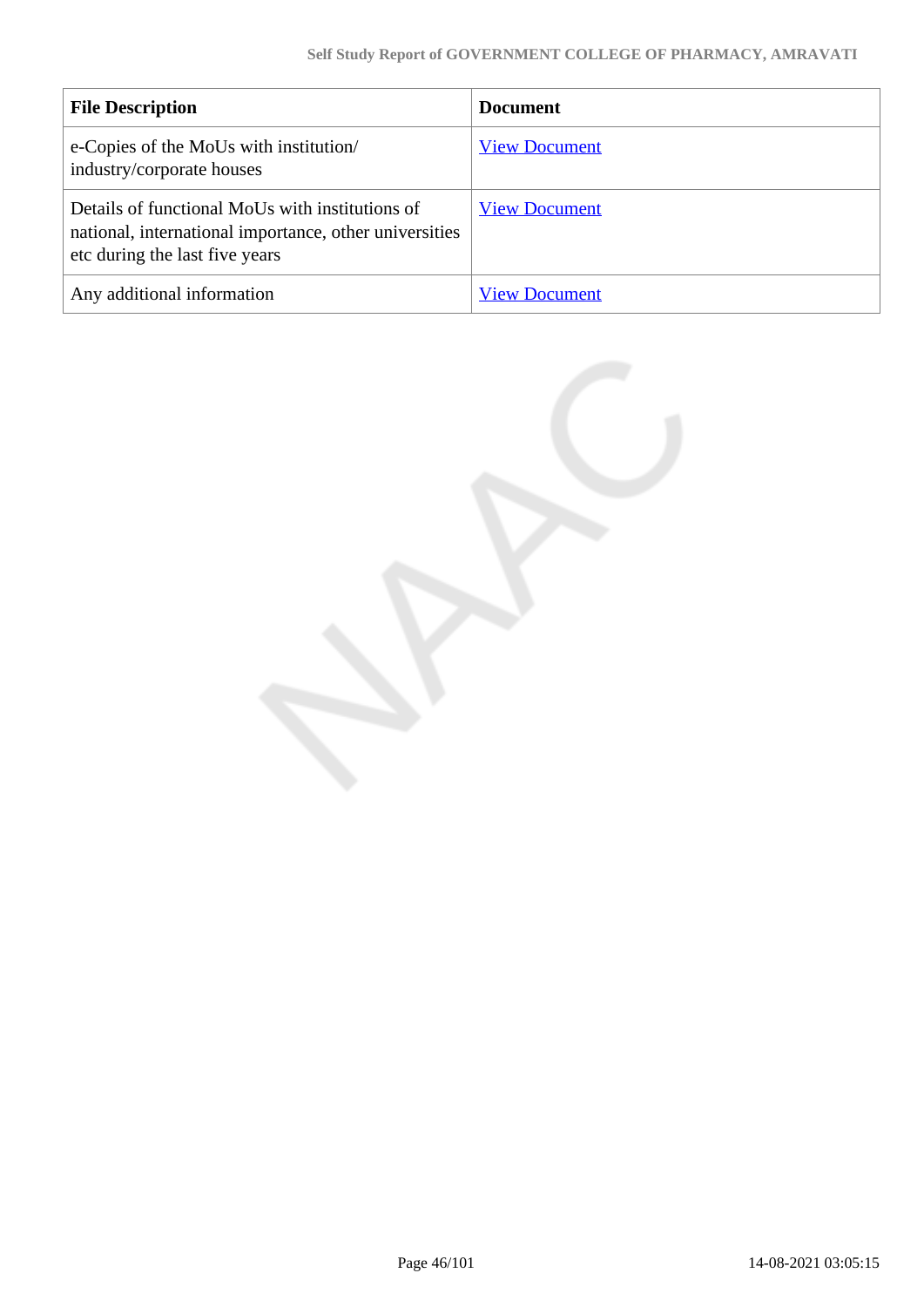# **Criterion 4 - Infrastructure and Learning Resources**

# **4.1 Physical Facilities**

 **4.1.1 The Institution has adequate infrastructure and physical facilities for teaching- learning. viz., classrooms, laboratories, computing equipment etc.** 

**Response:** 

**Government College of Pharmacy, Amravati** is situated at survey number 37/1 and 37/1A with 6.07 Acres land including built up floor space of 5590 sq. m to provide state of art infrastructure and resources for teaching and learning. The institute has maintained high infrastructure standards since its inception including well-built classrooms, well-furnished laboratories, spacious library and faculty cabin to meet 'regulatory authorities' norms such as AICTE/PCI. The institute has 6 class rooms and 14 well developed and fully equipped laboratories.

**Each classroom** is equipped with appropriate, comfortable furniture; good ventilation, adequate light and has comfortable seating arrangements for the students. The class rooms are provided with the facilities for conventional black/white board as well as LCD projectors and LAN/Wi-Fi connection.

**All the laboratories** and equipments are well maintained periodically; proper job cards and log books. All the laboratories are fully equipped with water, gas, electricity supply and safety features, which provides good atmosphere for academic and research works. Machine room is a well-built area and equipped with pilot scale machineries for granulation, tablet compression, tablet coating and ampoule filling and sealing. The central instrument room is equipped with sophisticated instruments like UV-Visible spectrophotometer, FT-IR, HPLC, HPTLC, GC, AAS, etc.

**The computer resource centre** is equipped with adequate numbers of computers with internet facility. Air conditioned 50 seated conference/seminar hall is available for faculty meetings and conference. The central examination hall with 200 seating capacity is available for academic assessment and some cultural activities.

**Library** is enriched with excellent quality furniture which provides comfortable atmosphere for students and faculty to use electronic and print references. It has a large reading room, Internet work stations with 8 computers, one extenda base system and server, fibre optic connectivity.

**A total of 12 faculty rooms** are available for the individual faculty having sufficient space for effective student teacher interaction on personalized basis. All the faculty rooms are internet enabled and provided with appropriate furniture and storage facilities.

On 01 June 2010, the college has establishment MOU in between institution and general hospital district, Irvin square, Amravati. The Pharm.D students have hospital training and patient counselling activities as per their curriculum. The college has well maintained animal house as per CPCSEA guidelines. The college has a well-established and maintained museum at different learning locations. Museums are composed of human skeleton, drugs, different varieties of plants, crude drugs and specimens and marketed formulations. There are large numbers of trees and two lawns which add to improved quality of air and minimize air pollution on the campus. College has key medicinal plants that significantly help in improving quality of air, enriched teaching learning and study perspective from different families like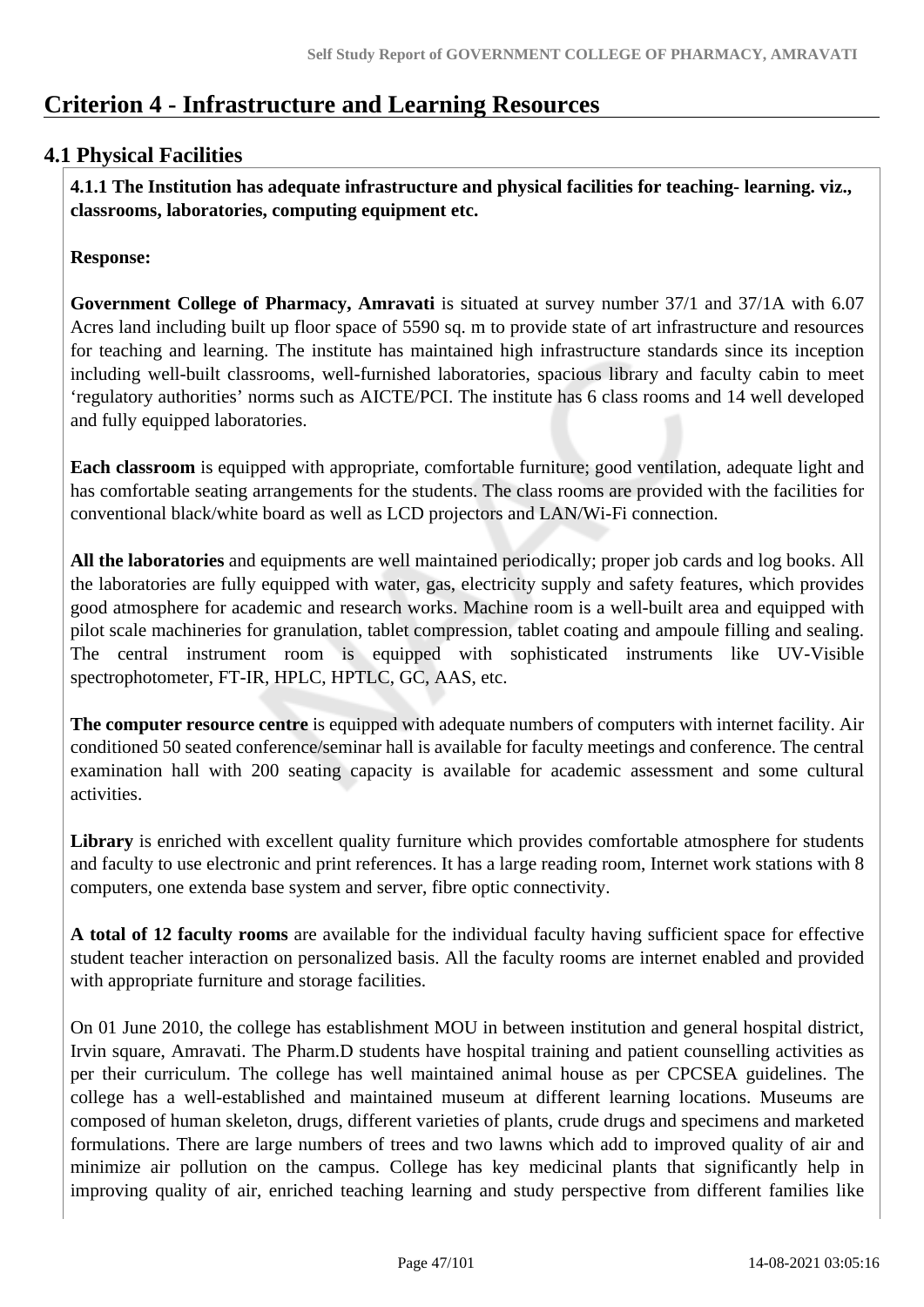*Menthapiperta, Daturametel, Aloe barbidenses, Osmium sanctum, menthe spectata, Hibiscus rosasinensis, Ashoka, Jasmine, and Eucalyptus*, *Money plant*, *Aloe Vera, Dracaena, Rubber plant,* etc.

| <b>File Description</b>               | <b>Document</b>      |
|---------------------------------------|----------------------|
| Paste link for additional information | <b>View Document</b> |

#### **4.1.2 The Institution has adequate facilities for cultural activities, sports, games (indoor, outdoor), gymnasium, yoga centre etc.**

#### **Response:**

#### **Sports**

The college has initiated by providing special facilities such as sports, outdoor and indoor games, gymnasium, NSS, cultural activities, communication skills development and yoga to promote students interest in sports and cultural activities. The college has play-ground for outdoor games, adequate facilities for yoga, gym and indoor games for students to conduct extracurricular activities. The sports infrastructure of the institution provide a conductive atmosphere to the students who have the skills in their favorite games by providing volleyball courts, cricket fields and facilities for indoor games like carom, chess and table tennis etc. The area and size for fitness and sport facilities like Gym, Kabadi Courts and Volley ball net practice are demarcated 81.0 (9.00×9.00), 2028.10 (34.00×59.65) and 2221.49 (49.72× 44.68) M2 respectively. The students participate in various inter-college and inter-university competitions for tennis, volleyball and basketball etc. Institute bears the expenses for students participating in inter-college sports events like youth festival and college sports in every year.

#### **Gymnasium and Yoga facilities**

The campus holds a Gym/fitness center which is fully equipped with all devices useful to exercise for physical and mental growth. The fitness center is open both in the Morning and Evening hours with the equipments like twister; tread mill, front pulley, abdominal board and bench press, selectorized weight machines, free weights, barbells, and dumbbells, Pull-Up Bar, Body Weight Leverage Training, Flooring, Kettle bells and Jump Rope etc. Yoga and meditation sessions are conducted on Sunday for students to help them maintain both healthy mind and body. The professional staffs assist the students to practice yoga in the campus. Institute is celebrates the world yoga day to generate awareness among the students.

#### **Auditorium and Cultural activities**

The cultural committee under student council of the institute works with the goal of developing students cultural talents. The college is also encourages the students to participate in various cultural activities to make the students excel in their areas of interest. There are two lawns in the college campus. The center lawn is one of the largest lawns and is used as an auditorium to host events such as annual day celebration, student's festival etc. It can accommodate about 500-1000 seating capacity. For overall coordination of student's association activities, a faculty member is assigned the role of the staff advisor. Further, each committee has a faculty member as staff advisor and student representatives who plan and execute the events. The College has an NSS unit of 50 volunteers through which the students will actively participate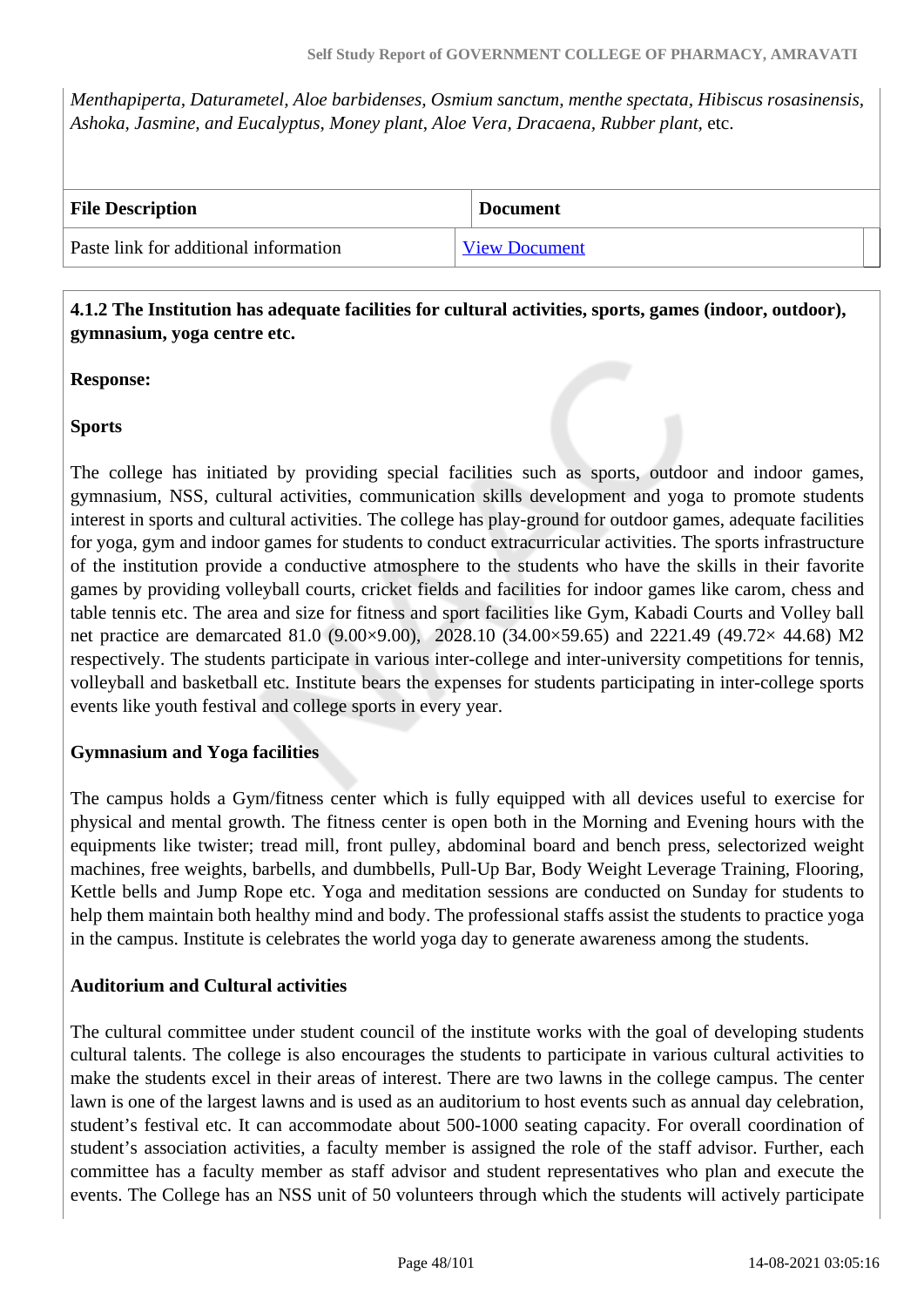in various socially relevant services like swacha bharat abhiyan, free medical camp, blood donation camp and health awareness camps related to personal hygiene, communicable diseases and community development programmes etc. periodically.

| <b>File Description</b>               | <b>Document</b>      |
|---------------------------------------|----------------------|
| Paste link for additional information | <b>View Document</b> |

#### **4.1.3 Percentage of classrooms and seminar halls with ICT- enabled facilities such as smart class, LMS, etc.** *(Data for the latest completed academic year)*

#### **Response:** 100

| 4.1.3.1 Number of classrooms and seminar halls with ICT facilities |  |
|--------------------------------------------------------------------|--|
|--------------------------------------------------------------------|--|

#### Response: 6

| <b>File Description</b>                                                                      | <b>Document</b>      |
|----------------------------------------------------------------------------------------------|----------------------|
| Upload Number of classrooms and seminar halls<br>with ICT enabled facilities (Data Template) | <b>View Document</b> |
| Paste link for additional information                                                        | <b>View Document</b> |

#### **4.1.4 Average percentage of expenditure, excluding salary for infrastructure augmentation during last five years(INR in Lakhs)**

**Response:** 51.86

4.1.4.1 **Expenditure for infrastructure augmentation, excluding salary year-wise during last five years (INR in lakhs)**

| 2018-19 | 2017-18 | 2016-17 | 2015-16 | 2014-15 |
|---------|---------|---------|---------|---------|
| 44.46   | 25.09   | 23.41   | 20.59   | 14.42   |

| <b>File Description</b>                                                                             | <b>Document</b>      |
|-----------------------------------------------------------------------------------------------------|----------------------|
| Upload Details of budget allocation, excluding<br>salary during the last five years (Data Template) | <b>View Document</b> |
| Upload any additional information                                                                   | <b>View Document</b> |

#### **4.2 Library as a Learning Resource**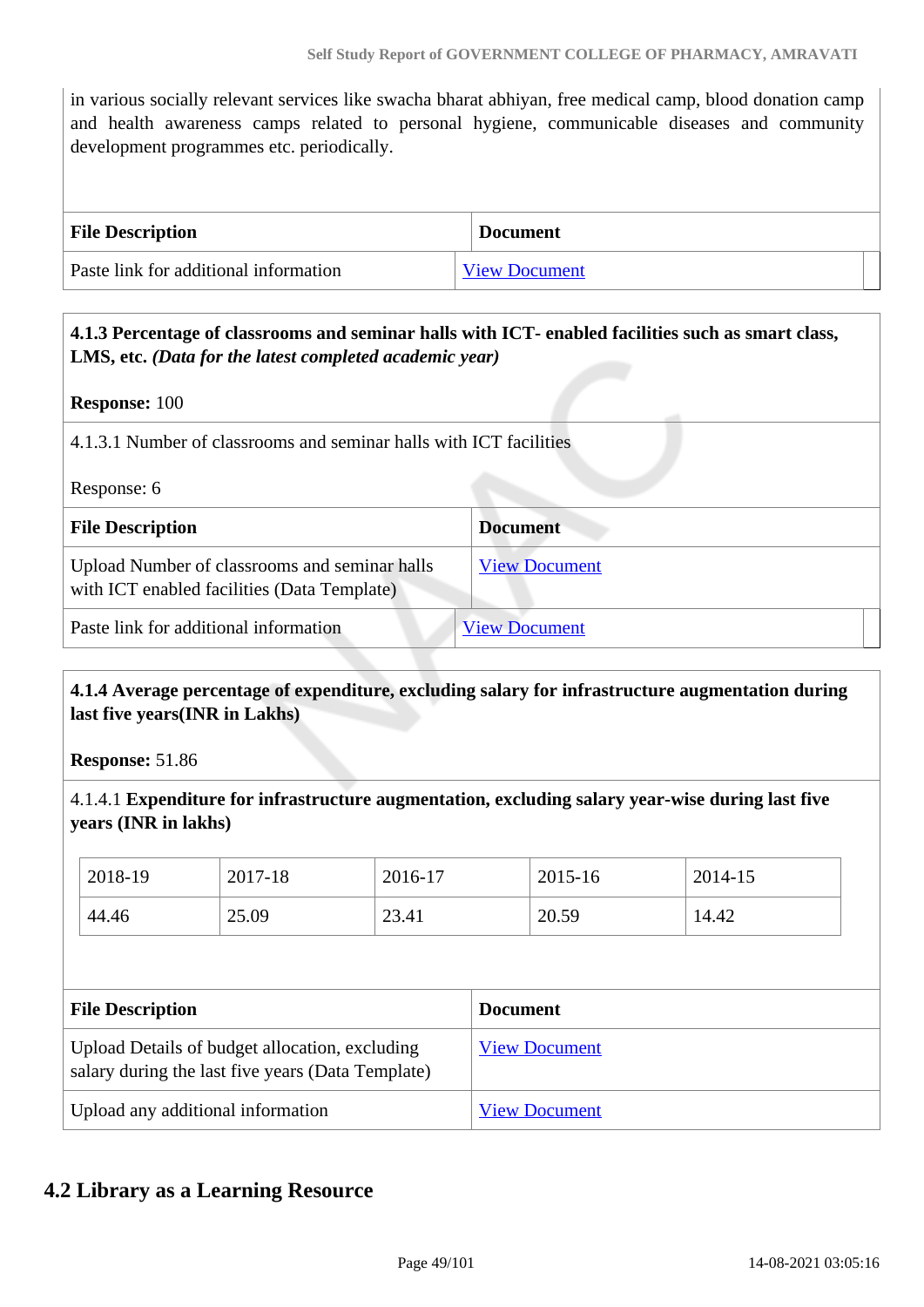#### **4.2.1 Library is automated using Integrated Library Management System (ILMS)**

#### **Response:**

Integrated library management system encompasses various functions usually including circulation, acquisitions and cataloguing. ILMS automation software was the purchased with desktop server and LIBSYS software: version 3.2 in 2001 and the database of its holdings were started. But unavailable the gradual upgradation of software and automating other subsystems, barcoding of documents, and ILMS software for library automation is not working from in 2005. The library is partially atomized due to not working ILMS software properly and fresh new proposal has been sent to state government for creation facility of ILMS. These activities are performed manually by expert person in library.

The college library is well furnished with adequate infrastructural facilities including stacking cupboards, chairs and tables and reading room facilities. The infrastructure is self-sufficient since the foundation. The digital library has eight computers with high-speed internet facility and a bandwidth of 40 mbps. A book bank section contains standard textbooks in all subjects, which are loaned to deserving students for a period of one year.

| <b>File Description</b>               | <b>Document</b>      |  |
|---------------------------------------|----------------------|--|
| Paste link for Additional Information | <b>View Document</b> |  |

#### **4.2.2 The institution has subscription for the following e-resources**

**1.e-journals 2.e-ShodhSindhu 3.Shodhganga Membership 4.e-books 5.Databases 6.Remote access to e-resources**

**Response:** A. Any 4 or more of the above

| <b>File Description</b>                                                                                                                                         | <b>Document</b>      |
|-----------------------------------------------------------------------------------------------------------------------------------------------------------------|----------------------|
| Details of subscriptions like e-journals, e-<br>ShodhSindhu, Shodhganga Membership, Remote<br>access to library resources, Web interface etc (Data<br>Template) | <b>View Document</b> |

#### **4.2.3 Average annual expenditure for purchase of books/e-books and subscription to journals/ejournals during the last five years (INR in Lakhs)**

**Response:** 3.54

4.2.3.1 **Annual expenditure of purchase of books/e-books and subscription to journals/e- journals**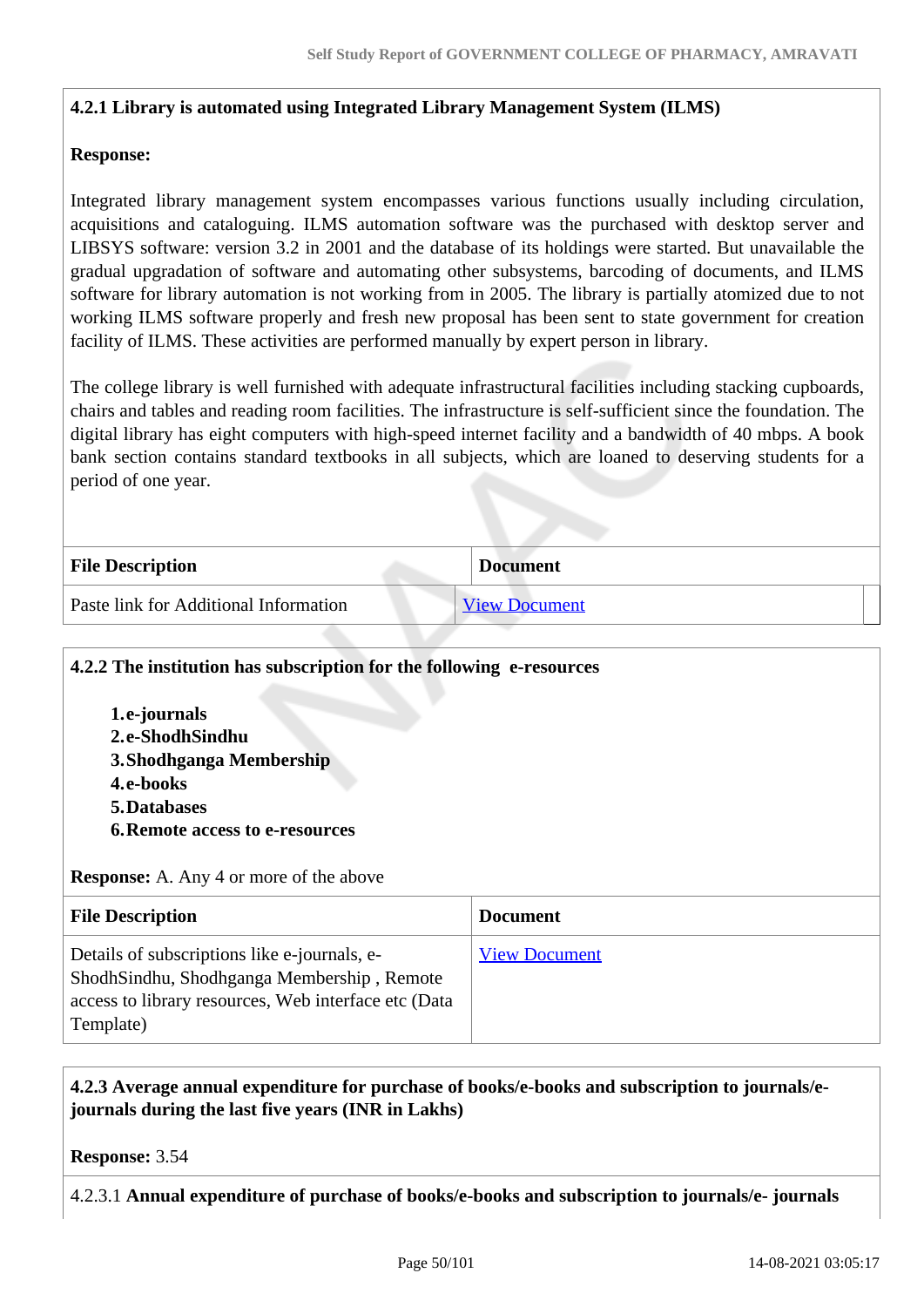| 9.85                    | 4.15                                                                                                                                  | 1.6 | 1.34                 | 0.78 |
|-------------------------|---------------------------------------------------------------------------------------------------------------------------------------|-----|----------------------|------|
| <b>File Description</b> |                                                                                                                                       |     | <b>Document</b>      |      |
|                         | Details of annual expenditure for purchase of<br>books/e-books and journals/e- journals during the<br>last five years (Data Template) |     | <b>View Document</b> |      |
|                         |                                                                                                                                       |     | <b>View Document</b> |      |

#### **Response:** 2.38

4.2.4.1 Number of teachers and students using library per day over last one year

**year wise during last five years (INR in Lakhs)**

Response: 11

| <b>File Description</b>                           | <b>Document</b>      |
|---------------------------------------------------|----------------------|
| Details of library usage by teachers and students | <b>View Document</b> |
| Any additional information                        | <b>View Document</b> |

#### **4.3 IT Infrastructure**

#### **4.3.1 Institution frequently updates its IT facilities including Wi-Fi**

#### **Response:**

The college has computer laboratory with suitable numbers of computers with LAN and internet facility. Antivirus software is installed on all the computers to prevent, detect and remove malware. IT infrastructure is upgraded with government norms and funds. In the recent years, computers with latest configuration (Intel core i3 processor) and inverters are procured and installed in the office. LCD projectors are procured and installed in the class rooms and printers are also procured to fulfil the needs of the students. The institution emphasize on computer-aided methods for quality teaching, learning and research. For this purpose, institute has provided adequate number of computers with internet connectivity to all the staff members and students for updating their knowledge and skills. The institute has developed a Wi-Fi enabled campus, class rooms are provided with LCD facility. The digital library is equipped with computers connected to internet for use of e-journals subscribed by the college, access to e-library subscriptions like National Digital Library and e-content resources such as SWAYAM, NPTEL etc. The internet speeds have been improved from 10 Mbps to 40 Mbps which is paying rich dividend for research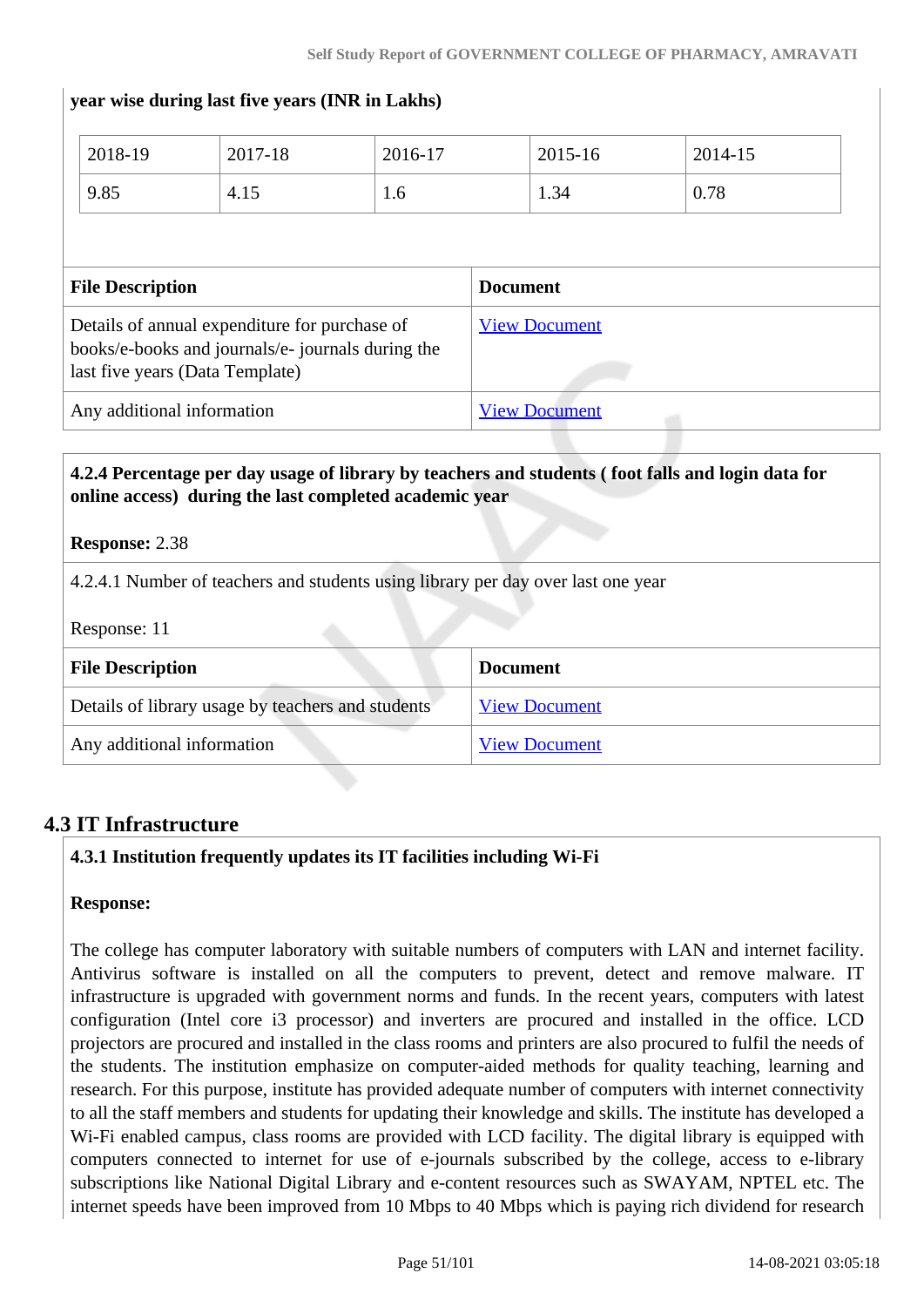and training. A 40 Mbps internet connectivity has been provided to all the divisional rooms to facilitate accessing any study material in real time frame from the internet.

The fibre connecting line is installed under the BSNL with the speed of upto 40 Mbps, which is extended to Wi-Fi network. The college has designed more user-friendly and more informative website and utilising internal resources at no cost. The website coordinator who ensures that college website is updated time to time. Moreover all important notices concerning academics, examinations, assignments are uploaded on the website duly approved by the coordinator and principal.

| <b>File Description</b>               | <b>Document</b>      |
|---------------------------------------|----------------------|
| Paste link for additional information | <b>View Document</b> |

# **4.3.2 Student - Computer ratio (Data for the latest completed academic year) Response:** 10.44 **File Description Document** Upload any additional information [View Document](https://assessmentonline.naac.gov.in/storage/app/hei/SSR/103889/4.3.2_1583550790_4648.pdf)

| 4.3.3 Bandwidth of internet connection in the Institution                   |                      |  |
|-----------------------------------------------------------------------------|----------------------|--|
| <b>Response:</b> B. 30 MBPS $-50$ MBPS                                      |                      |  |
| <b>File Description</b>                                                     | <b>Document</b>      |  |
| Upload any additional Information                                           | <b>View Document</b> |  |
| Details of available bandwidth of internet<br>connection in the Institution | <b>View Document</b> |  |

# **4.4 Maintenance of Campus Infrastructure**

 **4.4.1 Average percentage of expenditure incurred on maintenance of infrastructure (physical and academic support facilities) excluding salary component during the last five years(INR in Lakhs)**

**Response:** 51.85

4.4.1.1 **Expenditure incurred on maintenance of infrastructure (physical facilities and academic support facilities) excluding salary component year-wise during the last five years (INR in lakhs)**

| 2018-19 | 2017-18 | 2016-17 | 2015-16 | 2014-15 |
|---------|---------|---------|---------|---------|
| 44.46   | 25.09   | 23.41   | 20.58   | 14.42   |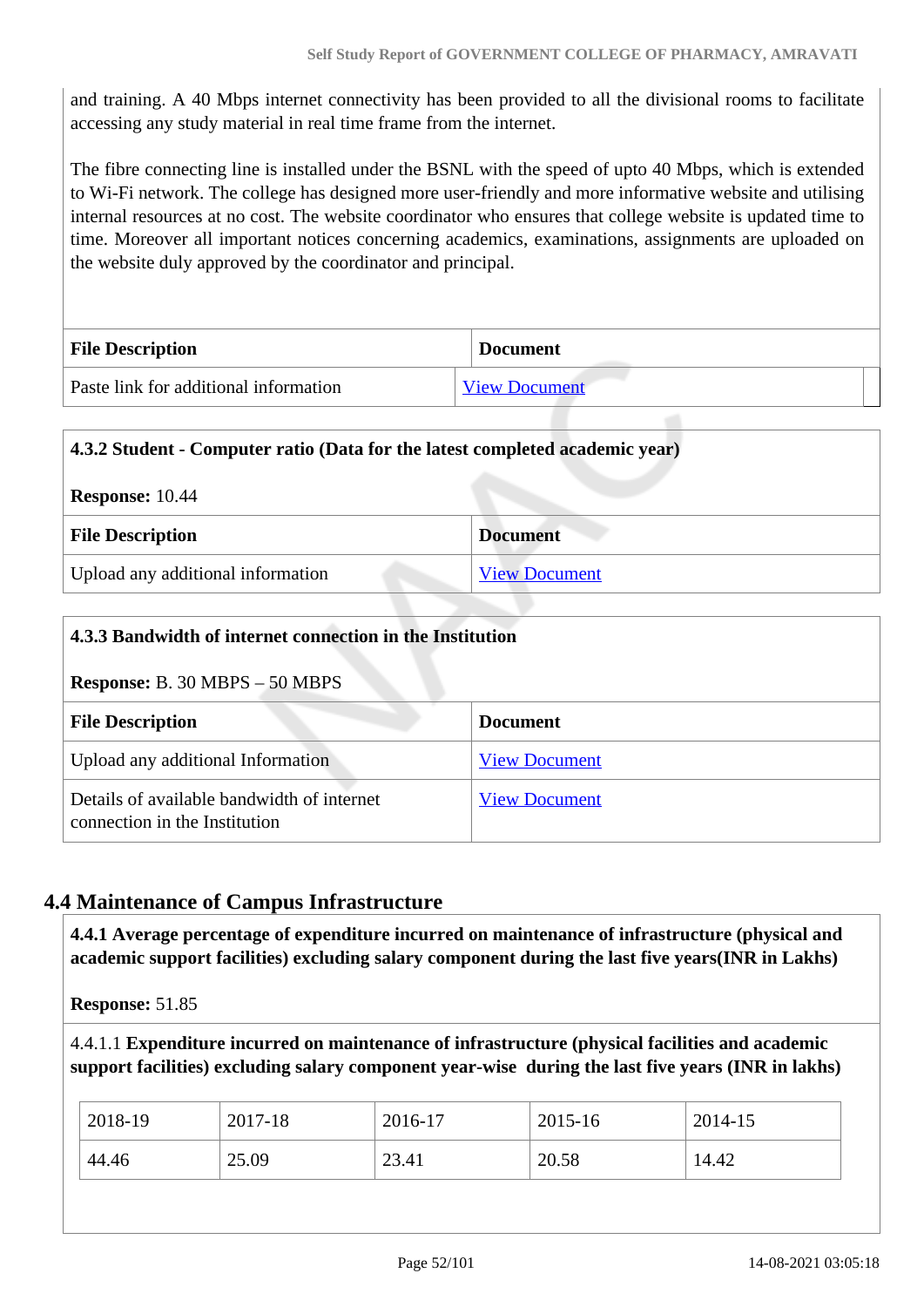| <b>File Description</b>                                                                                                     | <b>Document</b>      |
|-----------------------------------------------------------------------------------------------------------------------------|----------------------|
| Upload any additional information                                                                                           | <b>View Document</b> |
| Details about assigned budget and expenditure on<br>physical facilities and academic support facilities<br>(Data Templates) | <b>View Document</b> |

#### **4.4.2 There are established systems and procedures for maintaining and utilizing physical, academic and support facilities - laboratory, library, sports complex, computers, classrooms etc.**

#### **Response:**

#### **Physical facility**

The institute has a centralized maintenance store designed to keep the entire campus neat and clean. The services are managed by duly appointed personnel with appropriate budget allocations. Both complaints and feedbacks are reviewed and processed to ensure proper functioning and improvement of the equipments and other facilities. Staff committees are formed such as purchase committee, garden committee, library advisory committee for maintenance of infrastructure facilities and equipments to make appropriate arrangements for addition of new academic infrastructure in the college according to the departmental needs. The maintenance funds are provided by the Directorate of Technical Education, Mumbai and maintenance works is performed through the outsourcing of department controlled by Public Works Department (PWD) at Amravati, Maharashtra.

#### **Laboratories and Classrooms**

The equipment, instruments and items for use in the laboratories are purchased after prior approval and scrutiny to ensure optimal utilization of funds allocated to the respective departments each academic year. Purchase committee approves its expenditure based on the quotes and technical quotations. The online GEM portal is used for purchasing the lab instruments on priority. Exhaust fans and electrical fixtures in the laboratories are regularly checked by the electrician for the proper functioning. The leaked pipes and taps are changed whenever required. The laboratories are cleaned every day by the sweeper employees. SOPs, log books of all instruments are well maintained. While installing the instruments, installation guidelines provided by the manufacturer are strictly followed. The fans, electrical fixtures, LCD projectors and overhead projectors are maintained and repaired by the electrician available in campus, whenever necessary. The gardening is used from outsource agency, who has appointed a full time gardener to look after gardening and landscaping in entire GCOPA campus.

#### **Library**

Most concerning purchase, issue and up-gradation of library facilities are decided by library advisory committee. Daily in-out register is maintained in library. All the books are given accession number.

#### **Computers**

All the computers and printers in the institute are checked by the computer technician for maintenance of systems and software. The coordinator for the computer resource center who monitors, use and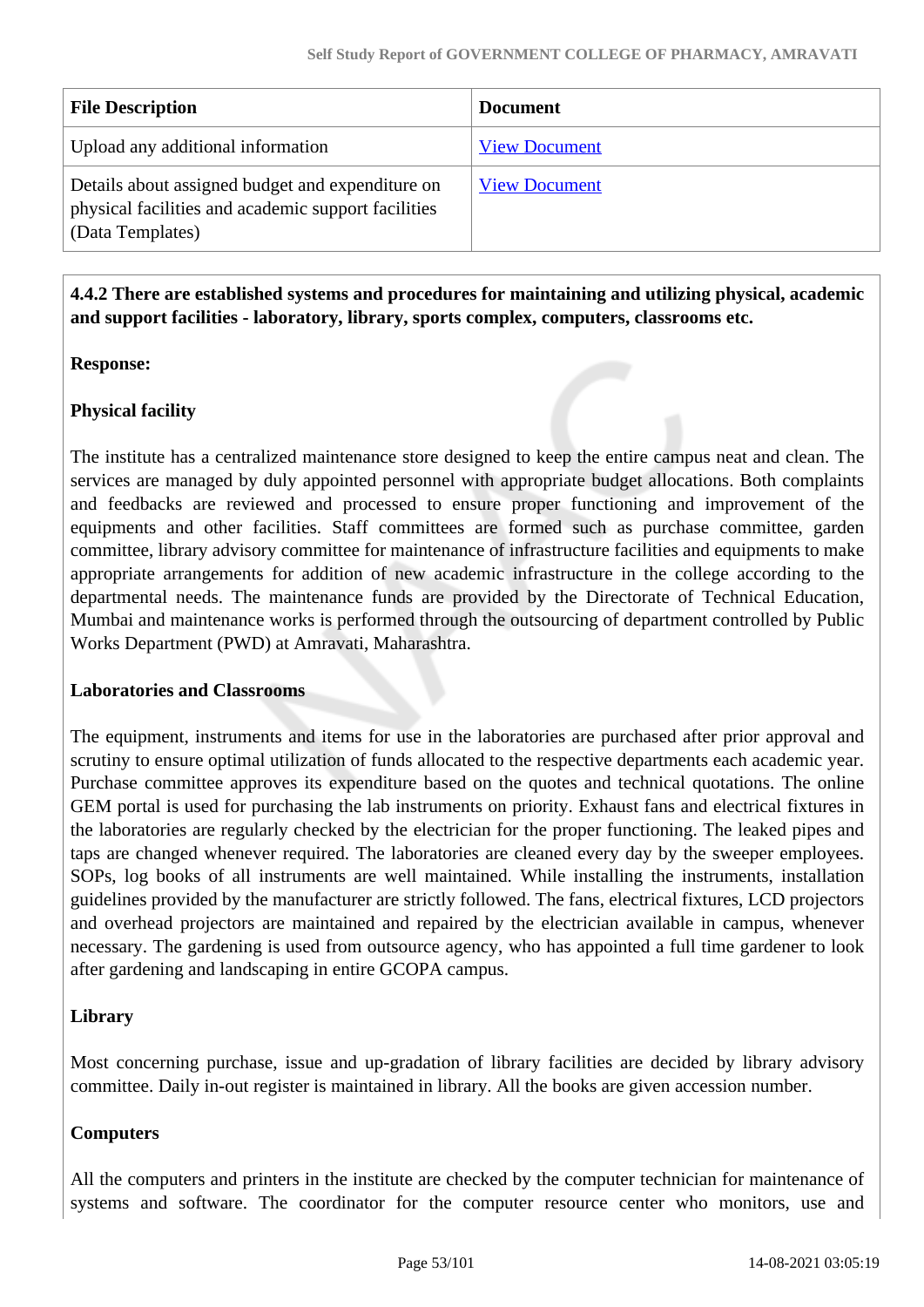maintenance of computer lab in the college. Antiviruse softwares are installed in every computer to protect from virus, firewall system is provided by campus to monitor the appropriate use of internet. There is a website coordinator to manage and look into information sharing and uploading on college website. A full time electrician and plumber, and part time carpenters are appointed by the GCOPA and they are available on call as and when necessary.

#### **Sports Facility**

In campus for sport, gymkhana department is available to look after day to day utilization and maintenance of sport facilities for the students.

| <b>File Description</b>               | <b>Document</b>      |
|---------------------------------------|----------------------|
| Paste link for additional information | <b>View Document</b> |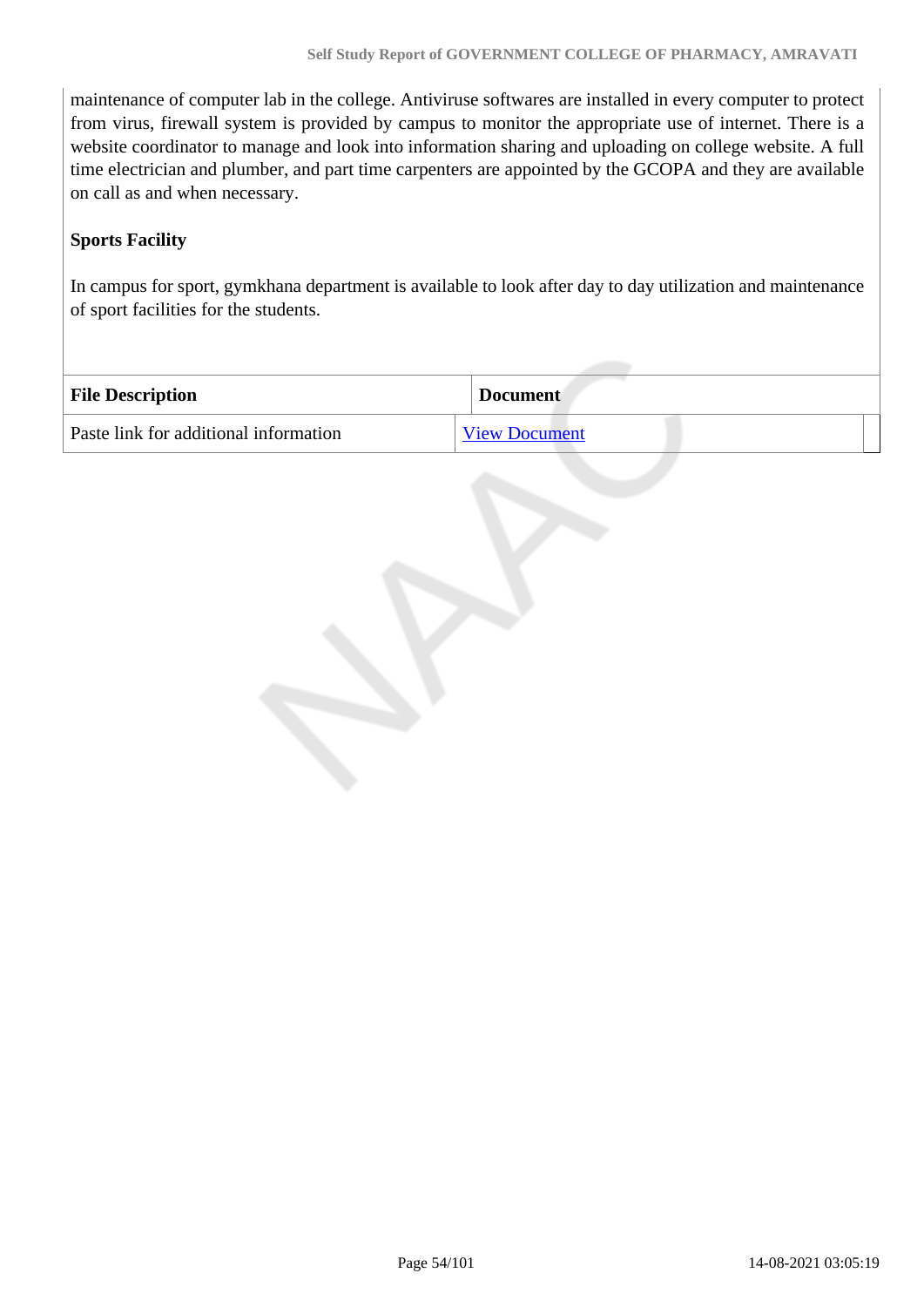# **Criterion 5 - Student Support and Progression**

## **5.1 Student Support**

 **5.1.1 Average percentage of students benefited by scholarships and freeships provided by the Government during last five years** 

**Response:** 58.73

5.1.1.1 **Number of students benefited by scholarships and freeships provided by the Government year-wise during last five years**

| 2018-19 | 2017-18 | 2016-17 | 2015-16 | 2014-15     |
|---------|---------|---------|---------|-------------|
| 252     | 208     | 261     | 260     | 252<br>د رے |

| <b>File Description</b>                                                                                                                                                                 | <b>Document</b>      |
|-----------------------------------------------------------------------------------------------------------------------------------------------------------------------------------------|----------------------|
| upload self attested letter with the list of students<br>sanctioned scholarship                                                                                                         | <b>View Document</b> |
| Upload any additional information Average<br>percentage of students benefited by scholarships and<br>freeships provided by the Government during the<br>last five years (Data Template) | <b>View Document</b> |

#### **5.1.2 Average percentage of students benefitted by scholarships, freeships etc. provided by the institution / non- government agencies during the last five years**

**Response:** 0

5.1.2.1 **Total number of students benefited by scholarships, freeships, etc provided by the institution / non- government agencies year-wise during last five years**

| 2018-19 | 2017-18 | 2016-17 | 2015-16 | 2014-15 |
|---------|---------|---------|---------|---------|
|         | ◡       | U       | ິ       | ິ       |

| <b>File Description</b>                                                                                                                | <b>Document</b>      |
|----------------------------------------------------------------------------------------------------------------------------------------|----------------------|
| Number of students benefited by scholarships and<br>freeships institution / non-government agencies in<br>last 5 years (Date Template) | <b>View Document</b> |

**5.1.3 Capacity building and skills enhancement initiatives taken by the institution include the**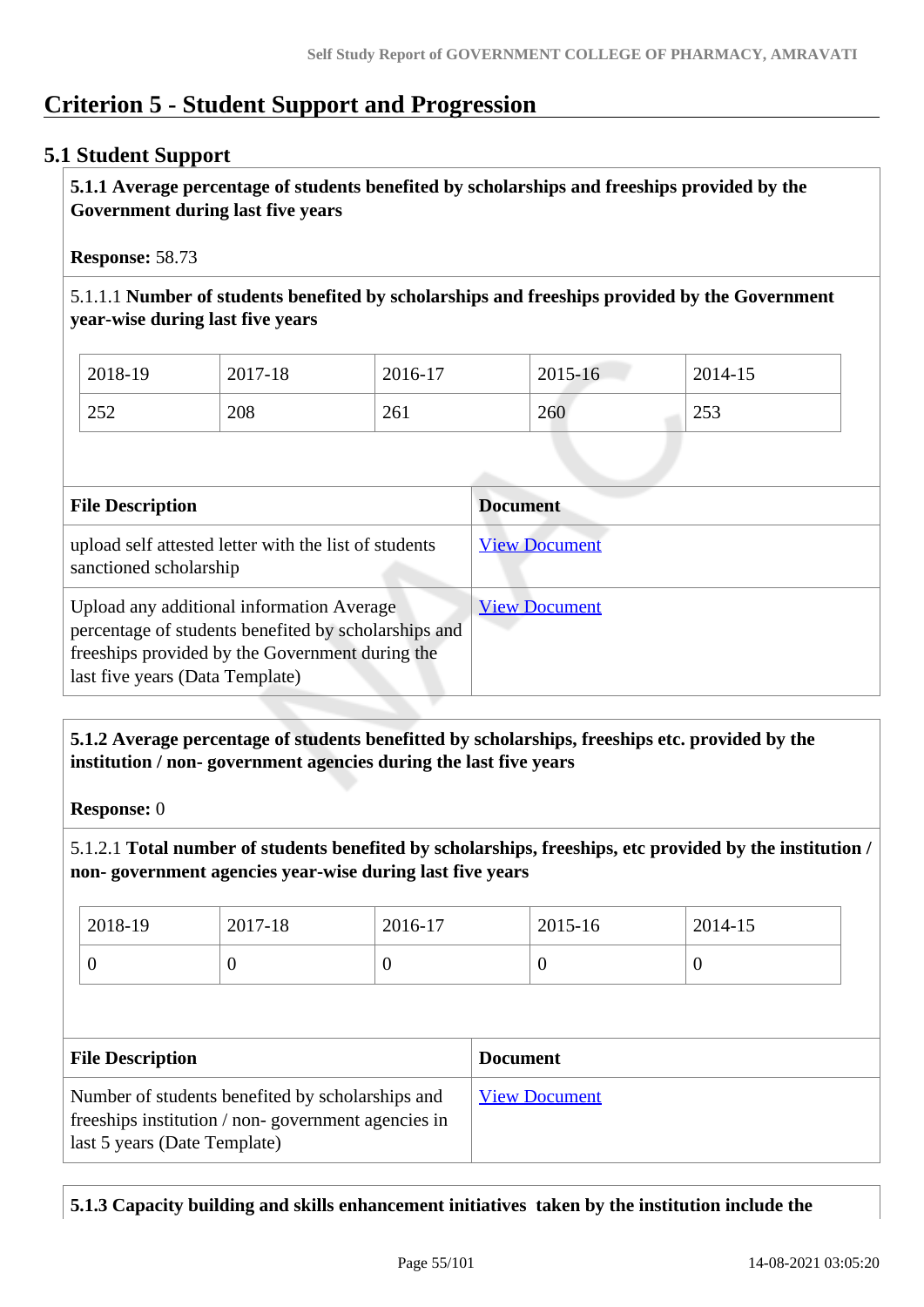#### **following**

- **1.Soft skills**
- **2.Language and communication skills**
- **3.Life skills (Yoga, physical fitness, health and hygiene)**
- **4.ICT/computing skills**

#### **Response:** B. 3 of the above

| <b>File Description</b>                                                              | <b>Document</b>      |
|--------------------------------------------------------------------------------------|----------------------|
| Details of capability building and skills<br>enhancement initiatives (Data Template) | <b>View Document</b> |
| Any additional information                                                           | <b>View Document</b> |

 **5.1.4 Average percentage of students benefitted by guidance for competitive examinations and career counselling offered by the Institution during the last five years**

**Response:** 8.81

5.1.4.1 **Number of students benefitted by guidance for competitive examinations and career counselling offered by the institution year wise during last five years**

| 2018-19 | 2017-18 | 2016-17 | 2015-16 | 2014-15 |
|---------|---------|---------|---------|---------|
| 63      |         | 61      | ν       |         |

| <b>File Description</b>                                                                                                       | <b>Document</b>      |
|-------------------------------------------------------------------------------------------------------------------------------|----------------------|
| Number of students benefited by guidance for<br>competitive examinations and career counselling<br>during the last five years | <b>View Document</b> |
| Any additional information                                                                                                    | <b>View Document</b> |

 **5.1.5 The Institution has a transparent mechanism for timely redressal of student grievances including sexual harassment and ragging cases**

- **1.Implementation of guidelines of statutory/regulatory bodies**
- **2.Organisation wide awareness and undertakings on policies with zero tolerance**
- **3.Mechanisms for submission of online/offline students' grievances**
- **4.Timely redressal of the grievances through appropriate committees**

**Response:** A. All of the above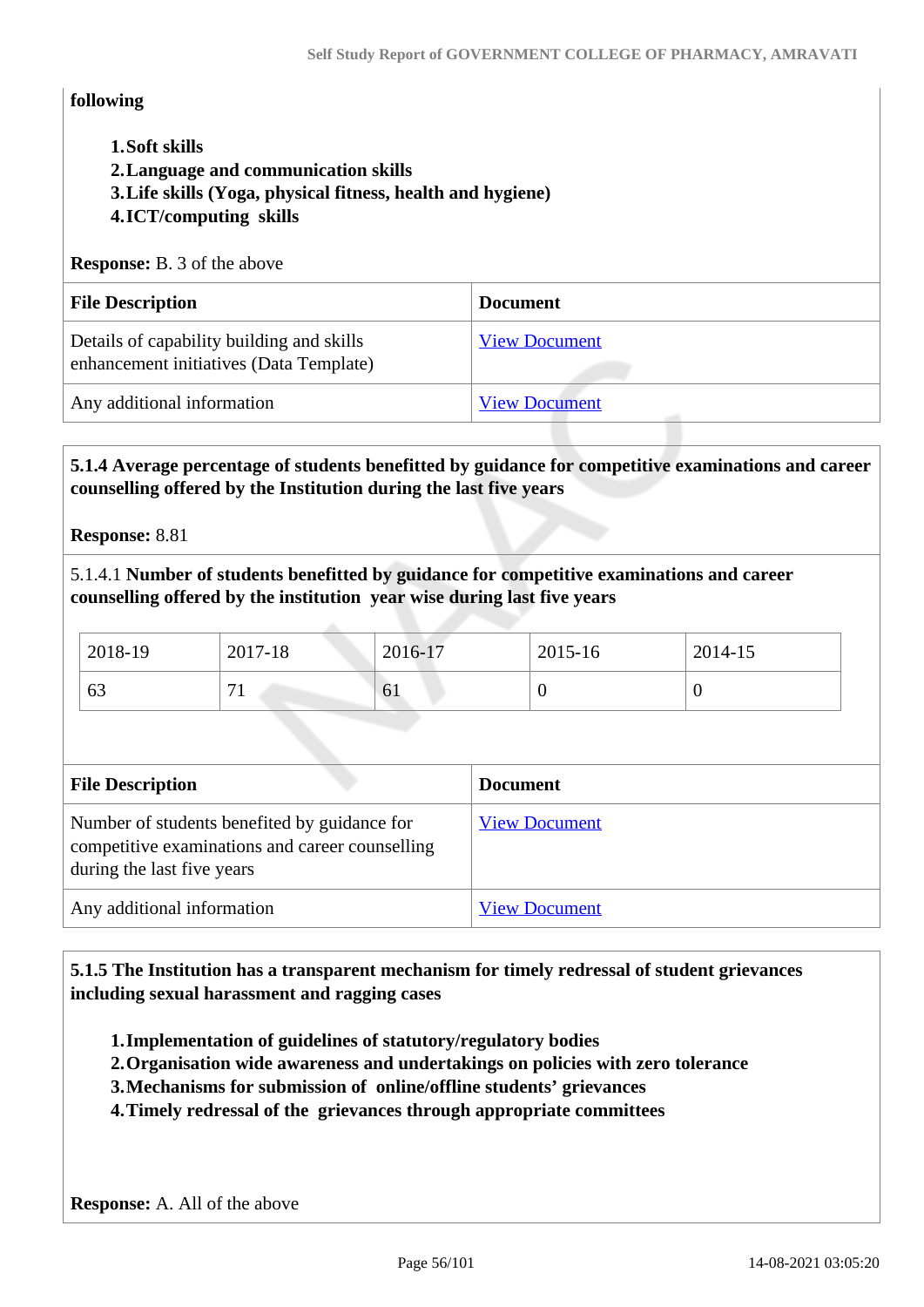| <b>File Description</b>                                                                                                            | <b>Document</b>      |
|------------------------------------------------------------------------------------------------------------------------------------|----------------------|
| Upload any additional information                                                                                                  | <b>View Document</b> |
| Minutes of the meetings of student redressal<br>committee, prevention of sexual harassment<br>committee and Anti Ragging committee | <b>View Document</b> |
| Details of student grievances including sexual<br>harassment and ragging cases                                                     | <b>View Document</b> |

# **5.2 Student Progression**

**5.2.1 Average percentage of placement of outgoing students during the last five years**

**Response:** 52.21

5.2.1.1 **Number of outgoing students placed year - wise during the last five years.**

| 2018-19 | 2017-18                       | 2016-17  | 2015-16 | 2014-15 |
|---------|-------------------------------|----------|---------|---------|
| 55      | $\overline{\phantom{a}}$<br>- | 55<br>IJ | 48      | 48      |

| <b>File Description</b>                                                    | <b>Document</b>      |
|----------------------------------------------------------------------------|----------------------|
| Upload any additional information                                          | <b>View Document</b> |
| Self attested list of students placed                                      | <b>View Document</b> |
| Details of student placement during the last five<br>years (Data Template) | <b>View Document</b> |

#### **5.2.2 Average percentage of students progressing to higher education during the last five years**

**Response:** 138.78

5.2.2.1 **Number of outgoing student progression to higher education during last five years**

Response: 136

| <b>File Description</b>                                               | <b>Document</b>      |
|-----------------------------------------------------------------------|----------------------|
| Upload supporting data for student/alumni                             | <b>View Document</b> |
| Details of student progression to higher education<br>(Data Template) | <b>View Document</b> |
| Any additional information                                            | <b>View Document</b> |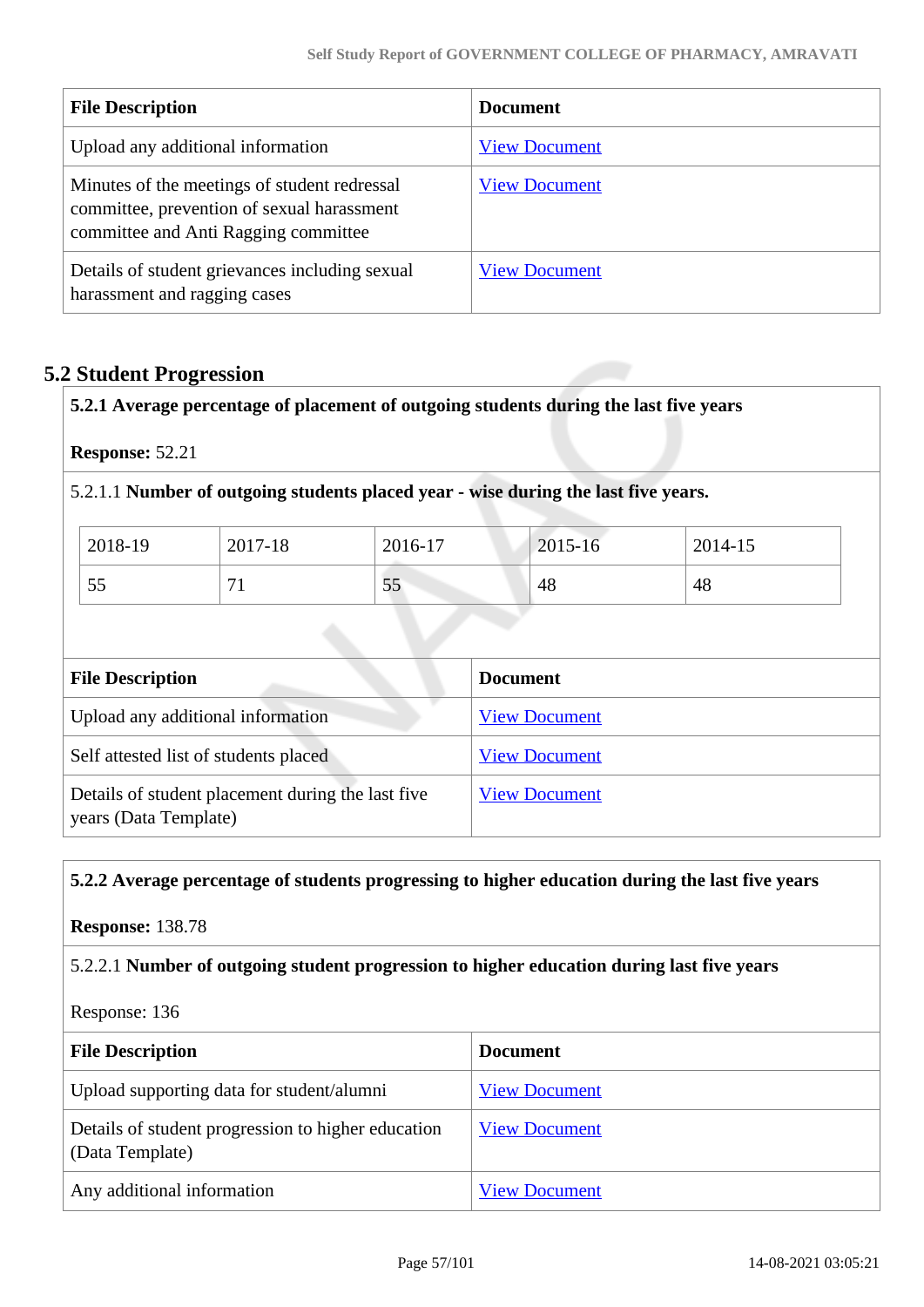**5.2.3 Average percentage of students qualifying in state/national/ international level examinations during the last five years (eg: IIT-JAM/CLAT/ NET/SLET/GATE/ GMAT/CAT/GRE/ TOEFL/ Civil Services/State government examinations, etc.)**

#### **Response:** 58.4

#### 5.2.3.1 **Number of students qualifying in state/ national/ international level examinations (eg: IIT/JAM/ NET/ SLET/ GATE/ GMAT/CAT/GRE/ TOEFL/ Civil Services/ State government examinations***, etc.)***) year-wise during last five years**

| 2018-19      | 2017-18 | 2016-17              | 2015-16     | 2014-15 |
|--------------|---------|----------------------|-------------|---------|
| $\cap$<br>44 | 24      | 1 <sub>7</sub><br>л. | $1^{\circ}$ | 14      |

#### 5.2.3.2 **Number of students appearing in state/ national/ international level examinations (eg: JAM/CLAT/NET/ SLET/ GATE/ GMAT/CAT,GRE/ TOFEL/ Civil Services/ State government examinations) year-wise during last five years**

| 2018-19 | 2017-18 | 2016-17   | 2015-16      | 2014-15        |
|---------|---------|-----------|--------------|----------------|
| 45      | 40      | つぐ<br>ر ے | $\sim$<br>∠∠ | $\Omega$<br>رے |

| <b>File Description</b>                                                                                                            | <b>Document</b>      |
|------------------------------------------------------------------------------------------------------------------------------------|----------------------|
| Upload supporting data for the same                                                                                                | <b>View Document</b> |
| Number of students qualifying in state/national/<br>international level examinations during the last five<br>years (Data Template) | <b>View Document</b> |

# **5.3 Student Participation and Activities**

 **5.3.1 Number of awards/medals won by students for outstanding performance in sports/cultural activities at inter-university/state/national / international level (award for a team event should be counted as one) during the last five years.**

**Response:** 0

5.3.1.1 **Number of awards/medals for outstanding performance in sports/cultural activities at university/state/national / international level (award for a team event should be counted as one) yearwise during the last five years.**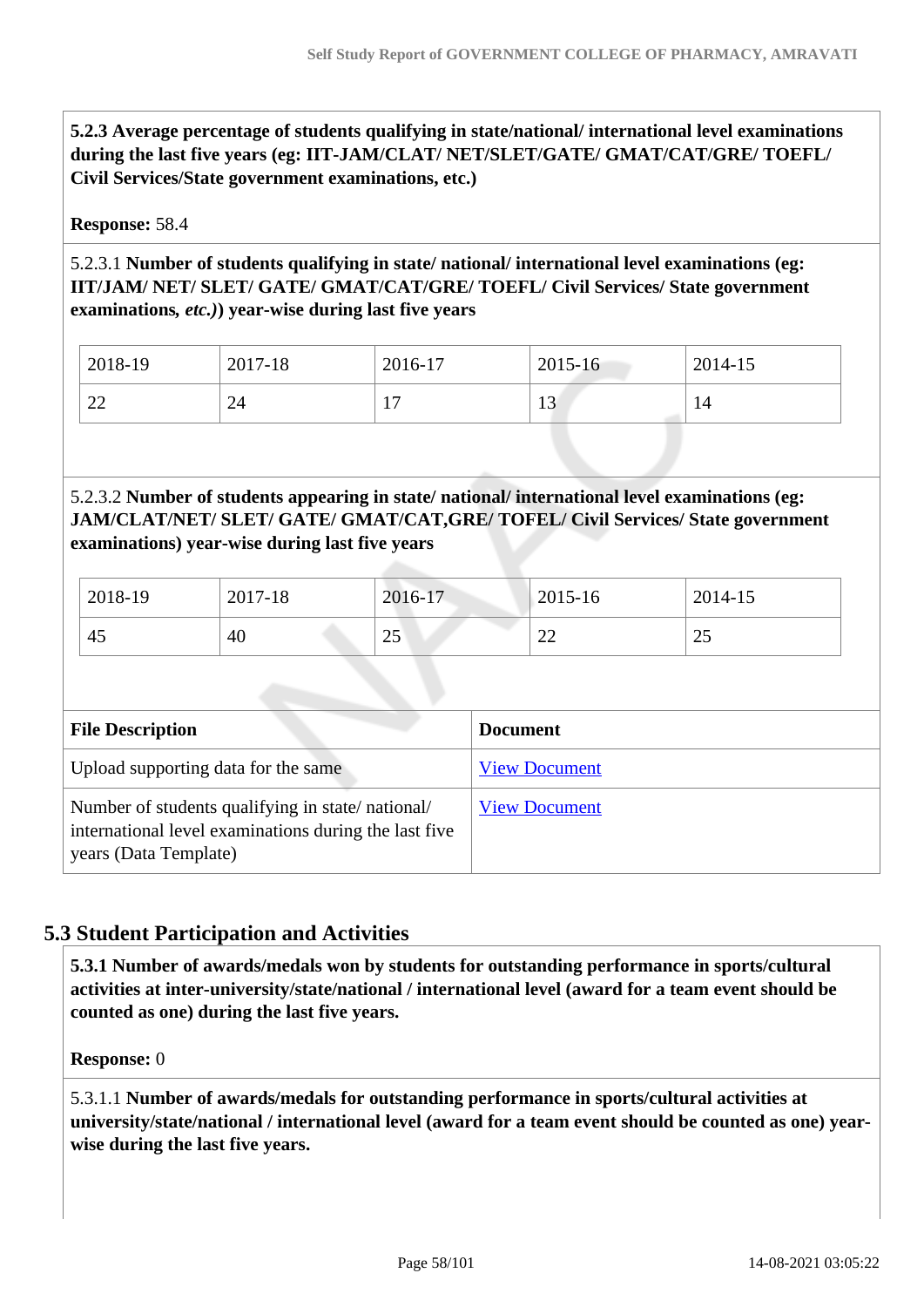| $ 2018-19 $ | 2017-18 | 2016-17 | $2015 - 16$ | 2014-15 |
|-------------|---------|---------|-------------|---------|
|             |         |         |             | U       |

| <b>File Description</b>                                                                                                                                                | <b>Document</b>      |
|------------------------------------------------------------------------------------------------------------------------------------------------------------------------|----------------------|
| Number of awards/medals for outstanding<br>performance in sports/cultural activities at<br>university/state/ national/international level during<br>the last five year | <b>View Document</b> |

#### **5.3.2 Institution facilitates students' representation and engagement in various administrative, cocurricular and extracurricular activities following duly established processes and norms (student council, students representation on various bodies)**

#### **Response:**

Govt. College of Pharmacy has well defined structure of Student council as per public University act 2016 under section 99(3). The General secretary, cultural secretary, sports secretary, ladies representative, university representative, class representatives from each class forms the student council of Govt. College of Pharmacy in second or third week of August of every year. The student council actively participates in extracurricular and co curricular activities and is involved in various college working committees. As per activities the student council is financially supported by the institute. Extracurricular activities like sports, cultural and national service scheme and co-curricular activities like workshops, conferences and professional activities like National Pharmacy Week, Pharmacist Day celebration is conducted by Student council. Various national and international days like women's day, Teachers Day, reading motivation day, AIDS Day, Diabetes day are also celebrated by Student council.

The student council members have been very busy throughout year organising various events and representing student views to college Staff, faculty and university on various issues. All communication regarding academics including schedule of classes, assignments and submissions is done by the class representatives to their respective classes. They also hold the responsibility of monitoring the conduct of the students and ensuring that decorum of the class is maintained during lectures.

In college library books/journals/magazines are recommended and purchase quotations are finalized by library committee having student representatives in committee from every program (B.Pharm, M.Pharm and Pharm.D). Anti-ragging committee takes the overall responsibility of ensuring strict compliance of rules and regulations as per apex body norms to ensure that there are no incidents of ragging. Anti -ragging squad visits the hostels to inspect and to ensure the strict compliance of norms and to build camaraderie between fresher's and seniors. Alumni association keeps in touch with passed out students and is responsible for organizing alumni meet in a year. Various other college committees like student grievance, committee, women grievance committee, SC/ST committee; OBC committee, ant-ragging committee, innovation cell committee etc. are also having concerned student members.

Thus in addition to planning events that contribute to institute spirit and community welfare, the student council is the voice of the student body.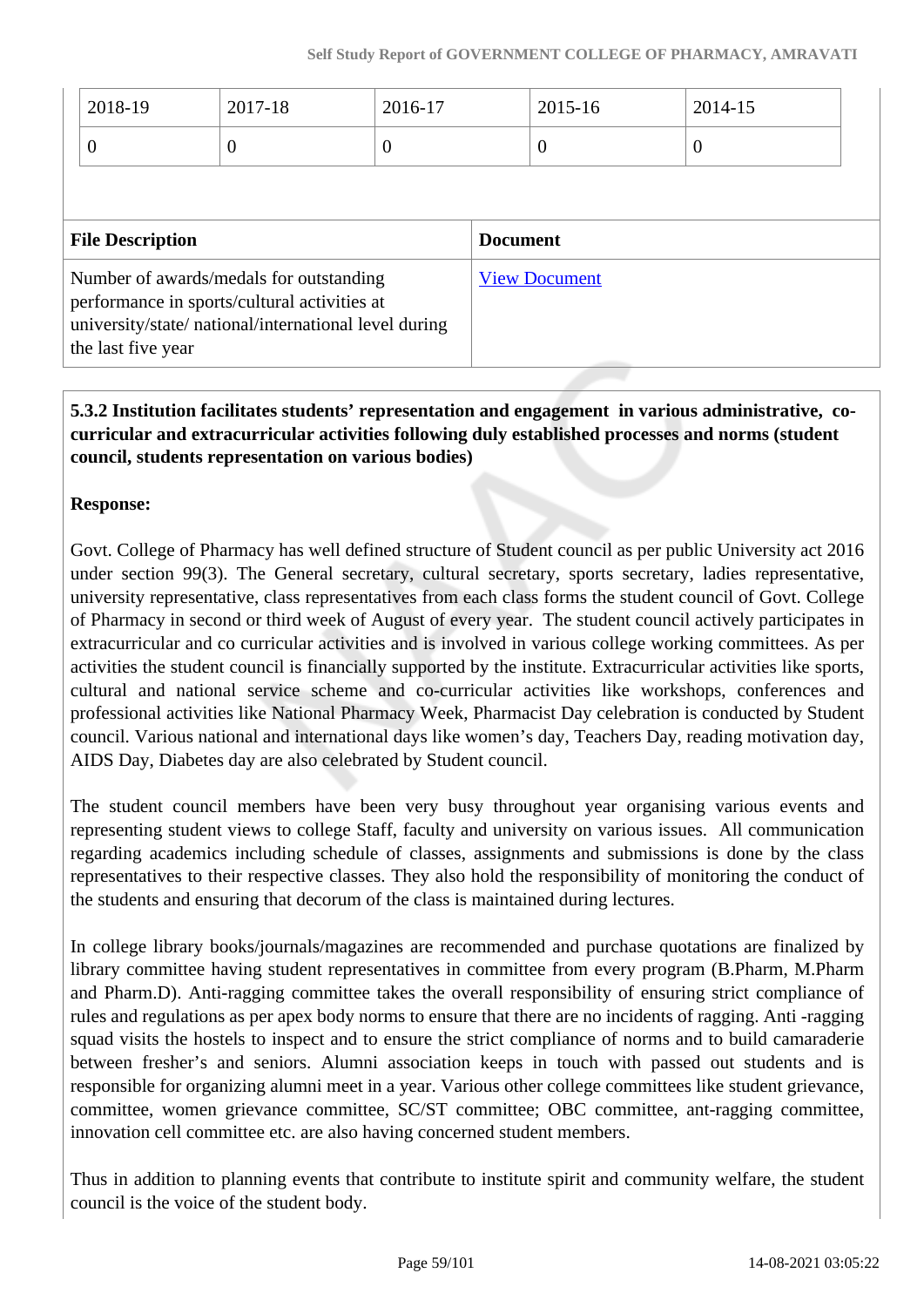| <b>File Description</b>           | <b>Document</b>      |
|-----------------------------------|----------------------|
| Upload any additional information | <b>View Document</b> |

#### **5.3.3 Average number of sports and cultural events/competitions in which students of the Institution participated during last five years (organised by the institution/other institutions)**

#### **Response:** 14

5.3.3.1 **Number of sports and cultural events/competitions in which students of the Institution participated year-wise during last five years**

|                         | 2018-19                                                                                                                                                                                              | 2017-18 | 2016-17 |                      | 2015-16              | 2014-15 |  |
|-------------------------|------------------------------------------------------------------------------------------------------------------------------------------------------------------------------------------------------|---------|---------|----------------------|----------------------|---------|--|
|                         | 14                                                                                                                                                                                                   | 13      | 13      |                      | 15                   | 15      |  |
|                         |                                                                                                                                                                                                      |         |         |                      |                      |         |  |
| <b>File Description</b> |                                                                                                                                                                                                      |         |         | <b>Document</b>      |                      |         |  |
| Report of the event     |                                                                                                                                                                                                      |         |         | <b>View Document</b> |                      |         |  |
|                         | Number of sports and cultural events/competitions<br>in which students of the Institution participated<br>during last five years (organised by the<br>institution/other institutions (Data Template) |         |         |                      | <b>View Document</b> |         |  |

# **5.4 Alumni Engagement**

 **5.4.1 There is a registered Alumni Association that contributes significantly to the development of the institution through financial and/or other support services**

#### **Response:**

The institute has registered Alumni Association (Reg. No: MAH-F15002/2006/Amravati Date: 22/02/2006). The data for all the alumni is continuously upgraded and maintained. Class-wise What's-App groups of Alumni are formed to communicate and assist in various college activities. Facebook group of Govt. college of Pharmacy, Amravati is excellent social media tool in helping in all aspects of GCOPA Alumni.

Special lectures are arranged by inviting alumni to give emphasis on curriculum content, research and competitive entrance examinations etc.

Alumni working in different sectors like production, quality assurance, quality control, research, regulatory affairs, community pharmacy, clinical data management, marketing and academics, focus on current corporate demands/opportunities available for the students by sharing their experiences and provide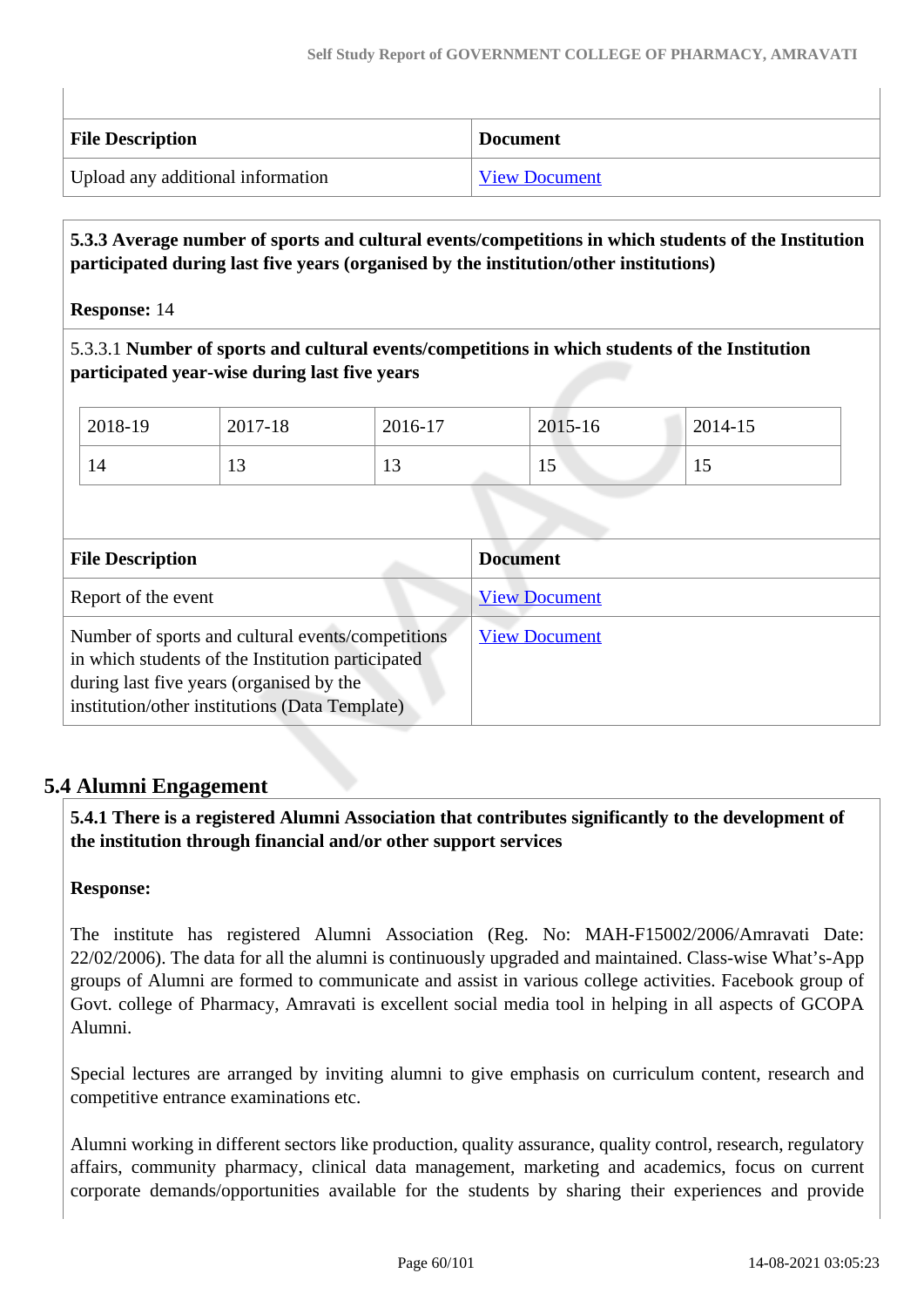platform for placement. Alumni do render meaningful feedbacks for improvement in academic performance.

GPAT and other competitive examination qualified alumni share their knowledge for the betterment of students. The alumni are invited on campus to have interaction with the students. The alumni association acts as a facilitator between the alumni and current students. Alumni are also invited to judge the in-house events. Alumni also provide gift sample of Active pharmaceutical ingredients, polymers and testing facility to research scholar.

Thus, Alumni are instrumental in facilitating placements, GPAT/NIPER like higher studies exams. The institute allows the alumni to use the library resources. The faculty in the institute gives recommendation letters/transcripts to the students interested in studying abroad or other institutions in India as well as for placement opportunity. GCOPA Alumni network from different parts of world is key player in placement, entrepreneurship aspirations, higher studies and competitive exam guidance and research activities of our institute.

| <b>File Description</b>           | <b>Document</b>      |
|-----------------------------------|----------------------|
| Upload any additional information | <b>View Document</b> |

| 5.4.2 Alumni contribution during the last five years (INR in lakhs) |                      |  |
|---------------------------------------------------------------------|----------------------|--|
| <b>Response:</b> E. $<1$ Lakhs                                      |                      |  |
| <b>File Description</b>                                             | <b>Document</b>      |  |
| Upload any additional information                                   | <b>View Document</b> |  |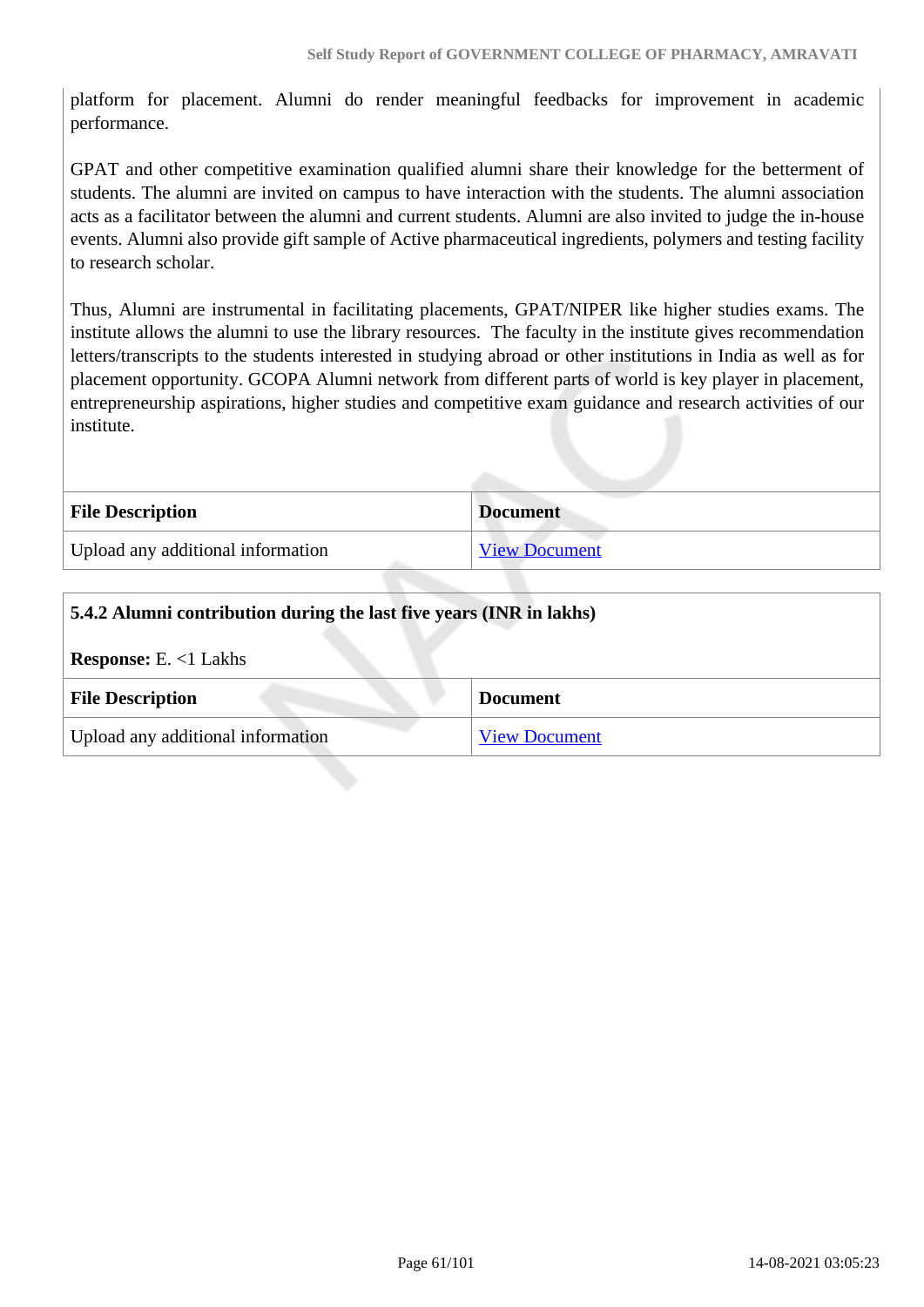# **Criterion 6 - Governance, Leadership and Management**

# **6.1 Institutional Vision and Leadership**

 **6.1.1 The governance of the institution is reflective of and in tune with the vision and mission of the institution**

#### **Response:**

Government of Maharashtra has started Government College of Pharmacy, Amravati in the year 1996 to remove the technical educational backlog of Vidarbha region of Maharashtra State. Initially it was started as one of the Departments ofGovernment College of Engineering, Amravati, subsequently in the year 1999; it acquired the status of full-fledged College of Pharmacy.

This institute has well defined vision and mission statements addressing needs of all its stakeholders. It has buildan internal organizational structureand an effective decision making process. Since it is a state Government institute it is run as per the directions of the Minister and the Secretary, Department of Higher and Technical Education, Mantralaya, Mumbai. Moreover, the institute is governed and admistered by the Director, Directorate of Technical Education, Mumbai with the Joint Director of Regional Office of Directorate of Technical Education, Amravati. Internally, the institute has constituted the college development committee (CDC) and the internal quality assurance cell (IQAC) with other academic and administrative committees for its effective governance. Variouscommittees execute works of all the activities and processeswith theequal participation and decentralization of the responsibility. The principalensuresparticipation of all the teaching and non-teaching staff through decentralized administration. Steps have been taken by the institute to develop Governance strategies, ensuring the organizations system development, implementation and continuous improvement, identifying organizational needs and striving to fulfill them.Institute also promotes a culture of participative management and develops leadership.

A systematic and robust mechanism is in place to document, compile, analyze and redress the feedback mechanism while maintaining the necessary confidentiality. Significant efforts have been made by the institute to enhance the professional development of teaching and non-teaching staff. The Training and Placement Cell (TPO) helps students to get training and placements in the industries. Faculty members are regularly motivated to attend conferences, workshops and faculty development programs (FDPs) by the TPO. Welfare schemes are made available for teaching and non-teaching staff i.e. provident fund and new pension scheme, medical reimbursement bill, maternity and other leaves, financial loan system etc. The institution ensures that grievances/complaints are promptly attended to maintain better stakeholder relationship.

Due to successful administrative governance, the institute's B. Pharm. and M. Pharm. programs are permanently affiliated to Sant Gadge Baba Amravati University, Amravati. The institute is recognized as 2(f) and 12(B) institute by the University Grant Commission, New Delhi. The institute was accredited by National Board of Accreditation (NBA) from Sept., 2013 to Sept., 2016. In the year 2018, the Department of Science and Technology (DST) provided grant-in-aid of INR 80 Lakhs to the Institute under FIST program. Moreover, the Maharashtra Energy Development Agency (MEDA) provided a state level award to the institute for excellence in energy conservation and management due to its Solar Passive building. The forest department of Maharashtra Government has also certified this institute with Green Army Certificate.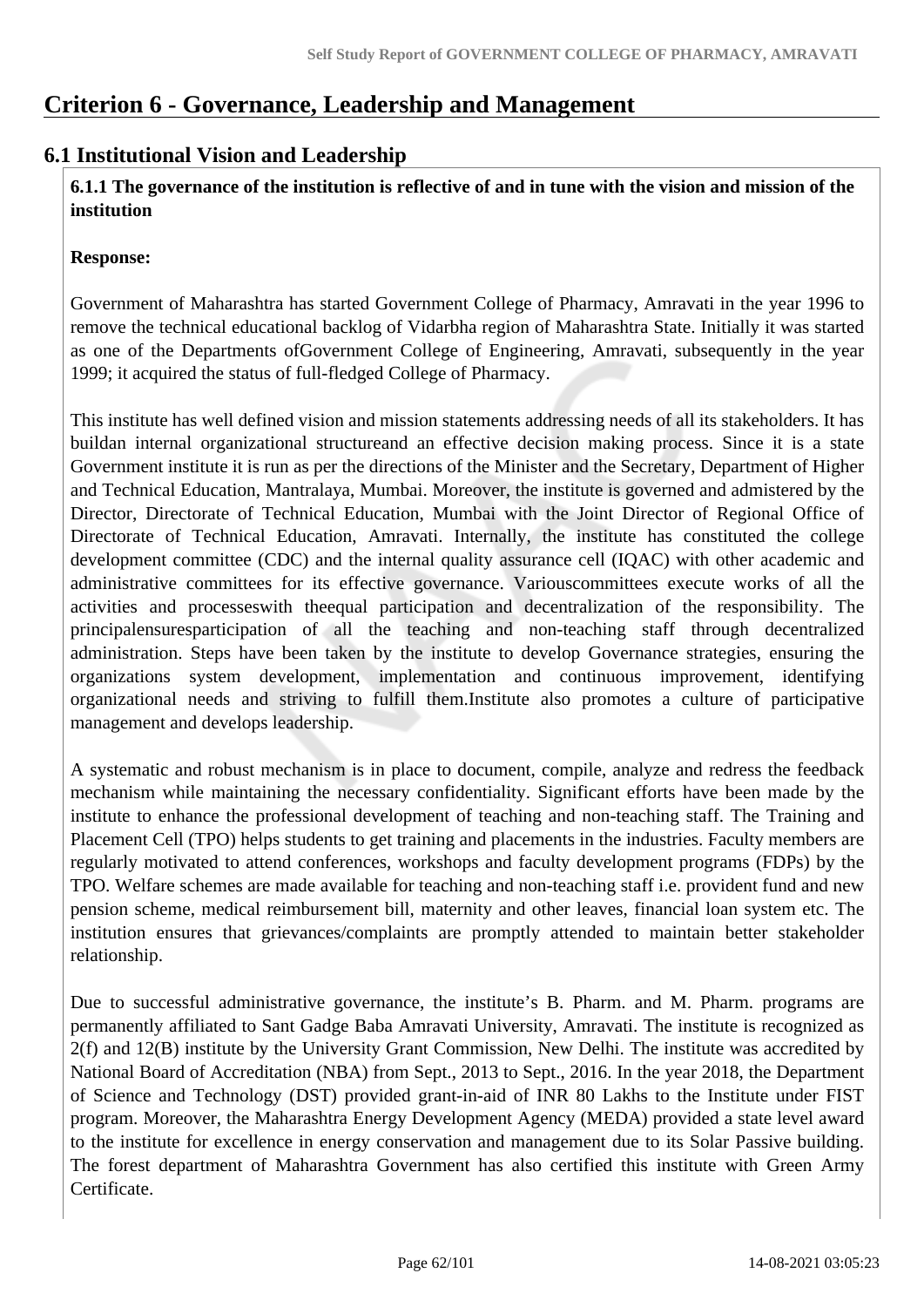| <b>File Description</b>               | <b>Document</b>      |
|---------------------------------------|----------------------|
| Upload any additional information     | <b>View Document</b> |
| Paste link for additional information | <b>View Document</b> |

#### **6.1.2 The effective leadership is visible in various institutional practices such as decentralization and participative management**

#### **Response:**

This institute believes in participative management where every stake-holders involvement is considered important for the institutional growth and development. Feedbacks from all the stakeholders of the institute are collected and are considered while articulating plans. The college has designed a strategic plan with a road map and policies are deployed to attain the stated objectives. It makes all possible efforts to motivate and empower faculty members. Financial resources are well managed and audited by the auditors.

Institute assign different works and creates responsive personnel for the smooth and timely conduct of the works. The principal of the institute has been practicing decentralized works and activities and use to motivate positive participation from the institute stakeholders like faculties, administrative and supporting staff, students etc. for e.g. the academic co-ordinator with other faculties are involved in the preparation of academic calendar. Inputs of all the faculties are considered very important. After due consideration of the expertise and specialization of the faculties and interest, the subjects are allocated for teaching and learning.

Moreover various committees are formed to perform works of the all the activities with the equal participation and decentralization of the responsibility in order to ensure the accountability and everyone's contribution in the development and progress of institute. The Principal ensures participation of all the teaching and non-teaching staff through decentralized administration by various committees viz. College Development Committee, Admission (Facilitation Centre/Application Receipt Centre (FC/ARC)) Committee, Staff (Clock hour basis) Selection Committee, Internal Quality Assurance Cell (IQAC), Steering Committee for the NAAC A&A, Library Committee, Research Advisory Committee, Training and Placement Committee, Alumni Association, Anti-Ragging Committee, Grievance Redressal Committee, Internal Complaint Committee (ICC), Sexual Harassment Committee, SC/ST Committee, Academic (Glassware/ Chemical and Library verification Committees), etc. and the students council for representation in Sports and Cultural Committee.

| <b>File Description</b>               | <b>Document</b>      |
|---------------------------------------|----------------------|
| Upload any additional information     | <b>View Document</b> |
| Paste link for additional information | <b>View Document</b> |

# **6.2 Strategy Development and Deployment**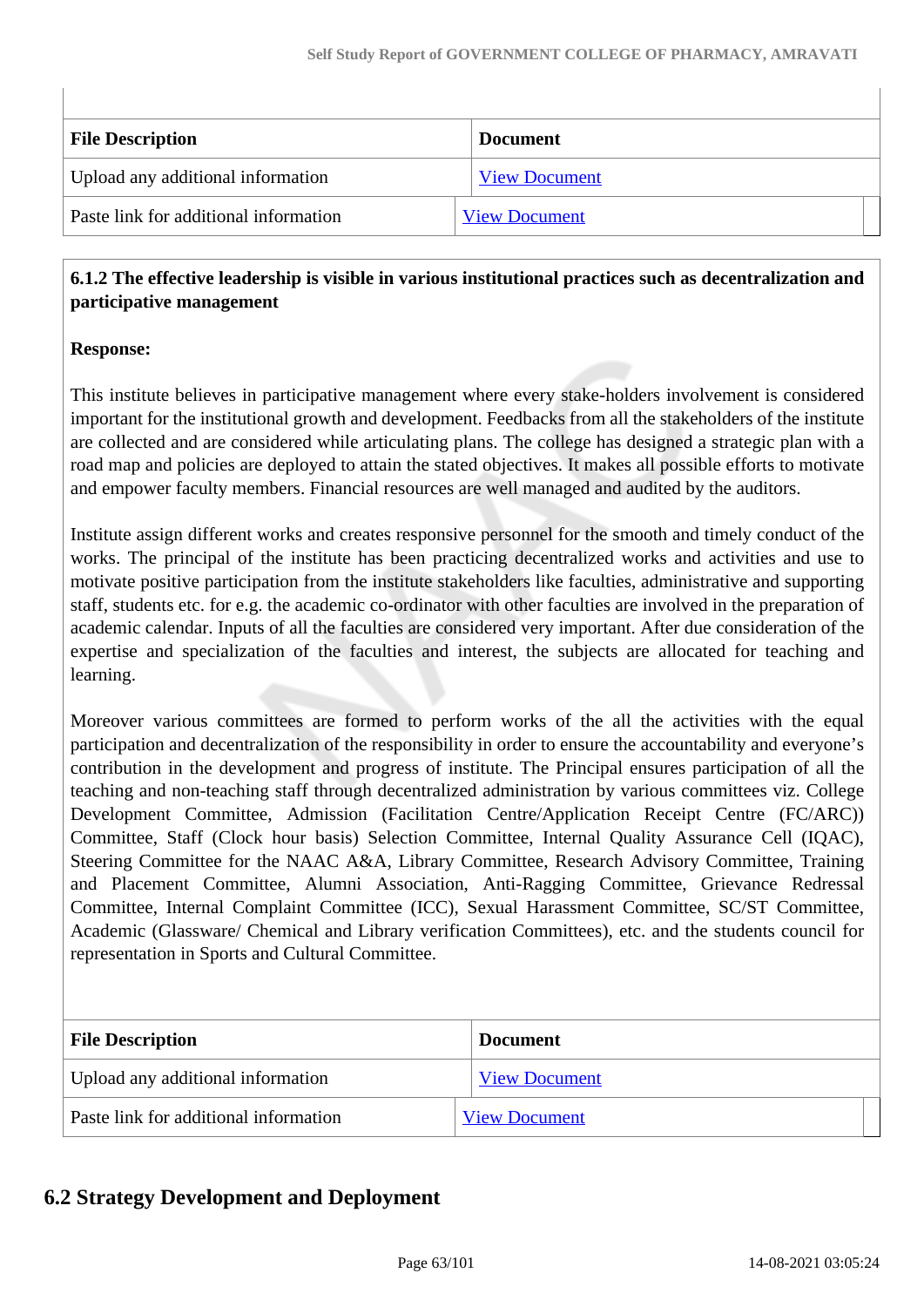#### **6.2.1 The institutional Strategic / Perspective plan is effectively deployed**

#### **Response:**

The vision and mission of the institute is in tune with the goals and objectives and provides comprehensive roadmap for the developmental plan with emphasis on the integrated teaching, learning and evaluation. Institute has formed CDC as per the requirement and as per the rules and regulations of Sant Gadge Baba Amravati University (SGBAU), Amravati and University Grants Commission (UGC), New Delhi. The principal is the chairperson of the CDC alongwith other members. CDC is formed in view to suggest, guide and evaluate various academic functions, processes, administrative processes, financial matters and to make recommendations in relation to the same. It mainly aims at the growth of the institute and does a thorough planning with the help of teaching staff. The planning involves following area-

**Teaching and learning-**Teaching and learning are integral to the academics of the institution. Therefore, the training and placement cell (TPO) of the institute encourages all the faculties and students to attend training programs/ workshops, seminars and conferences to incorporate the latest developments in teaching and learning.

**Research and development-** institute recognizes research as an important component to have growth and sustainability. The Directorate of Technical Education, Mumbai, with other regulatory bodies like All India Council for Technical Education (AICTE), New Delhi; the Department of Science and Technology (DST), Government of India as well as the Rajiv Gandhi Science and Technology Commission (RGSTC), Mantralaya, Mumbai encourages and provides funding to the institute for promotion of teaching, learning, research and development catering to the local needs.

#### **Community engagement-**

In healthcare practice, the students of Pharm.D. course of the institute are undergoing their internship and training works, as a part of curriculum, at the District General Hospital, Amravati and take care of the patient safety through counseling and community practice. Institute has been conducting blood donation camps as well as NSS camps in the nearby villages every year to have outreach programs.

#### **Human resource planning and development-**

As per the guidelines of Maharashtra Public Service Commission (MPSC), teaching and some of the nonteaching staff are appointed/ recruited. Developmental activities for the faculties are initiated through orientation programs. Annually the faculty members are assessed by their performance appraisal. The Directorate of Technical Education (DTE), Mumbai and the Joint Directorate, of DTE, Regional Office, Amravati collects and assesses the appraisal forms from the faculties as well as non-teaching staff with a confidential report from the Principal of institute.

#### **Industry interaction-**

Training and Placement cell of the institute is involved in inviting experts from the industry/ academics to interact with staff and students and update them with the latest developments and requirements of the Pharmaceutical Industry. The Placement Cell helps students to get in-plant training and placements within the industry.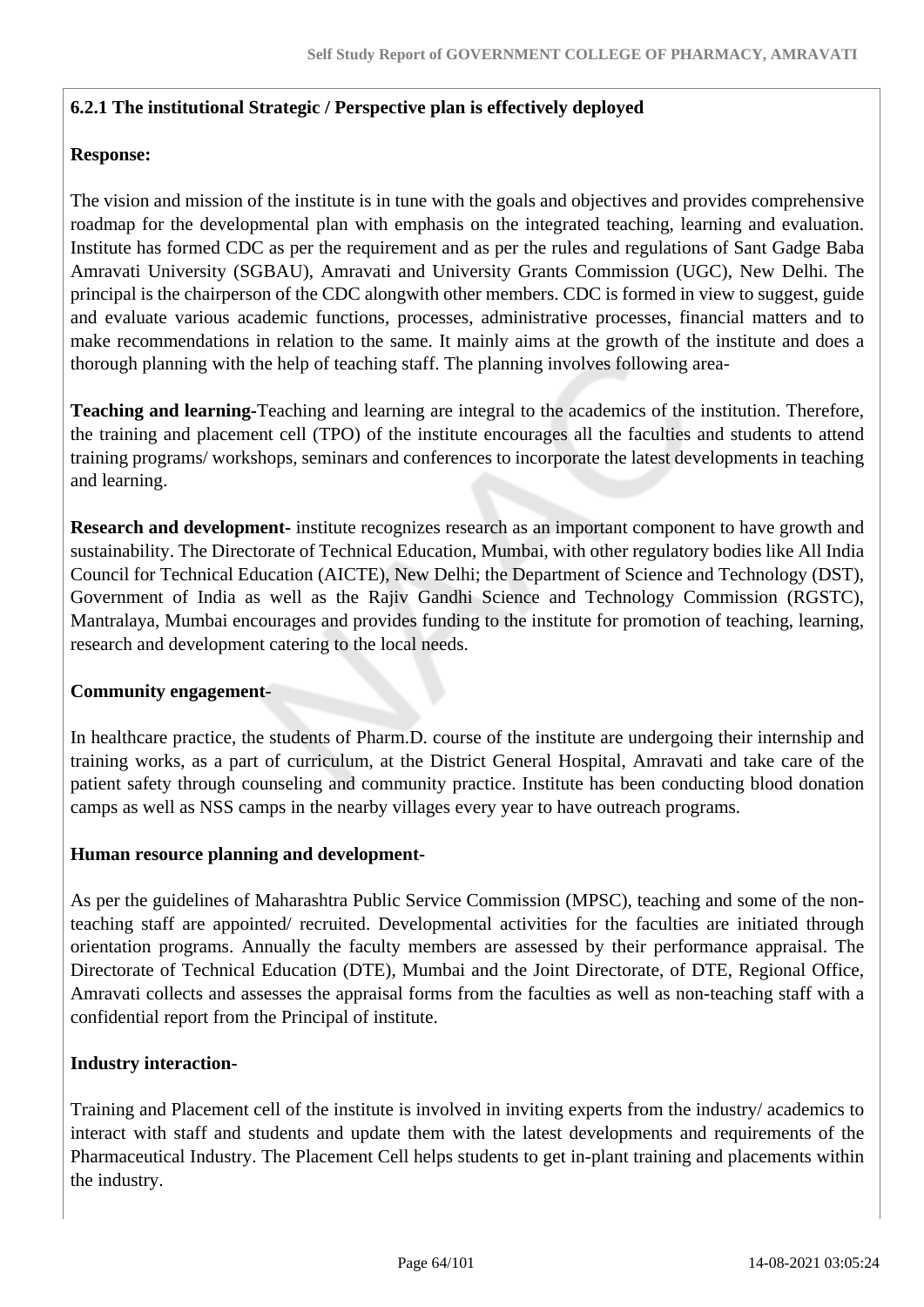Some of the aspects considered for the perspective/strategic plan development are:

- Academic
- Faculty development and empowerment
- Research and Development
- Infrastructure development
- Laboratory and Library modernization and strengthening
- Modernization of class rooms
- Sports and Cultural programs
- Industrial visits of students to pharmaceutical industries
- Regular publication of e-Magazine
- Research paper publications

| <b>File Description</b>                                   | <b>Document</b>      |
|-----------------------------------------------------------|----------------------|
| Upload any additional information                         | <b>View Document</b> |
| strategic Plan and deployment documents on the<br>website | <b>View Document</b> |
| Paste link for additional information                     | <b>View Document</b> |

#### **6.2.2 The functioning of the institutional bodies is effective and efficient as visible from policies, administrative setup, appointment and service rules, procedures, etc.**

#### **Response:**

Since it is one of the four Government Pharmacy Colleges of Maharashtra State, it is being administered mainly through the Director, Directorate of Technical Education (DTE), Mumbai. The DTE in Maharashtra, has been established to ensure that technical institutions catering to Engineering, Architecture, Pharmacy and Hotel Management & Catering Technology courses across the State of Maharashtra confirm with the policies, rules, guidelines and strategies formulated by the Central and State governments.The Director, DTE, Mumbai administer the institute through the Joint Director and Asstt. Director of the Regional Office of DTE, Amravati, Maharashtra. Moreover, the institute is administered by the Higher & Technical Education Department of Government of Maharashtra i.e. Mantralaya, Mumbai through its Minister, Secretary and Deputy Secretary with other officers.

Government of Maharashtra (GoM) has published the Maharashtra Civil Services (General Conditions of Services) Rules, 1981 with reference to the Bombay Civil Services Rules, 1959. The Principal as well as teaching staff and some of the non-teaching staff of this institute are appointed by the Government of Maharashtra through the Director, DTE, Mumbai. Group A, B (Gazetted officers) and some of the Group C Officers are recruited through advertisements published by the Maharashtra Public Service Commission (MPSC) (a Constitutional Body established Under Article 315 of Constitution of India) which provides a smooth and efficient functioning of the GoM by providing suitable candidates for various Government posts and advise them on various service matters like formulation of Recruitment Rules (RR), advise on promotions, transfers and disciplinary actions etc. Before publication of the advertisements by MPSC, the GoM finalizes the advertisement on the basis of roster and also as per other rules and regulations. MPSC,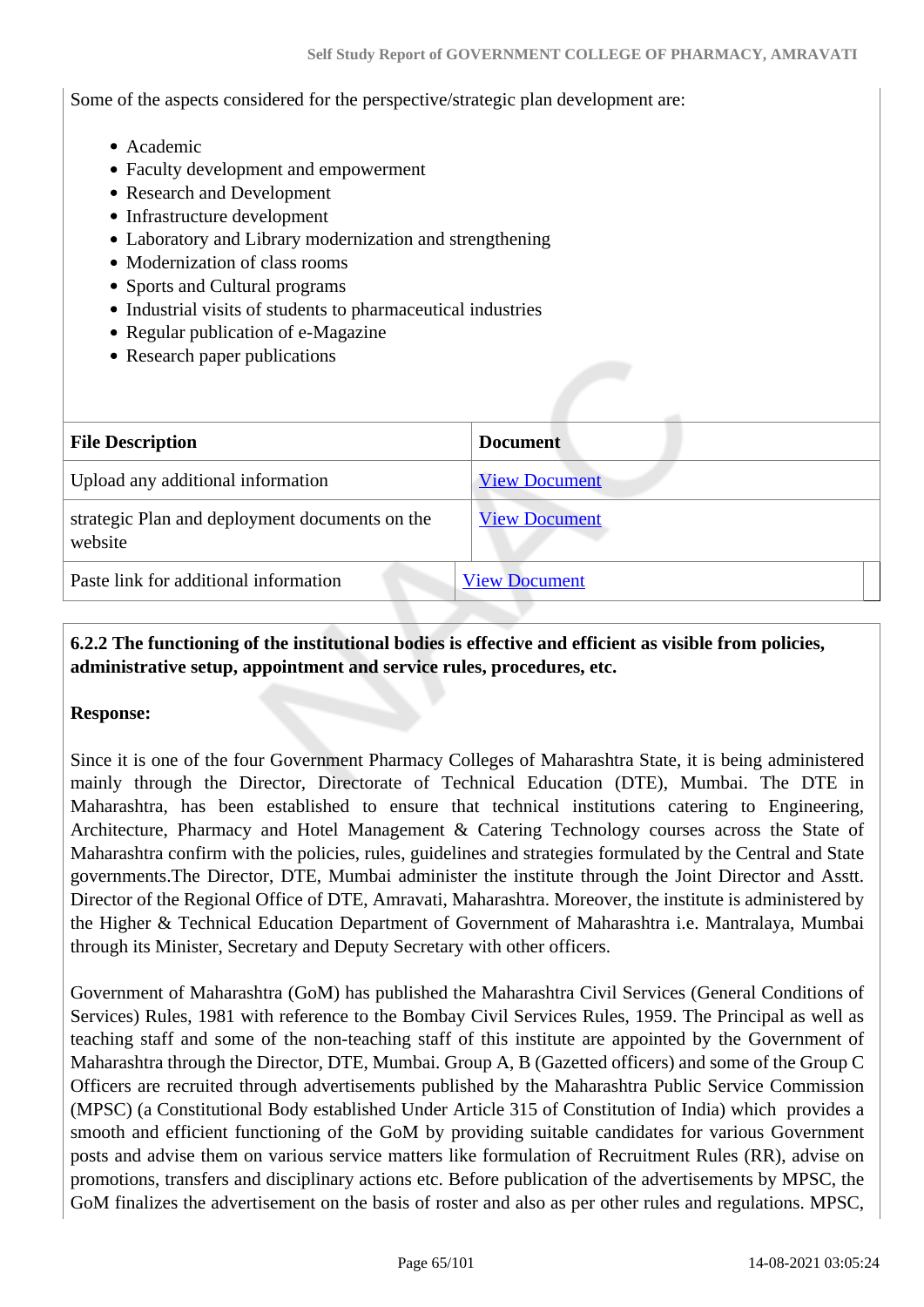after completing the process of written examination, short-listing of the candidates, verification of the original documents followed by the personal interviews, recommends the selected candidates to the GoM wherein further verification of original documents is carried out. The GoM, after ensuring Medical fitness and Police verification records, further recommends the list of selected candidates to the Director, DTE, Maharashtra. The DTE, on the basis of the vacancies and requirement of the staff for their appointment, suggests the GoM to publish the appointment order. The GoM finally publishes appointment of the principal, teaching and the non-teaching staff on its webportal (http://www.maharashtra.gov.in/gr). The selected candidates, in this way, are appointed by the Principal of the institute. Moreover, some of the nonteaching staff are recruited by the Joint Director of the Regional Office of DTE, Amravati.

| <b>File Description</b>                       | <b>Document</b>      |
|-----------------------------------------------|----------------------|
| Paste link for additional information         | <b>View Document</b> |
| Link to Organogram of the Institution webpage | <b>View Document</b> |

| 6.2.3 Implementation of e-governance in areas of operation<br>1. Administration<br>2. Finance and Accounts<br>3. Student Admission and Support<br>4. Examination<br><b>Response:</b> B. 3 of the above |                      |  |
|--------------------------------------------------------------------------------------------------------------------------------------------------------------------------------------------------------|----------------------|--|
| <b>File Description</b>                                                                                                                                                                                | <b>Document</b>      |  |
| Screen shots of user interfaces                                                                                                                                                                        | <b>View Document</b> |  |
| Details of implementation of e-governance in areas                                                                                                                                                     | <b>View Document</b> |  |

# **6.3 Faculty Empowerment Strategies**

#### **6.3.1 The institution has effective welfare measures for teaching and non-teaching staff**

#### **Response:**

The following welfare schemes are made available by the Government of Maharashtra for both teaching and non-teaching staff of the institute-

- 1.Government Provident Fund (GPF)
- 2.National Pension Scheme (NPS) for the employees who joined after January 1, 2004 and regulated regulated by the Pension Fund Regulatory and Development Authority (PFRDA)
- 3.Gratuity to all the eligible staff
- 4.Health insurance and accidental policy as well as Group Insurance Service (GIS)
- 5.Medical bill reimbursement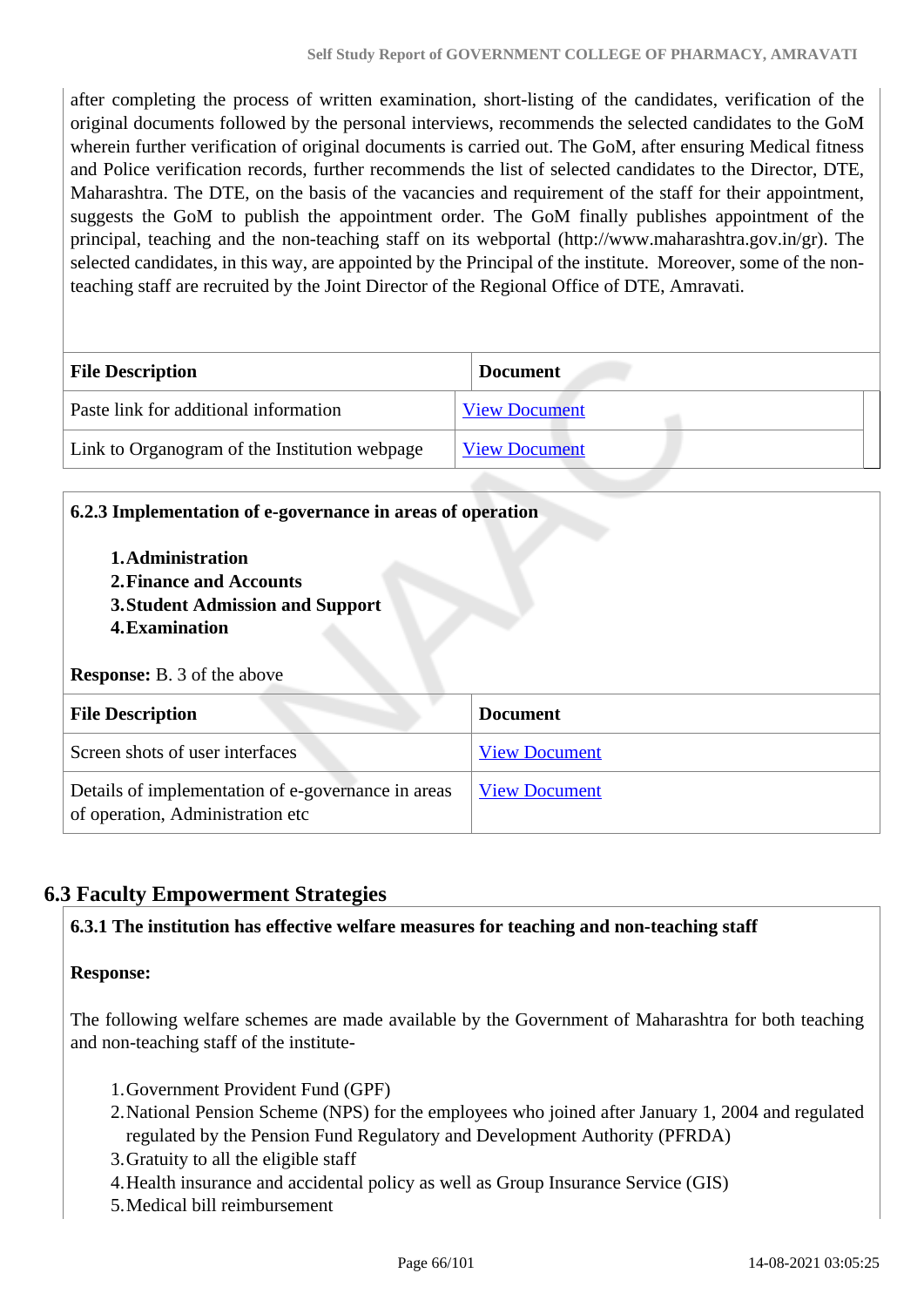- 6.Transport allowance
- 7.Paid medical/ Earned leaves
- 8.Maternity and paternity leaves
- 9.Mid-term and annual vacations
- 10.Leave encashment etc.
- 11.Home loan, Vehicle loan and Computer purchase loan from Government of Maharashtra through the Directorate of Technical Education, Mumbai

| <b>File Description</b>               | <b>Document</b>      |
|---------------------------------------|----------------------|
| Upload any additional information     | <b>View Document</b> |
| Paste link for additional information | <b>View Document</b> |

 **6.3.2 Average percentage of teachers provided with financial support to attend conferences/workshops and towards membership fee of professional bodies during the last five years**

**Response:** 0

6.3.2.1 **Number of teachers provided with financial support to attend conferences/workshops and towards membership fee of professional bodies year wise during the last five years**

| 2018-19 | 2017-18 | 2016-17 | 2015-16 | 2014-15 |  |
|---------|---------|---------|---------|---------|--|
|         | ິ       | $\rm 0$ |         |         |  |

| <b>File Description</b>                                                                                                  | <b>Document</b>      |
|--------------------------------------------------------------------------------------------------------------------------|----------------------|
| Upload any additional information                                                                                        | <b>View Document</b> |
| Details of teachers provided with financial support<br>to attend conference, workshops etc during the last<br>five years | <b>View Document</b> |

#### **6.3.3 Average number of professional development /administrative training programs organized by the institution for teaching and non teaching staff during the last five years**

**Response:** 1

6.3.3.1 **Total number of professional development /administrative training Programmes organized by the institution for teaching and non teaching staff year-wise during the last five years**

| 2018-19 | 2017-18 | 2016-17 | 2015-16 | 2014-15 |
|---------|---------|---------|---------|---------|
| ∼       |         | ∽       | ◡       | v       |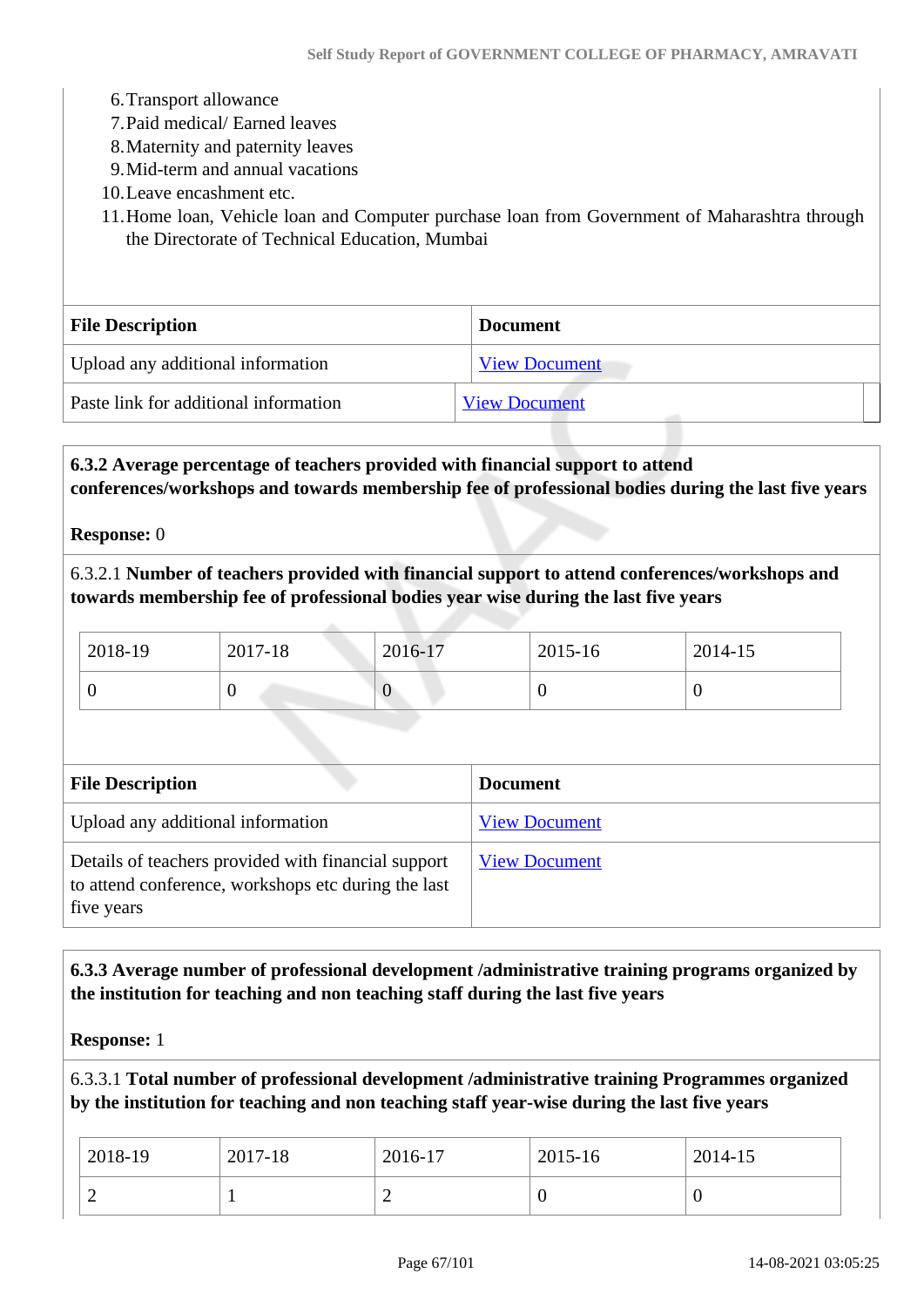| <b>File Description</b>                                                                                                                        | <b>Document</b>      |
|------------------------------------------------------------------------------------------------------------------------------------------------|----------------------|
| Upload any additional information                                                                                                              | <b>View Document</b> |
| Details of professional development / administrative<br>training Programmes organized by the University<br>for teaching and non teaching staff | <b>View Document</b> |

 **6.3.4 Average percentage of teachers undergoing online/ face-to-face Faculty Development Programmes (FDP)during the last five years (Professional Development Programmes, Orientation / Induction Programmes, Refresher Course, Short Term Course ).**

**Response:** 80.81

6.3.4.1 **Total number of teachers attending professional development Programmes viz., Orientation / Induction Programme, Refresher Course, Short Term Course year-wise during the last five years**

| 2018-19 | 2017-18 | 2016-17 | 2015-16 | 2014-15 |
|---------|---------|---------|---------|---------|
| . .     | 10      | 1 L     |         | O       |

| <b>File Description</b>                                                                         | <b>Document</b>      |
|-------------------------------------------------------------------------------------------------|----------------------|
| Upload any additional information                                                               | <b>View Document</b> |
| Details of teachers attending professional<br>development programmes during the last five years | <b>View Document</b> |

#### **6.3.5 Institutions Performance Appraisal System for teaching and non-teaching staff**

#### **Response:**

The main objective of the performance appraisal systemis to ensureprogress and development of teachers, administrative, technical and other staff and gratifying them as per their achievements and performance. The performance appraisal report is therefore considered an essential basefor major decisions to be taken by the principal as well as the higher authorities for the employee stakeholders.

*Teaching staff:*

- Students, at the end of each academic year, appraise by submitting feedback forms on each faculty on various teaching methods used by the faculty.Complete confidentiality is maintained on the feedback given by the students.
- These are analyzed and communicated to the concerned faculty to improve/ modify as per the feedback given by the students.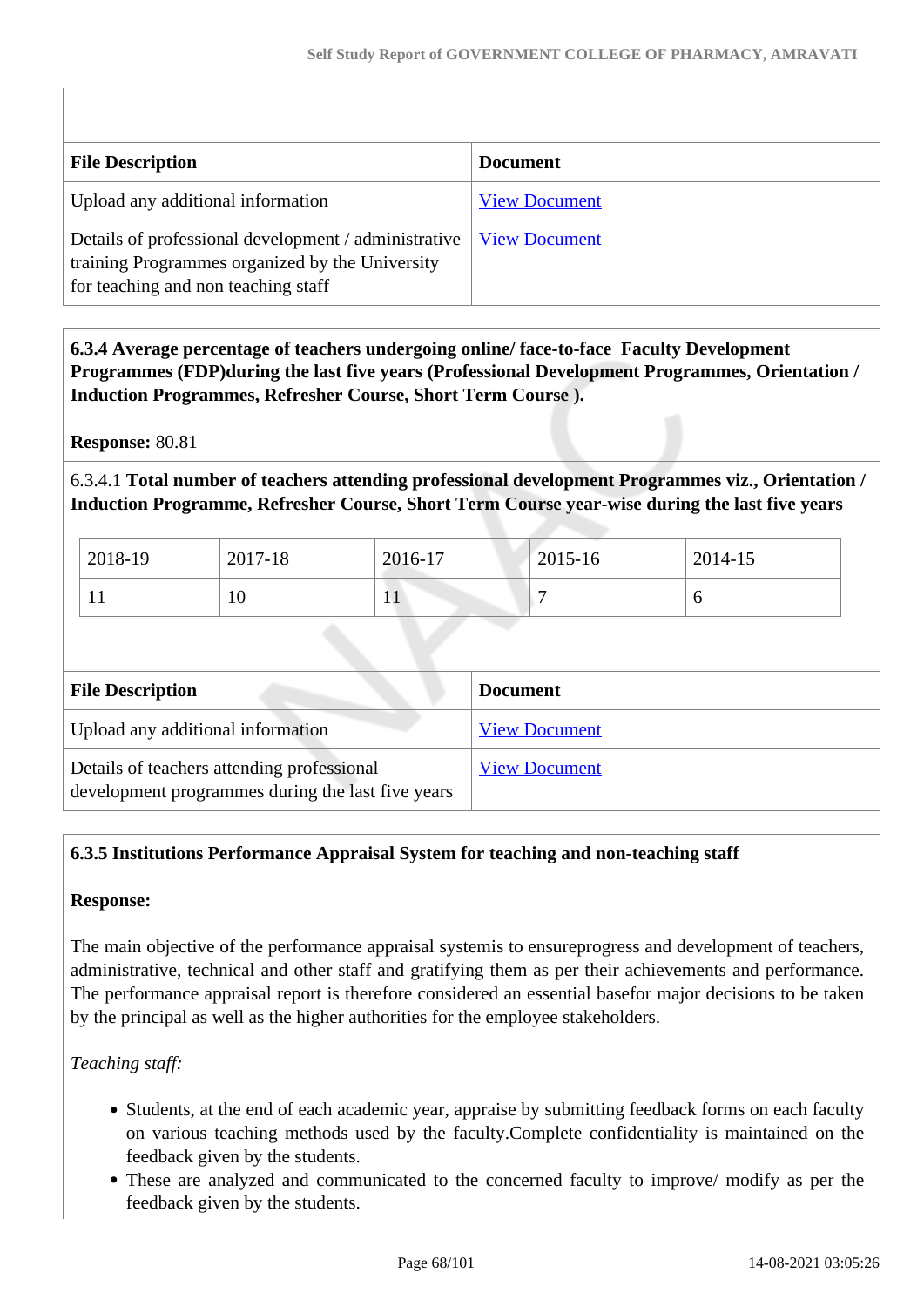- The principal of the college followed by the Joint Director and Director of the DTE appraises the staff based on their academic, administrative and extra-curricular working performances, publications and presentations in Conferences etc.
- Importantly, on the basis of appraisal of the teaching staff and the overall achievements and excellence of the institute, the appraisal of the Principal is done by the Secretary, Department of higher and technical education, Mantralaya, Mumbai

#### *Non-teaching*

- Performance appraisal of the non-teaching and administrative as well as other staff (Group B (nongazetted)and Group C) is based on the feedback given by the concern teaching staff laboratory incharge or office superitendent and the principal of the college followed by the appraisal assessment by the Joint Director, Regional Office of DTE, Amravati.
- Based on the skills and performance of non-teaching staff, the inter-departmental transfers or promotions are made.

On the basis of performance appraisal, the major and productive decisions are taken by the higher authorities in relation to the faculty promotion to encourage faculty members, annual increments, and appointment on the administrative post. Hence the performance appraisal is considered a key for assignment of new responsibilities and duties for both the teaching or non-teaching staff.

As per the Maharashtra Government Resolution (CFR-1210/47/2010/13 dated 01.11.2011 and CFR-1211/257/13 dated 07.02.2018), the principal of the institute assesses performance appraisal report of all the employees in April month every year. It is then submitted to the Joint Directorate (reporting officer), Regional Office, DTE, Amravati or the Director, DTE, Mumbai who are acting as reviewing officers. Assessment of the performance appraisal report is mainly based on the following attributes-

**1.** Work completion (weightage: 40 %) with accomplishment of planned work, quality of output, accomplishment of exceptional work /unforeseen tasks performed and average gradation on work completion.

**2.** Personal attributes (weightage: 30 %) on attitude to work, sense of responsibility, overall bearing and personality, emotional stability, communication skills, moral courage and willingness to take professional stand, leadership qualities, capacity to work in time limit, average gradation on personal attributes.

**3.** Efficiency (weightage: 30 %) with knowledge of relevant acts/ rules/IT skill and awareness of local norms in the relevant area), strategic planning ability, decision making ability, initiative, ability to coordinate with other government agencies in relation to work, ability to motivate and develop subordinates/work in a team, average gradation on work efficiency.

| <b>File Description</b>               | <b>Document</b>      |  |
|---------------------------------------|----------------------|--|
| Upload any additional information     | <b>View Document</b> |  |
| Paste link for additional information | <b>View Document</b> |  |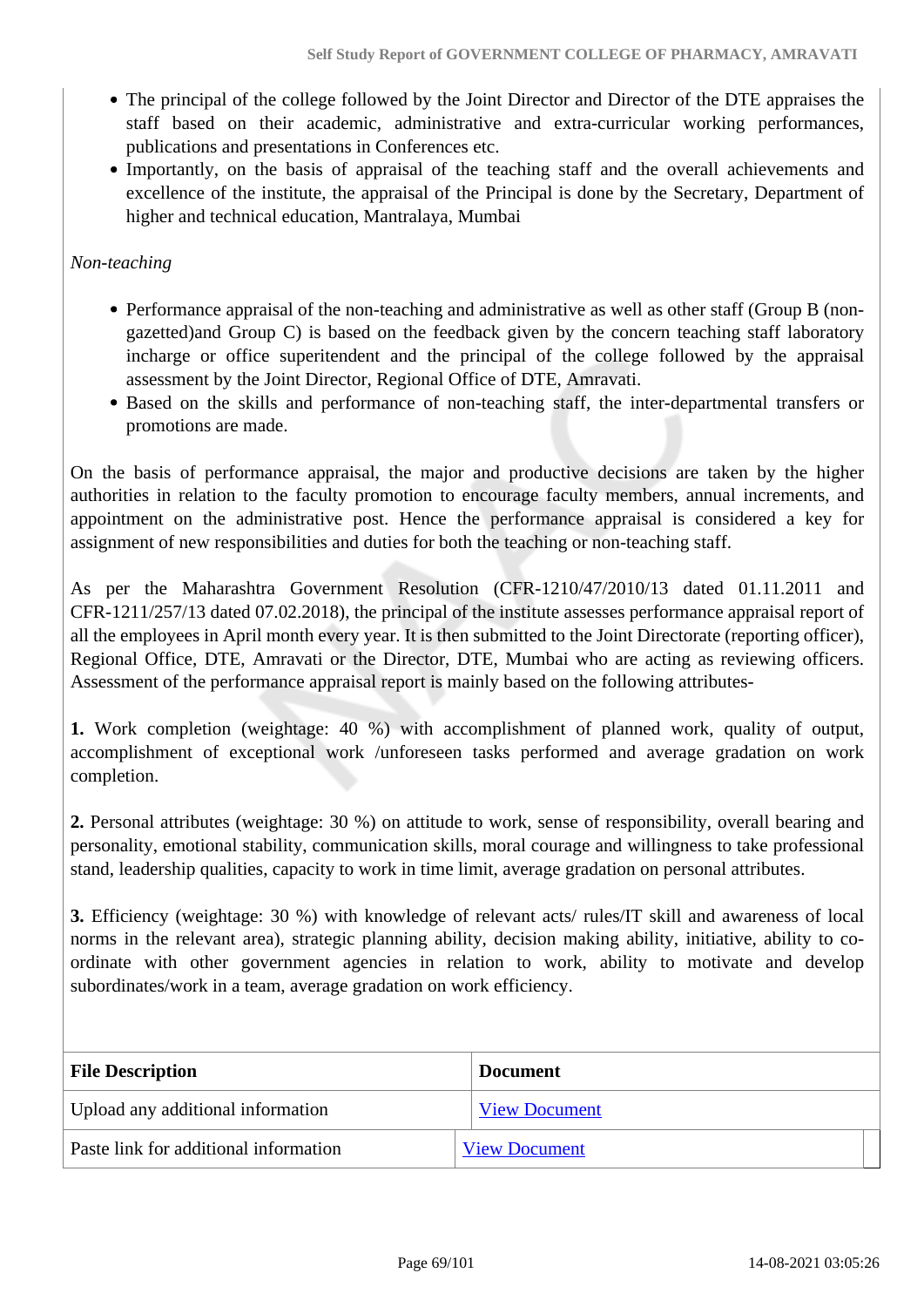# **6.4 Financial Management and Resource Mobilization**

#### **6.4.1 Institution conducts internal and external financial audits regularly**

#### **Response:**

The internal audit of accounts of the institute is done by the office, where-in regular checks are madewith regard to all payments including disbursement of scholarship, salaries paid andreceived as well as monitoring the expenses with regard to consumables and purchase ofequipments etc.During the last five years, Accountant General (A&E-II), Nagpur, Maharashtra has not conducted external audit of the accounts of institute. However, the internal audit is done by the Chartered Accountant (CA) every year and then the auditedstatement of accounts is submitted to the Directorate of Technical Education, Mumbai, Maharashtra through the the Joint-Directorate of Technical Education, Regional office, Amravati.

| <b>File Description</b>               | <b>Document</b>      |
|---------------------------------------|----------------------|
| Paste link for additional information | <b>View Document</b> |

#### **6.4.2 Funds / Grants received from non-government bodies, individuals, philanthropers during the last five years (not covered in Criterion III)**

#### **Response:** 0

6.4.2.1 Total Grants received from non-government bodies, individuals, Philanthropers year wise during the last five years (INR in Lakhs)

| 2018-19 | 2017-18 | 2016-17 | 2015-16 | 2014-15 |
|---------|---------|---------|---------|---------|
|         |         | ν       |         | ν       |

| <b>File Description</b>                                                                                                             | <b>Document</b>      |
|-------------------------------------------------------------------------------------------------------------------------------------|----------------------|
| Details of Funds / Grants received from of the non-<br>government bodies, individuals, Philanthropers<br>during the last five years | <b>View Document</b> |

#### **6.4.3 Institutional strategies for mobilisation of funds and the optimal utilisation of resources**

#### **Response:**

The availability of fund is essential for any organization and society but the mobilization of fund is even more important. If the mobility is in the right direction, well-planned and co-ordinated, then the level of progress is elevated otherwise it becomes ineffective even though the funds are available. Therefore the mobility of funds is important for the organizations development.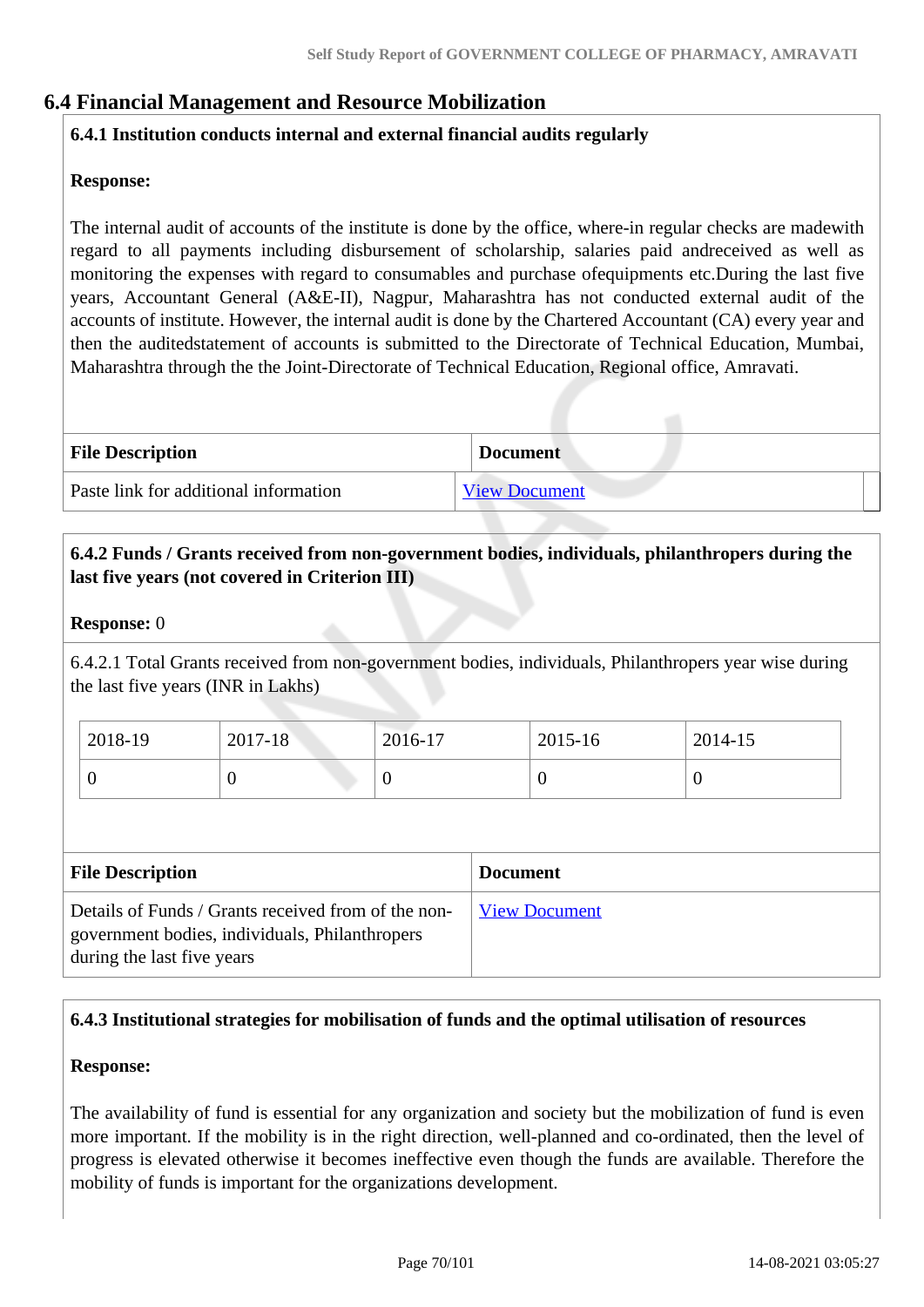The principal and the college committees monitor the use of funds received from the state Government (after approval from the Director, DTE, Mumbai), AICTE, DST, university and non-Government funds. The allocated funds are utilized to purchase equipments, chemicals, organize workshops, seminars etc. The administration and finance committee review the use of resources and funds. The chartered accountant then audits the budgets and accounts. No institution is recognized by its infrastructure but by the success of students studying in it. Therefore sufficient fund is allocated on salary and to purchase books and apparatus, sports equipments, cleanliness of campus, garden maintenance, electricity, water, broadband and wi-fi internet, website and telephone bills, miscellaneous expenses etc. In this way through effective financial management the college is achieving its goal.

The major heads of funds mobilization includes tuition fees, research grants, grants to conduct developmental activities and interest earned from endowment deposits. The principal of the institution encourages the faculties to apply for research projects grant from AICTE, DST, DBT, UGC etc. During the academic year 2017-18, over 100 lakhs funds have been mobilized through projects. It helped to train the research scholars, effective teaching and good research publications. Being a state-Government Institute, its main source of funding is the Government of Maharashtra. However the budgetary provisions, funding proposals etc. are invited for their scrutiny prior to approval by the Directorate of Technical Education (DTE), Mumbai through the JointDirector of Technical Education, Regional office of DTE, Amravati. The source of revenue is also the fees collected from the students, funds generated through research projects and consultancy services. The Principal of the institute is required to submit purchasing requirement proposals for prior sanctioning from the Director, Directorate of Technical Education (DTE), Mumbai through the joint Directorate, regional office of DTE, Amravati. All the payments are made through institutional/ District Treasury office, Amravati after due processing and approval by the concern authority or the accounts department. The accounts are audited regularly by the statutory auditors (chartered accountant). The audited statements of accounts with details of expenses for academic, research and administrative activities of the institute are on record and available.

| <b>File Description</b>               | <b>Document</b>      |
|---------------------------------------|----------------------|
| Upload any additional information     | <b>View Document</b> |
| Paste link for additional information | <b>View Document</b> |

# **6.5 Internal Quality Assurance System**

 **6.5.1 Internal Quality Assurance Cell (IQAC) has contributed significantly for institutionalizing the quality assurance strategies and processes**

**Response:** 

As per the Maharashtra Universities Act 2016, the College Development Committee (CDC) was established in September 2017. The objective of the CDC is to prepare an overall comprehensive development plan of the college regarding academic, administrative and infrastructural growth, and enable the college to foster excellence in curricular, co-curricular and extra-curricular activities and decide about the overall teaching programmes. Earlier to it, since the college was accredited by NBA for a period of three years from 2013-2016, its relevant parameters of curricular and co-curricular activities were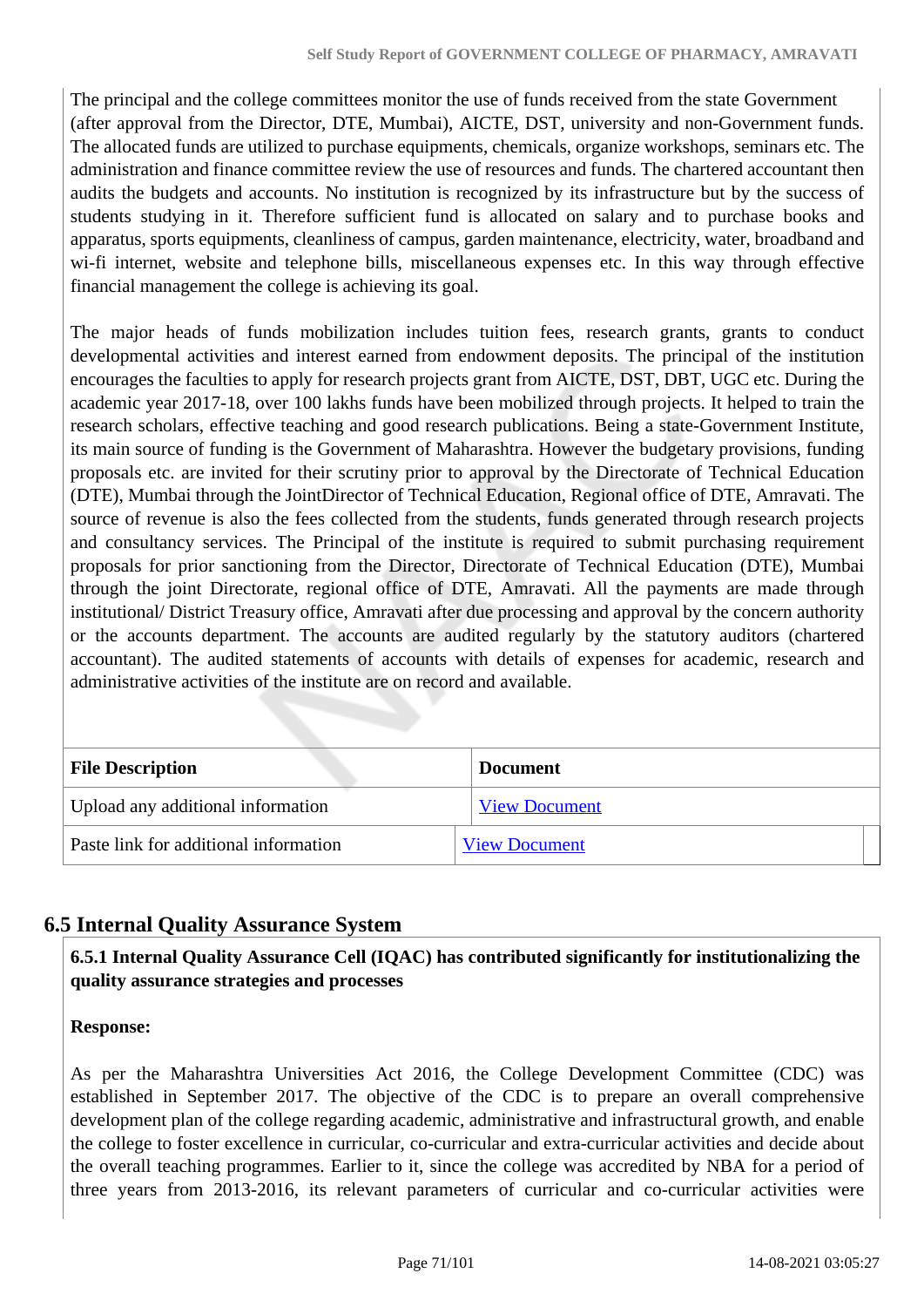practised. This was conscious effort to maintain the quality. The font of these activities now is IQAC with its establishment in April 2018.

The requirements of curricular and administrative processes are informed to IQAC and the relevant actions for assuring the quality are dispensed through IQAC. The feedback on teaching learning process and factors affecting students' well being and development is gathered *via* channels as meeting with students on academic matters, mentor-mentee concept, suggestion box, parents' meet, and specific committees.

Based on such feedback, the Institute has developed several activities and mechanisms to assure quality as:

- The activities related to Graduate Pharmacy Aptitude Test (GPAT) are exercised since last three years in order to improve the performance of the students in this national test and consequently to secure the admission for post-graduation of pharmacy with stipend.
- The activities related to women's safety awareness, gender sensitization and gender equality development.
- The implementation of mentor-mentee concept for all the programmes.
- Attending to the academic needs of the students, addressing the gap analysed by suitable actions.
- Collection and analysis of the feedback system on syllabus, that was earlier taken as exit survey, alumni survey, now it is modified to feedback on syllabus by different stakeholders.
- Analysis of the feedback received from all stakeholders and informing the concerned about its outcome for correction.
- Collection of feedback on the teaching learning process and its analysis.
- Encouraging and providing support for quality improvement in teaching, research & administration.
- Green initiatives as tree plantation, medicinal plant exhibition, plastic free campus, utilization of solar power etc.

| <b>File Description</b>           | <b>Document</b>      |
|-----------------------------------|----------------------|
| Upload any additional information | <b>View Document</b> |

 **6.5.2 The institution reviews its teaching learning process, structures & methodologies of operations and learning outcomes at periodic intervals through IQAC set up as per norms and recorded the incremental improvement in various activities ( For first cycle - Incremental improvements made for the preceding five years with regard to quality For second and subsequent cycles - Incremental improvements made for the preceding five years with regard to quality and post accreditation quality initiatives )** 

#### **Response:**

The effective teaching learning process to imbue the attributes of education in the students along with stakeholders' satisfaction is core to the activities of quality assuring committees. The preparation of academic calendar, planning of the teaching activities in framework of academic calendar, evaluation of the learners as per the guidelines of the regulatory bodies and conveying results to the stakeholders is crux to assure the quality of teaching learning process. The students are notified about the academic calendars, timetables, tentative lesson planning so that the process of teaching learning is facilitated.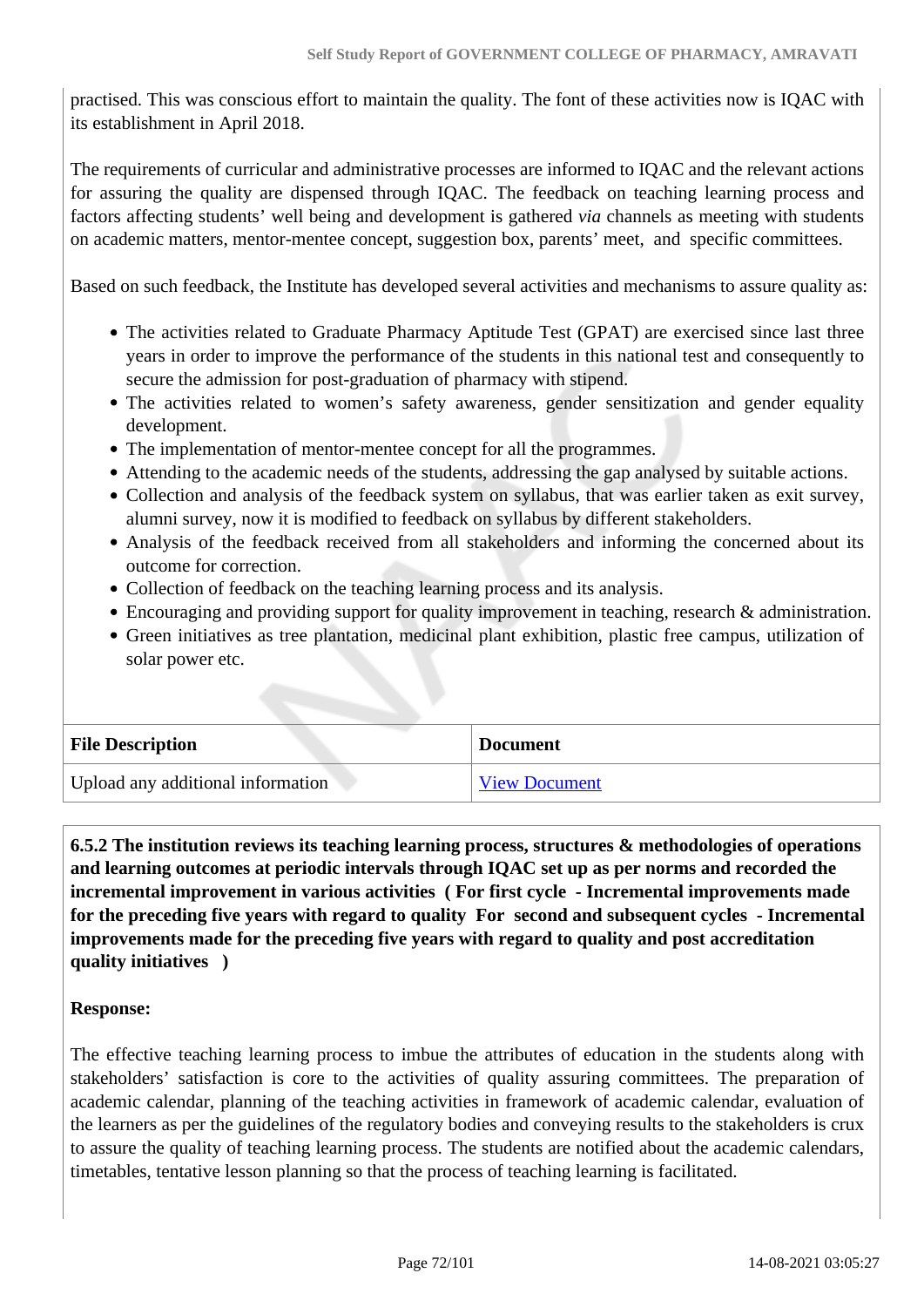Students are apprised of the programme structure, syllabi of the courses, ways of evaluation of learning process by continuous and conventional modes of sessional and university examination. The possibilities of different academic activities that can be taken up such as quiz, group discussion, assignment, multiple choice question test, open book tests is informed to the students by the individual teacher. Feedback from students is taken individually by the teachers for their respective courses, by academic-in-charge, mentors, and various committee members where students interact closely.Students arealso free to approach the Principal of the Institute for feedback and suggestions.

Such feedback helps to identify the needs of students for the ongoing courses and informed to CDC/IQAC for proper action. Considering the needs of the student's programmes for GPAT preparation, entrepreneurship, skill development- soft/technical were carried out or put into practice. The evaluation of continuous assessment and sessional examination is informed to the students along with the explanations for right approach and ways of improvement.

The feedback on the teaching learning process is collected from the students at the end of the semester and the inputs are analysed. The analysis is conveyed to the teacher and, if the need be, the corrective measures can be taken up by the individual. The feedback from other stakeholders as parents and alumni has helped to assess the holistic perception and performance of the institute. Such feedback is collected on syllabi also.

In Pharm.D programme, academic/clinical activities as ward rounds, clerkship and internship impart the distinctive professional aspect. With fastidious monitoring of students attending the clinical duties and evaluation of related learning parameters quality of the technical competency in the budding professionals is assured.

The percolation of the knowledge during teaching learning process is augmented with technical enrichment of the teachers. For this quality assurance committee, promotes the organization of faculty development programmes in the institute, as well as the participation of elsewhere. The involvement in the research, fetching the funds from the state/central agencies, collaborating with other institutes/organizations for research promoted the growth of the institute along with its human resources. The committee channelize such efforts. The attainment of quality is continuous process and more such activities can be identified with changing needs. IQAC is the conduit to plan and execute quality assurance activities that ensure maximum adherence to the academic calendar, addressing needs to improve technical and professional competencies among the students and faculties to attain programme educational objectives and mission of the institute.

| <b>File Description</b>           | <b>Document</b>      |
|-----------------------------------|----------------------|
| Upload any additional information | <b>View Document</b> |

#### **6.5.3 Quality assurance initiatives of the institution include:**

- **1.Regular meeting of Internal Quality Assurance Cell (IQAC); Feedback collected, analysed and used for improvements**
- **2.Collaborative quality intitiatives with other institution(s)**
- **3.Participation in NIRF**
- **4.any other quality audit recognized by state, national or international agencies (ISO**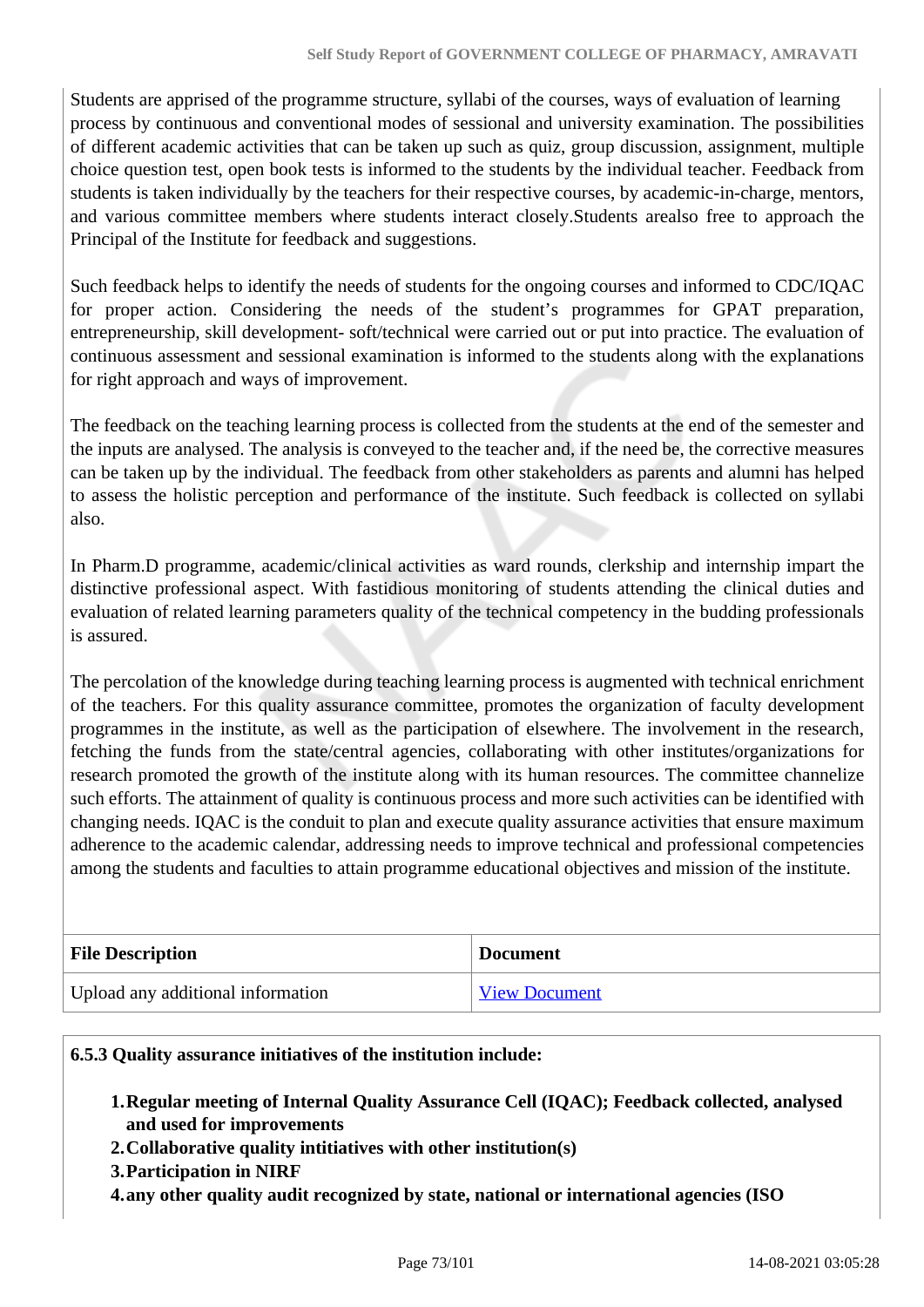# **Certification, NBA)**

**Response:** B. 3 of the above

| <b>File Description</b>                                               | <b>Document</b>      |
|-----------------------------------------------------------------------|----------------------|
| Upload e-copies of the accreditations and<br>certifications           | <b>View Document</b> |
| Upload details of Quality assurance initiatives of the<br>institution | <b>View Document</b> |
| Upload any additional information                                     | <b>View Document</b> |
| Paste web link of Annual reports of Institution                       | <b>View Document</b> |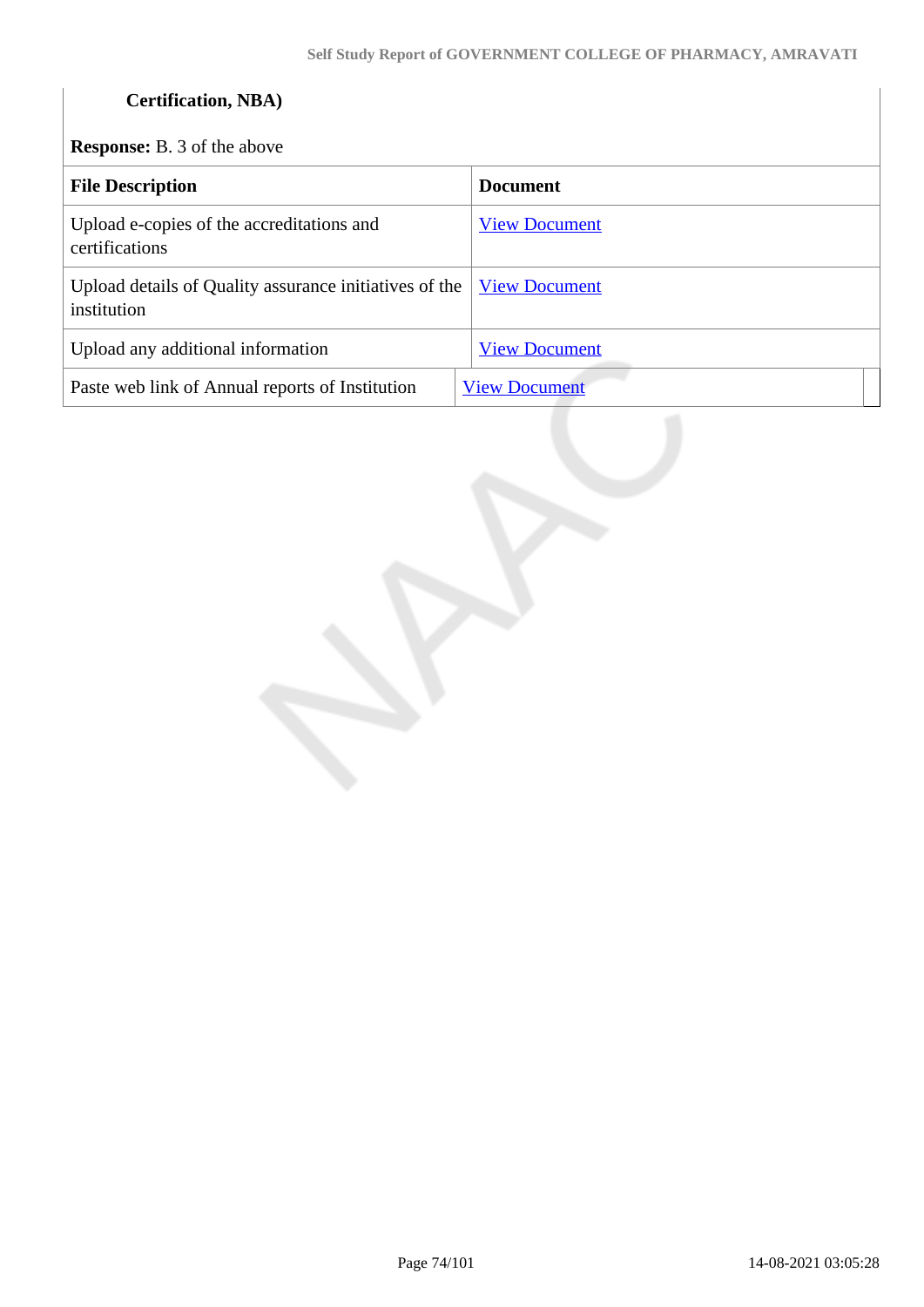# **Criterion 7 - Institutional Values and Best Practices**

# **7.1 Institutional Values and Social Responsibilities**

 **7.1.1 Measures initiated by the Institution for the promotion of gender equity during the last five years.**

#### **Response:**

The college has better gender equality in overall aspects of campus life and social life. Gender balance has been maintained in institutional activities and decision making through representation in almost all the curricular and co-curricular committees. Government College of Pharmacy, Amravati has 34% and 48% of female employees and students respectively. For this special efforts are made to ensure and inculcate gender equity.

**Safety and Security:** The campus is situated in populated area. The security of campus is ensured with compound walls and sturdy entry gates guarded 24x7 by ex-serviceman security personnel. The entry and exit in the premises is continuously supervised. On-campus safety during night is ensured with efficient lightings. Close monitoring through installed CCTV cameras also helps to ensure the safety and security of students and staff. Contact numbers of Gadgenagar police station, Police sub-inspectors, are shared with students and displayed on the board for emergency and complains. The boards displayed on each floor highlight the punishment on ragging with helpline numbers. The informal discussions during mentoring bring out the ideas for upgrading policies related to gender equality and over all campus culture. With this mechanism the faculty is approachable to the students all the time. With all these efforts, there is no report of such unfortunate incidence.

The institution has established and active Internal Complaint Committee constituted as per the norms of UGC and State Women's Commission with both boys and girls as members, under the chairmanship of Principal to ensure the safety and security of students/staff in the institute and to deal with issues and matters related to sexual harassment of women. Internal Complaint Committee regularly conducts meetings to take cognizance of such incidence, if any, and motivate and encourage the students to resist the misdeeds or offense arising from gender bias. Workshops, guest lectures, seminars are regularly organized. The Gender Equity Initiatives are also well thought-out and executed in annual social gathering, sports, National service scheme activities etc. The attention is paid to observe fair representation of females in academic and administrative committees. Anti-ragging committee was established for the prevention of ragging inside and outside of the college premises.

**Counselling:** Mentoring system is implemented in the institute to counsel the students. The students are assigned a mentor who guides and helps them to solve their personal and professional difficulties. Mentors and class teachers are assigned to a group of students who take care of all aspects of growth and safety of their students.

**Common Room:** Girl common room well equipped with all the facilities including first aid box. Washroom facilities are available for girls on all the floors of the college building. Rest room facility is also provided for ill students. Special sick room for girl students with required facilities is available. First Aid facility is available for the students. In case of any emergency, the students are taken special care and taken to hospital by the teacher. Separate and spacious common rooms are available for both boys and girls.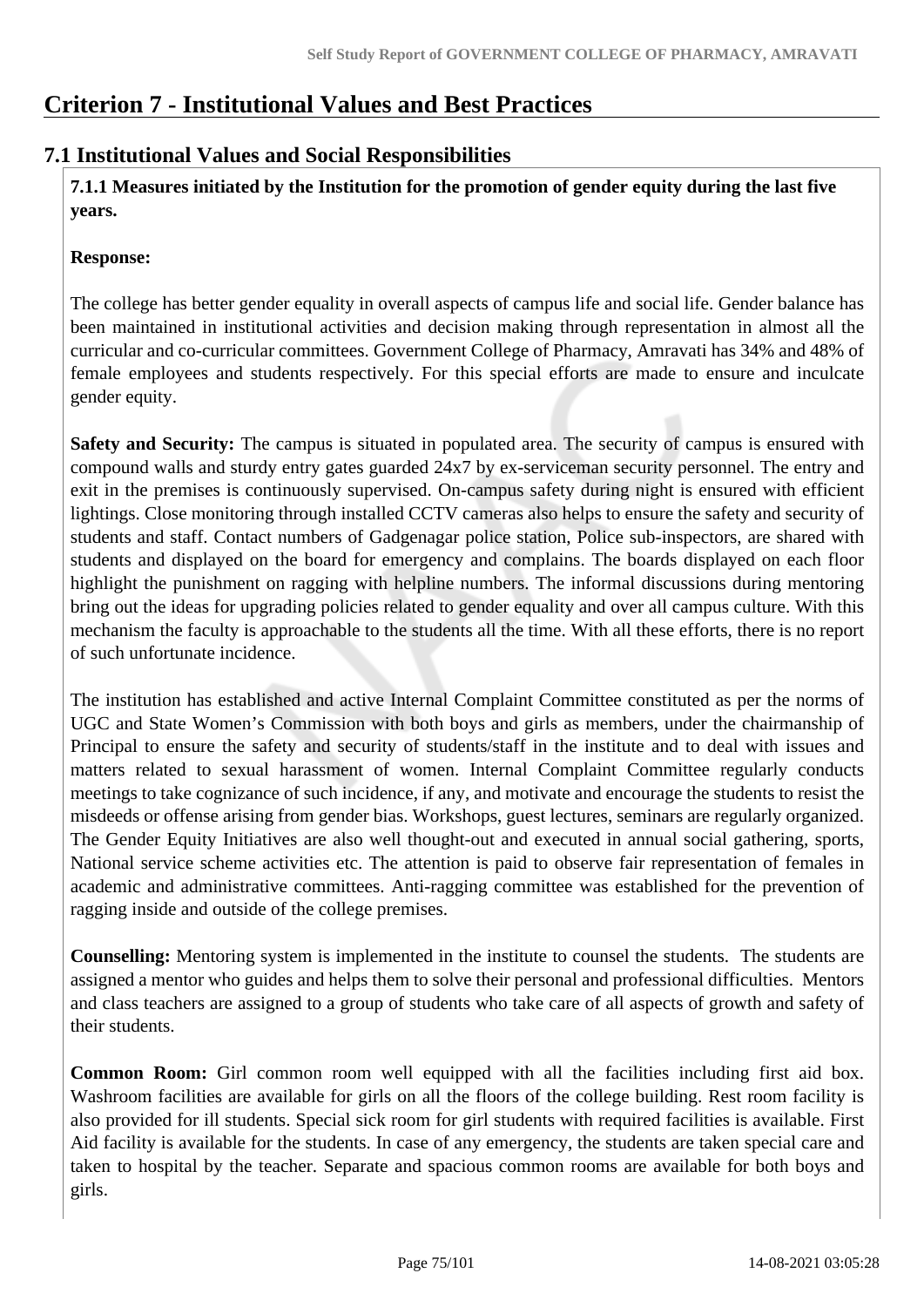| <b>File Description</b>                                                                                                                                                                             | <b>Document</b>      |
|-----------------------------------------------------------------------------------------------------------------------------------------------------------------------------------------------------|----------------------|
| Link for specific facilities provided for women in<br>terms of: a. Safety and security b. Counselling c.<br>Common Rooms d. Day care center for young<br>children e. Any other relevant information | <b>View Document</b> |
| Link for annual gender sensitization action plan                                                                                                                                                    | <b>View Document</b> |

 **7.1.2 The Institution has facilities for alternate sources of energy and energy conservation measures** 

- **1.Solar energy**
- **2.Biogas plant**
- **3.Wheeling to the Grid**
- **4.Sensor-based energy conservation**
- **5.Use of LED bulbs/ power efficient equipment**

**Response:** B. 3 of the above

| <b>File Description</b>        | <b>Document</b>      |
|--------------------------------|----------------------|
| <b>Geotagged Photographs</b>   | <b>View Document</b> |
| Any other relevant information | <b>View Document</b> |

#### **7.1.3 Describe the facilities in the Institution for the management of the following types of degradable and non-degradable waste (within 500 words)**

- **Solid waste management**
- **Liquid waste management**
- **Biomedical waste management**
- **E-waste management**
- **Waste recycling system**
- **Hazardous chemicals and radioactive waste management**

#### **Response:**

#### **Solid waste management**

Glass Waste from the laboratory is collected in separate wooden boxes which is then is collected by maintenance employees for disposal. Students are made aware about the waste management and chemical safety with reference to the disposal of chemical waste. Chemical Safety data sheet id prepared and displayed in the laboratory mentioning the hazards, safety and disposal methods. Students are made aware during laboratory practical about the guidelines of proper handling and storage of chemicals to limit the accumulation of chemical waste. Although the bins are used for collecting the waste, students are motivated to promote recycling psychology. Colour coded dustbins are placed in the premises e.g. **Green** -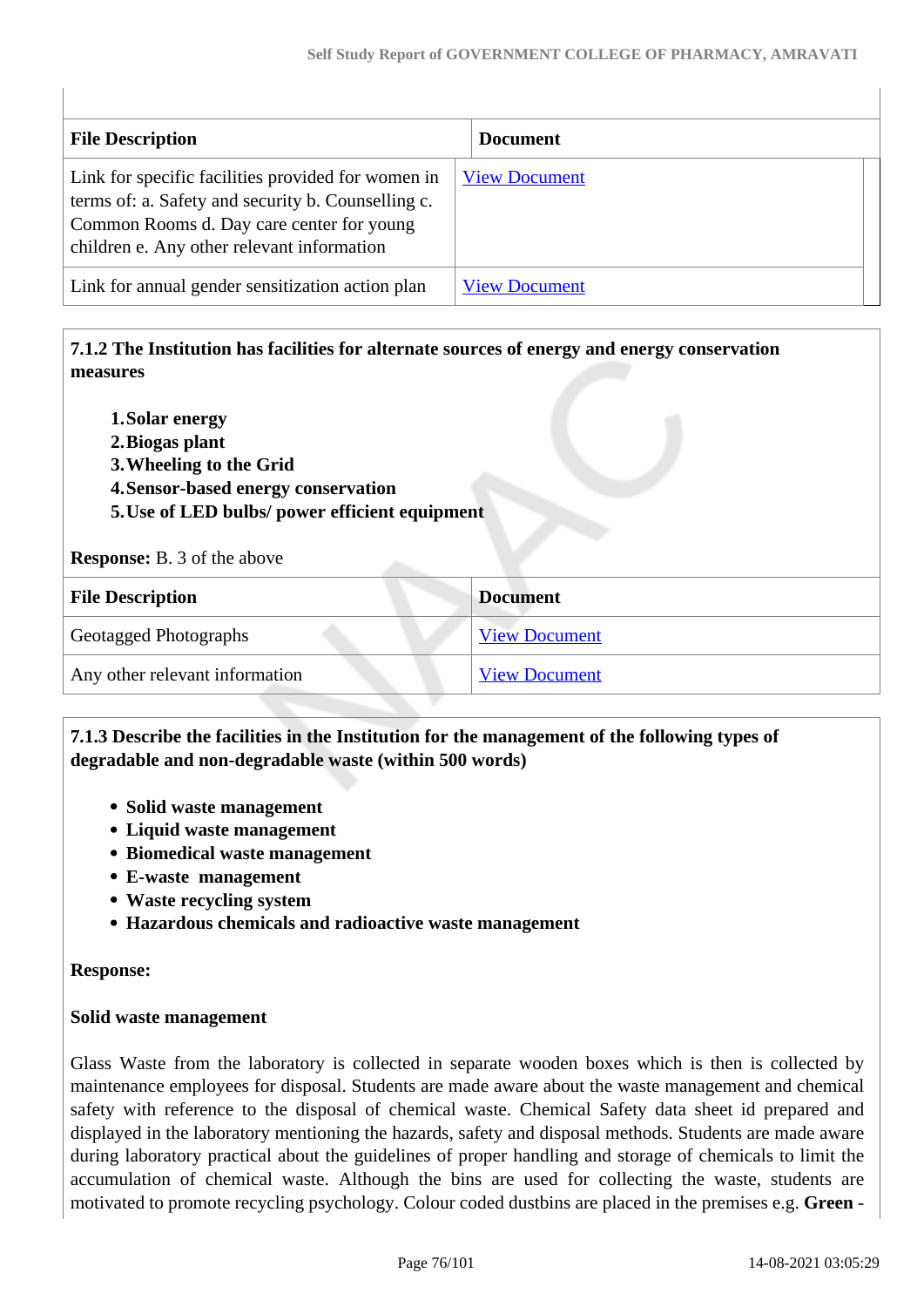vegetative wet waste (leaves, vegetable waste, fruit waste etc.), **Blue** - paper waste (newspapers, magazine, paper etc.), **Red** - Plastic waste (plastic bags, bottles, buckets etc.)

#### **Liquid waste management**

Sewage system is used to handle the liquid waste generated from laboratories/ cleaning/ washing/ housekeeping activities. The effluent collected from different laboratories through pipes is directed to the sewage tank in campus. Acids and alkalis are flushed and drained with excess water to septic tank. Volatile solvents are distilled off for reuse. Chemistry laboratories are equipped with fume hoods for disposal of harmful fumes of organic solvents.

#### **Biomedical waste management**

Most of the experiments are studied using simulations and hence biomedical waste management is operated on need basis.

#### **E-waste management**

The E-wastes such as computers, scanner, printer etc. are collected at the institute store and then managed through proper vendor identified by biddng system as per the guidelines to clear E-waste.

#### **Waste recycling system**

The solid and liquid waste generated at the institutes is processed by composting or septic tank. Rainwater from roofs are channelized and collected through pipes in a tank and use to meet the water requirements for the purpose other than drinking like laboratory use, gardening, and washing etc.

#### **Hazardous chemicals and radioactive waste management**

Most of the chemical wastes are potentially dangerous to human and animal health as well as environment due to ignitability, corrosivity, reactivity and toxicity. Radioactive chamicals are not used during the experimental work in laboratories. The reduction in use of raw materials during chemical synthesis and executing the procedures with microvolume vessels, is the usual practice responsible for managing the hazardous chemicals waste. Fuming chambers are to avoid the deleterious effects of hazardous fumes in the laboratories through proper disposal air from fuming chambers. Importantly, the use of plastic is prohibited in the campus.

| <b>File Description</b>                                                                            | <b>Document</b>      |
|----------------------------------------------------------------------------------------------------|----------------------|
| Any other relevant information                                                                     | <b>View Document</b> |
| Link for Relevant documents like<br>agreements/MoUs with Government and other<br>approved agencies | <b>View Document</b> |
| Link for Geotagged photographs of the facilities                                                   | <b>View Document</b> |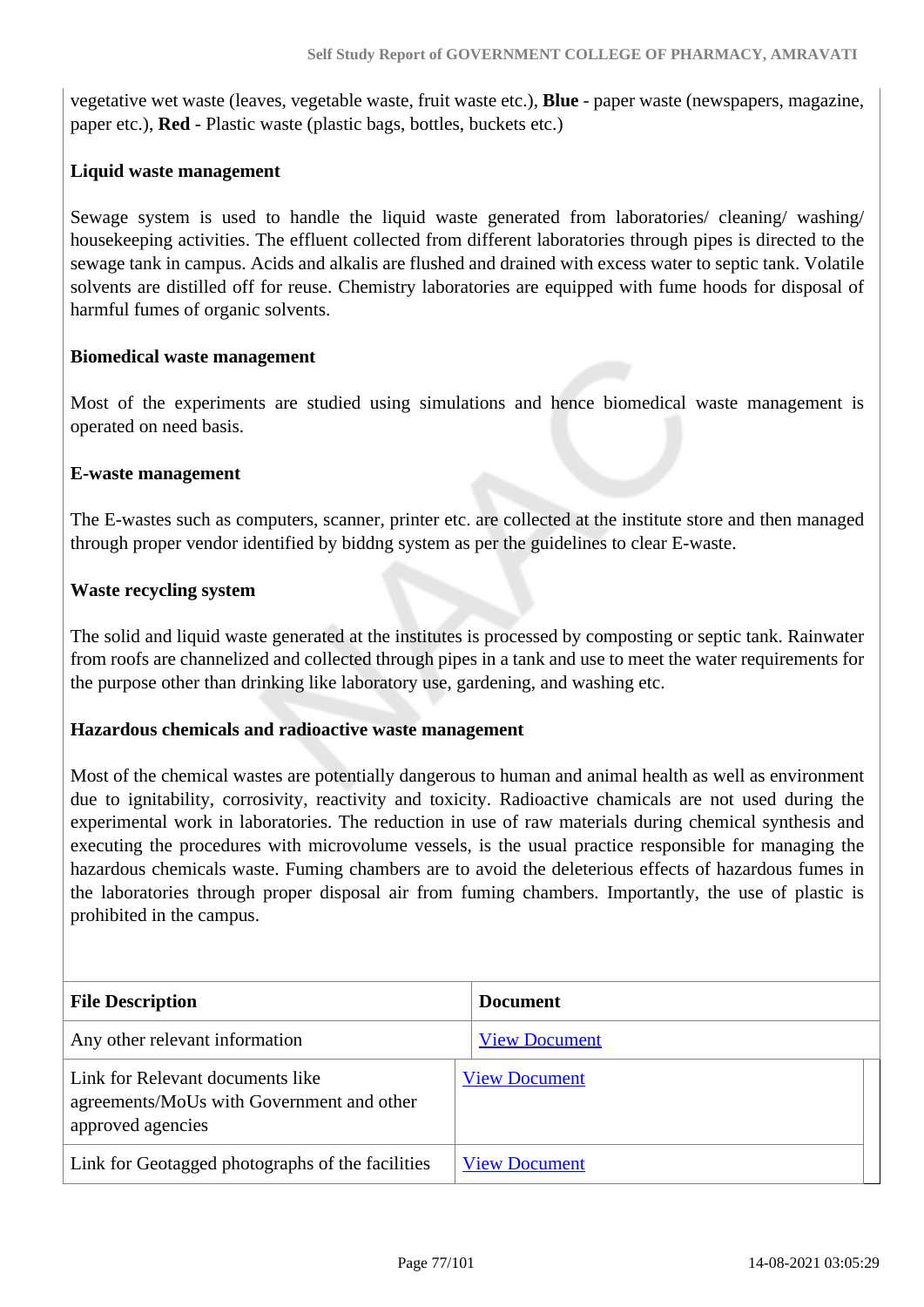| 7.1.4 Water conservation facilities available in the Institution:                                                                                                                                     |                      |
|-------------------------------------------------------------------------------------------------------------------------------------------------------------------------------------------------------|----------------------|
| 1. Rain water harvesting<br>2. Borewell /Open well recharge<br>3. Construction of tanks and bunds<br>4. Waste water recycling<br>5. Maintenance of water bodies and distribution system in the campus |                      |
|                                                                                                                                                                                                       |                      |
| <b>Response:</b> A. Any 4 or all of the above                                                                                                                                                         |                      |
| <b>File Description</b>                                                                                                                                                                               | <b>Document</b>      |
| Geotagged photographs / videos of the facilities                                                                                                                                                      | <b>View Document</b> |

#### **7.1.5 Green campus initiatives include:**

- **1.Restricted entry of automobiles**
- **2.Use of Bicycles/ Battery powered vehicles**
- **3.Pedestrian Friendly pathways**
- **4.Ban on use of Plastic**
- **5.landscaping with trees and plants**

#### **Response:** B. 3 of the above

| <b>File Description</b>                                               | <b>Document</b>      |
|-----------------------------------------------------------------------|----------------------|
| Various policy documents / decisions circulated for<br>implementation | <b>View Document</b> |
| Geotagged photos / videos of the facilities                           | <b>View Document</b> |
| Any other relevant documents                                          | <b>View Document</b> |

 **7.1.6 Quality audits on environment and energy regularly undertaken by the Institution and any awards received for such green campus initiatives:**

- **1.Green audit**
- **2.Energy audit**
- **3.Environment audit**
- **4.Clean and green campus recognitions / awards**
- **5.Beyond the campus environmental promotion activities**

**Response:** D.1 of the above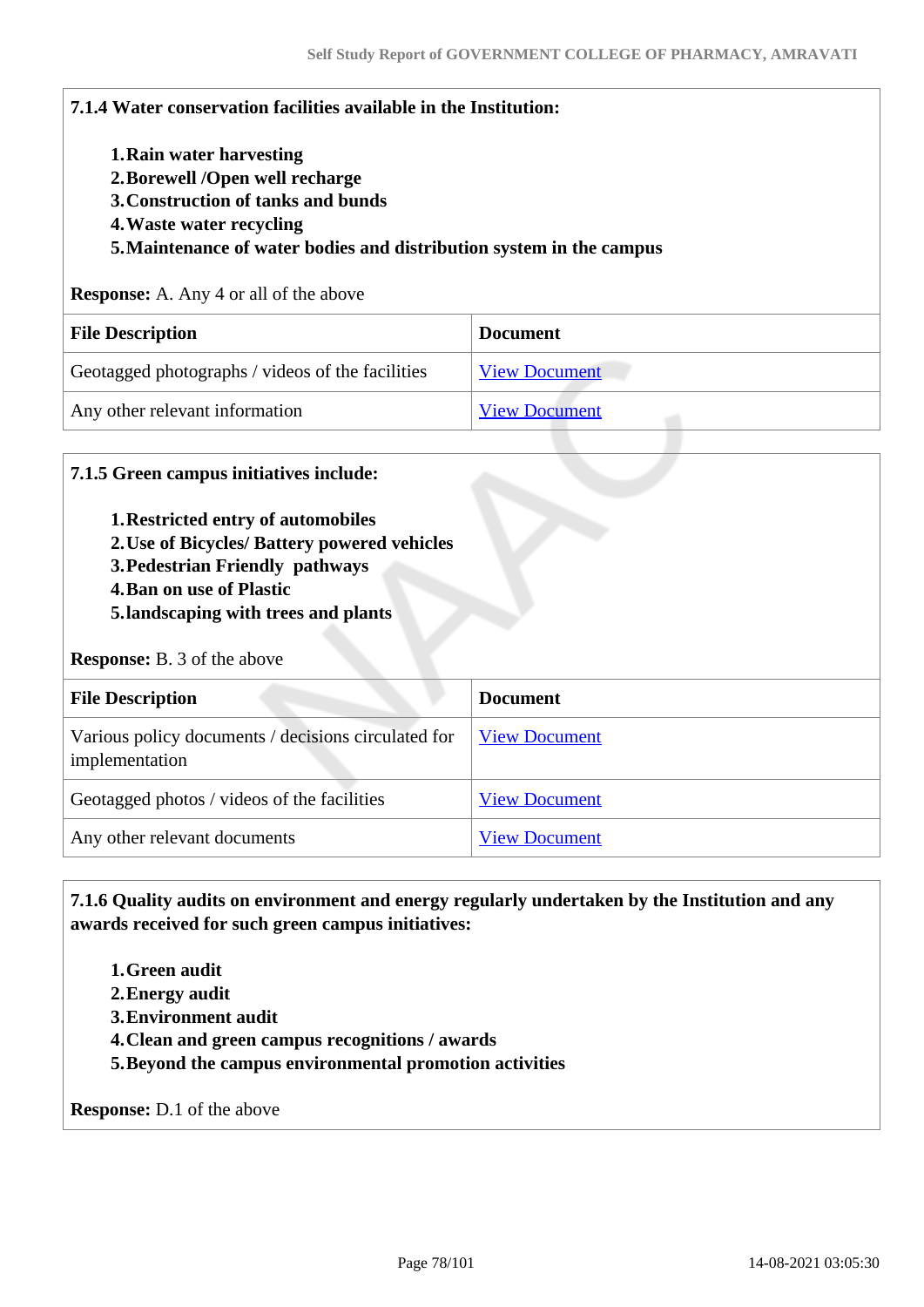| <b>File Description</b>                                                      | <b>Document</b>      |
|------------------------------------------------------------------------------|----------------------|
| Reports on environment and energy audits<br>submitted by the auditing agency | <b>View Document</b> |
| Certification by the auditing agency                                         | <b>View Document</b> |
| Certificates of the awards received                                          | <b>View Document</b> |
| Any other relevant information                                               | <b>View Document</b> |

#### **7.1.7 The Institution has disabled-friendly, barrier free environment**

- **1.Built environment with ramps/lifts for easy access to classrooms.**
- **2.Disabled-friendly washrooms**
- **3.Signage including tactile path, lights, display boards and signposts**
- **4.Assistive technology and facilities for persons with disabilities ( Divyangjan) accessible website, screen-reading software, mechanized equipment**
- **5.Provision for enquiry and information : Human assistance, reader, scribe, soft copies of reading material, screen reading**

**Response:** B. 3 of the above

| <b>File Description</b>                                                     | <b>Document</b>      |
|-----------------------------------------------------------------------------|----------------------|
| Policy documents and information brochures on the<br>support to be provided | <b>View Document</b> |
| Geotagged photographs / videos of the facilities                            | <b>View Document</b> |
| Any other relevant information                                              | <b>View Document</b> |

 **7.1.8 Describe the Institutional efforts/initiatives in providing an inclusive environment i.e., tolerance and harmony towards cultural, regional, linguistic, communal socioeconomic and other diversities (within 500 words).**

#### **Response:**

Government College of Pharmacy, Amravati is highly dedicated to promote a cultural, regional, linguistic, communal socio-economic harmony amongst students, faculty, staff as well public. The institutional efforts in providing an inclusive environment can be summarized as,

#### **SC/ST/OBC/Minority Cell and Scholarships**

SC/ST/OBC/Minority cell are working and active to ensure to look after the overall developments of the students which includes the scholarships, assistance, resource availability, hostel accommodations etc. The assistance and guidance on the Government financial assistance through different schemes as well as NGO assistance is given to the students through these cells.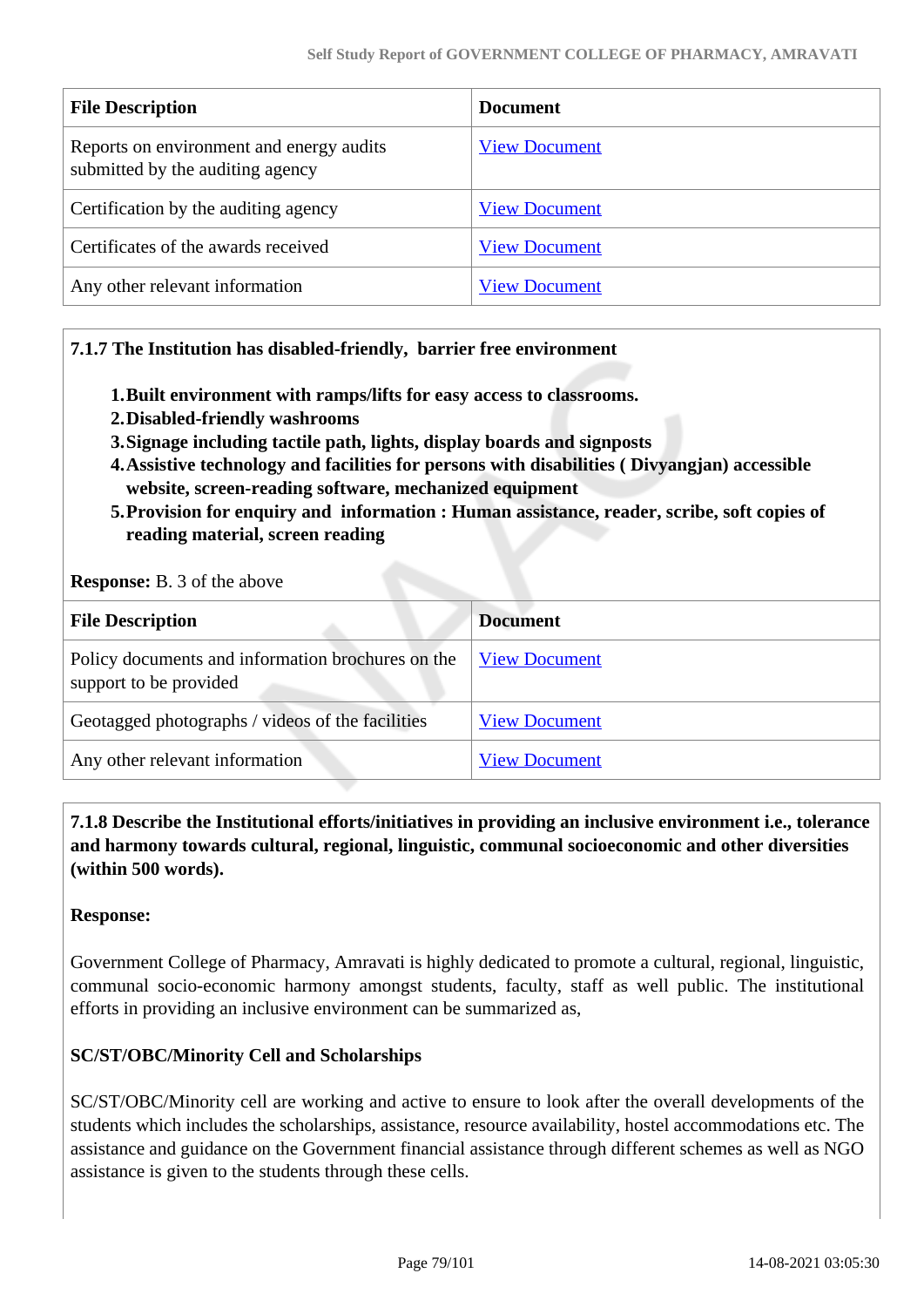### **Tree Plantation**

Institute promotes and contributes in the trees plantation wherein student actively participated in tree plantation program. In the campus, various medicinal and non medicinal saplings are planted by the students through which students are made about current issues of global warming and importance of trees for ecosystem. Responsibility for maintenance is ensured by the students.

#### **Swachchha Bharat Abhiyan**

Students and faculty members actively participate in Swachchha Bahrat Abhiyan campaign in order to fulfill the dream of father of nation. Cleaning activities of campus premises, class rooms, laboratory, and administrative office were undertaken with a pledge to make and keep campus clean

#### **AIDS Day**

With a purpose to raise awareness on HIV AIDS among the people, the students of the institute in association of District General Hospital, SGB Amravati University participate in the rally with banners, pamphlets, slogan, street play activity etc.

#### **Women Empowerment Workshop/NSS national Camp**

The issues like gender equality, sexual harassment, social violence, self defense are discussed during the workshop on Women empowerment. Women social, political and cultural achievements from past and present were highlighted to motivate the students. NSS unit of the Institute actively participate in gram swachhta abhiyan, tree plantation, construction of toilet, rallies for voter awareness, beti bachaav, smoking and its adverse effect to spread the health awareness.

#### **Road Safety Rally**

To bring about awareness changes in traffic rules and to make the roads safer, students of the institute participate in road safety rallies.

#### **Organ Donation Rally**

Organ donation rally was organized in association with District general hospital, Amravati with the participants marching through main thorough fares carrying placards and banners with slogans underlining the importance of donating organs.

#### **Health Checkup Camp**

Health Check Up, Blood Donation, blood group detection, Blood pressure, Sickle cell anemia detection camp/community activities were organized by the students of Government College of Pharmacy, Amravati. NSS unit, student council regularly organizes blood donation camp at institute to sensitize the students on their contribution in the life of other.

#### **World Pharmacist Day (Health Awareness Workshop)**

Health Awareness workshop on the occasion of World Pharmacist Day are organized in association with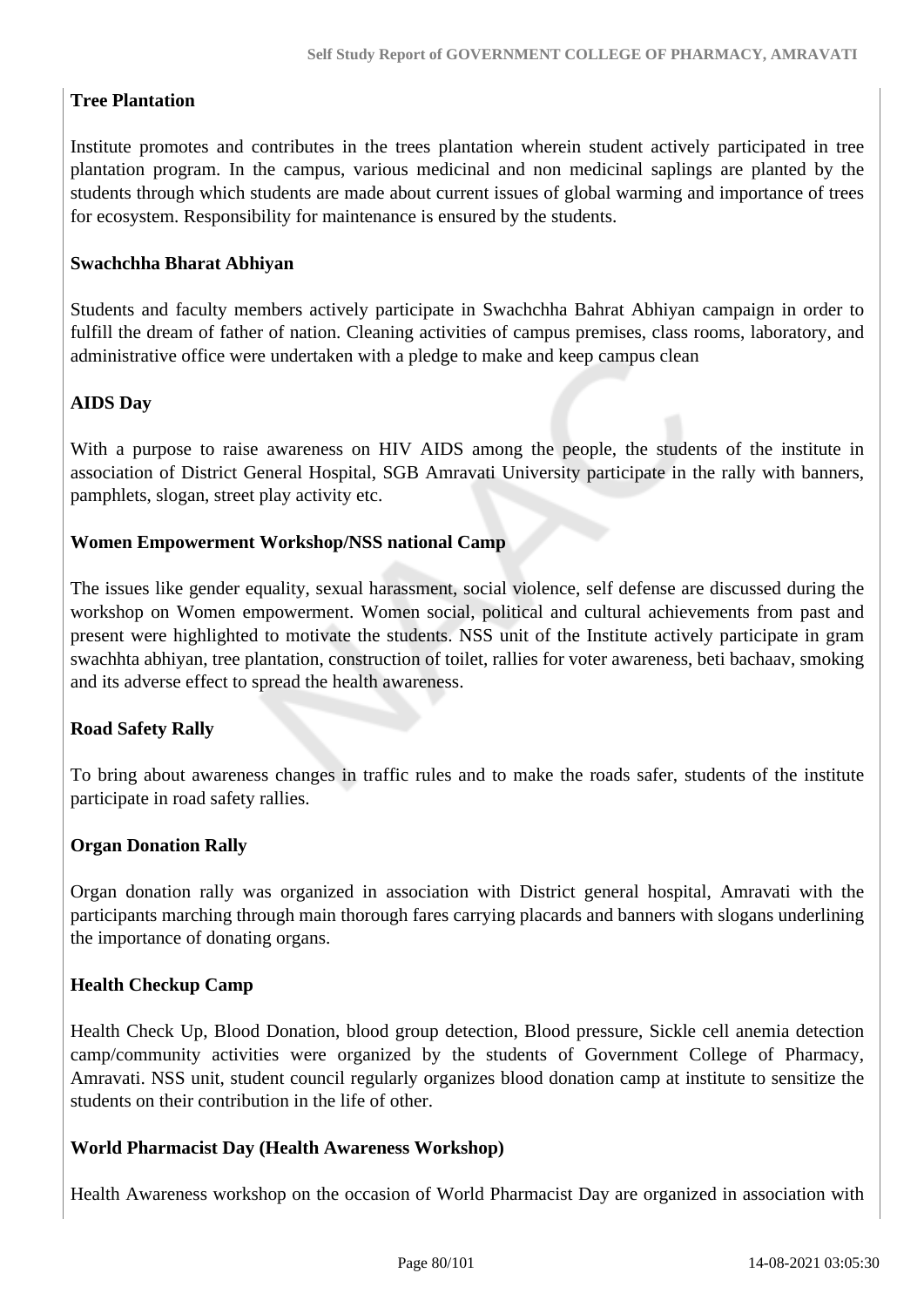Amravati District Women Pharmacist to emphasize treatment adherence for Tuberculosis.

### **Medicinal Plant Exhibition**

Medicinal plant exhibition in collaboration of District retired forest officer organization; Amravati is a routine practice to inculcate the knowledge and spread awareness about medicinal and health importance of the surrounding vegetative habitat amongst local population.

| <b>File Description</b>                                                                                                                         | <b>Document</b>      |
|-------------------------------------------------------------------------------------------------------------------------------------------------|----------------------|
| Link for supporting documents on the information<br>provided (as reflected in the administrative and<br>academic activities of the Institution) | <b>View Document</b> |
| Link for any other relevant information                                                                                                         | <b>View Document</b> |

#### **7.1.9 Sensitization of students and employees of the Institution to the constitutional obligations: values, rights, duties and responsibilities of citizens (within 500 words).**

#### **Response:**

#### **Constitution day**

Constitution Day is celebrated on 26th November every year. The programme initiates with Preamble reading of the constitution followed by lectures on the sensitization of students on responsibility towards the constitutional values, rights, duties and responsibilities of citizens. Students are encouraged to participate in activities like essay competition on the related themes. viz. 'Economic Thoughts of Dr. B. R. Ambedkar'.

#### **Legal and Ethical Aspects of Pharmacy Profession**

The curriculum of B. Pharmacy, Pharm D, includes a course entitled Pharmaceutical jurisprudence or forensic Pharmacy to teach or sensitize the students on the professional code of ethics, their duties and responsibilities as a professional while delivering their duties to the society. Students are inculcated with the professional and human values, pharmaceutical code of ethic, legal aspects of pharmacy practice as well as act and rules related to the drugs, medicine and healthcare practice.

#### **Responsibilities and Ethics in Research**

Postgraduate students have the Research methodology subject as a part of curriculum with the objective to acquaint with the ethics in research in connection with their contribution society. Environmental science constitutes the part of curricular teaching and evaluation to sensitize the students on the preservation the ecosystem and environment. Students are also sensitized to adapt green practices, conservation of natural resources, alternative source of energy and renewable energy.

#### **Celebration of National Days**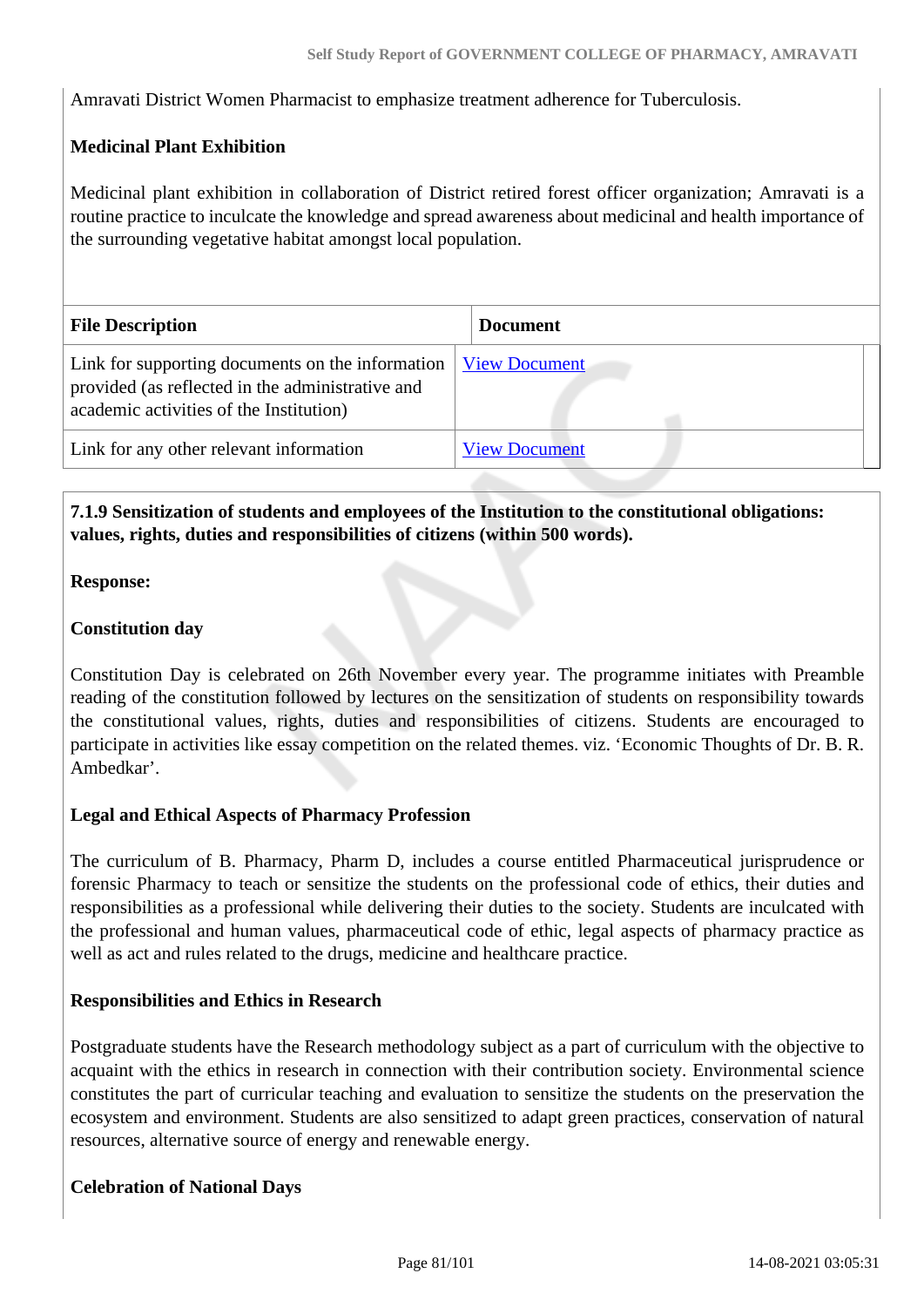Every year Institute celebrates Republic Day, Maharashtra Day and Independence day on January 26, May 01 and August 15 respectively. The celebration is attended by Students, Teaching and Non-teaching Staff, Invitees, guests and any attendees. Flag hosting with National anthem and oath of national integrity followed by distribution of sweets is the regular decorum of the programme.

#### **Blood Donation**

Every year institute organizes blood donation camp in association with District Civil District General Hospital and/or Rotary Club. The students are sensitized on the importance of the activity and are encouraged to participate in saving the life of citizens of India.

#### **Road Safety Rally/Pharmacist day rally**

The students are encouraged to participate in the activities of spreading the awareness among citizens on social issues like road safety. To create the awareness about ole of pharmacist in the healthcare the students also participates in the themed Pharmacist day (September 25) rally every year.

#### **Cleanliness/Plantation drive**

Students consistently and regularly participate in the cleaning activities on the several occasions including Mahatma Gandhi Jayanti on October 02, every year. Moreover, students are encouraged for active participation in the plantation.

#### **Induction of the students on values, rights, duties and responsibilities**

Students are made aware about the code of ethics, human values, rights, duties and responsibilities as a citizen of India during induction as well as other programmes throughout year.

#### **Leprosy awareness/Leprosy detection and health check up cap for Societal involvement**

Students voluntarily participate in national health programme implementation in association with Government and Non-government organization. Earlier students have extended their services in Leprosy detection and awareness campaign and by participating in health check up camp and handle the dispensing and counseling counter.

| <b>File Description</b>                                                                                            | <b>Document</b>      |
|--------------------------------------------------------------------------------------------------------------------|----------------------|
| Link for details of activities that inculcate values<br>necessary to render students in to responsible<br>citizens | <b>View Document</b> |
| Link for any other relevant information                                                                            | <b>View Document</b> |

 **7.1.10 The Institution has a prescribed code of conduct for students, teachers, administrators and other staff and conducts periodic programmes in this regard.**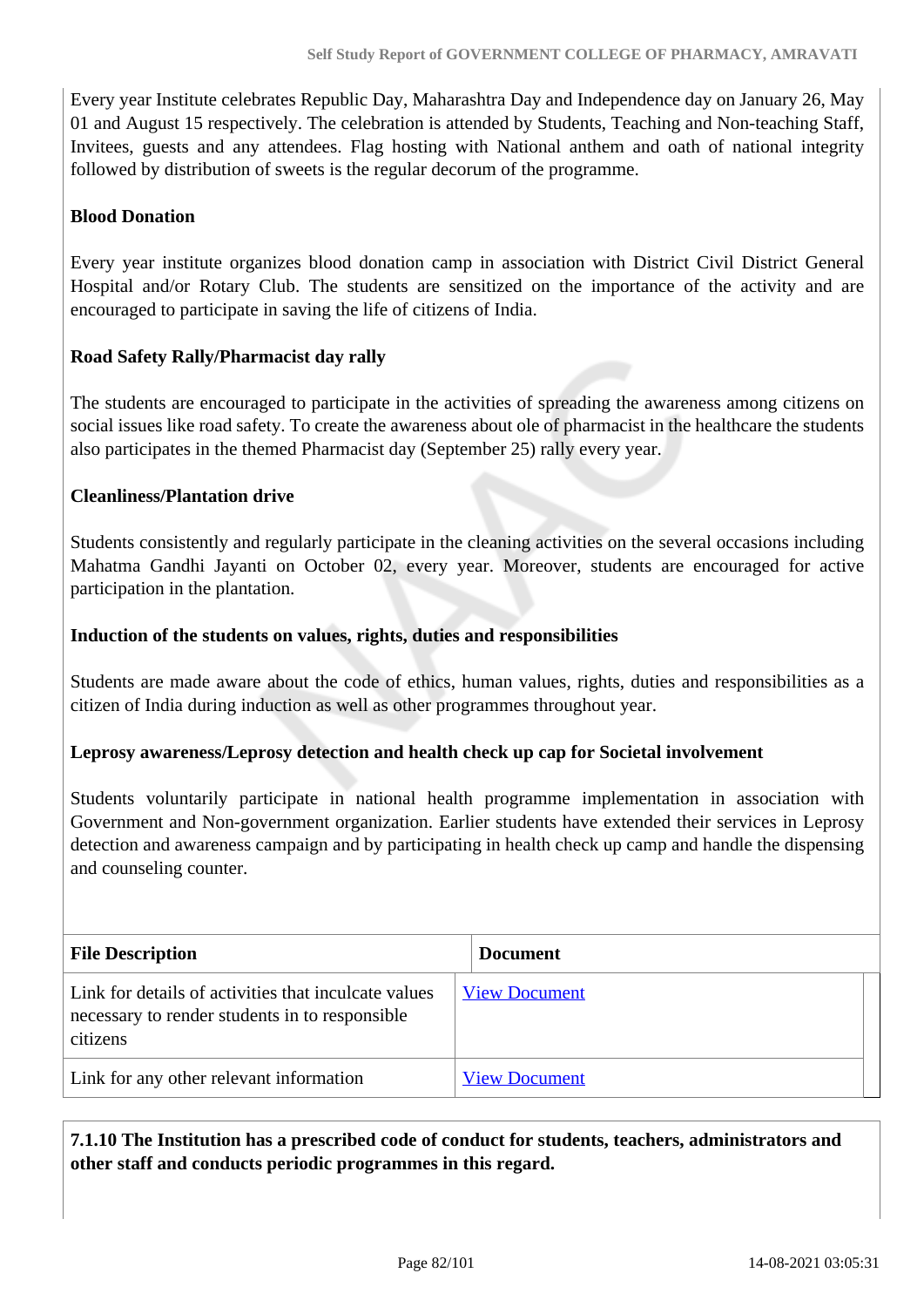- **1.The Code of Conduct is displayed on the website**
- **2.There is a committee to monitor adherence to the Code of Conduct**
- **3.Institution organizes professional ethics programmes for students, teachers, administrators and other staff**
- **4.Annual awareness programmes on Code of Conduct are organized**

#### **Response:** B. 3 of the above

| <b>File Description</b>                                                                                                                                                                   | <b>Document</b>      |
|-------------------------------------------------------------------------------------------------------------------------------------------------------------------------------------------|----------------------|
| Details of the monitoring committee composition<br>and minutes of the committee meeting number of<br>programmes organized reports on the various<br>programs etc in support of the claims | <b>View Document</b> |
| Code of ethics policy document                                                                                                                                                            | <b>View Document</b> |
| Any other relevant information                                                                                                                                                            | <b>View Document</b> |

#### **7.1.11 Institution celebrates / organizes national and international commemorative days, events and festivals (within 500 words).**

#### **Response:**

#### **Republic day; Maharashtra Din/Labour Day; Independence Day**

These constitutional days are celebrated in the institute in the presence of students, faculties, staff and other representative members in the institute on 26 January, May 01 and August 15 with flag hosting and distribution of sweets.

#### **Yoga Day**

For signifying yoga for stress management, improvement of concentration, enhancement of power and memory, balance of physical and mental harmony, working efficiency etc., different yoga exercise like Pranayam, Surya Namaskar, Sukhasana, Padmasan are demonstrated on this occasion.

#### **AIDS Day**

With a purpose to raise awareness on HIV AIDS among the people, the students of the institute in association of District General Hospital, SGB Amravati University participate in the rally with banners, pamphlets, slogan, street play activity etc.

#### **Sant Gadgebaba Birth Anniversary**

Students have participated in a week lecture series under the flagship of SGB Amravati University and Sant Gadgebaba Smarak Samiti, Amravati.

#### **Shiv Shahi Mahosthav**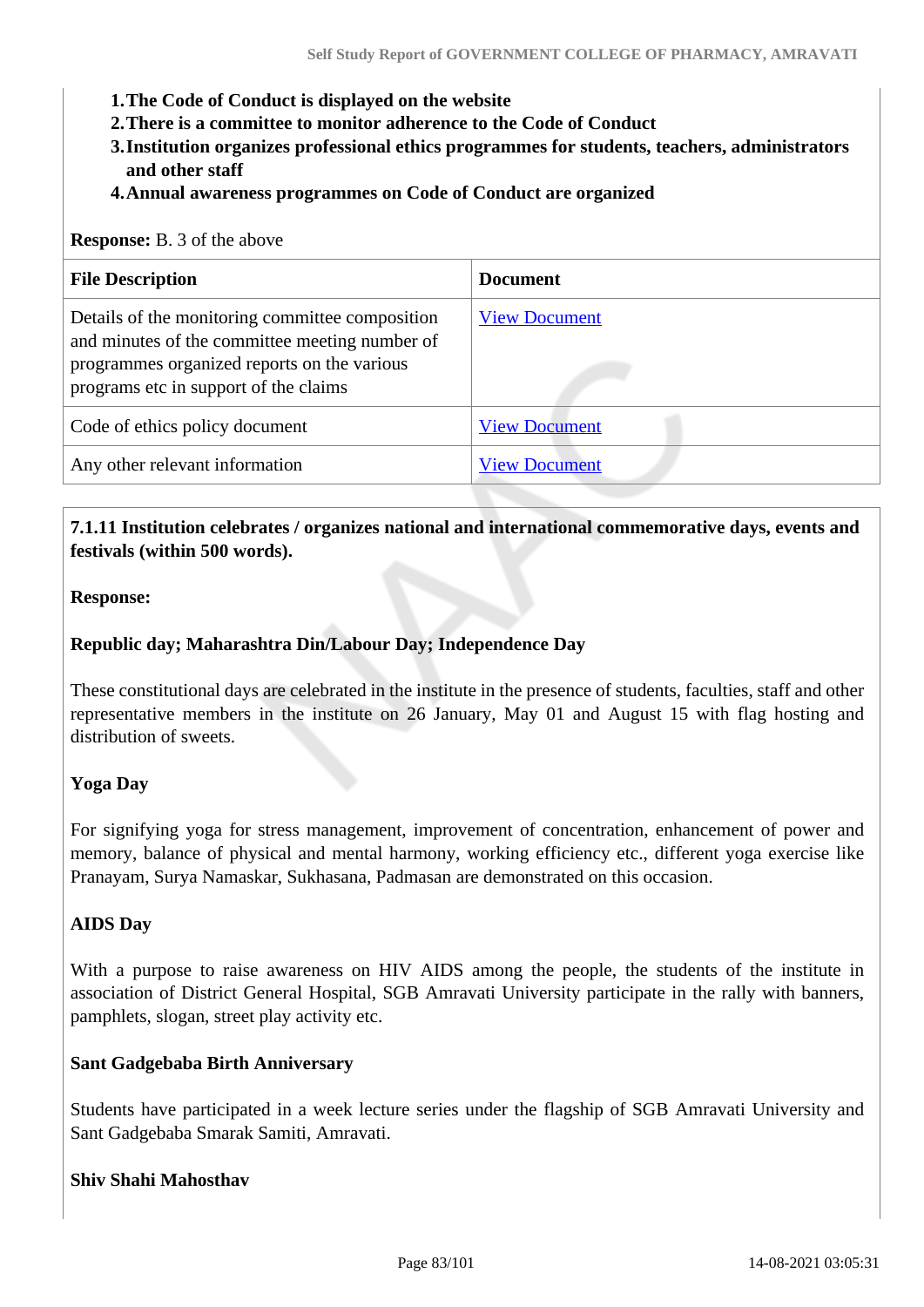Students from the institute participate and interact with different speakers from various sector in workshop like 'Role of today's youth for developing India" organized by SGB Amravati university.

#### **Marathi Bhasha Gaurav Din**

Marathi Bhasha Gaurav Din is celebrated on the eve of birth anniversary of Marathi poet and writer icon late Kusumagraj. Assay writing competitions, use of Unicode on their social media to facilitate discussion in Marathi, mass rally are organized on this occasion.

#### **World Pharmacist Day (Health Awareness Workshop)**

Government College of Pharmacy and Amravati District Women Pharmacist jointly conducted one day workshop on Health Awareness on the occasion of World Pharmacist Day in institute. The speakers at the event emphasized note on improving treatment adherence for Tuberculosis.

#### **Women's Day**

Women social, political and cultural achievements from past and present were highlighted to motivate the students. Issues like gender equality, sexual assaults were covered during interaction.

#### **Dr. Babasaheb Ambedkar Birth Anniversary**

On the occasion of 125th Birth Anniversary of Dr. B. R. Ambedkar, the programme was conducted by paying homage to Dr. B. R. Ambedkar and a talk on "Constitution of India: Preamble and its Philosophy" was delivered.

#### **Constitution Day**

Constitution day is celebrated on 26th November 2016 by preamble reading and assay competition on the theme "Economic Thoughts of Dr. B. R. Ambedkar".

#### **Harmony Day Celebration**

Tribute was given to freedom fighters and national heroes on their birthday and death anniversaries. Beginning with Savitribai Phule's birth anniversary, the list includes, among others, B R Ambedkar, Jyotiba Phule, Subhas Chandra Bose, Mahatma Gandhi, Dindayal Upadhyay, Bal Gangadhar Tilak, Vallabhbhai Patel and Jawaharlal Nehru and ends with Constitution Day. Sadbhavna Day was celebrated.

#### **Teachers Day**

Teachers' day was celebrated on 5th September by the students. Fresher's Day is also organized for new comers by students of B.Pharm, M.Pharm and Pharm.D. In Fresher's Party, students are made aware about ragging, code of ethics, activities, exams, course, credit system etc. and its issues. Students are insisted to strictly follow anti-ragging law and orders in college premises as well as in hostels or rooms.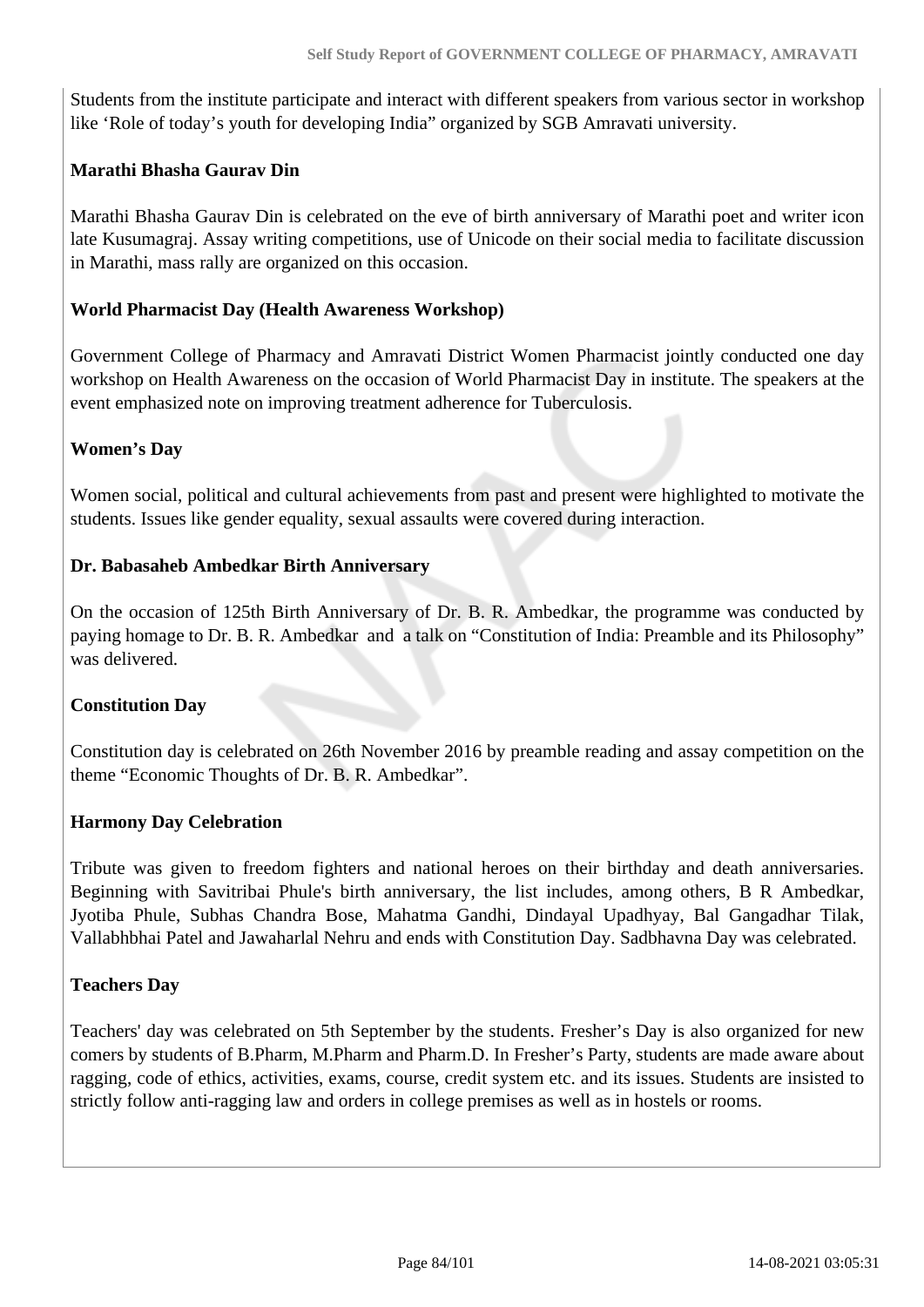| <b>File Description</b>                                                                        | <b>Document</b>      |
|------------------------------------------------------------------------------------------------|----------------------|
| Link for Geotagged photographs of some of the<br>events                                        | <b>View Document</b> |
| Link for any other relevant information                                                        | <b>View Document</b> |
| Link for Annual report of the celebrations and<br>commemorative events for the last five years | <b>View Document</b> |

## **7.2 Best Practices**

 **7.2.1 Describe two best practices successfully implemented by the Institution as per NAAC format provided in the Manual.**

**Response:** 

1. **Title of the Practice -** Germinating competence.

#### 2. **Objectives of the Practice-**

- To motivate students to undertake higher studies by ensuring success in competitive exams
- To adopt the process for in-house preparation for competitive examination
- To involve the individual learning methods of preparation and practice student centric methods learning
- To conduct preparative drills for better management of examination related stress
- To inculcate the culture of competitiveness and enhance the enrollment of the students for competitive exams
- To help the students to achieve future goals and plans related to higher studies

#### 3. **The Context**

Although the good teaching learning methods to enhance the technical knowledge are adopted, the enrollment of the students for higher studies in reputed institute is based on the GPAT or GATE or other entrance examinations. Students appearing for university examination mainly prepare themselves for subjective content and therefore the rate of success in the competitive examination based on objective learning is relatively low without any coaching or extra classes. Most of the students are from the families with low annual income and therefore present their inability to accommodate the expenditure. Success in the competitive exam earns the berth for higher studies in institute of repute alongwith fellowship to meet the expenses. Coaching available outside the campus may not be sufficient or monetarily out of the reach of most of the students.

Hence, Institute has designed and adopted the practice of in-house extra classes for objective based learning for development of the students with the objective to provide guidance to undergraduate students to increase the enrollment of students for competitive examination for the students aiming for higher education or job. Faculty available at the institute is highly qualified and able to contribute to the effective objective learning and training of interested students. Additionally, mock test conducted during practice session help to reduce the examination phobia and manage examination stress.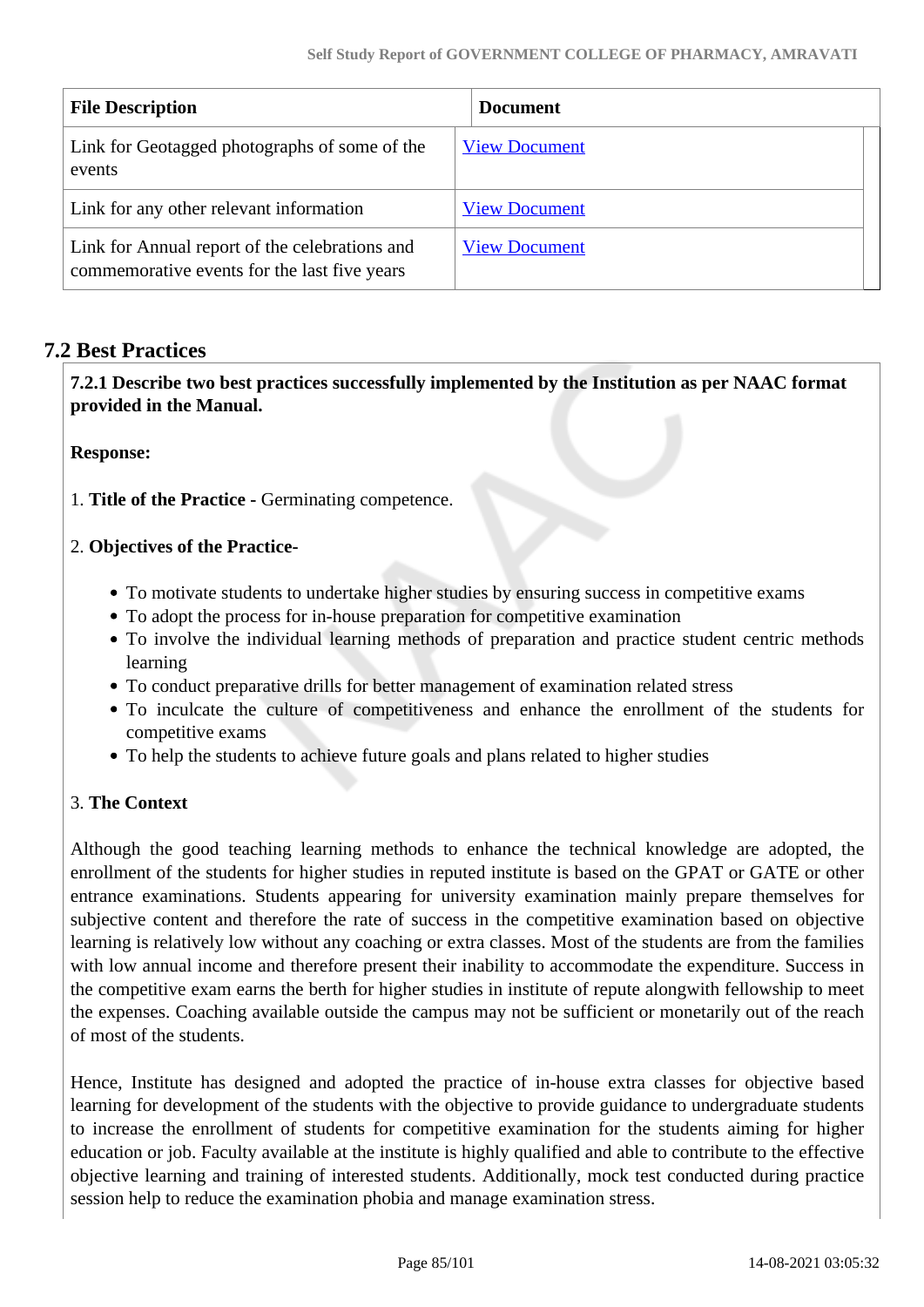# 4. **The Practice**

- Most of the students admitted to undergraduate courses are from rural area with inadequate access to the information. Importantly, the career options considering the individual capability and interest are not well workout or counseled. The mentoring system available at the institute along with the interactive sessions conducted helps the students for SWOT analysis and to know the career or placement options.
- Students who have made the mind and intended to go for higher studies are enrolled for the extra coaching classes conducted at institute free of any charge.
- Classroom teaching or tutorial sessions are conducted for the students. Depending on the student demands on an average 23-29 sessions or lectures are conducted.
- Some lectures are conducted by the outsider faculty from ANA willing to work or collaborate voluntarily. Allumni who wants to engage sessions on the guidance on competitive exams are also the part of this initiative.
- Students are guided for the applications process to competitive exams like GPAT/GATE.
- Mock test are conducted to rehearse the students for examination and to identify the area for improvement
- Interactive feedback is taken post result.

#### 5. **Evidence of Success**

- The enrollment of the students opting for higher education through competitive examination has increased.
- Number of student opting and appearing for the competitive examination other than GPAT or GATE is also scaling up.
- The enrollment for higher studies is observed not only for traditional pharmacy or technology post graduations but also in stream such as paint and surface technology, perfumery, colors and dyes.
- Ranks secured by the students in competitive exams is satisfactory e.g. GPAT-2019: AIR-260 (Nilesh Bajad); GPAT-2018: AIR-249 (Mangalsingh Rathod); GPAT-2017: AIR-116 (Kshirsagar Bhavesh), AIR–157 (Khedkar Manish); GPAT-2016: AIR-137 (Lingayat Deshbhushan), AIR-158 (Ingale Ketan); AIR-123 (Kokate Mahesh).
- All the qualified students are persuing higher studies with stipend from national institutes as well as state universities and reputed colleges affiliated to universities.

#### 6. **Problems Encountered and Resources Required**

- Most of the students are from provincial background and hence hesitate to explore metro cities where the premiere education institutes are located
- Many students belong to financially weaker section and many of them are first generation learners in professional education, hence needs confidence building and shift in approach and attitude for succeeding in competitive examinations for higher studies
- Students being from rural and low educational status family, are poor in oral English communication.
- Online or mobile based applications for mock test or resource material will be useful for more effective and outcome oriented implementations to overcome these weaknesses.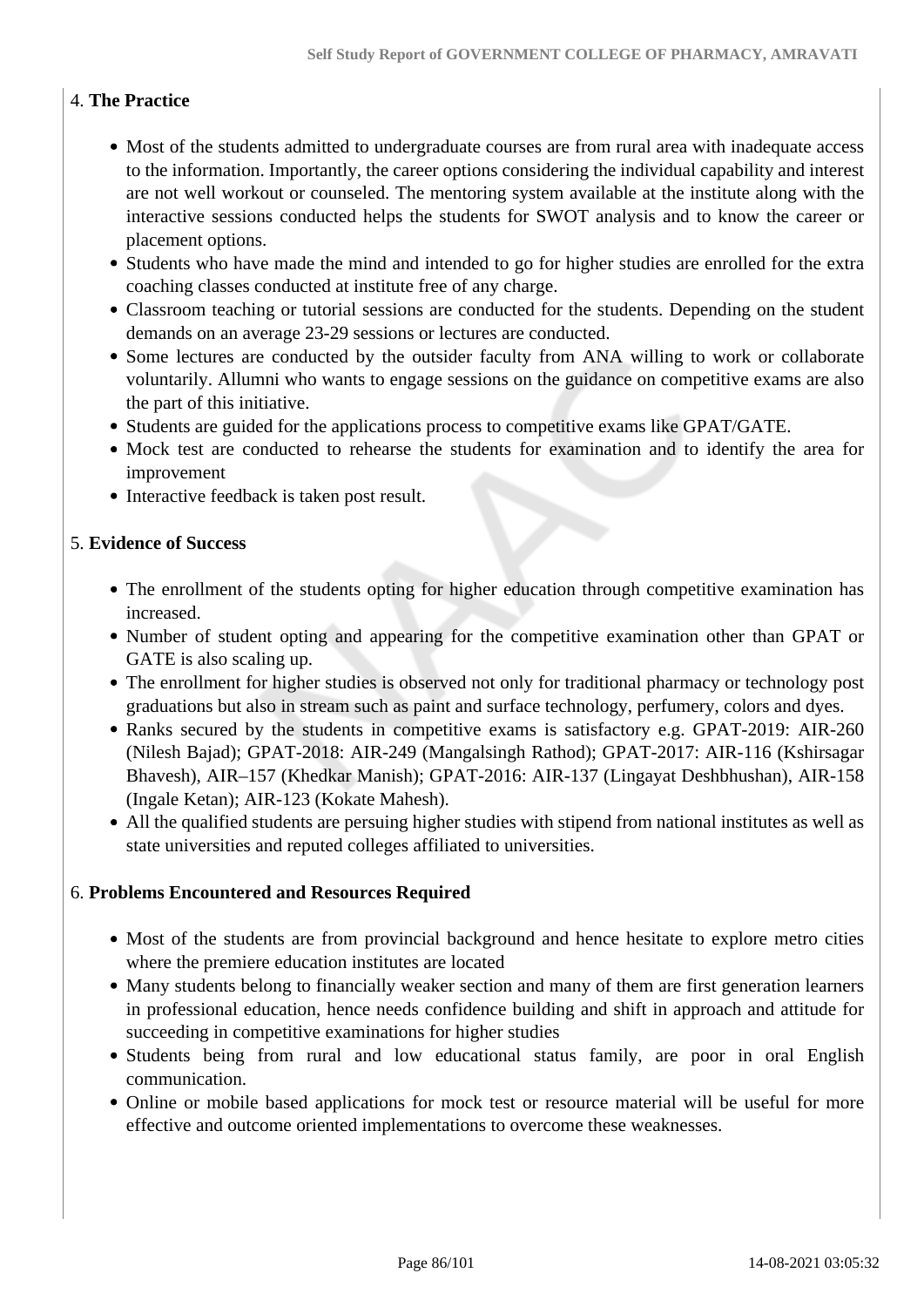#### **Best Practice 2**

1. **Title of the Practice –** Environmental, societal and community, responsibility and consciousness.

#### 2. **Objectives of the Practice-**

- The main objective of this practice is to sensitize the students on their responsibility toward community and society as health care professionals
- Students are made to understand importance of environment in the societal health and to imbibe the conscious on environment
- To promote participation of the students in different programmes related to community health, societal responsibilities and environmental conscious.
- To involve students into the activities to promote the realization of societal issues to attract their attention for their role in the society
- To equip students with human values and transform them into responsible citizen of India.
- Provide exposure and acquaint students on latest developments contributing to the skill development which helps in improving possibilities for employment.

#### 3. **The Context**

 Apart from the technical knowledge acquired with typical classroom and laboratories, we believe that strong will and potent force that drives ones career is the sensitive and conscious understanding of the basic objectives of education for the service to society. Education, in the current context, has to be indulging values and sensitize for the social responsibilities and duties. Therefore, to understand the importance, responsibility and their necessity as healthcare professional and as individual citizen students needs to participate and work community health to learn and handle the actual practice of pharma professionals. Epidemiological status of different diseases in the society could substantiate the activities related to control, irradicate, prevent the disease and may promote the innovation for the same. A professional should be touched and driven by understanding the substantial role of environment on the health. Tree plantation and cleaning activities need participation by students to make them understand the importance of environmental maintenance and energy use and conservation in the societal health.

### 4. **The Practice**

- Institute allows and promotes the involvement of the students to collect the data on epidemiological status of the community.
- Students are involved in the national programs to make aware the people about health, environmental and societal issues.
- Students partake in the dialogues among community components in organized manner.
- Students are involved in the work in an organized and active way towards a social goal to spread the knowledge of schemes, measures and solution available with the authorities among affected people.
- Students encouraged for their involvement in collaborations with government, non-government and NGO on community problems to inculcate the team spirit.
- Students offer general and personal assistance to the hospital outpatient and inpatient services
- Student engagement with physicians on ward rounds to undertake clinical case studies.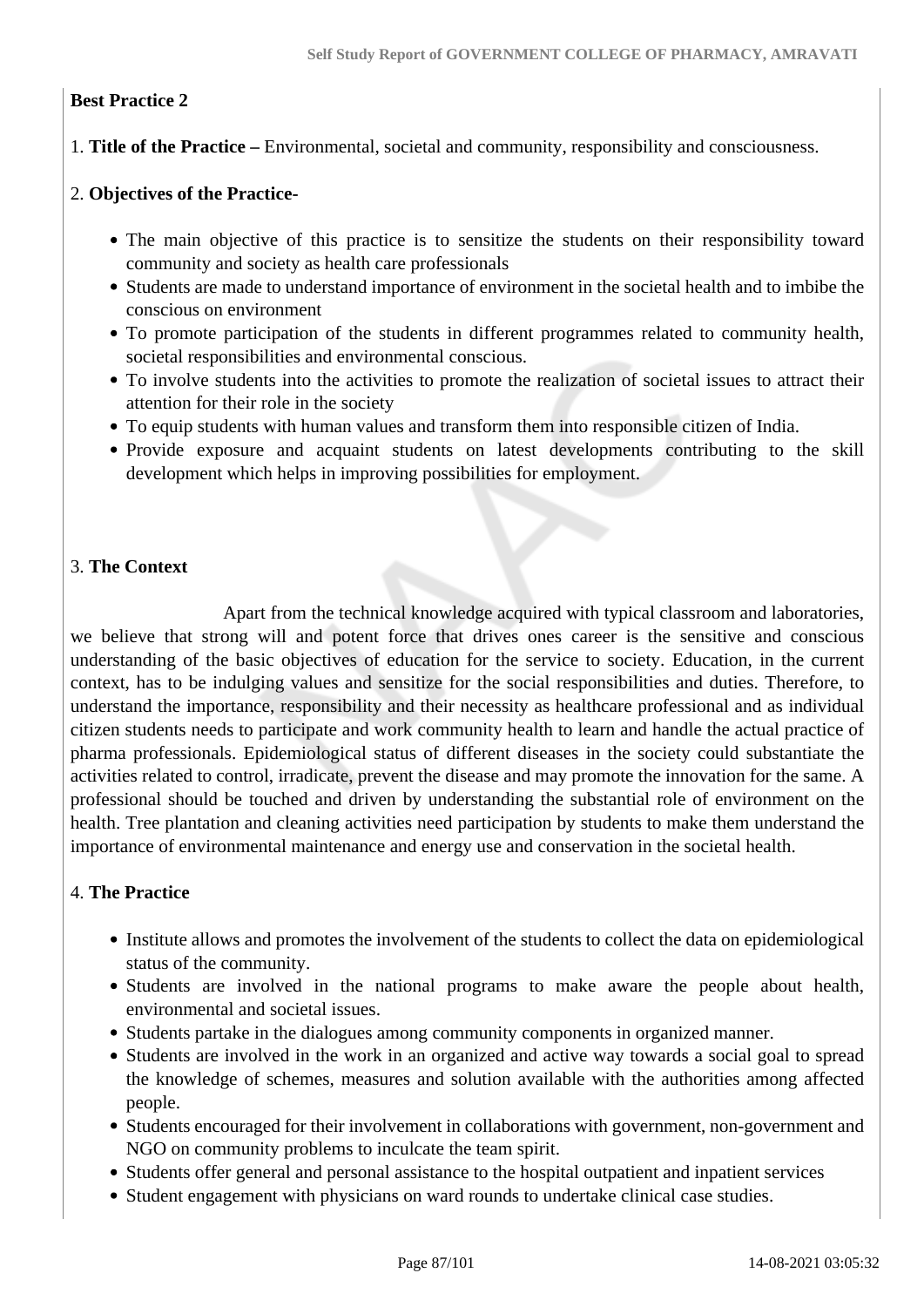Active participation by the students in on campus plantation and cleanliness initiative.

#### 5. **Evidence of Success**

 All the students have participated in several programs which helped in developing a sense of responsibility toward community, societal and environmental issues as well as consciousness on their role in the society as a responsible citizen. Recognition and appreciation received for contribution as well as inspirational interaction with the personalities during the participation of the programs encourages the students to maintain high motivation.

#### **Community engagements:**

- Students have conducted the survey for the detection thalassemia and leprosy in Amravati district under National Health Programme
- Malnutrition survey and nutritional status of mother and children was conducted by the students
- Students have conducted the health check up camp
- Clinical case studies, ward wounds, dispensing practices, patient counseling, drug information centre, outpatient and inpatient services, blood donation under urgency delivering the responsibilities for society

#### **Societal Responsibilities:**

Students participated in Unnat Bharat Abhiyan, road safety campaign, tree plantation, blood donation, Beti Bachao, NSS and other programmes

#### **Environmental Consciousness:**

Student contribution in tree plantation, plastic free campus, Swachha Bharat Abhiyan, save water, irrigational promotion has received the appreciation from the stakeholders. Further to add institute demonstrates environmental consciousness through solar passive building, green and environment friendly campus and saves energy thereby generates the energy.

#### 6. **Problems Encountered and Resources Required**

- Students face to communicate in local language during the community engagements
- Poor facility in the remote region or low level of health facilities makes Rural Health care as biggest challenge responsible for high mortality
- Low educational level makes the society vulnerable to misbeliefs and antisocial practices like addiction

Acceptance of Pharma professional as an active community health professional is not much welcomed by other health professional as well as society.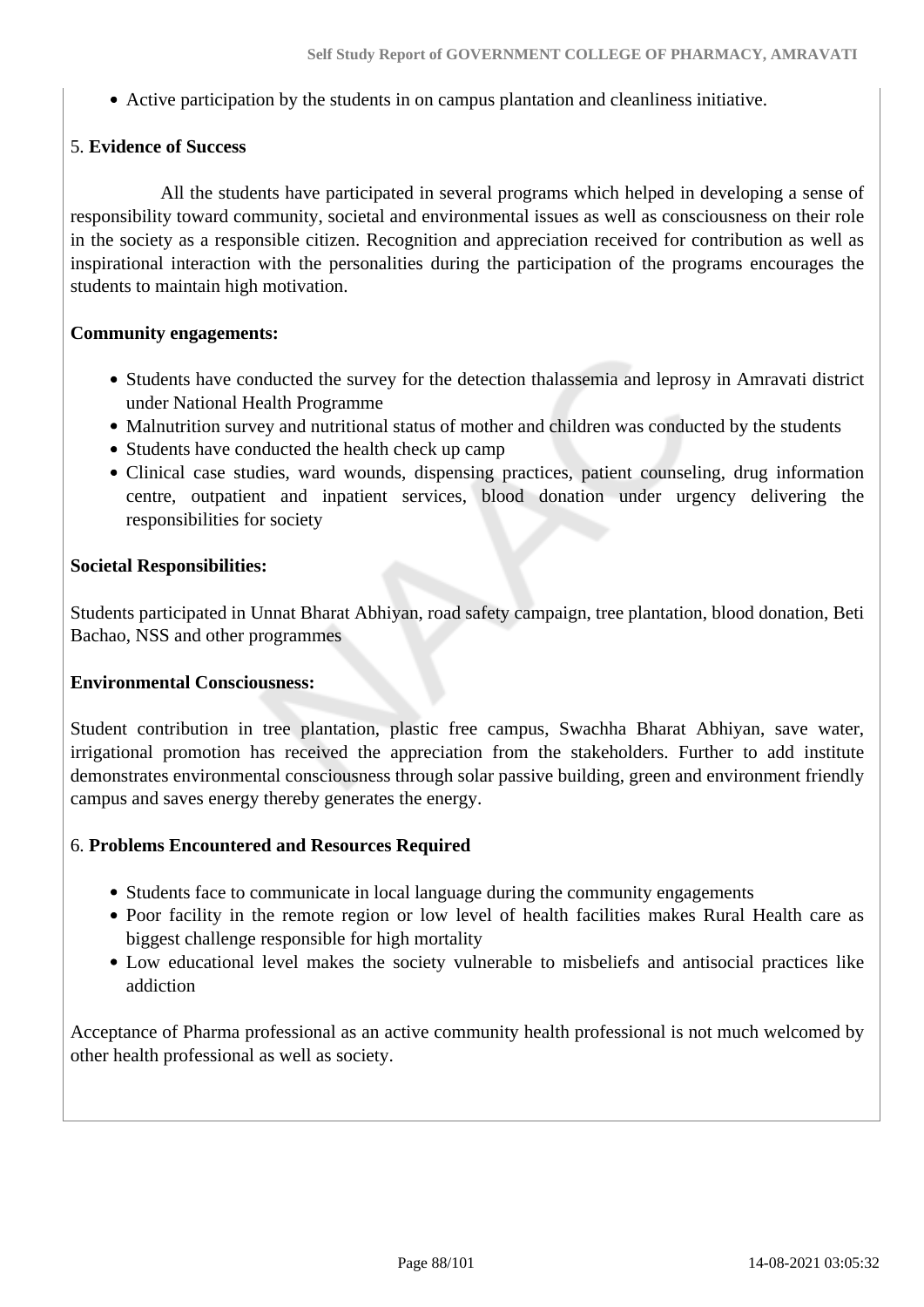| <b>File Description</b>                                  | <b>Document</b>      |
|----------------------------------------------------------|----------------------|
| Link for Best practices in the Institutional web<br>site | <b>View Document</b> |
| Link for any other relevant information                  | <b>View Document</b> |

# **7.3 Institutional Distinctiveness**

 **7.3.1 Portray the performance of the Institution in one area distinctive to its priority and thrust within 1000 words**

#### **Response:**

Government College of Pharmacy, Amravati envisions the journey of the institute towards the development of technical excellence among the students to make them globally competent pharmacists. Institute provides conducive environment to facilitate the educational and technical excellence among students and provide environment inculcate the human and professional values.

Modes, methods, concepts and contents of classroom behavior is changing, which made the teachers to adapt the novel tools of teaching methodology involving computer assisted learning tools. Web and mobile based application for practice test of GPAT/other pharmacy based competitive examinations. This will make the students to prepare for examination effectively making most of the use of time. Experiment and research methodologies involving the use of sophisticated instrument and softwares help to cope up with technical advancement in the industry and gain the excellence amongst students.

Pharm. D. students are allowed to conduct and participate in epidemiological surveys, disease detection programs, community services, drug information, inpatient and outpatient services, patient counseling, case studies and ward round to develops the excellence in clinical practices. Students engage ward round under the guidance supervision of preceptors and provide the clinical pharmacy services to the allotted wards. Pharm D course completion needs Internship or residency training including postings in specialty units for a period of one year during sixth year of Course tenure. To impart the knowledge about the handling of the modern technologies hands on training programs are conducted to learn the skills beyond syllabus. To promote and germinate the idea about entrepreneurship, the entrepreneurship awareness, scenario, potential and opportunities are made understood by the students through workshops.

Apart from the classroom interactions, lectures of technical and professional experts from academic organizations and industries are organized. Students are encouraged for project work, industrial internships, and oral or poster presentations in the seminars, symposiums, workshops or conferences to interact with the technical experts. In addition to the rich collection of books with library, access to ejournals make learning process more effective.

Students have participated in the AVISHKAR (University and Interuniversity level research competition). Research fellows appointed on the funded project as well as increase in the number of students working on industrial projects are useful in creating and nurturing the students to make them technically competent enough to raise up to societal expectations. The research projects from DST-SERB, AICTE, RGSTC, DST-FIST once implemented through the administrative process will further augment the facilities available for gaining the technical expertise.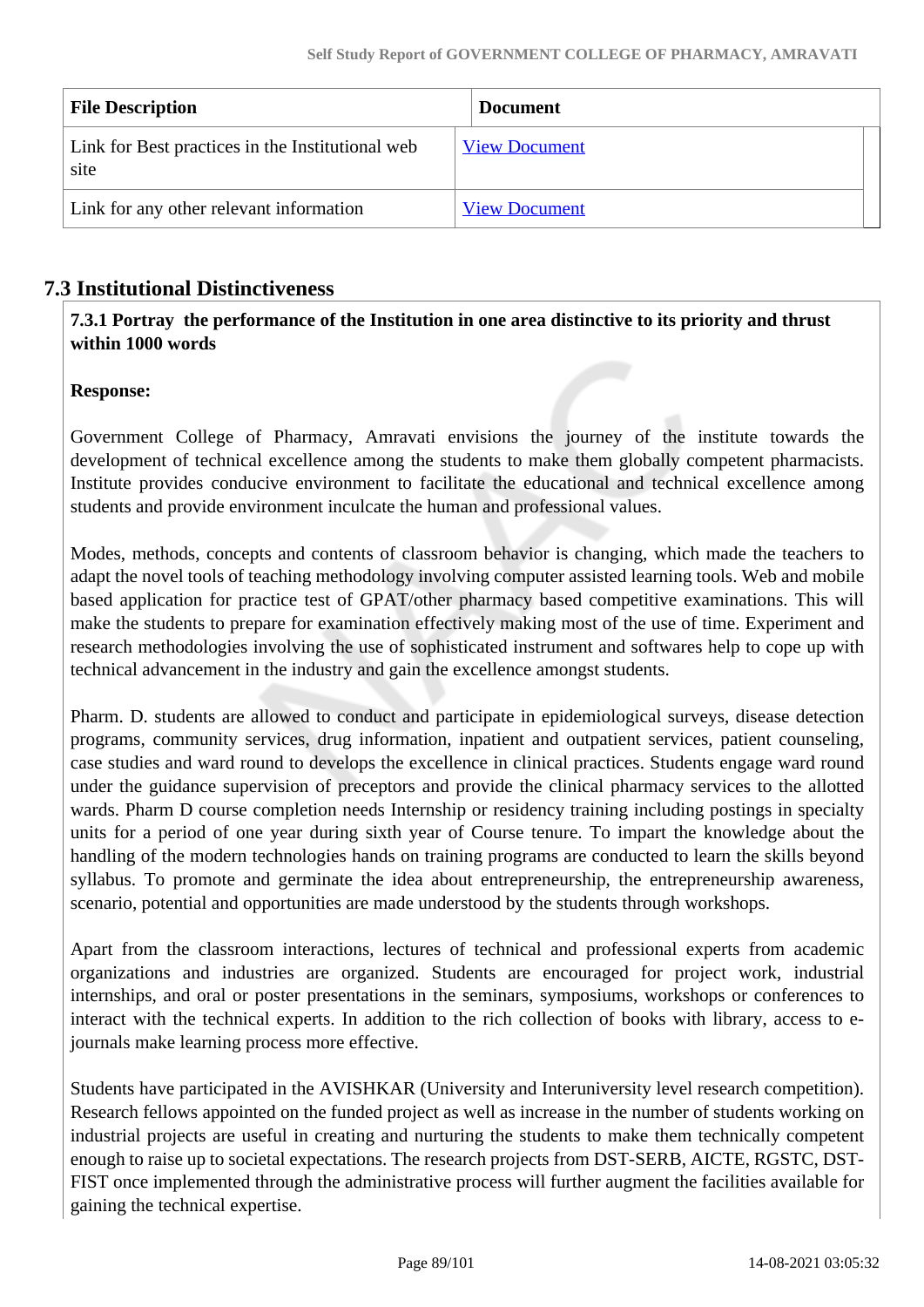| <b>File Description</b>                                  | <b>Document</b>      |
|----------------------------------------------------------|----------------------|
| Link for appropriate web in the Institutional<br>website | <b>View Document</b> |
| Link for any other relevant information                  | <b>View Document</b> |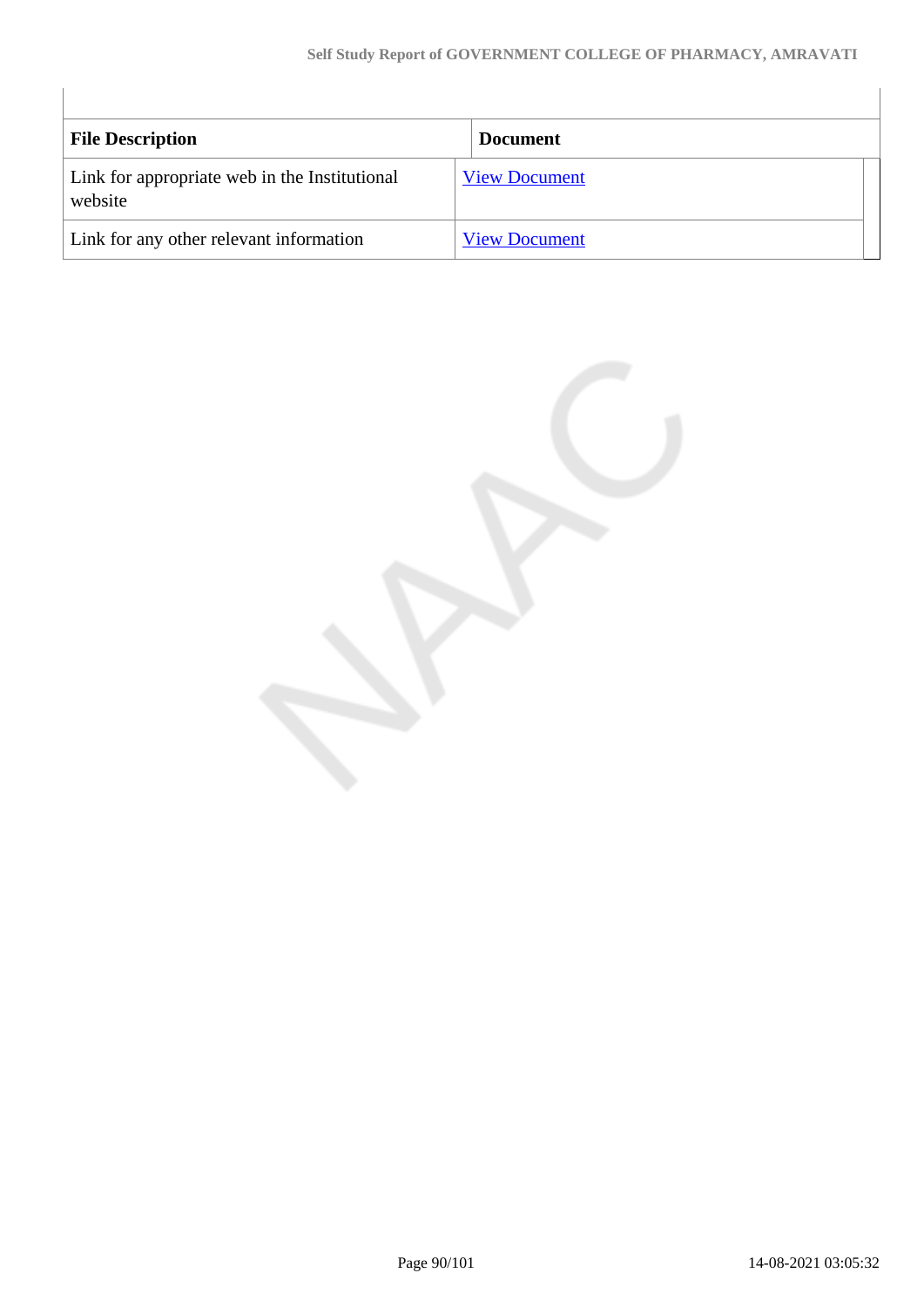# **5. CONCLUSION**

# **Additional Information :**

The institute has been taking actions for the quality improvement for e.g. availability of sufficient and required reference and text books; additional classes for competitive exams like GPAT by college faculties; organized quality improvement program for faculties; guest lecturers organized by eminent personalities from academic and industrial background and regulatory authorities; organize seminars, refresher and training programs; industrial visits to pharmaceutical industries; regular publication of e-Magazine and published research paper by students and faculties.

In order to impart quality education, the institute has formed various committees to perform works with the equal participation and decentralization of the responsibility in order to ensure the accountability and everyone's contribution in the development and progress of institute. The Principal ensures participation of all the teaching and non-teaching staff through decentralized administration by various committees viz. college development committee (CDC), admission (facilitation centre/application receipt centre (FC/ARC)) committee, staff (clock hour basis) selection committee, internal quality assurance cell (IQAC), steering committee for the NAAC A&A, library committee, research advisory committee, training and placement committee, alumni association, anti-ragging Committee, grievance redressal committee, internal complaint committee (ICC), sexual harassment committee, SC/ST committee, academic (glassware/ chemical and library verification committees), etc. and the students council for representation in sports and cultural committee.

# **Concluding Remarks :**

The self study report (SSR) is the backbone of the entire process of A & A by NAAC. In view of this, the institute has prepared the SSR as per the standard guidelines and by strictly following and adhering to the manual of affiliated/ constituent UG & PG colleges, published by the NAAC. For preparing and compiling different criteria works of quality indicator framework (QIF) of the SSR, the institutes steering committee of NAAC along with the faculties were assigned the responsibilities. During this period, meetings were conducted by the honourable chairman of the committee to review and update the SSR criteria-wise. Moreover in addition to the criteria works, the college profile, extended profile of the college as well as executive summary was prepared and reviewed by the concern faculties.

The activities of teaching-learning, research, faculty development etc. are carried out with the mission to develop globally competent pharmacists with technical skills and positive attitude. Being a state government institute, all the activities are as per the prevalent rules. This transparent process caters to needs of all the stakeholders including socially, economically or physically deprived students. The qualified faculty recruited after the stringent process of selection is governed by all the rules of State Government. The faculty members dedicatedly play their role in effective teaching learning process. This is supplemented with the participation in activities of curriculum designing and evaluation processes at the university level too. To complement the academic and technical content, the support services and activities are cautiously conducted regularly as per the requirement of the society, profession and stakeholder's needs. The faculty strive to achieve the balance in teaching and research component of the academics with fetching grants from funding agencies, and collaborating with other institutes also. The basic and infrastructural facilities with other technical facilities are housed in environment friendly building and pleasant ambience. Financial assistance to run such an institute comes for the state government. The endeavours of the institute are always for enrolment for higher studies,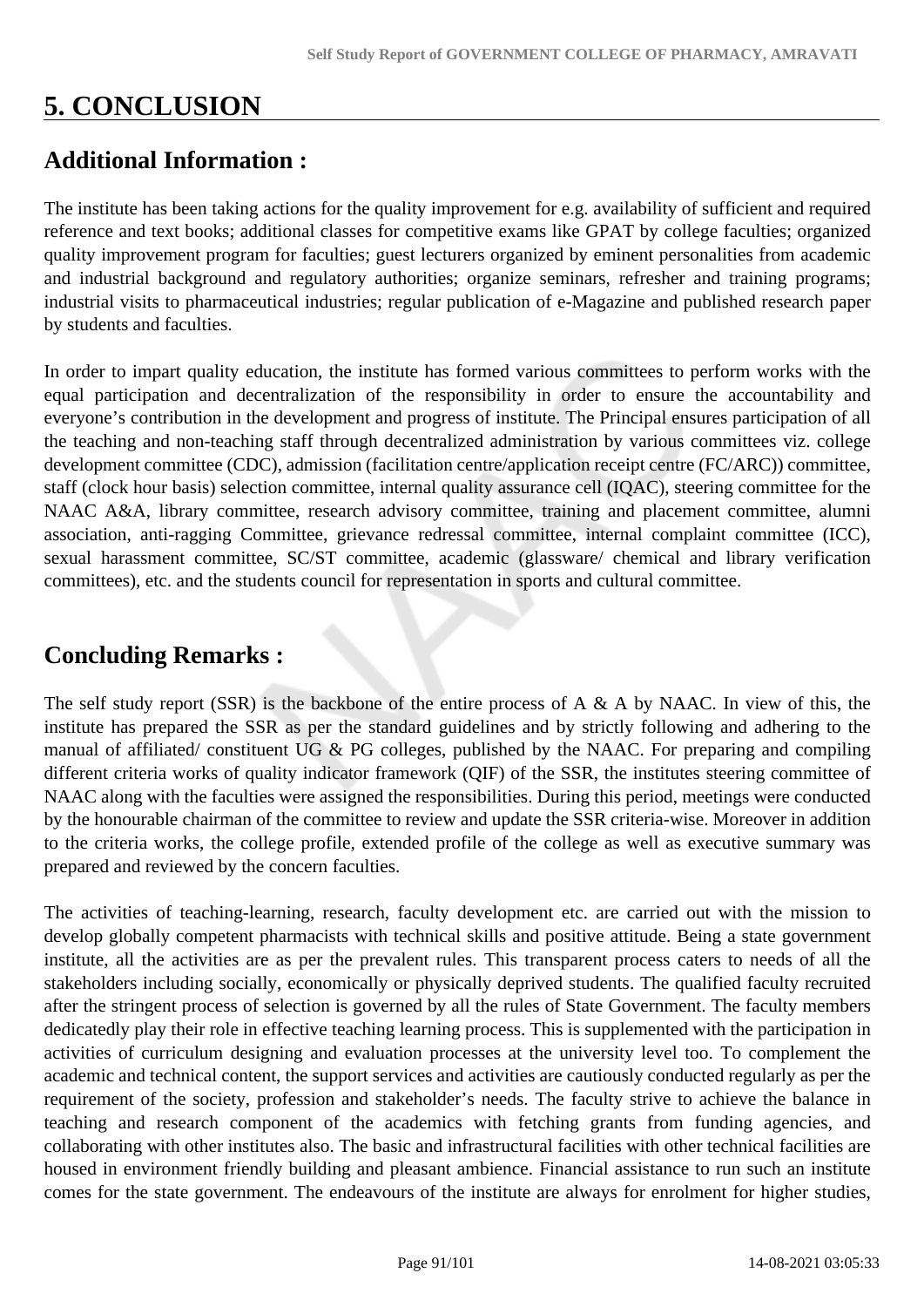employment to the students and entrepreneurship of the students with professional and social skills.

Page 92/101 14-08-2021 03:05:33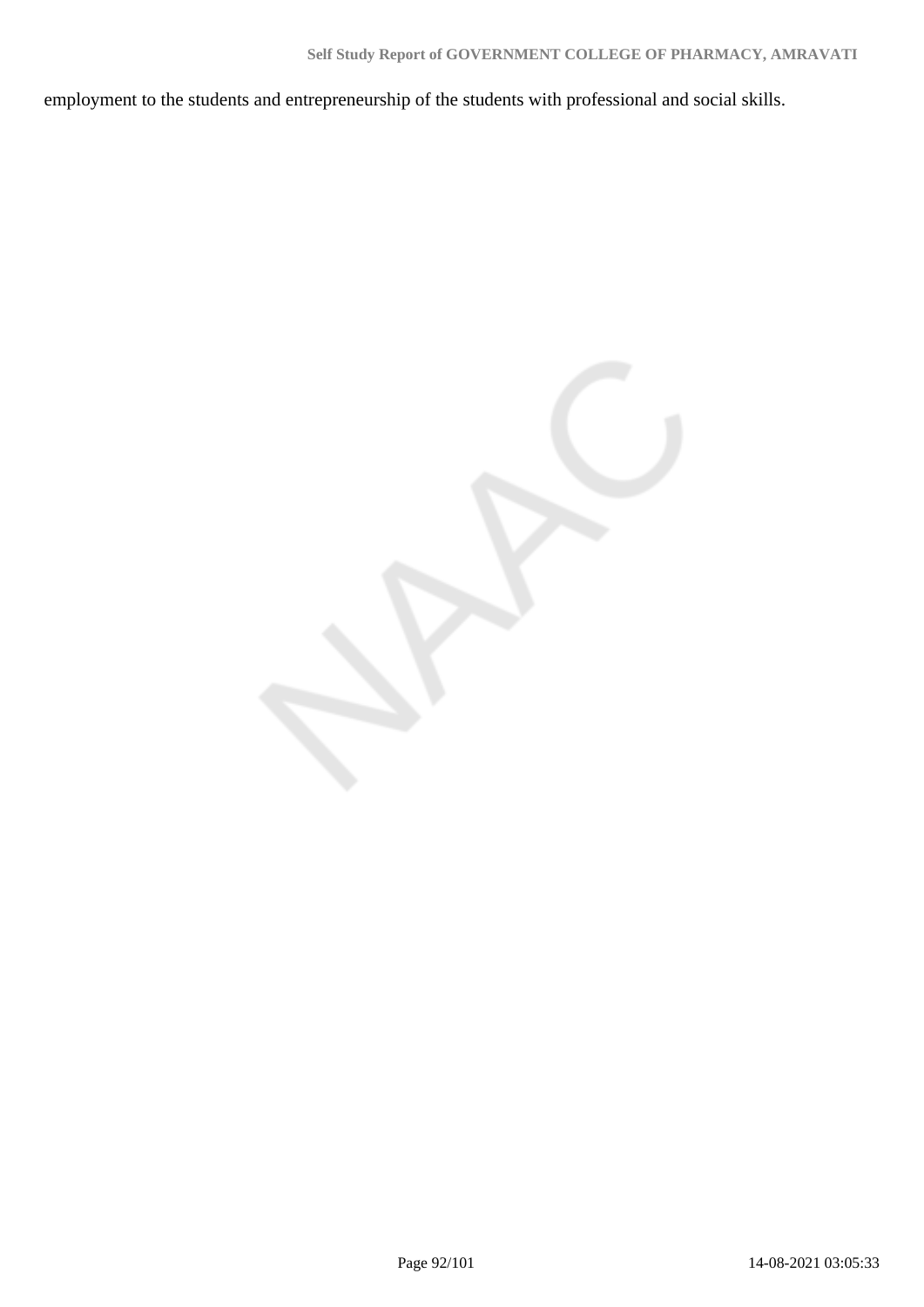# **6.ANNEXURE**

## **1.Metrics Level Deviations**

|                |                                                     | <b>1. VIELFIUS LEVEL DEVIATIONS</b>                                                                                                                                                                                                                                                |                                |                                |                              |                                           |                                                                                                                                                                                                                                                                                          |  |  |  |  |  |
|----------------|-----------------------------------------------------|------------------------------------------------------------------------------------------------------------------------------------------------------------------------------------------------------------------------------------------------------------------------------------|--------------------------------|--------------------------------|------------------------------|-------------------------------------------|------------------------------------------------------------------------------------------------------------------------------------------------------------------------------------------------------------------------------------------------------------------------------------------|--|--|--|--|--|
|                |                                                     | Metric ID Sub Questions and Answers before and after DVV Verification                                                                                                                                                                                                              |                                |                                |                              |                                           |                                                                                                                                                                                                                                                                                          |  |  |  |  |  |
| 1.2.2          |                                                     | Number of Add on /Certificate programs offered during the last five years<br>1.2.2.1. How many Add on /Certificate programs are offered within the last 5 years.<br>Answer before DVV Verification:                                                                                |                                |                                |                              |                                           |                                                                                                                                                                                                                                                                                          |  |  |  |  |  |
|                | 2018-19<br>2017-18<br>2016-17<br>2015-16<br>2014-15 |                                                                                                                                                                                                                                                                                    |                                |                                |                              |                                           |                                                                                                                                                                                                                                                                                          |  |  |  |  |  |
|                |                                                     | 9                                                                                                                                                                                                                                                                                  | $\overline{4}$                 | 3                              | $\overline{2}$               | $\overline{0}$                            |                                                                                                                                                                                                                                                                                          |  |  |  |  |  |
|                | <b>Answer After DVV Verification:</b>               |                                                                                                                                                                                                                                                                                    |                                |                                |                              |                                           |                                                                                                                                                                                                                                                                                          |  |  |  |  |  |
|                |                                                     | 2018-19                                                                                                                                                                                                                                                                            | 2017-18                        | 2016-17                        | 2015-16                      | 2014-15                                   |                                                                                                                                                                                                                                                                                          |  |  |  |  |  |
|                |                                                     | 9                                                                                                                                                                                                                                                                                  | $\overline{4}$                 | 3                              | $\overline{2}$               | $\overline{0}$                            |                                                                                                                                                                                                                                                                                          |  |  |  |  |  |
|                |                                                     |                                                                                                                                                                                                                                                                                    |                                |                                |                              |                                           | Remark : HEI input provided is correct as per the new document provided.                                                                                                                                                                                                                 |  |  |  |  |  |
| 1.3.2<br>2.1.2 |                                                     | work/internship during last five years<br>work/internship year-wise during last five years<br>Answer before DVV Verification:<br>2018-19<br>12<br><b>Answer After DVV Verification:</b><br>2018-19<br>12<br>Remark : Input provided is correct as per the new documents submitted. | 2017-18<br>10<br>2017-18<br>10 | 2016-17<br>10<br>2016-17<br>10 | 2015-16<br>9<br>2015-16<br>9 | 2014-15<br>7<br>2014-15<br>$\overline{7}$ | Average percentage of courses that include experiential learning through project work/field<br>1.3.2.1. Number of courses that include experiential learning through project work/field<br>Average percentage of seats filled against reserved categories (SC, ST, OBC, Divyangjan, etc. |  |  |  |  |  |
|                | seats)<br>five years                                | Answer before DVV Verification:                                                                                                                                                                                                                                                    |                                |                                |                              |                                           | as per applicable reservation policy ) during the last five years (exclusive of supernumerary<br>2.1.2.1. Number of actual students admitted from the reserved categories year-wise during the last                                                                                      |  |  |  |  |  |
|                |                                                     | 2018-19                                                                                                                                                                                                                                                                            | 2017-18                        | 2016-17                        | 2015-16                      | 2014-15                                   |                                                                                                                                                                                                                                                                                          |  |  |  |  |  |
|                |                                                     | 57                                                                                                                                                                                                                                                                                 | 58                             | 59                             | 48                           | 42                                        |                                                                                                                                                                                                                                                                                          |  |  |  |  |  |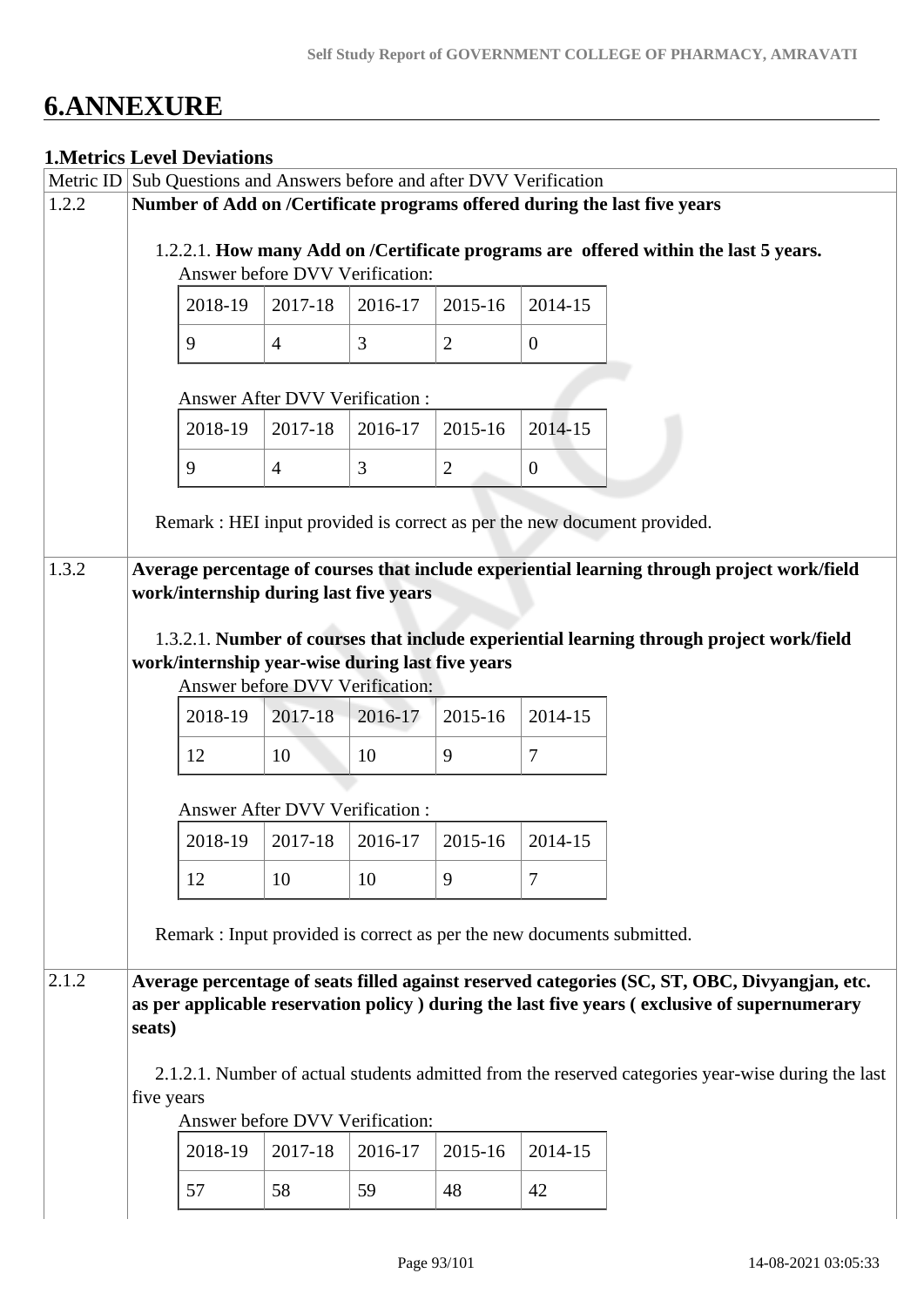|                                                                                                                                                                                                 | <b>Answer After DVV Verification:</b> |         |         |         |
|-------------------------------------------------------------------------------------------------------------------------------------------------------------------------------------------------|---------------------------------------|---------|---------|---------|
| 2018-19                                                                                                                                                                                         | 2017-18                               | 2016-17 | 2015-16 | 2014-15 |
| 57                                                                                                                                                                                              | 58                                    | 59      | 48      | 42      |
| Remark : Revised to initial HEI input as actual students admitted cannot exceed earmarked.<br>Reserved category students admitted beyond ear marked should be considered as general merit only. |                                       |         |         |         |
| Average pass percentage of Students during last five years<br>2.6.3.1. Number of final year students who passed the university examination year-wise<br>during the last five years              | Answer before DVV Verification:       |         |         |         |
| 2018-19                                                                                                                                                                                         | 2017-18                               | 2016-17 | 2015-16 | 2014-15 |
| 88                                                                                                                                                                                              | 120                                   | 116     | 101     | 81      |
|                                                                                                                                                                                                 | <b>Answer After DVV Verification:</b> |         |         |         |
| 2018-19                                                                                                                                                                                         | 2017-18                               | 2016-17 | 2015-16 | 2014-15 |
| 88                                                                                                                                                                                              | 120                                   | 116     | 99      | 81      |
|                                                                                                                                                                                                 |                                       |         |         |         |
| 2.6.3.2. Number of final year students who appeared for the university examination year-<br>wise during the last five years                                                                     | Answer before DVV Verification:       |         |         |         |
| 2018-19                                                                                                                                                                                         | 2017-18                               | 2016-17 | 2015-16 | 2014-15 |
| 97                                                                                                                                                                                              | 124                                   | 116     | 108     | 86      |
|                                                                                                                                                                                                 | Answer After DVV Verification:        |         |         |         |
| 2018-19                                                                                                                                                                                         | 2017-18                               | 2016-17 | 2015-16 | 2014-15 |
| 98                                                                                                                                                                                              | 124                                   | 116     | 108     | 86      |
| Remark: Revised input as per the new data and documents provided by the HEI.                                                                                                                    |                                       |         |         |         |
| Number of workshops/seminars conducted on Research Methodology, Intellectual Property<br>Rights (IPR) and entrepreneurship during the last five years                                           |                                       |         |         |         |
| 3.2.2.1. Total number of workshops/seminars conducted on Research Methodology,<br>Intellectual Property Rights (IPR) and entrepreneurship year-wise during last five years                      | Answer before DVV Verification:       |         |         |         |
| 2018-19                                                                                                                                                                                         | 2017-18                               | 2016-17 | 2015-16 | 2014-15 |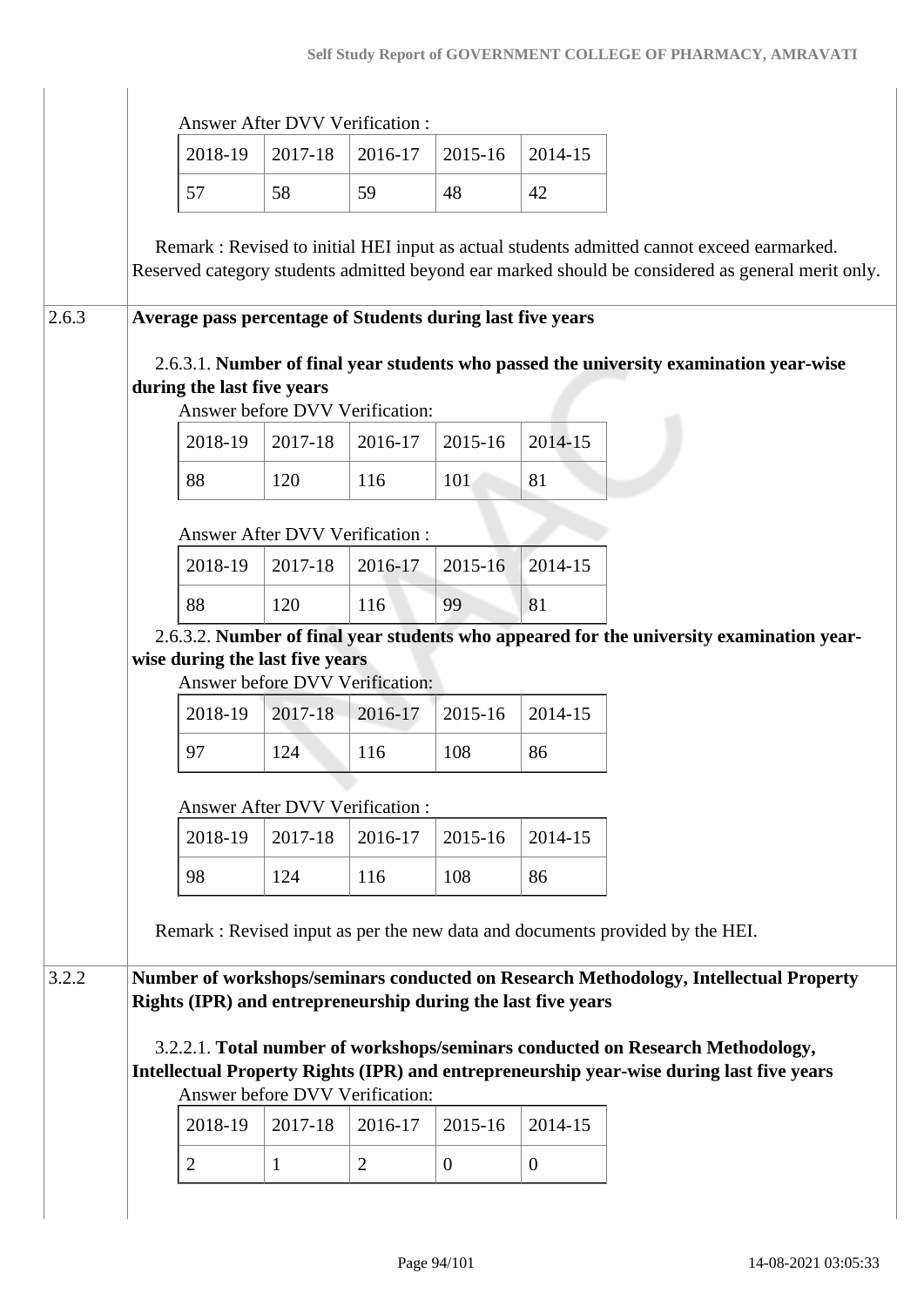|       |         |                                       | <b>Answer After DVV Verification:</b>          |              |              |                                                                                                                                                                                                                                                                                                                                                             |  |
|-------|---------|---------------------------------------|------------------------------------------------|--------------|--------------|-------------------------------------------------------------------------------------------------------------------------------------------------------------------------------------------------------------------------------------------------------------------------------------------------------------------------------------------------------------|--|
|       | 2018-19 | 2017-18                               | 2016-17                                        | 2015-16      | 2014-15      |                                                                                                                                                                                                                                                                                                                                                             |  |
|       | 1       | 1                                     | $\overline{2}$                                 | $\mathbf{0}$ | $\mathbf{0}$ |                                                                                                                                                                                                                                                                                                                                                             |  |
| 3.3.3 |         |                                       | Answer before DVV Verification:                |              |              | Number of books and chapters in edited volumes/books published and papers published in<br>national/international conference proceedings per teacher during last five years<br>3.3.3.1. Total number of books and chapters in edited volumes/books published and papers<br>in national/international conference proceedings year-wise during last five years |  |
|       | 2018-19 | 2017-18                               | 2016-17                                        | 2015-16      | 2014-15      |                                                                                                                                                                                                                                                                                                                                                             |  |
|       | 6       | 6                                     | 9                                              | 12           | 14           |                                                                                                                                                                                                                                                                                                                                                             |  |
|       |         |                                       | <b>Answer After DVV Verification:</b>          |              |              |                                                                                                                                                                                                                                                                                                                                                             |  |
|       | 2018-19 | 2017-18                               | 2016-17                                        | $2015 - 16$  | 2014-15      |                                                                                                                                                                                                                                                                                                                                                             |  |
|       | 6       | 6                                     | $\tau$                                         | 12           | 10           |                                                                                                                                                                                                                                                                                                                                                             |  |
|       |         |                                       |                                                |              |              |                                                                                                                                                                                                                                                                                                                                                             |  |
|       |         |                                       | YRC etc., year-wise during the last five years |              |              | 3.4.3.1. Number of extension and outreached Programmes conducted in collaboration with<br>industry, community and Non- Government Organizations through NSS/NCC/Red Cross/                                                                                                                                                                                  |  |
|       | 2018-19 | 2017-18                               | Answer before DVV Verification:<br>2016-17     | 2015-16      | 2014-15      |                                                                                                                                                                                                                                                                                                                                                             |  |
|       | 24      | 15                                    | 10                                             | 9            | 10           |                                                                                                                                                                                                                                                                                                                                                             |  |
|       |         | <b>Answer After DVV Verification:</b> |                                                |              |              |                                                                                                                                                                                                                                                                                                                                                             |  |
|       | 2018-19 | 2017-18                               | 2016-17                                        | 2015-16      | 2014-15      |                                                                                                                                                                                                                                                                                                                                                             |  |
|       | 23      | 14                                    | 10                                             | 9            | 9            |                                                                                                                                                                                                                                                                                                                                                             |  |
|       |         |                                       |                                                |              |              | Remark: Revised as per the newly given clarifications and updated numbers of programmes.                                                                                                                                                                                                                                                                    |  |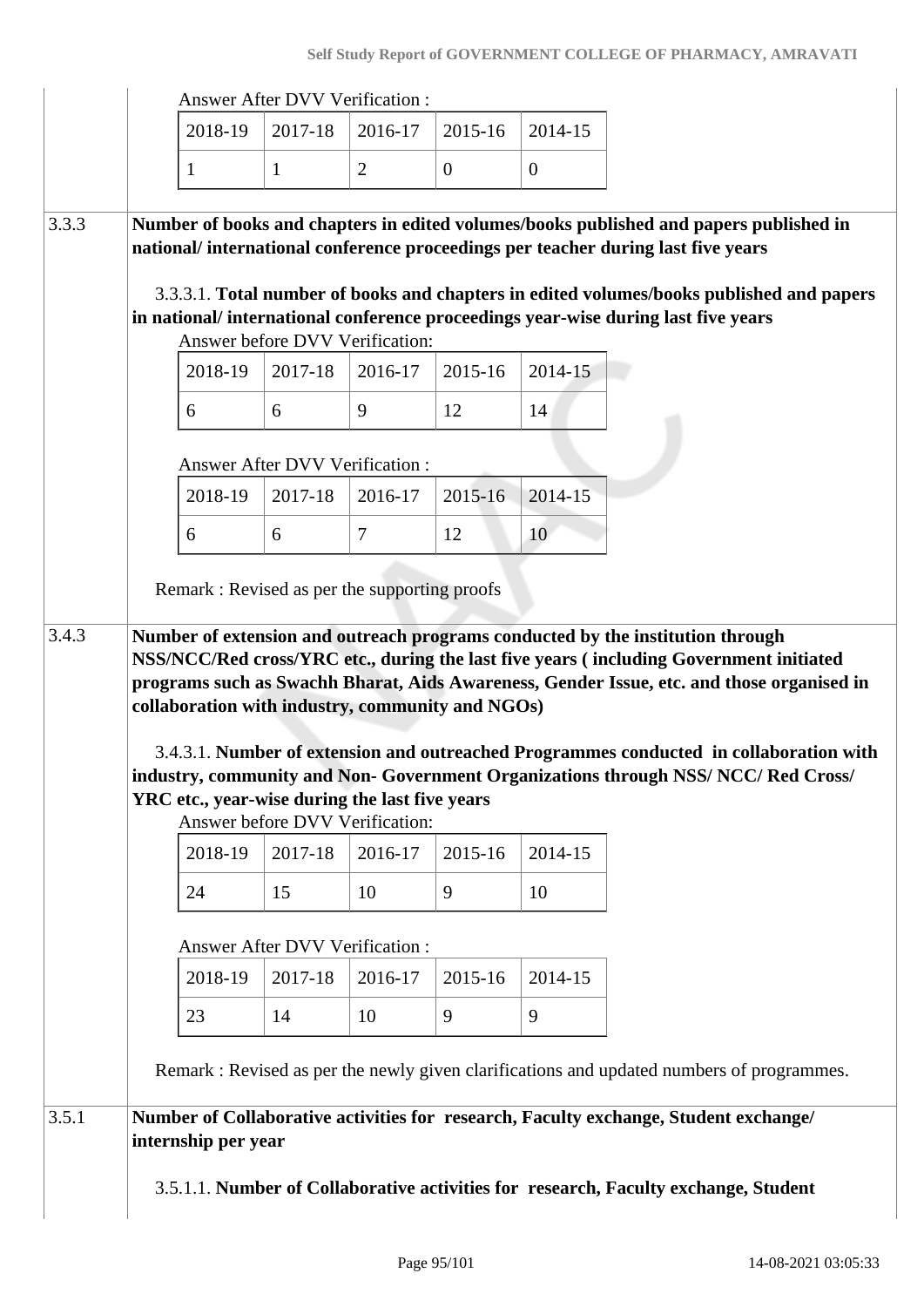|       |        |                |                                          | Answer before DVV Verification:                                                | exchange/ internship year-wise during the last five years |                                                                     |                                                                                                                                                                                                                                                                                                                                                                                   |
|-------|--------|----------------|------------------------------------------|--------------------------------------------------------------------------------|-----------------------------------------------------------|---------------------------------------------------------------------|-----------------------------------------------------------------------------------------------------------------------------------------------------------------------------------------------------------------------------------------------------------------------------------------------------------------------------------------------------------------------------------|
|       |        | 2018-19        | 2017-18                                  | 2016-17                                                                        | 2015-16                                                   | 2014-15                                                             |                                                                                                                                                                                                                                                                                                                                                                                   |
|       |        | $\overline{4}$ | 5                                        | 5                                                                              | $\overline{4}$                                            | $\overline{2}$                                                      |                                                                                                                                                                                                                                                                                                                                                                                   |
|       |        |                | <b>Answer After DVV Verification:</b>    |                                                                                |                                                           |                                                                     |                                                                                                                                                                                                                                                                                                                                                                                   |
|       |        | 2018-19        | 2017-18                                  | 2016-17                                                                        | 2015-16                                                   | 2014-15                                                             |                                                                                                                                                                                                                                                                                                                                                                                   |
|       |        | 41             | 20                                       | 15                                                                             | 17                                                        | 11                                                                  |                                                                                                                                                                                                                                                                                                                                                                                   |
| 4.1.3 |        |                |                                          | Answer before DVV Verification : 1<br>Answer after DVV Verification: 6         | LMS, etc. (Data for the latest completed academic year)   | 4.1.3.1. Number of classrooms and seminar halls with ICT facilities | Percentage of classrooms and seminar halls with ICT- enabled facilities such as smart class,                                                                                                                                                                                                                                                                                      |
| 4.4.1 | Lakhs) | (INR in lakhs) |                                          | Answer before DVV Verification:                                                |                                                           |                                                                     | Average percentage of expenditure incurred on maintenance of infrastructure (physical and<br>academic support facilities) excluding salary component during the last five years(INR in<br>4.4.1.1. Expenditure incurred on maintenance of infrastructure (physical facilities and<br>academic support facilities) excluding salary component year-wise during the last five years |
|       |        | 2018-19        | 2017-18                                  | 2016-17                                                                        | 2015-16                                                   | 2014-15                                                             |                                                                                                                                                                                                                                                                                                                                                                                   |
|       |        | 44.46          | 24.49                                    | 23.41                                                                          | 20.58                                                     | 14.42                                                               |                                                                                                                                                                                                                                                                                                                                                                                   |
|       |        |                | Answer After DVV Verification:           |                                                                                |                                                           |                                                                     |                                                                                                                                                                                                                                                                                                                                                                                   |
|       |        | 2018-19        | 2017-18                                  | 2016-17                                                                        | 2015-16                                                   | 2014-15                                                             |                                                                                                                                                                                                                                                                                                                                                                                   |
|       |        | 44.46          | 25.09                                    | 23.41                                                                          | 20.58                                                     | 14.42                                                               |                                                                                                                                                                                                                                                                                                                                                                                   |
|       |        |                |                                          |                                                                                |                                                           |                                                                     | Remark: Revised figures as per the newly provided attached documents.                                                                                                                                                                                                                                                                                                             |
| 5.1.1 |        |                | <b>Government during last five years</b> | Government year-wise during last five years<br>Answer before DVV Verification: |                                                           |                                                                     | Average percentage of students benefited by scholarships and freeships provided by the<br>5.1.1.1. Number of students benefited by scholarships and freeships provided by the                                                                                                                                                                                                     |
|       |        | 2018-19        | 2017-18                                  | 2016-17                                                                        | 2015-16                                                   | 2014-15                                                             |                                                                                                                                                                                                                                                                                                                                                                                   |
|       |        |                |                                          |                                                                                |                                                           |                                                                     |                                                                                                                                                                                                                                                                                                                                                                                   |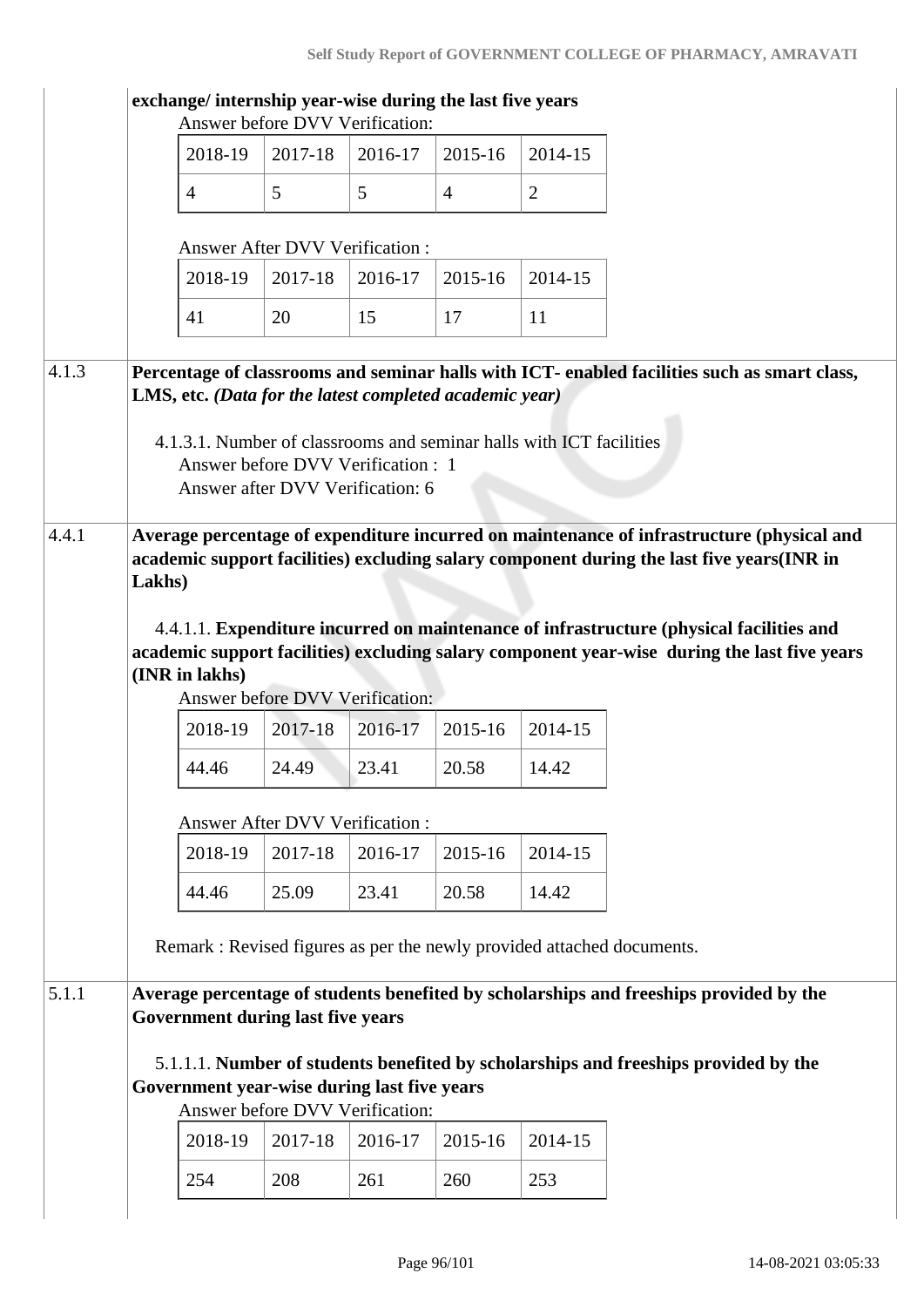|       |                                                                                                                                                                    | <b>Answer After DVV Verification:</b>                                                                                                                                                                                                                                  |         |                |                |  |  |  |  |  |
|-------|--------------------------------------------------------------------------------------------------------------------------------------------------------------------|------------------------------------------------------------------------------------------------------------------------------------------------------------------------------------------------------------------------------------------------------------------------|---------|----------------|----------------|--|--|--|--|--|
|       | 2018-19                                                                                                                                                            | 2017-18                                                                                                                                                                                                                                                                | 2016-17 | 2015-16        | 2014-15        |  |  |  |  |  |
|       | 252                                                                                                                                                                | 208                                                                                                                                                                                                                                                                    | 261     | 260            | 253            |  |  |  |  |  |
|       |                                                                                                                                                                    |                                                                                                                                                                                                                                                                        |         |                |                |  |  |  |  |  |
| 5.1.4 | Average percentage of students benefitted by guidance for competitive examinations and career<br>counselling offered by the Institution during the last five years |                                                                                                                                                                                                                                                                        |         |                |                |  |  |  |  |  |
|       |                                                                                                                                                                    |                                                                                                                                                                                                                                                                        |         |                |                |  |  |  |  |  |
|       | counselling offered by the institution year wise during last five years                                                                                            | 5.1.4.1. Number of students benefitted by guidance for competitive examinations and career                                                                                                                                                                             |         |                |                |  |  |  |  |  |
|       |                                                                                                                                                                    | Answer before DVV Verification:                                                                                                                                                                                                                                        |         |                |                |  |  |  |  |  |
|       | 2018-19                                                                                                                                                            | 2017-18                                                                                                                                                                                                                                                                | 2016-17 | 2015-16        | 2014-15        |  |  |  |  |  |
|       | 63                                                                                                                                                                 | 71                                                                                                                                                                                                                                                                     | 61      | 70             | 59             |  |  |  |  |  |
|       |                                                                                                                                                                    | <b>Answer After DVV Verification:</b>                                                                                                                                                                                                                                  |         |                |                |  |  |  |  |  |
|       | 2018-19                                                                                                                                                            | 2017-18                                                                                                                                                                                                                                                                | 2016-17 | 2015-16        | 2014-15        |  |  |  |  |  |
|       | 63                                                                                                                                                                 | 71                                                                                                                                                                                                                                                                     | 61      | $\overline{0}$ | $\overline{0}$ |  |  |  |  |  |
| 5.2.1 | claim.                                                                                                                                                             | Remark: 2014-15 and 2015-16 supporting documents are not uploaded by the HEI to validate the<br>Average percentage of placement of outgoing students during the last five years<br>5.2.1.1. Number of outgoing students placed year - wise during the last five years. |         |                |                |  |  |  |  |  |
|       |                                                                                                                                                                    |                                                                                                                                                                                                                                                                        |         |                |                |  |  |  |  |  |
|       |                                                                                                                                                                    | Answer before DVV Verification:                                                                                                                                                                                                                                        |         |                |                |  |  |  |  |  |
|       | 2018-19                                                                                                                                                            | 2017-18                                                                                                                                                                                                                                                                | 2016-17 | 2015-16        | 2014-15        |  |  |  |  |  |
|       | 55                                                                                                                                                                 | 70                                                                                                                                                                                                                                                                     | 55      | 48             | 48             |  |  |  |  |  |
|       |                                                                                                                                                                    | <b>Answer After DVV Verification:</b>                                                                                                                                                                                                                                  |         |                |                |  |  |  |  |  |
|       | 2018-19                                                                                                                                                            | 2017-18                                                                                                                                                                                                                                                                | 2016-17 | 2015-16        | 2014-15        |  |  |  |  |  |
|       | 55                                                                                                                                                                 | 71                                                                                                                                                                                                                                                                     | 55      | 48             | 48             |  |  |  |  |  |
| 5.2.2 | Average percentage of students progressing to higher education during the last five years                                                                          |                                                                                                                                                                                                                                                                        |         |                |                |  |  |  |  |  |
|       |                                                                                                                                                                    | 5.2.2.1. Number of outgoing student progression to higher education during last five years<br>Answer before DVV Verification : 27<br>Answer after DVV Verification: 136                                                                                                |         |                |                |  |  |  |  |  |

 $\begin{array}{c} \hline \end{array}$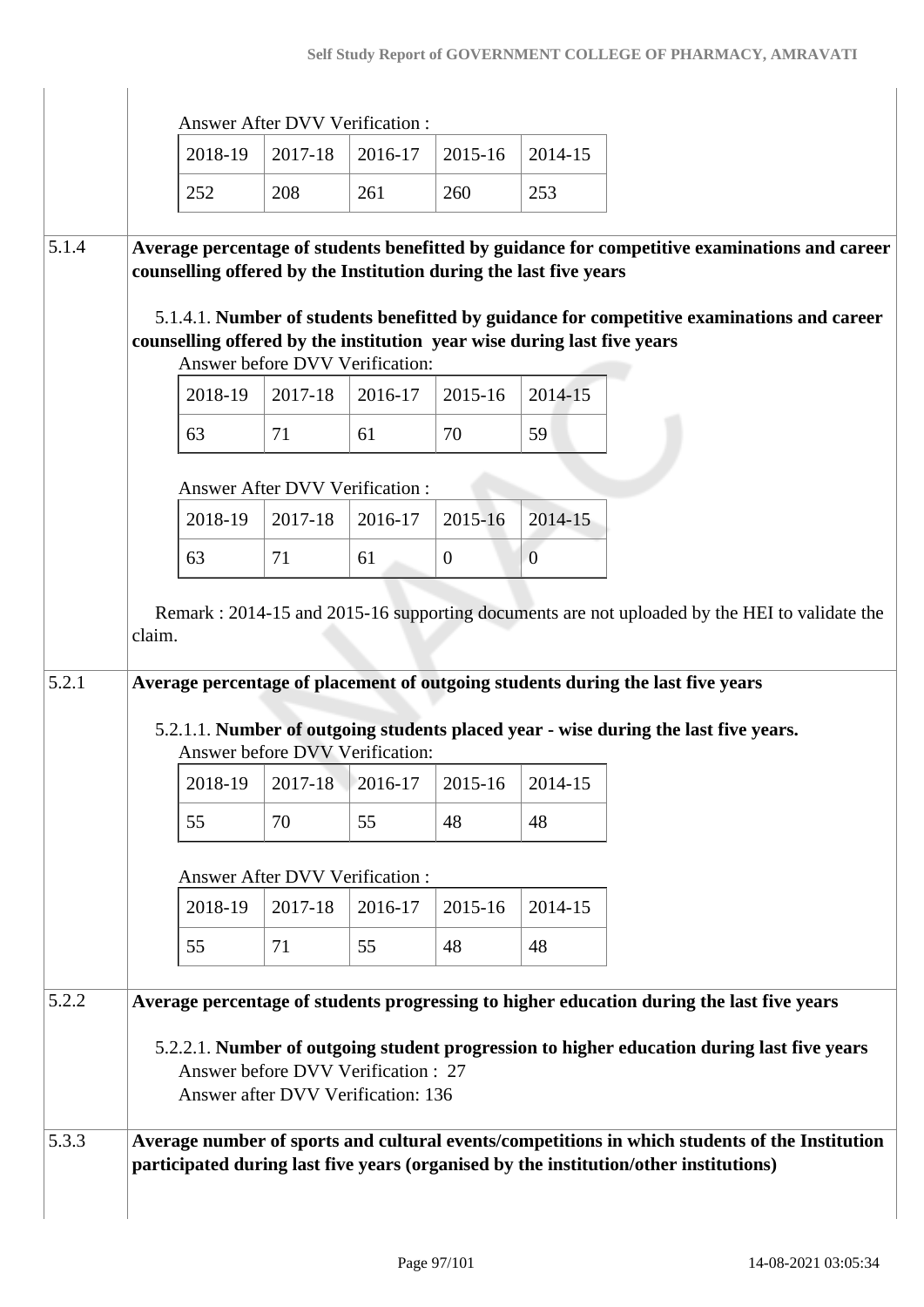|       |       | Institution participated year-wise during last five years                                            |                                       |                                                                                                          |                |                  | 5.3.3.1. Number of sports and cultural events/competitions in which students of the                                                                                                                                                                                                                                                           |
|-------|-------|------------------------------------------------------------------------------------------------------|---------------------------------------|----------------------------------------------------------------------------------------------------------|----------------|------------------|-----------------------------------------------------------------------------------------------------------------------------------------------------------------------------------------------------------------------------------------------------------------------------------------------------------------------------------------------|
|       |       |                                                                                                      |                                       | Answer before DVV Verification:                                                                          |                |                  |                                                                                                                                                                                                                                                                                                                                               |
|       |       | 2018-19                                                                                              | 2017-18                               | 2016-17                                                                                                  | 2015-16        | 2014-15          |                                                                                                                                                                                                                                                                                                                                               |
|       |       | 13                                                                                                   | 13                                    | 13                                                                                                       | 15             | 15               |                                                                                                                                                                                                                                                                                                                                               |
|       |       |                                                                                                      | <b>Answer After DVV Verification:</b> |                                                                                                          |                |                  |                                                                                                                                                                                                                                                                                                                                               |
|       |       | 2018-19                                                                                              | 2017-18                               | 2016-17                                                                                                  | 2015-16        | 2014-15          |                                                                                                                                                                                                                                                                                                                                               |
|       |       | 14                                                                                                   | 13                                    | 13                                                                                                       | 15             | 15               |                                                                                                                                                                                                                                                                                                                                               |
| 6.2.3 |       | Implementation of e-governance in areas of operation<br>1. Administration<br>2. Finance and Accounts |                                       |                                                                                                          |                |                  |                                                                                                                                                                                                                                                                                                                                               |
|       |       | <b>3. Student Admission and Support</b><br>4. Examination                                            |                                       | Answer before DVV Verification : A. All of the above<br>Answer After DVV Verification: B. 3 of the above |                |                  |                                                                                                                                                                                                                                                                                                                                               |
|       |       | Remark: Administration proof is not provided.                                                        |                                       |                                                                                                          |                |                  |                                                                                                                                                                                                                                                                                                                                               |
| 6.3.2 | years | the last five years                                                                                  |                                       |                                                                                                          |                |                  | Average percentage of teachers provided with financial support to attend<br>conferences/workshops and towards membership fee of professional bodies during the last five<br>6.3.2.1. Number of teachers provided with financial support to attend<br>conferences/workshops and towards membership fee of professional bodies year wise during |
|       |       |                                                                                                      |                                       | Answer before DVV Verification:                                                                          |                |                  |                                                                                                                                                                                                                                                                                                                                               |
|       |       | 2018-19                                                                                              | 2017-18                               | 2016-17                                                                                                  | 2015-16        | 2014-15          |                                                                                                                                                                                                                                                                                                                                               |
|       |       | 3                                                                                                    | $\theta$                              | $\overline{2}$                                                                                           | 3              | $\overline{2}$   |                                                                                                                                                                                                                                                                                                                                               |
|       |       |                                                                                                      |                                       | <b>Answer After DVV Verification:</b>                                                                    |                |                  |                                                                                                                                                                                                                                                                                                                                               |
|       |       | 2018-19                                                                                              | 2017-18                               | 2016-17                                                                                                  | 2015-16        | 2014-15          |                                                                                                                                                                                                                                                                                                                                               |
|       |       | $\overline{0}$                                                                                       | $\overline{0}$                        | $\overline{0}$                                                                                           | $\overline{0}$ | $\boldsymbol{0}$ |                                                                                                                                                                                                                                                                                                                                               |
|       |       | workshops not reflected in the audited statement of HEI.                                             |                                       |                                                                                                          |                |                  | Remark : Travel grants will not be considered under this. Financial support to attend conferences /                                                                                                                                                                                                                                           |
| 6.3.4 |       |                                                                                                      |                                       |                                                                                                          |                |                  | Average percentage of teachers undergoing online/face-to-face Faculty Development<br>Programmes (FDP) during the last five years (Professional Development Programmes,<br>Orientation / Induction Programmes, Refresher Course, Short Term Course).                                                                                           |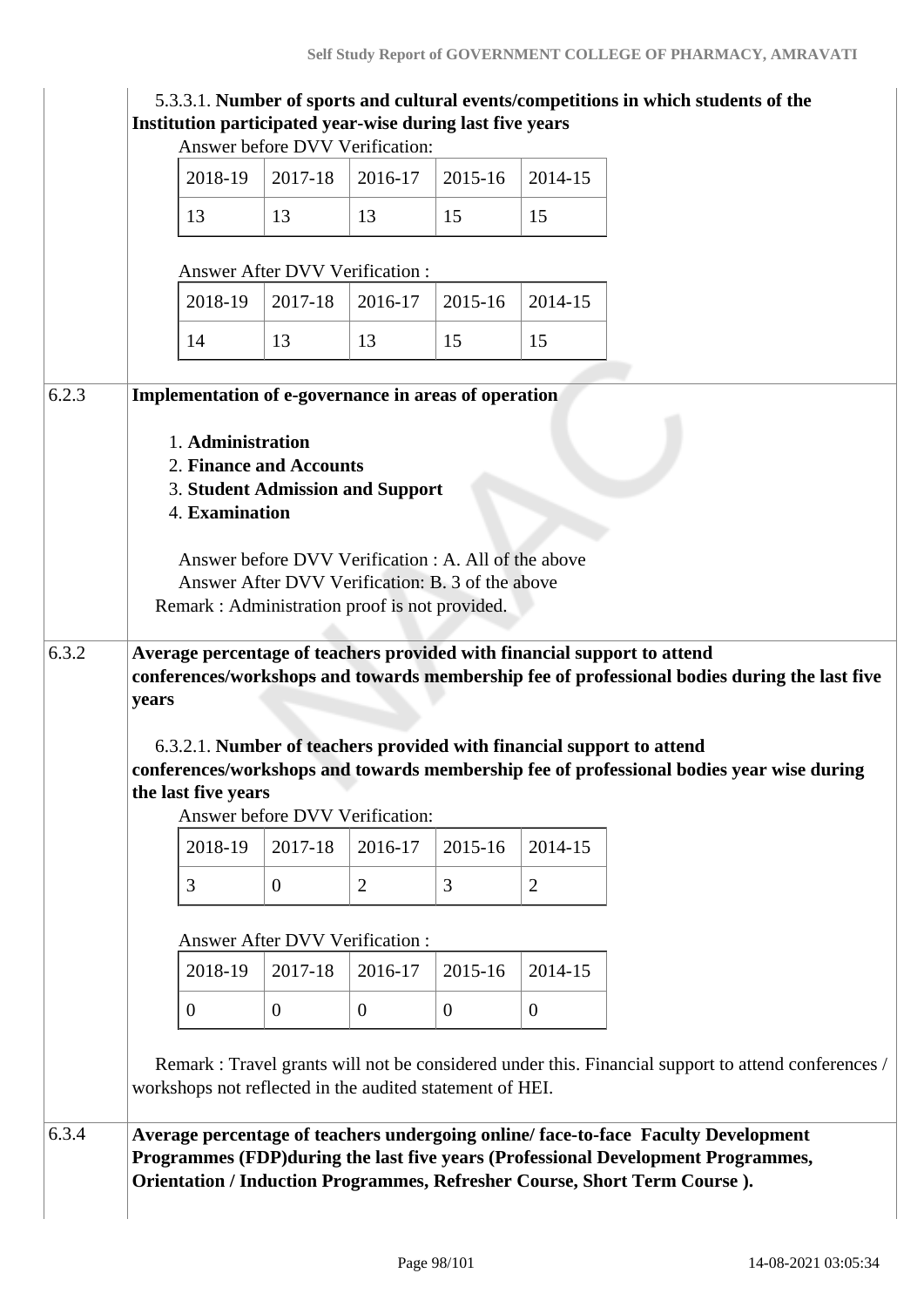| Answer before DVV Verification:<br>2017-18<br>2018-19<br>2016-17<br>2015-16<br>2014-15                                                                                                                                                                                                                                                                                                                                                                               |         |                                                                                  |                                                                                                 |                                                                                                               |                                                                                                                                                                                                                                                                                                                     |                                                                                                                                                                                                                                                                                                                                                                                                                                                                                                               |  |  |  |  |
|----------------------------------------------------------------------------------------------------------------------------------------------------------------------------------------------------------------------------------------------------------------------------------------------------------------------------------------------------------------------------------------------------------------------------------------------------------------------|---------|----------------------------------------------------------------------------------|-------------------------------------------------------------------------------------------------|---------------------------------------------------------------------------------------------------------------|---------------------------------------------------------------------------------------------------------------------------------------------------------------------------------------------------------------------------------------------------------------------------------------------------------------------|---------------------------------------------------------------------------------------------------------------------------------------------------------------------------------------------------------------------------------------------------------------------------------------------------------------------------------------------------------------------------------------------------------------------------------------------------------------------------------------------------------------|--|--|--|--|
|                                                                                                                                                                                                                                                                                                                                                                                                                                                                      |         |                                                                                  |                                                                                                 |                                                                                                               |                                                                                                                                                                                                                                                                                                                     |                                                                                                                                                                                                                                                                                                                                                                                                                                                                                                               |  |  |  |  |
| 12                                                                                                                                                                                                                                                                                                                                                                                                                                                                   | 10      | 11                                                                               | $\overline{7}$                                                                                  | 6                                                                                                             |                                                                                                                                                                                                                                                                                                                     |                                                                                                                                                                                                                                                                                                                                                                                                                                                                                                               |  |  |  |  |
|                                                                                                                                                                                                                                                                                                                                                                                                                                                                      |         |                                                                                  |                                                                                                 |                                                                                                               |                                                                                                                                                                                                                                                                                                                     |                                                                                                                                                                                                                                                                                                                                                                                                                                                                                                               |  |  |  |  |
| 2018-19                                                                                                                                                                                                                                                                                                                                                                                                                                                              | 2017-18 | 2016-17                                                                          | 2015-16                                                                                         | 2014-15                                                                                                       |                                                                                                                                                                                                                                                                                                                     |                                                                                                                                                                                                                                                                                                                                                                                                                                                                                                               |  |  |  |  |
| 11                                                                                                                                                                                                                                                                                                                                                                                                                                                                   | 10      | 11                                                                               | $\overline{7}$                                                                                  | 6                                                                                                             |                                                                                                                                                                                                                                                                                                                     |                                                                                                                                                                                                                                                                                                                                                                                                                                                                                                               |  |  |  |  |
| Quality assurance initiatives of the institution include:<br>1. Regular meeting of Internal Quality Assurance Cell (IQAC); Feedback collected,<br>analysed and used for improvements<br>2. Collaborative quality intitiatives with other institution(s)<br>3. Participation in NIRF<br>4. any other quality audit recognized by state, national or international agencies (ISO<br><b>Certification, NBA)</b><br>Answer before DVV Verification : A. All of the above |         |                                                                                  |                                                                                                 |                                                                                                               |                                                                                                                                                                                                                                                                                                                     |                                                                                                                                                                                                                                                                                                                                                                                                                                                                                                               |  |  |  |  |
| proof.                                                                                                                                                                                                                                                                                                                                                                                                                                                               |         |                                                                                  |                                                                                                 |                                                                                                               |                                                                                                                                                                                                                                                                                                                     |                                                                                                                                                                                                                                                                                                                                                                                                                                                                                                               |  |  |  |  |
|                                                                                                                                                                                                                                                                                                                                                                                                                                                                      |         |                                                                                  |                                                                                                 |                                                                                                               |                                                                                                                                                                                                                                                                                                                     |                                                                                                                                                                                                                                                                                                                                                                                                                                                                                                               |  |  |  |  |
|                                                                                                                                                                                                                                                                                                                                                                                                                                                                      |         | the last five years<br>1. Green audit<br>2. Energy audit<br>3. Environment audit | Answer After DVV Verification:<br>Green campus initiatives include:<br>4. Ban on use of Plastic | 1. Restricted entry of automobiles<br>3. Pedestrian Friendly pathways<br>5. landscaping with trees and plants | Answer After DVV Verification: B. 3 of the above<br>2. Use of Bicycles/ Battery powered vehicles<br>Answer After DVV Verification: B. 3 of the above<br>awards received for such green campus initiatives:<br>4. Clean and green campus recognitions / awards<br>Answer before DVV Verification : C. 2 of the above | 6.3.4.1. Total number of teachers attending professional development Programmes viz.,<br>Orientation / Induction Programme, Refresher Course, Short Term Course year-wise during<br>Answer before DVV Verification : Any 4 or All of the above<br>Remark : Serial no. 1, 3 and 5 are considered. Serial no. 4 cannot be considered due to insufficient<br>Quality audits on environment and energy regularly undertaken by the Institution and any<br>5. Beyond the campus environmental promotion activities |  |  |  |  |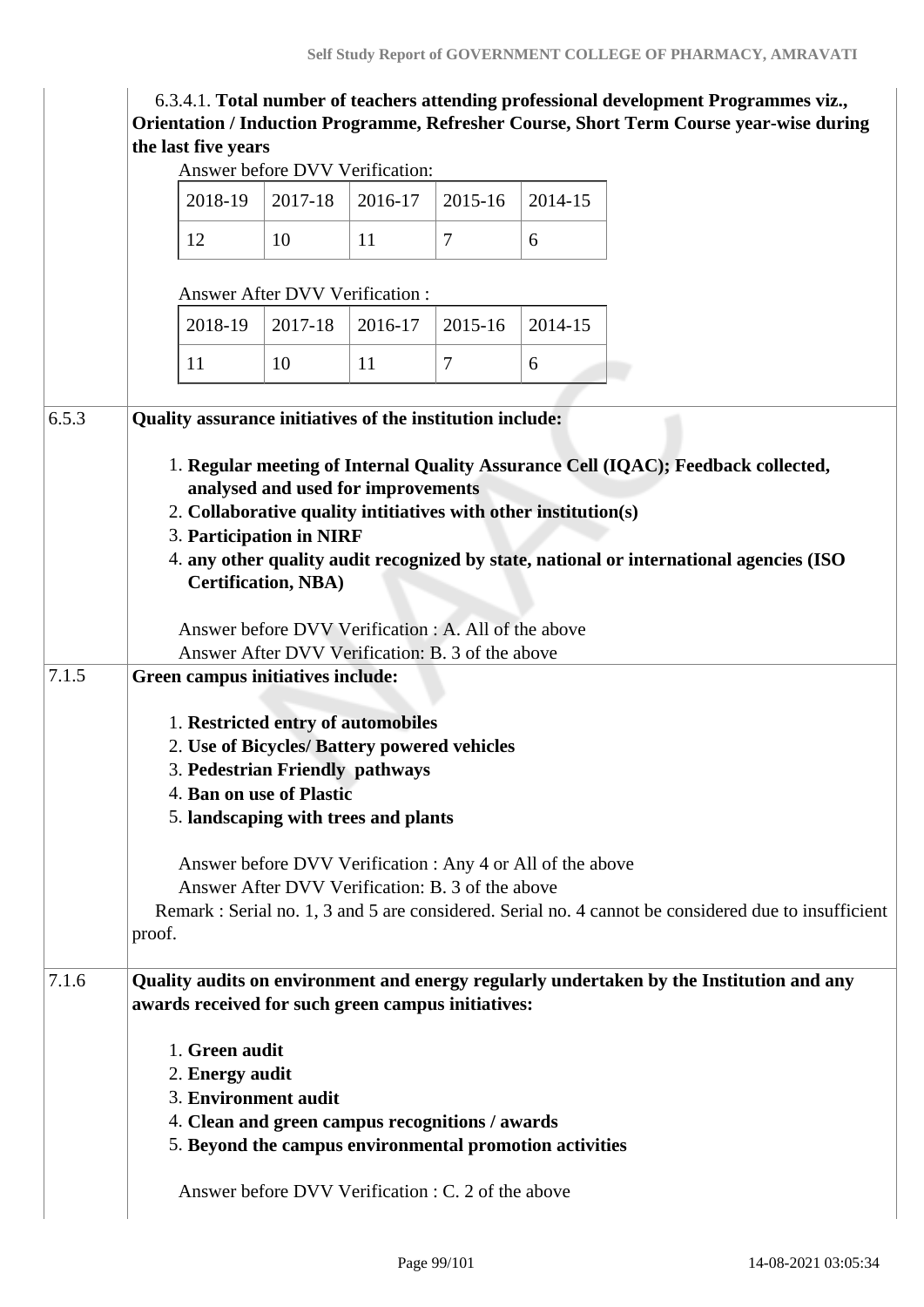|        | Answer After DVV Verification: D.1 of the above                                              |
|--------|----------------------------------------------------------------------------------------------|
| 7.1.7  | The Institution has disabled-friendly, barrier free environment                              |
|        |                                                                                              |
|        | 1. Built environment with ramps/lifts for easy access to classrooms.                         |
|        | 2. Disabled-friendly washrooms                                                               |
|        | 3. Signage including tactile path, lights, display boards and signposts                      |
|        | 4. Assistive technology and facilities for persons with disabilities (Divyangian) accessible |
|        | website, screen-reading software, mechanized equipment                                       |
|        | 5. Provision for enquiry and information : Human assistance, reader, scribe, soft copies of  |
|        | reading material, screen reading                                                             |
|        |                                                                                              |
|        | Answer before DVV Verification : B. 3 of the above                                           |
|        | Answer After DVV Verification: B. 3 of the above                                             |
| 7.1.10 | The Institution has a prescribed code of conduct for students, teachers, administrators and  |
|        | other staff and conducts periodic programmes in this regard.                                 |
|        |                                                                                              |
|        | 1. The Code of Conduct is displayed on the website                                           |
|        | 2. There is a committee to monitor adherence to the Code of Conduct                          |
|        | 3. Institution organizes professional ethics programmes for students, teachers,              |
|        | administrators and other staff                                                               |
|        |                                                                                              |
|        | 4. Annual awareness programmes on Code of Conduct are organized                              |
|        | Answer before DVV Verification : A. All of the above                                         |
|        | Answer After DVV Verification: B. 3 of the above                                             |
|        |                                                                                              |

# **2.Extended Profile Deviations**

| Number of courses offered by the Institution across all programs during the last five years |         |                           |                                                                                                                   |         |                                                     |  |  |  |  |  |
|---------------------------------------------------------------------------------------------|---------|---------------------------|-------------------------------------------------------------------------------------------------------------------|---------|-----------------------------------------------------|--|--|--|--|--|
| Answer before DVV Verification:                                                             |         |                           |                                                                                                                   |         |                                                     |  |  |  |  |  |
| 2018-19                                                                                     | 2017-18 | 2016-17                   | 2015-16                                                                                                           | 2014-15 |                                                     |  |  |  |  |  |
| 158                                                                                         | 161     | 162                       | 162                                                                                                               | 162     |                                                     |  |  |  |  |  |
|                                                                                             |         |                           |                                                                                                                   |         |                                                     |  |  |  |  |  |
| 2018-19                                                                                     | 2017-18 | 2016-17                   | 2015-16                                                                                                           | 2014-15 |                                                     |  |  |  |  |  |
| 237                                                                                         | 235     | 158                       | 158                                                                                                               | 158     |                                                     |  |  |  |  |  |
|                                                                                             |         |                           |                                                                                                                   |         |                                                     |  |  |  |  |  |
|                                                                                             |         |                           |                                                                                                                   |         |                                                     |  |  |  |  |  |
| 2018-19                                                                                     | 2017-18 | 2016-17                   | 2015-16                                                                                                           | 2014-15 |                                                     |  |  |  |  |  |
| 451                                                                                         | 456     | 426                       | 419                                                                                                               | 381     |                                                     |  |  |  |  |  |
|                                                                                             |         |                           |                                                                                                                   |         |                                                     |  |  |  |  |  |
| 2018-19                                                                                     | 2017-18 | 2016-17                   | 2015-16                                                                                                           | 2014-15 |                                                     |  |  |  |  |  |
|                                                                                             |         | <b>Extended Questions</b> | <b>Answer After DVV Verification:</b><br>Answer before DVV Verification:<br><b>Answer After DVV Verification:</b> |         | Number of students year-wise during last five years |  |  |  |  |  |